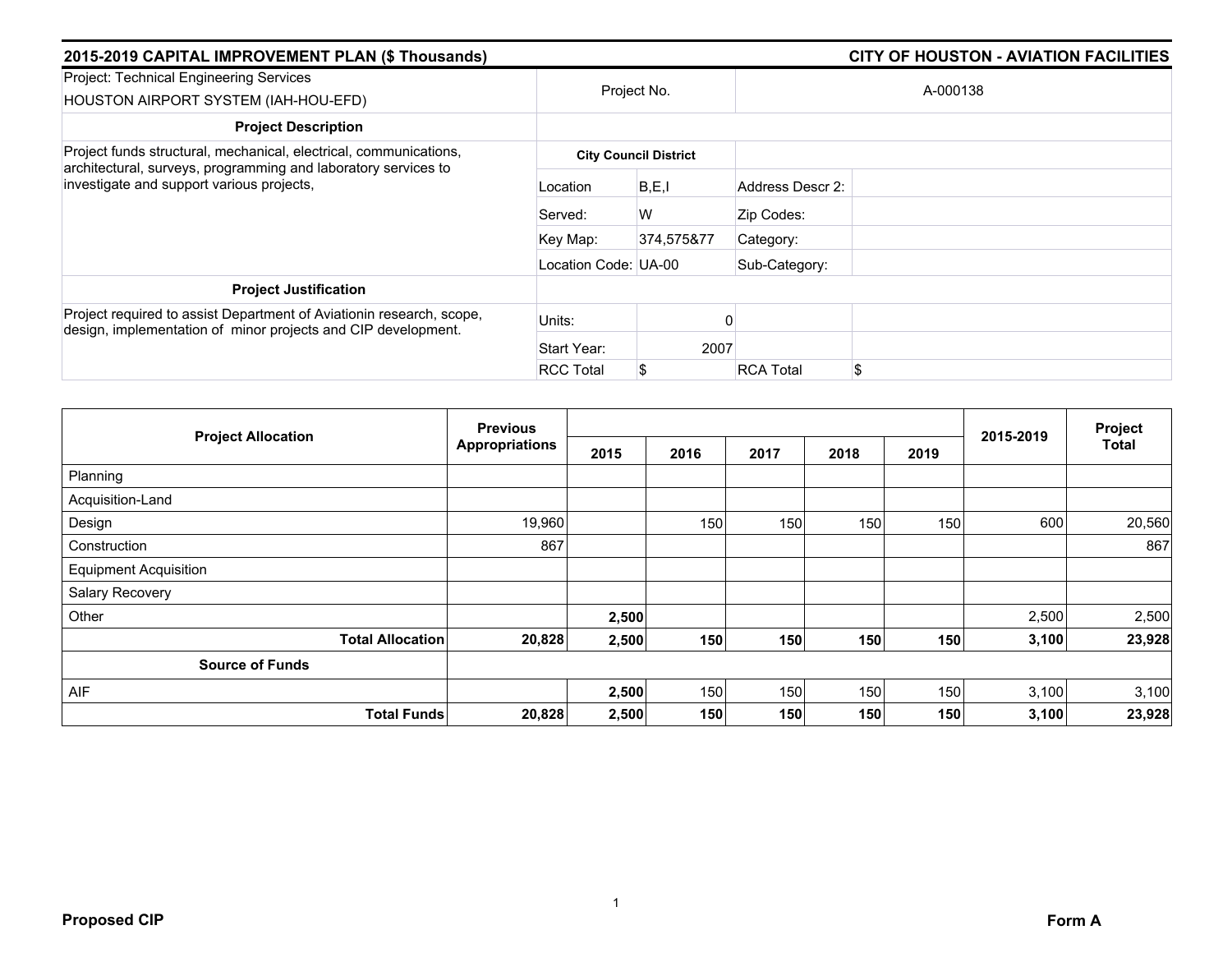| 2015-2019 CAPITAL IMPROVEMENT PLAN (\$ Thousands)                                          |                      |                              |                       | <b>CITY OF HOUSTON - AVIATION FACILITIES</b> |  |
|--------------------------------------------------------------------------------------------|----------------------|------------------------------|-----------------------|----------------------------------------------|--|
| Project: MID-FIELD TAXIWAY - T/W NP ALLIGNMENT<br><b>GEORGE BUSH INTERCONTINENTAL</b>      |                      | Project No.                  | A-000204              |                                              |  |
| <b>Project Description</b>                                                                 |                      |                              |                       |                                              |  |
| Taxiway connector between Taxiway SB and NBeast of the Airport                             |                      | <b>City Council District</b> |                       |                                              |  |
| Services Complex.                                                                          | Location             | B                            | Address Descr 2: 374B |                                              |  |
|                                                                                            | Served:              | W                            | Zip Codes:            | 77032                                        |  |
|                                                                                            | Key Map:             | 374B                         | Category:             |                                              |  |
|                                                                                            | Location Code: UA-00 |                              | Sub-Category:         |                                              |  |
| <b>Project Justification</b>                                                               |                      |                              |                       |                                              |  |
| Implements Master Plan recommendation toaccommodate aircraft traffic<br>growth and safety. | Units:               |                              |                       |                                              |  |
|                                                                                            | Start Year:          |                              |                       |                                              |  |
|                                                                                            | <b>RCC Total</b>     | \$                           | <b>RCA Total</b>      | \$.                                          |  |

| <b>Project Allocation</b>    | <b>Previous</b>       |      |      |      |        |      |           | Project      |
|------------------------------|-----------------------|------|------|------|--------|------|-----------|--------------|
|                              | <b>Appropriations</b> | 2015 | 2016 | 2017 | 2018   | 2019 | 2015-2019 | <b>Total</b> |
| Planning                     |                       |      |      |      |        |      |           |              |
| Acquisition-Land             |                       |      |      |      |        |      |           |              |
| Design                       |                       |      |      |      | 32,000 |      | 32,000    | 32,000       |
| Construction                 |                       |      |      |      |        |      |           |              |
| <b>Equipment Acquisition</b> |                       |      |      |      |        |      |           |              |
| Salary Recovery              |                       |      |      |      |        |      |           |              |
| Other                        |                       |      |      |      |        |      |           |              |
| <b>Total Allocation</b>      |                       |      |      |      | 32,000 |      | 32,000    | 32,000       |
| <b>Source of Funds</b>       |                       |      |      |      |        |      |           |              |
| Rev Bonds/Com Paper          |                       |      |      |      | 32,000 |      | 32,000    | 32,000       |
| <b>Total Funds</b>           |                       |      |      |      | 32,000 |      | 32,000    | 32,000       |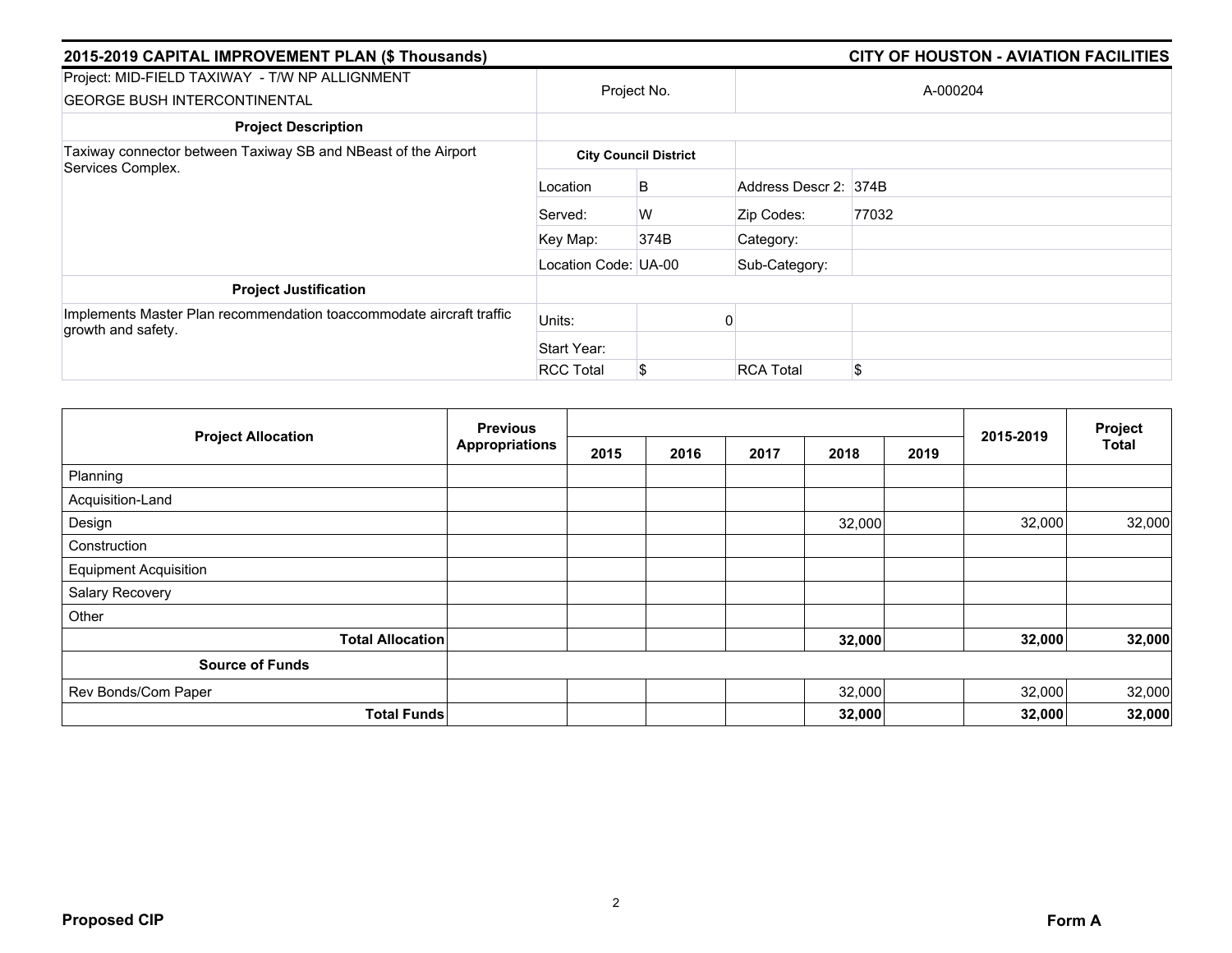| 2015-2019 CAPITAL IMPROVEMENT PLAN (\$ Thousands)                                                                             |                      |                              |                       | <b>CITY OF HOUSTON - AVIATION FACILITIES</b> |
|-------------------------------------------------------------------------------------------------------------------------------|----------------------|------------------------------|-----------------------|----------------------------------------------|
| Project: Expand Airport Services Complex - IAH<br><b>GEORGE BUSH INTERCONTINENTAL</b>                                         | Project No.          |                              |                       | A-000221                                     |
| <b>Project Description</b>                                                                                                    |                      |                              |                       |                                              |
| Project implements additional developmentsrecommended by the Master                                                           |                      | <b>City Council District</b> |                       |                                              |
| Plan Study, consisting of vehicle maintenance shed, publicsafety,<br>building storage facilities and shopventilation systems. | Location             | B                            | Address Descr 2: 374B |                                              |
|                                                                                                                               | Served:              | <b>ALL</b>                   | Zip Codes:            | 77032                                        |
|                                                                                                                               | Key Map:             | 374B                         | Category:             |                                              |
|                                                                                                                               | Location Code: UA-00 |                              | Sub-Category:         |                                              |
| <b>Project Justification</b>                                                                                                  |                      |                              |                       |                                              |
| Project is necessary to enhance airport security, expand warehousing<br>and vehicle facilities tomeet anticipated needs.      | Units:               |                              |                       |                                              |
|                                                                                                                               | Start Year:          | 2007                         |                       |                                              |
|                                                                                                                               | <b>RCC Total</b>     | S                            | <b>RCA Total</b>      | \$                                           |

| <b>Project Allocation</b>    | <b>Previous</b>       |      |      |      | 2015-2019 | Project |     |              |
|------------------------------|-----------------------|------|------|------|-----------|---------|-----|--------------|
|                              | <b>Appropriations</b> | 2015 | 2016 | 2017 | 2018      | 2019    |     | <b>Total</b> |
| Planning                     |                       |      |      |      |           |         |     |              |
| Acquisition-Land             |                       |      |      |      |           |         |     |              |
| Design                       | 137                   |      |      |      |           | 800     | 800 | 937          |
| Construction                 |                       |      |      |      |           |         |     |              |
| <b>Equipment Acquisition</b> |                       |      |      |      |           |         |     |              |
| Salary Recovery              |                       |      |      |      |           |         |     |              |
| Other                        |                       |      |      |      |           |         |     |              |
| <b>Total Allocation</b>      | 137                   |      |      |      |           | 800     | 800 | 937          |
| <b>Source of Funds</b>       |                       |      |      |      |           |         |     |              |
| AIF                          |                       |      |      |      |           | 800     | 800 | 800          |
| <b>Total Funds</b>           | 137                   |      |      |      |           | 800     | 800 | 937          |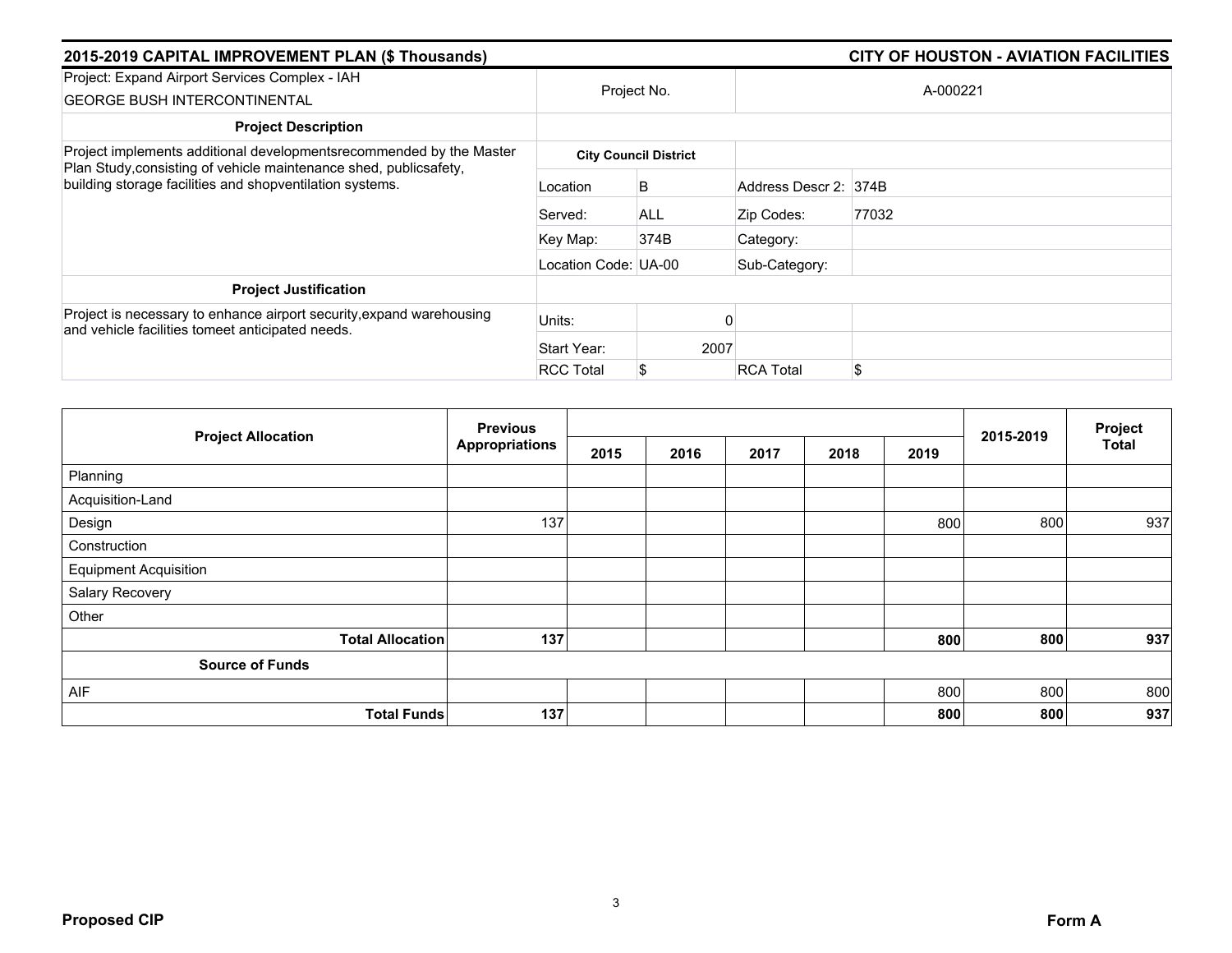| 2015-2019 CAPITAL IMPROVEMENT PLAN (\$ Thousands)                                                  |                      | <b>CITY OF HOUSTON - AVIATION FACILITIES</b> |                       |          |  |  |  |  |
|----------------------------------------------------------------------------------------------------|----------------------|----------------------------------------------|-----------------------|----------|--|--|--|--|
| Project: Refurbish Parking Garage - HOU<br>WILLIAM P. HOBBY AIRPORT                                |                      | Project No.                                  |                       | A-000310 |  |  |  |  |
| <b>Project Description</b>                                                                         |                      |                                              |                       |          |  |  |  |  |
| Repair deteriorated pavement/joints, eliminate water ponding,                                      |                      | <b>City Council District</b>                 |                       |          |  |  |  |  |
| improve ventilation and clean exterior surface of parking garage.<br>Create new parking structure. | Location             |                                              | Address Descr 2: 575B |          |  |  |  |  |
|                                                                                                    | Served:              | W                                            | Zip Codes:            | 77061    |  |  |  |  |
|                                                                                                    | Key Map:             | 575B                                         | Category:             |          |  |  |  |  |
|                                                                                                    | Location Code: UA-00 |                                              | Sub-Category:         |          |  |  |  |  |
| <b>Project Justification</b>                                                                       |                      |                                              |                       |          |  |  |  |  |
| To maintain and grow revenue producing facilities in a safe, usable<br>and attractive condition.   | Units:               |                                              |                       |          |  |  |  |  |
|                                                                                                    | Start Year:          |                                              | 2007                  |          |  |  |  |  |
|                                                                                                    | <b>RCC Total</b>     |                                              | <b>RCA Total</b>      | \$       |  |  |  |  |

| <b>Project Allocation</b>    | <b>Previous</b>       |      |      |      |      |      | Project   |        |
|------------------------------|-----------------------|------|------|------|------|------|-----------|--------|
|                              | <b>Appropriations</b> | 2015 | 2016 | 2017 | 2018 | 2019 | 2015-2019 | Total  |
| Planning                     |                       |      |      |      |      |      |           |        |
| Acquisition-Land             |                       |      |      |      |      |      |           |        |
| Design                       | 4,689                 |      |      |      |      |      |           | 4,689  |
| Construction                 | 9,914                 |      |      |      |      |      |           | 9,914  |
| <b>Equipment Acquisition</b> |                       |      |      |      |      |      |           |        |
| Salary Recovery              |                       |      |      |      |      |      |           |        |
| Other                        |                       |      |      |      |      |      |           |        |
| <b>Total Allocation</b>      | 14,602                |      |      |      |      |      |           | 14,602 |
| <b>Source of Funds</b>       |                       |      |      |      |      |      |           |        |
| AIF                          |                       |      |      |      |      |      |           | 0      |
| <b>Total Funds</b>           | 14,602                |      |      |      |      |      |           | 14,602 |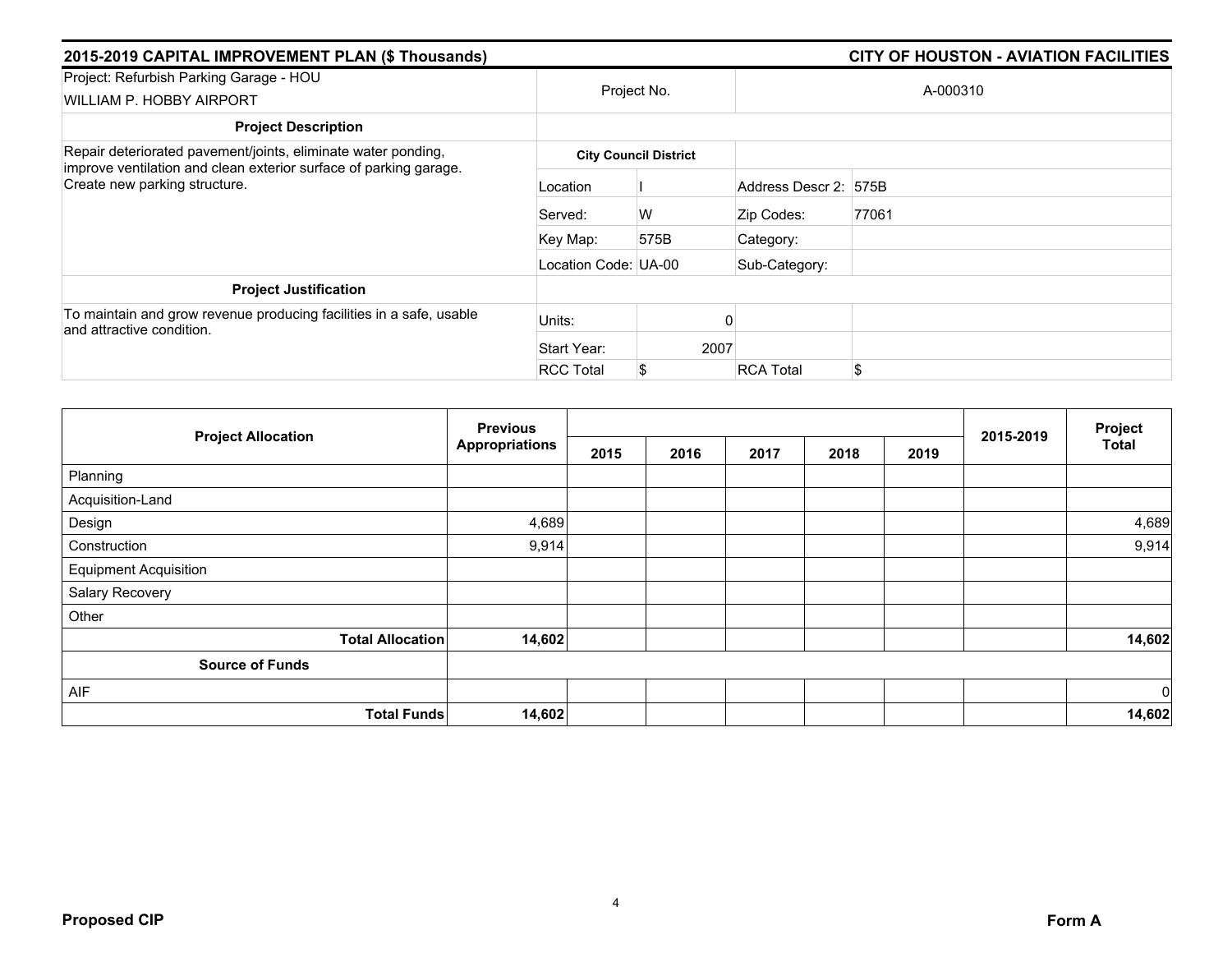| 2015-2019 CAPITAL IMPROVEMENT PLAN (\$ Thousands)                                                                                                   |                      |                              |                  | <b>CITY OF HOUSTON - AVIATION FACILITIES</b> |  |  |  |  |
|-----------------------------------------------------------------------------------------------------------------------------------------------------|----------------------|------------------------------|------------------|----------------------------------------------|--|--|--|--|
| Project: Miscellaneous Construction<br>HOUSTON AIRPORT SYSTEM (IAH-HOU-EFD)                                                                         |                      | Project No.                  |                  | A-000348                                     |  |  |  |  |
| <b>Project Description</b>                                                                                                                          |                      |                              |                  |                                              |  |  |  |  |
| Project provides funds for construction services to perform minor                                                                                   |                      | <b>City Council District</b> |                  |                                              |  |  |  |  |
| wall/door relocations, minor carpet replacements and limited<br>scope construction for airlines and other tenants.                                  | Location             | B.E.I                        | Address Descr 2: |                                              |  |  |  |  |
|                                                                                                                                                     | Served:              | W                            | Zip Codes:       |                                              |  |  |  |  |
|                                                                                                                                                     | Key Map:             | N/A                          | Category:        |                                              |  |  |  |  |
|                                                                                                                                                     | Location Code: UA-00 |                              | Sub-Category:    |                                              |  |  |  |  |
| <b>Project Justification</b>                                                                                                                        |                      |                              |                  |                                              |  |  |  |  |
| Project provides unforseen construction requirements at each of the<br>three airports to maintain safety and efficient customer/tenant<br>services. | Units:               |                              |                  |                                              |  |  |  |  |
|                                                                                                                                                     | Start Year:          |                              | 2007             |                                              |  |  |  |  |
|                                                                                                                                                     | <b>RCC Total</b>     |                              | <b>RCA Total</b> | \$                                           |  |  |  |  |

| <b>Project Allocation</b>    |                         | <b>Previous</b>       |       |       | 2015-2019 | Project |       |        |              |
|------------------------------|-------------------------|-----------------------|-------|-------|-----------|---------|-------|--------|--------------|
|                              |                         | <b>Appropriations</b> | 2015  | 2016  | 2017      | 2018    | 2019  |        | <b>Total</b> |
| Planning                     |                         |                       |       |       |           |         |       |        |              |
| Acquisition-Land             |                         |                       |       |       |           |         |       |        |              |
| Design                       |                         | 1,046                 |       |       |           |         |       |        | 1,046        |
| Construction                 |                         | 15,077                | 3,000 | 3,000 | 3,000     | 3,000   | 3,000 | 15,000 | 30,077       |
| <b>Equipment Acquisition</b> |                         |                       |       |       |           |         |       |        |              |
| Salary Recovery              |                         |                       |       |       |           |         |       |        |              |
| Other                        |                         |                       |       |       |           |         |       |        |              |
|                              | <b>Total Allocation</b> | 16,123                | 3,000 | 3,000 | 3,000     | 3,000   | 3,000 | 15,000 | 31,123       |
| <b>Source of Funds</b>       |                         |                       |       |       |           |         |       |        |              |
| AIF                          |                         |                       | 3,000 | 3,000 | 3,000     | 3,000   | 3,000 | 15,000 | 15,000       |
|                              | <b>Total Funds</b>      | 16,123                | 3,000 | 3,000 | 3,000     | 3,000   | 3,000 | 15,000 | 31,123       |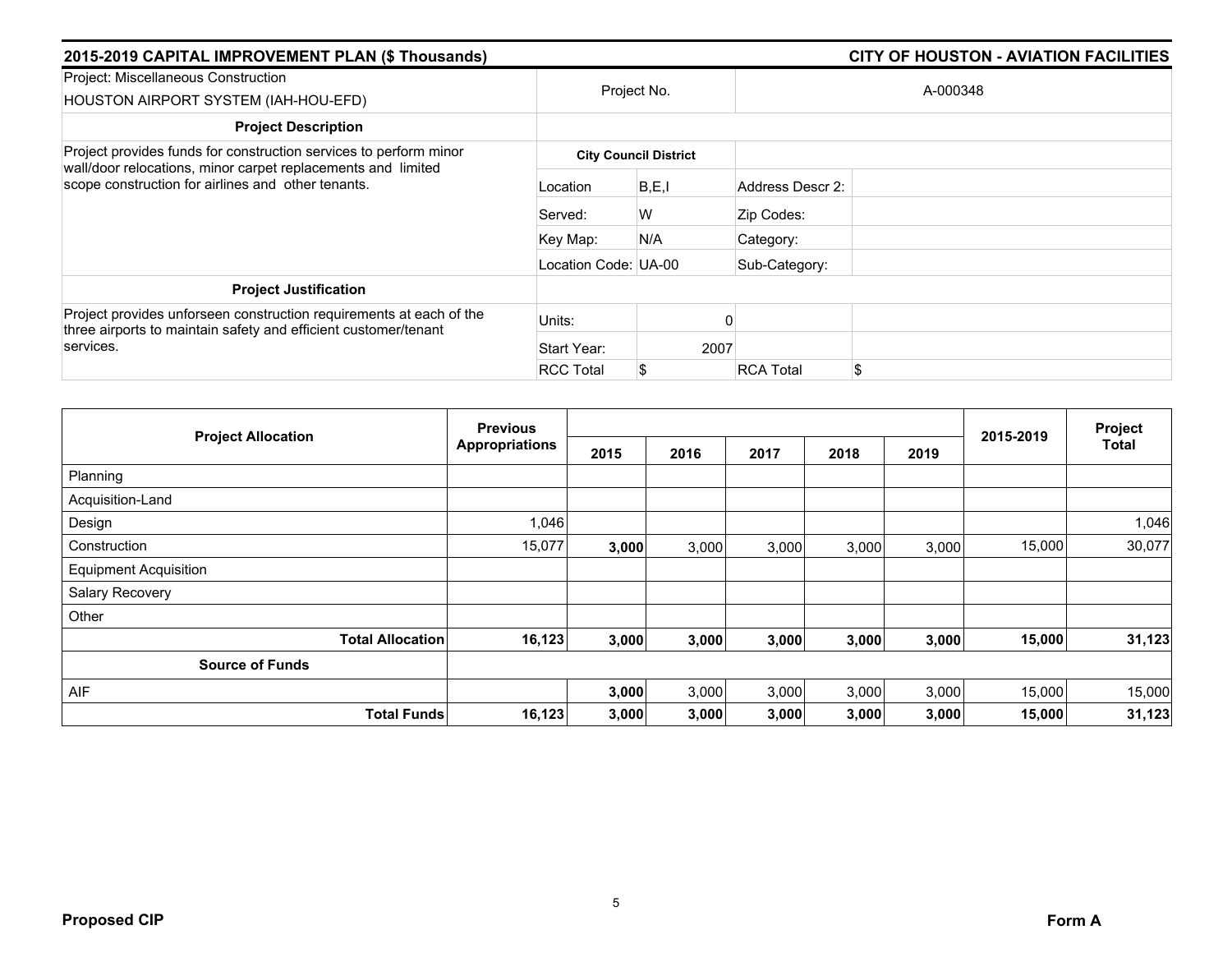| 2015-2019 CAPITAL IMPROVEMENT PLAN (\$ Thousands)                         |                      |                              |                  | <b>CITY OF HOUSTON - AVIATION FACILITIES</b> |
|---------------------------------------------------------------------------|----------------------|------------------------------|------------------|----------------------------------------------|
| Project: People Mover Extension<br><b>GEORGE BUSH INTERCONTINENTAL</b>    |                      | Project No.                  |                  | A-000354                                     |
| <b>Project Description</b>                                                |                      |                              |                  |                                              |
| Upgrade tech control system of the APM System.                            |                      | <b>City Council District</b> |                  |                                              |
|                                                                           | Location             | B                            | Address Descr 2: |                                              |
|                                                                           | Served:              | W                            | Zip Codes:       | 77032                                        |
|                                                                           | Key Map:             | 374A                         | Category:        |                                              |
|                                                                           | Location Code: UA-00 |                              | Sub-Category:    |                                              |
| <b>Project Justification</b>                                              |                      |                              |                  |                                              |
| The antiquated control system has lasted beyond its useful life<br>cycle. | Units:               |                              |                  |                                              |
|                                                                           | Start Year:          |                              | 2007             |                                              |
|                                                                           | <b>RCC Total</b>     |                              | <b>RCA Total</b> | \$                                           |

|                              | <b>Previous</b>       |      |       |      |      | Project |           |        |
|------------------------------|-----------------------|------|-------|------|------|---------|-----------|--------|
| <b>Project Allocation</b>    | <b>Appropriations</b> | 2015 | 2016  | 2017 | 2018 | 2019    | 2015-2019 | Total  |
| Planning                     |                       |      |       |      |      |         |           |        |
| Acquisition-Land             |                       |      |       |      |      |         |           |        |
| Design                       | 8,897                 | 500  |       |      |      |         | 500       | 9,397  |
| Construction                 | 386                   |      | 2,000 |      |      |         | 2,000     | 2,386  |
| <b>Equipment Acquisition</b> |                       |      |       |      |      |         |           |        |
| Salary Recovery              |                       |      |       |      |      |         |           |        |
| Other                        |                       |      |       |      |      |         |           |        |
| <b>Total Allocation</b>      | 9,282                 | 500  | 2,000 |      |      |         | 2,500     | 11,782 |
| <b>Source of Funds</b>       |                       |      |       |      |      |         |           |        |
| AIF                          |                       | 500  | 2,000 |      |      |         | 2,500     | 2,500  |
| <b>Total Funds</b>           | 9,282                 | 500  | 2,000 |      |      |         | 2,500     | 11,782 |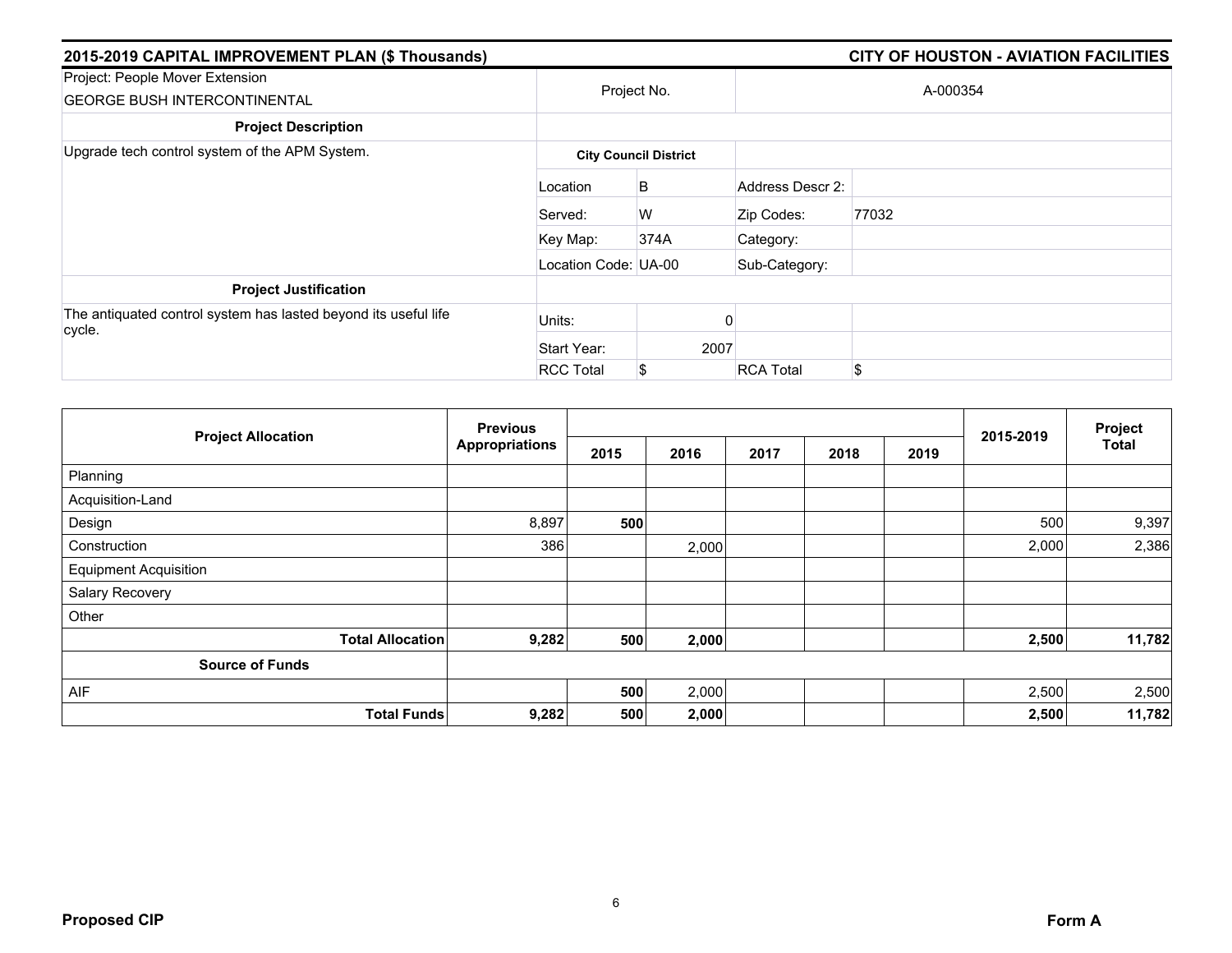| 2015-2019 CAPITAL IMPROVEMENT PLAN (\$ Thousands)                                       |                              | <b>CITY OF HOUSTON - AVIATION FACILITIES</b> |                  |          |  |  |  |  |
|-----------------------------------------------------------------------------------------|------------------------------|----------------------------------------------|------------------|----------|--|--|--|--|
| Project: Civic Art for Aviation-HAS<br>HOUSTON AIRPORT SYSTEM (IAH-HOU-EFD)             |                              | Project No.                                  |                  | A-000422 |  |  |  |  |
| <b>Project Description</b>                                                              |                              |                                              |                  |          |  |  |  |  |
| Incorporate artwork in building projects planned for public use.                        | <b>City Council District</b> |                                              |                  |          |  |  |  |  |
|                                                                                         | Location                     | <b>BEI</b>                                   | Address Descr 2: |          |  |  |  |  |
|                                                                                         | Served:                      | <b>ALL</b>                                   | Zip Codes:       |          |  |  |  |  |
|                                                                                         | Key Map:                     | N/A                                          | Category:        |          |  |  |  |  |
|                                                                                         | Location Code: UA-00         |                                              | Sub-Category:    |          |  |  |  |  |
| <b>Project Justification</b>                                                            |                              |                                              |                  |          |  |  |  |  |
| Projects needed to incorporate art work in building projects planned<br>for public use. | Units:                       |                                              |                  |          |  |  |  |  |
|                                                                                         | Start Year:                  |                                              | 2007             |          |  |  |  |  |
|                                                                                         | <b>RCC Total</b>             | S                                            | <b>RCA Total</b> | \$       |  |  |  |  |

|                              |                         | <b>Previous</b>       |       |      |       |      | Project |           |              |
|------------------------------|-------------------------|-----------------------|-------|------|-------|------|---------|-----------|--------------|
| <b>Project Allocation</b>    |                         | <b>Appropriations</b> | 2015  | 2016 | 2017  | 2018 | 2019    | 2015-2019 | <b>Total</b> |
| Planning                     |                         |                       |       |      |       |      |         |           |              |
| Acquisition-Land             |                         |                       |       |      |       |      |         |           |              |
| Design                       |                         | 10,899                |       |      |       |      |         |           | 10,899       |
| Construction                 |                         |                       |       |      |       |      |         |           |              |
| <b>Equipment Acquisition</b> |                         |                       |       |      |       |      |         |           |              |
| Salary Recovery              |                         |                       |       |      |       |      |         |           |              |
| Other                        |                         |                       | 1,750 |      | 3,076 |      | 4,288   | 9,114     | 9,114        |
|                              | <b>Total Allocation</b> | 10,899                | 1,750 |      | 3,076 |      | 4,288   | 9,114     | 20,013       |
| <b>Source of Funds</b>       |                         |                       |       |      |       |      |         |           |              |
| AIF                          |                         |                       |       |      | 101   |      | 350     | 451       | 451          |
| Rev Bonds/Com Paper          |                         |                       | 1,750 |      | 2,975 |      | 3,938   | 8,663     | 8,663        |
|                              | <b>Total Funds</b>      | 10,899                | 1,750 |      | 3,076 |      | 4,288   | 9,114     | 20,013       |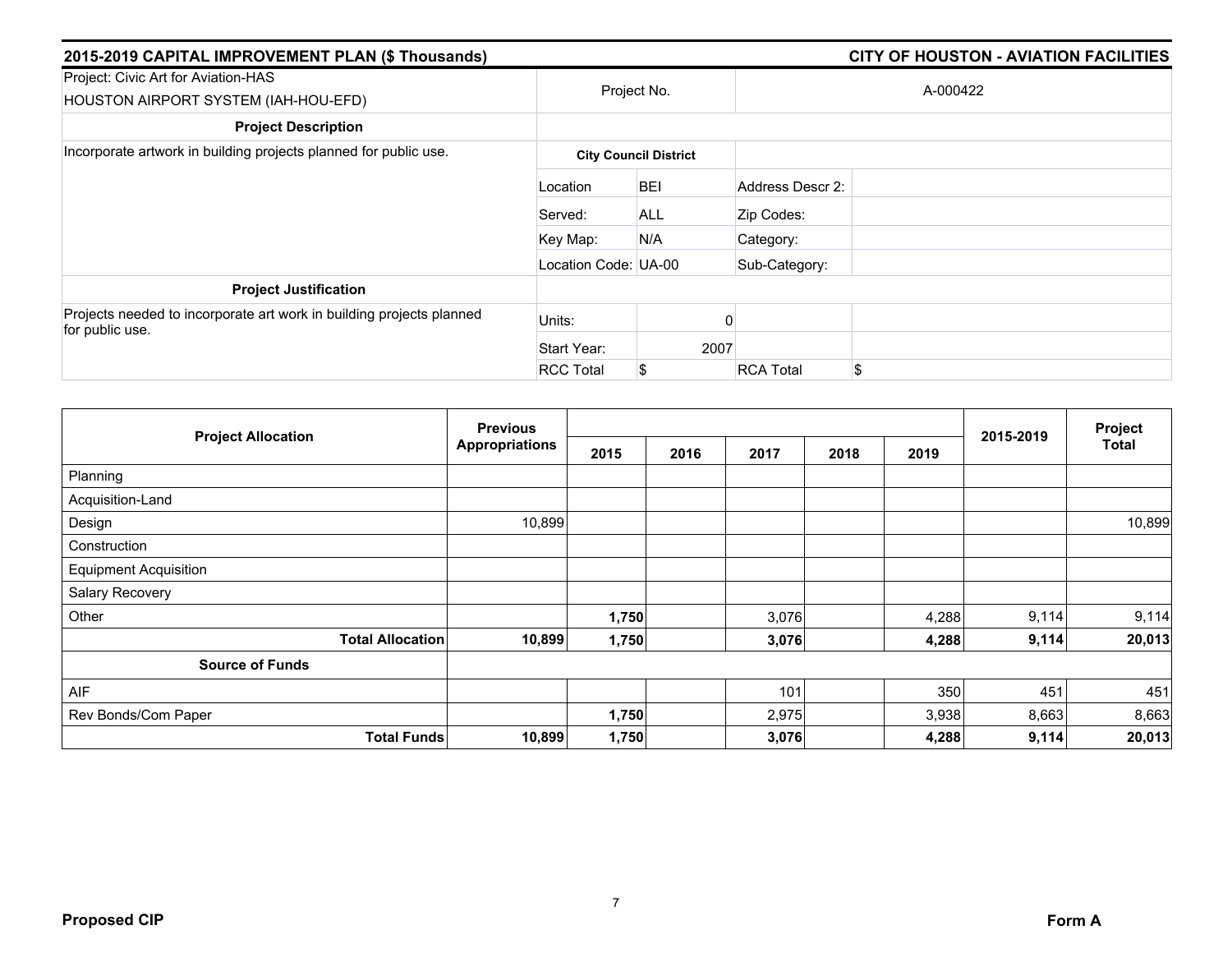| 2015-2019 CAPITAL IMPROVEMENT PLAN (\$ Thousands)                                                                                                                                                                                                                     |                      |                              |                  | CITY OF HOUSTON - AVIATION FACILITIES |  |
|-----------------------------------------------------------------------------------------------------------------------------------------------------------------------------------------------------------------------------------------------------------------------|----------------------|------------------------------|------------------|---------------------------------------|--|
| Project: General Environmental Services - Has<br>HOUSTON AIRPORT SYSTEM (IAH-HOU-EFD)                                                                                                                                                                                 | Project No.          |                              | A-000423         |                                       |  |
| <b>Project Description</b>                                                                                                                                                                                                                                            |                      |                              |                  |                                       |  |
| Rehabilitate and/or replace the IAH storm water pollution control                                                                                                                                                                                                     |                      | <b>City Council District</b> |                  |                                       |  |
| systems' structural best management practices to maintain<br>compliance with the Texas Commission on Environmental Quality<br>(TCEQ) Texas Point Discharge Elimination System (TPDES) Storm<br>Water Pollution Prevention Program (SWPPP) regulatory<br>requirements. | Location             | B                            | Address Descr 2: |                                       |  |
|                                                                                                                                                                                                                                                                       | Served:              | W                            | Zip Codes:       | 77032                                 |  |
|                                                                                                                                                                                                                                                                       | Key Map:             | 334W&X,374                   | Category:        |                                       |  |
|                                                                                                                                                                                                                                                                       | Location Code: UA-00 |                              | Sub-Category:    |                                       |  |
| <b>Project Justification</b>                                                                                                                                                                                                                                          |                      |                              |                  |                                       |  |
| Existing storm water pollution control structural systems<br>(environmental lift stations) at IAH do not meet current day                                                                                                                                             | Units:               |                              |                  |                                       |  |
| capacity & operational requirements to ensure continued compliance<br>with TCEQ TPDES SWPPP requirements. This project funds the<br>rehabilitation and/or replacement of the devices with those that<br>meet regulatory requirements.                                 | Start Year:          | 2007                         |                  |                                       |  |
|                                                                                                                                                                                                                                                                       | <b>RCC Total</b>     | æ                            | <b>RCA Total</b> |                                       |  |

| <b>Project Allocation</b>    |                         | <b>Previous</b>       |       |              |  | 2015-2019 | Project |        |        |
|------------------------------|-------------------------|-----------------------|-------|--------------|--|-----------|---------|--------|--------|
|                              |                         | <b>Appropriations</b> | 2015  | 2016<br>2017 |  | 2018      | 2019    |        | Total  |
| Planning                     |                         |                       |       |              |  |           |         |        |        |
| Acquisition-Land             |                         |                       |       |              |  |           |         |        |        |
| Design                       |                         | 656                   | 1,000 |              |  |           |         | 1,000  | 1,656  |
| Construction                 |                         |                       |       | 15,000       |  |           |         | 15,000 | 15,000 |
| <b>Equipment Acquisition</b> |                         |                       |       |              |  |           |         |        |        |
| Salary Recovery              |                         |                       |       |              |  |           |         |        |        |
| Other                        |                         |                       |       |              |  |           |         |        |        |
|                              | <b>Total Allocation</b> | 656                   | 1,000 | 15,000       |  |           |         | 16,000 | 16,656 |
| <b>Source of Funds</b>       |                         |                       |       |              |  |           |         |        |        |
| AIF                          |                         |                       | 1,000 | 15,000       |  |           |         | 16,000 | 16,000 |
|                              | <b>Total Funds</b>      | 656                   | 1,000 | 15,000       |  |           |         | 16,000 | 16,656 |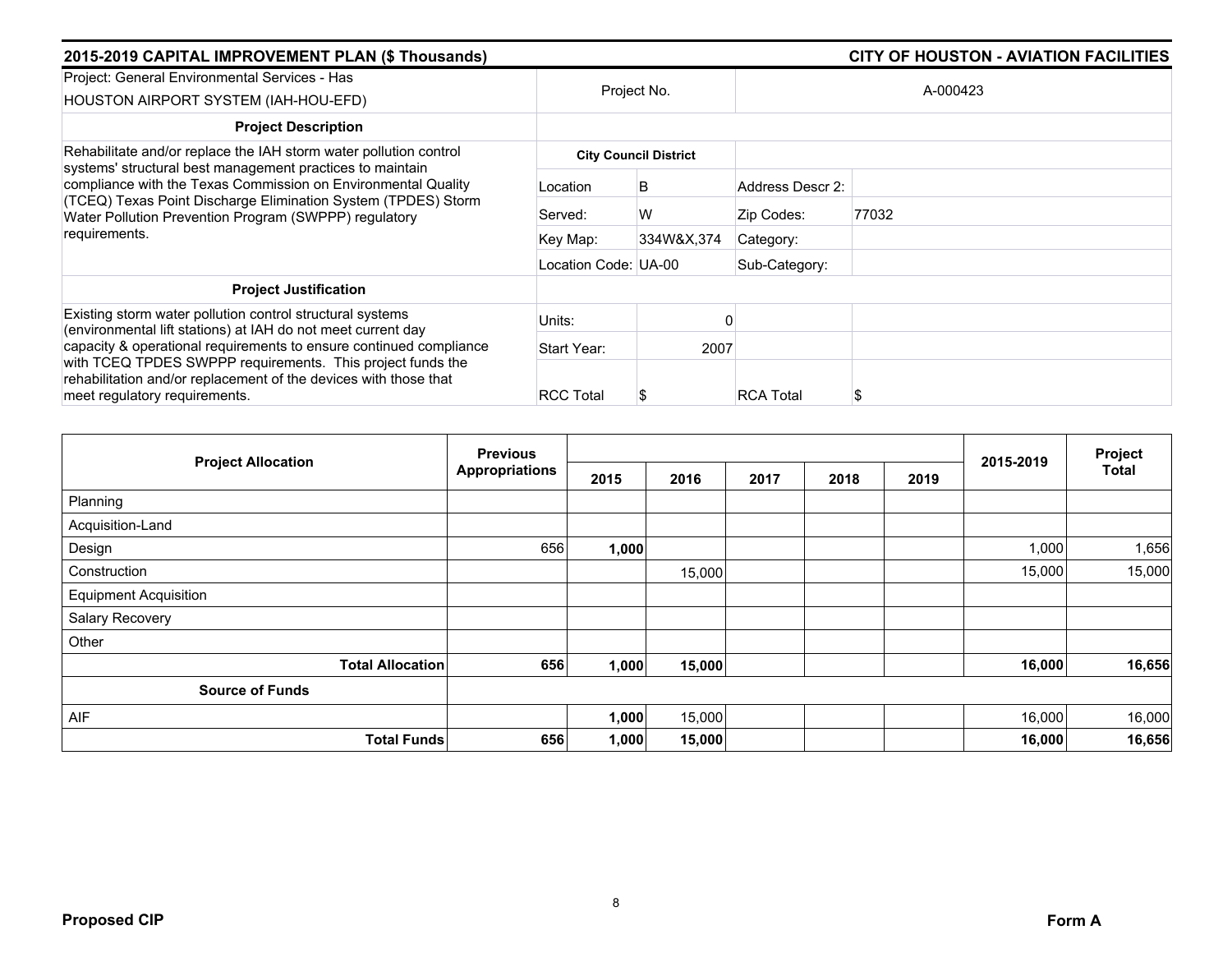| 2015-2019 CAPITAL IMPROVEMENT PLAN (\$ Thousands)                                                                                     |                      |                              |                  | <b>CITY OF HOUSTON - AVIATION FACILITIES</b> |  |  |  |
|---------------------------------------------------------------------------------------------------------------------------------------|----------------------|------------------------------|------------------|----------------------------------------------|--|--|--|
| Project: IAH SHORT TERM DOMESTIC WATER IMPROVMNT<br><b>GEORGE BUSH INTERCONTINENTAL</b>                                               |                      | Project No.                  | A-000432         |                                              |  |  |  |
| <b>Project Description</b>                                                                                                            |                      |                              |                  |                                              |  |  |  |
| Install temporary storage tanks and pumps at Terminals A, B and FIS                                                                   |                      | <b>City Council District</b> |                  |                                              |  |  |  |
| PDD.                                                                                                                                  | Location             | B                            |                  | Address Descr 2: 374A, 374E, 374J            |  |  |  |
|                                                                                                                                       | Served:              | W                            | Zip Codes:       | 77032                                        |  |  |  |
|                                                                                                                                       | Key Map:             |                              | Category:        |                                              |  |  |  |
|                                                                                                                                       | Location Code: UA-00 |                              | Sub-Category:    |                                              |  |  |  |
| <b>Project Justification</b>                                                                                                          |                      |                              |                  |                                              |  |  |  |
| Temporary storage tanks and pumps are required as an interim measure<br>to alleviate periodic low water pressure conditions, directly | Units:               |                              |                  |                                              |  |  |  |
| impacting customer service.                                                                                                           | Start Year:          |                              |                  |                                              |  |  |  |
|                                                                                                                                       | <b>RCC Total</b>     | \$                           | <b>RCA Total</b> | \$.                                          |  |  |  |

| <b>Project Allocation</b>    | <b>Previous</b>       |      |       |      |      | Project |           |              |
|------------------------------|-----------------------|------|-------|------|------|---------|-----------|--------------|
|                              | <b>Appropriations</b> | 2015 | 2016  | 2017 | 2018 | 2019    | 2015-2019 | <b>Total</b> |
| Planning                     |                       |      |       |      |      |         |           |              |
| Acquisition-Land             |                       |      |       |      |      |         |           |              |
| Design                       |                       | 300  |       |      |      |         | 300       | 300          |
| Construction                 |                       |      | 2,700 |      |      |         | 2,700     | 2,700        |
| <b>Equipment Acquisition</b> |                       |      |       |      |      |         |           |              |
| Salary Recovery              |                       |      |       |      |      |         |           |              |
| Other                        |                       |      |       |      |      |         |           |              |
| <b>Total Allocation</b>      |                       | 300  | 2,700 |      |      |         | 3,000     | 3,000        |
| <b>Source of Funds</b>       |                       |      |       |      |      |         |           |              |
| AIF                          |                       | 300  | 2,700 |      |      |         | 3,000     | 3,000        |
| <b>Total Funds</b>           |                       | 300  | 2,700 |      |      |         | 3,000     | 3,000        |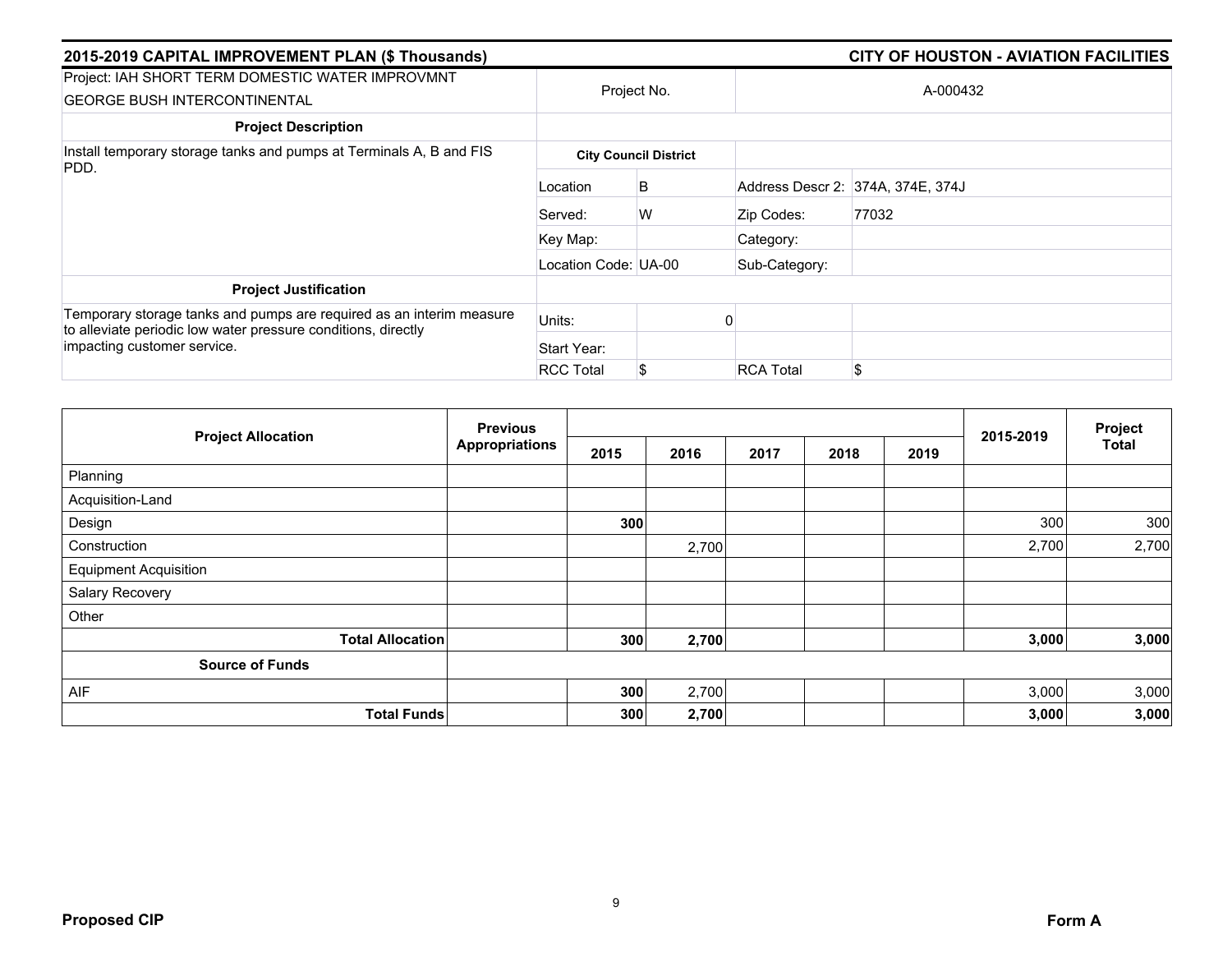| 2015-2019 CAPITAL IMPROVEMENT PLAN (\$ Thousands)                                                                                                          |                          |                              |                  |          |  |  |  |
|------------------------------------------------------------------------------------------------------------------------------------------------------------|--------------------------|------------------------------|------------------|----------|--|--|--|
| Project: Ground Transportation Mgmt System-GBIAH<br><b>GEORGE BUSH INTERCONTINENTAL</b>                                                                    | Project No.              |                              |                  | A-000437 |  |  |  |
| <b>Project Description</b>                                                                                                                                 |                          |                              |                  |          |  |  |  |
| Provide ground transportation with a location and facilities for<br>taxi cab drivers while they wait for their turn to enter the<br>airport terminal area. |                          | <b>City Council District</b> |                  |          |  |  |  |
|                                                                                                                                                            | Location                 | B                            | Address Descr 2: |          |  |  |  |
|                                                                                                                                                            | Served:                  | W                            | Zip Codes:       | 77032    |  |  |  |
|                                                                                                                                                            | Key Map:                 |                              | Category:        |          |  |  |  |
|                                                                                                                                                            | Location Code: AI.E442.1 |                              | Sub-Category:    |          |  |  |  |
| <b>Project Justification</b>                                                                                                                               |                          |                              |                  |          |  |  |  |
| Taxi cab drivers need a place to relax prior to entering the queue.                                                                                        | Units:                   |                              |                  |          |  |  |  |
|                                                                                                                                                            | Start Year:              |                              |                  |          |  |  |  |
|                                                                                                                                                            | <b>RCC Total</b>         | S                            | <b>RCA Total</b> | \$       |  |  |  |

| <b>Project Allocation</b>    | <b>Previous</b><br><b>Appropriations</b> |      |       |      | Project |      |           |              |
|------------------------------|------------------------------------------|------|-------|------|---------|------|-----------|--------------|
|                              |                                          | 2015 | 2016  | 2017 | 2018    | 2019 | 2015-2019 | <b>Total</b> |
| Planning                     |                                          |      |       |      |         |      |           |              |
| Acquisition-Land             |                                          |      |       |      |         |      |           |              |
| Design                       |                                          | 200  |       |      |         |      | 200       | 200          |
| Construction                 |                                          |      | 1,000 |      |         |      | 1,000     | 1,000        |
| <b>Equipment Acquisition</b> |                                          |      |       |      |         |      |           |              |
| Salary Recovery              |                                          |      |       |      |         |      |           |              |
| Other                        |                                          |      |       |      |         |      |           |              |
| <b>Total Allocation</b>      |                                          | 200  | 1,000 |      |         |      | 1,200     | 1,200        |
| <b>Source of Funds</b>       |                                          |      |       |      |         |      |           |              |
| AIF                          |                                          | 200  | 1,000 |      |         |      | 1,200     | 1,200        |
| <b>Total Funds</b>           |                                          | 200  | 1,000 |      |         |      | 1,200     | 1,200        |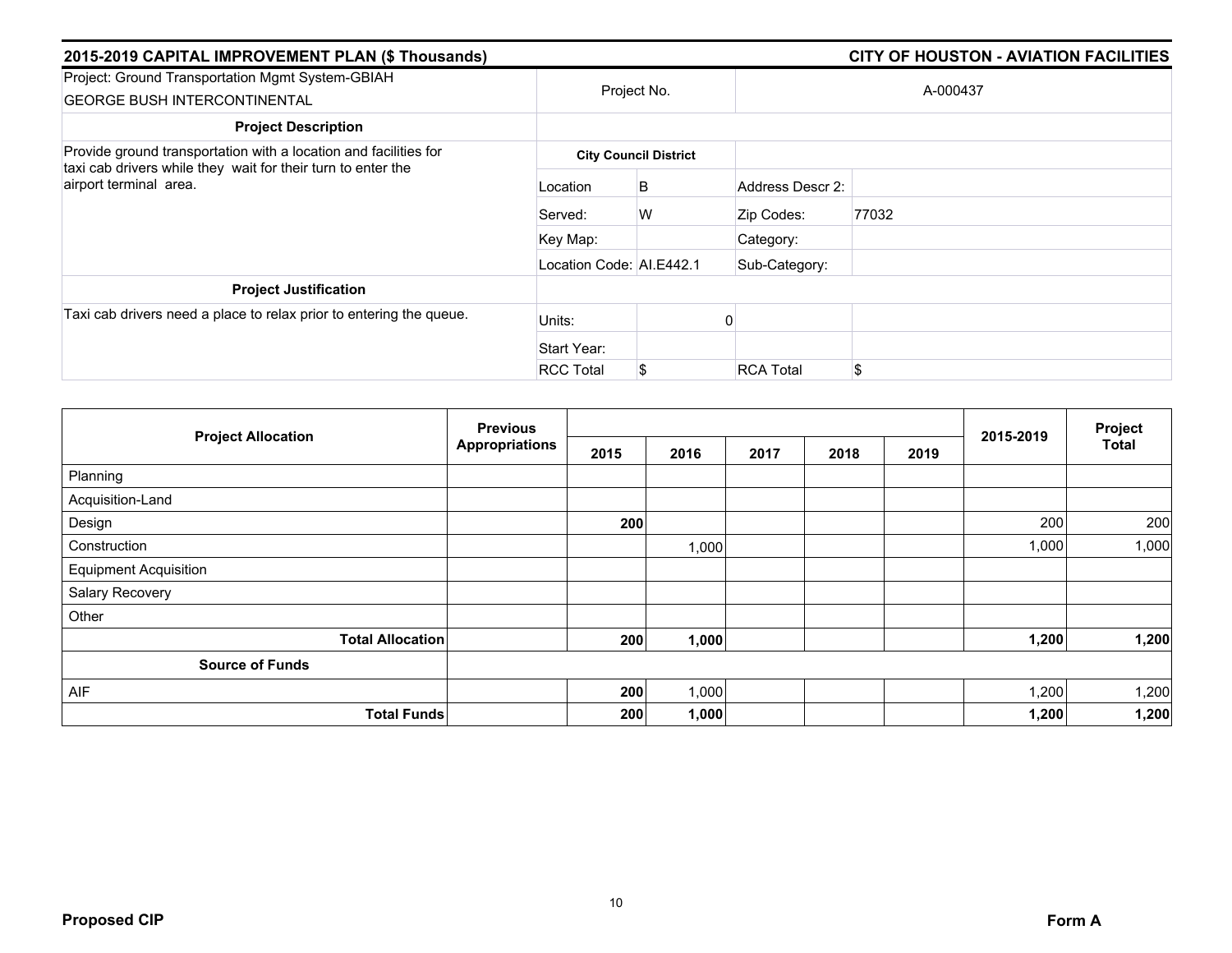| 2015-2019 CAPITAL IMPROVEMENT PLAN (\$ Thousands)                                                                                       |                          |                              |                  |          |  |  |  |  |
|-----------------------------------------------------------------------------------------------------------------------------------------|--------------------------|------------------------------|------------------|----------|--|--|--|--|
| Project: On Call Design & Eng Prof Svs-HAS<br>HOUSTON AIRPORT SYSTEM (IAH-HOU-EFD)                                                      |                          | Project No.                  |                  | A-000446 |  |  |  |  |
| <b>Project Description</b>                                                                                                              |                          |                              |                  |          |  |  |  |  |
| This "On Call" contract will provide engineering and architectural                                                                      |                          | <b>City Council District</b> |                  |          |  |  |  |  |
| professional services on an "As needed" basis in emergency cases<br>or for the jobs that are too small for RFQ's and too large for JOC. | Location                 | <b>BEI</b>                   | Address Descr 2: |          |  |  |  |  |
|                                                                                                                                         | Served:                  | W                            | Zip Codes:       |          |  |  |  |  |
|                                                                                                                                         | Key Map:                 |                              | Category:        |          |  |  |  |  |
|                                                                                                                                         | Location Code: AE.W440.1 |                              | Sub-Category:    |          |  |  |  |  |
| <b>Project Justification</b>                                                                                                            |                          |                              |                  |          |  |  |  |  |
| This "On Call" service provides HAS the ability to quickly handle<br>emergency situations.                                              | Units:                   |                              |                  |          |  |  |  |  |
|                                                                                                                                         | Start Year:              |                              |                  |          |  |  |  |  |
|                                                                                                                                         | <b>RCC Total</b>         |                              | <b>RCA Total</b> | \$       |  |  |  |  |

| <b>Project Allocation</b>    | <b>Previous</b>         |                       |       |       |       | Project |       |           |        |
|------------------------------|-------------------------|-----------------------|-------|-------|-------|---------|-------|-----------|--------|
|                              |                         | <b>Appropriations</b> | 2015  | 2016  | 2017  | 2018    | 2019  | 2015-2019 | Total  |
| Planning                     |                         |                       |       |       |       |         |       |           |        |
| Acquisition-Land             |                         |                       |       |       |       |         |       |           |        |
| Design                       |                         |                       | 6,600 | 6,600 | 6,600 | 6,600   | 6,000 | 32,400    | 32,400 |
| Construction                 |                         |                       |       |       |       |         |       |           |        |
| <b>Equipment Acquisition</b> |                         |                       |       |       |       |         |       |           |        |
| Salary Recovery              |                         |                       |       |       |       |         |       |           |        |
| Other                        |                         |                       |       |       |       |         |       |           |        |
|                              | <b>Total Allocation</b> |                       | 6,600 | 6,600 | 6,600 | 6,600   | 6,000 | 32,400    | 32,400 |
| <b>Source of Funds</b>       |                         |                       |       |       |       |         |       |           |        |
| AIF                          |                         |                       | 6,600 | 6,600 | 6,600 | 6,600   | 6,000 | 32,400    | 32,400 |
|                              | <b>Total Funds</b>      |                       | 6,600 | 6,600 | 6,600 | 6,600   | 6,000 | 32,400    | 32,400 |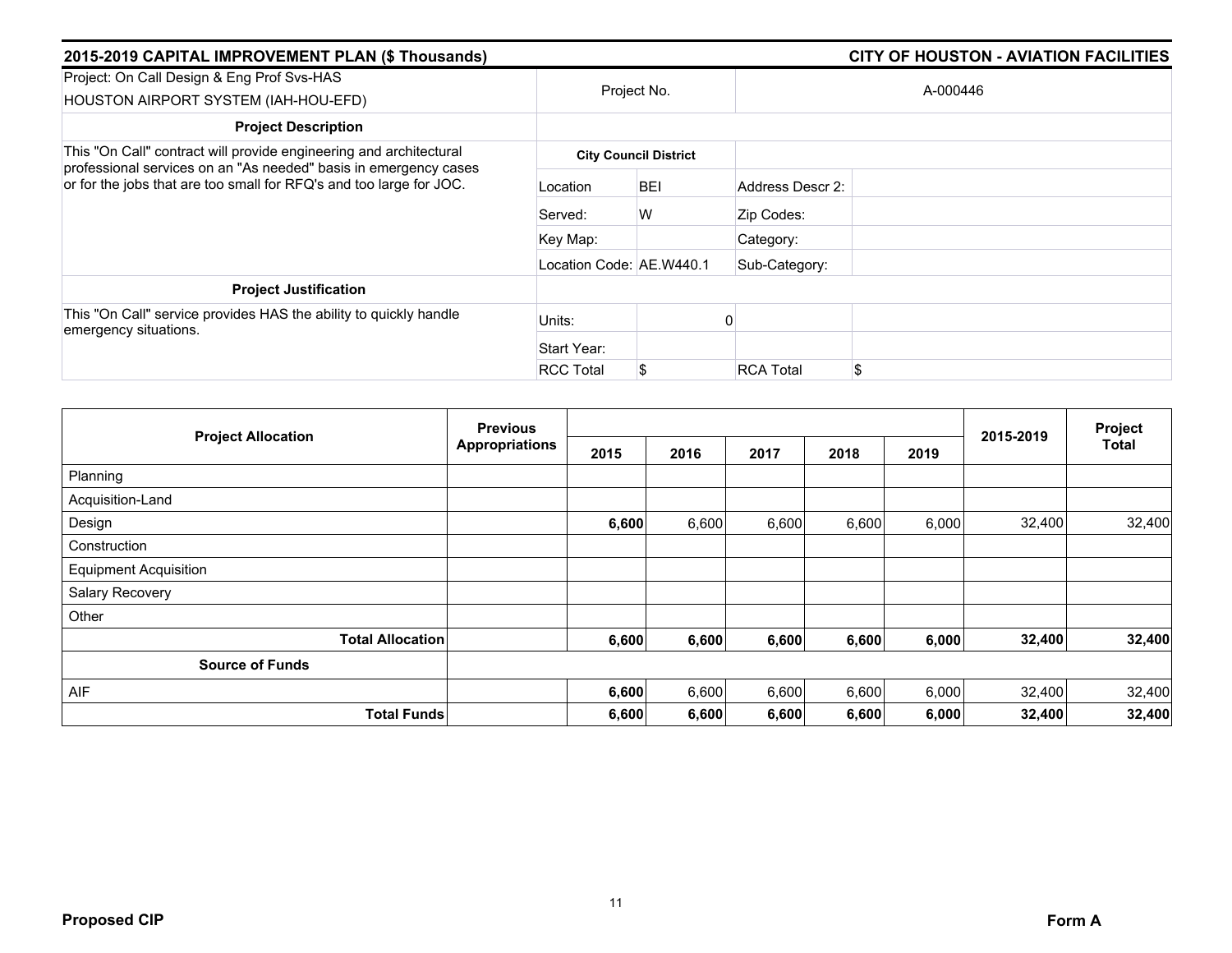| 2015-2019 CAPITAL IMPROVEMENT PLAN (\$ Thousands)                                                                                |                      |                              |                  | <b>CITY OF HOUSTON - AVIATION FACILITIES</b> |  |  |  |
|----------------------------------------------------------------------------------------------------------------------------------|----------------------|------------------------------|------------------|----------------------------------------------|--|--|--|
| Project: TERM D 480-VOLT DISTRIBUTION SYSTEM<br><b>GEORGE BUSH INTERCONTINENTAL</b>                                              | Project No.          |                              |                  | A-000447                                     |  |  |  |
| <b>Project Description</b>                                                                                                       |                      |                              |                  |                                              |  |  |  |
| Repair priority deficiencies. Replace switchgear, panels, transfer<br>switches and transformers.                                 |                      | <b>City Council District</b> |                  |                                              |  |  |  |
|                                                                                                                                  | Location             | B                            | Address Descr 2: |                                              |  |  |  |
|                                                                                                                                  | Served:              | W                            | Zip Codes:       | 77032                                        |  |  |  |
|                                                                                                                                  | Key Map:             |                              | Category:        |                                              |  |  |  |
|                                                                                                                                  | Location Code: UA-00 |                              | Sub-Category:    |                                              |  |  |  |
| <b>Project Justification</b>                                                                                                     |                      |                              |                  |                                              |  |  |  |
| The existing 480-volt distribution system in Terminal D is beyond<br>anticipated service life. This project funds replacement of | Units:               |                              |                  |                                              |  |  |  |
| designated distribution system components to maintain a reliable                                                                 | Start Year:          |                              |                  |                                              |  |  |  |
| electrical power system in the terminal.                                                                                         | <b>RCC Total</b>     | \$                           | <b>RCA Total</b> | \$.                                          |  |  |  |

| <b>Project Allocation</b>    | <b>Previous</b>       |       |        |      | Project |      |           |              |
|------------------------------|-----------------------|-------|--------|------|---------|------|-----------|--------------|
|                              | <b>Appropriations</b> | 2015  | 2016   | 2017 | 2018    | 2019 | 2015-2019 | <b>Total</b> |
| Planning                     |                       |       |        |      |         |      |           |              |
| Acquisition-Land             |                       |       |        |      |         |      |           |              |
| Design                       |                       | 1,000 |        |      |         |      | 1,000     | 1,000        |
| Construction                 |                       |       | 12,500 |      |         |      | 12,500    | 12,500       |
| <b>Equipment Acquisition</b> |                       |       |        |      |         |      |           |              |
| Salary Recovery              |                       |       |        |      |         |      |           |              |
| Other                        |                       |       |        |      |         |      |           |              |
| <b>Total Allocation</b>      |                       | 1,000 | 12,500 |      |         |      | 13,500    | 13,500       |
| <b>Source of Funds</b>       |                       |       |        |      |         |      |           |              |
| AIF                          |                       | 1,000 | 12,500 |      |         |      | 13,500    | 13,500       |
| <b>Total Funds</b>           |                       | 1,000 | 12,500 |      |         |      | 13,500    | 13,500       |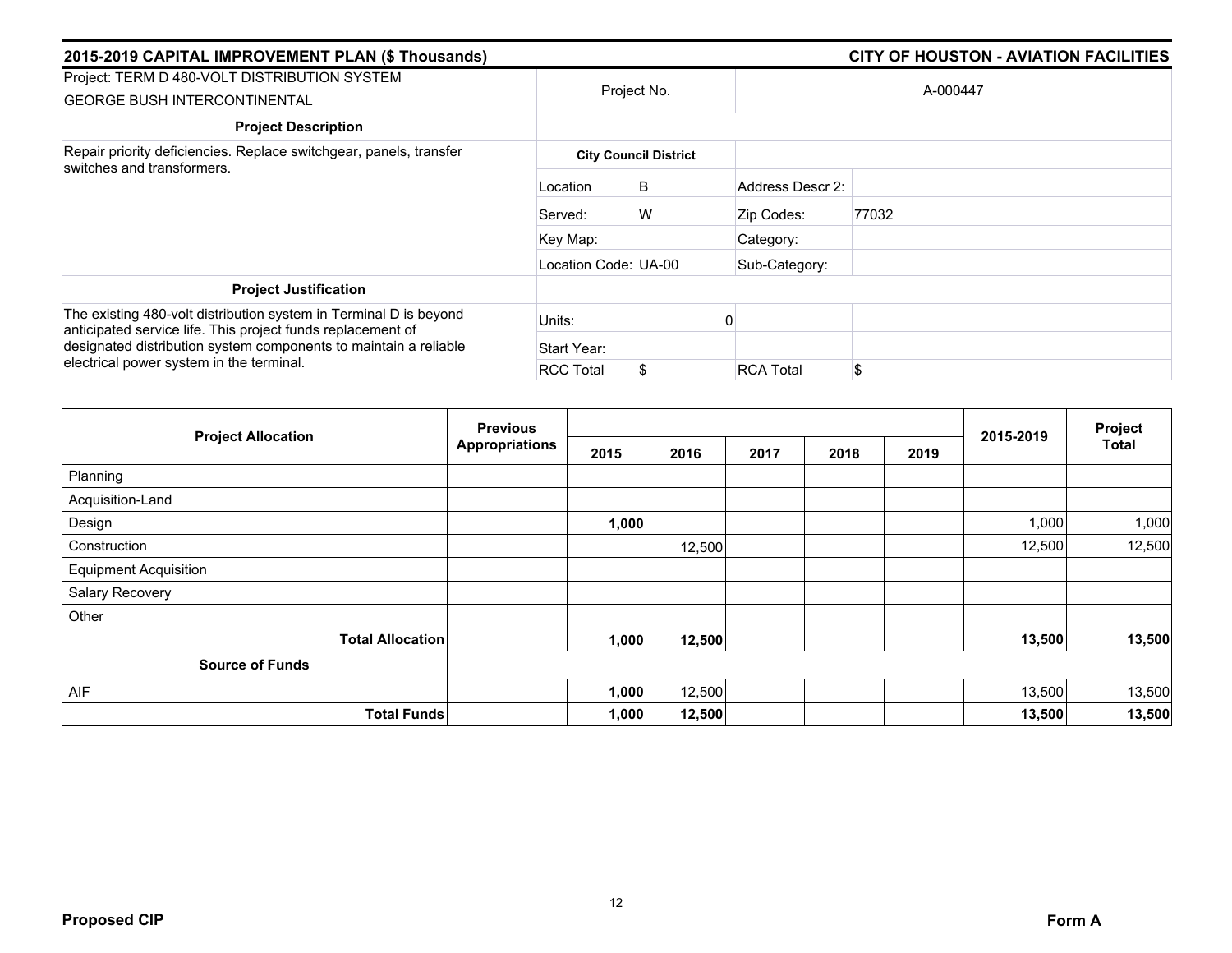| 2015-2019 CAPITAL IMPROVEMENT PLAN (\$ Thousands)                                                                                                                                                         |                      |                              |                  | <b>CITY OF HOUSTON - AVIATION FACILITIES</b> |
|-----------------------------------------------------------------------------------------------------------------------------------------------------------------------------------------------------------|----------------------|------------------------------|------------------|----------------------------------------------|
| Project: CUP 480-VOLT DISTRIBUTION SYSTEM<br>WILLIAM P. HOBBY AIRPORT                                                                                                                                     |                      | Project No.                  |                  | A-000448                                     |
| <b>Project Description</b>                                                                                                                                                                                |                      |                              |                  |                                              |
| The existing Room 161 480-Volt electrical distribution system has                                                                                                                                         |                      | <b>City Council District</b> |                  |                                              |
| numerous operating system deficiencies and is space-constrained<br>and cannot be expanded to serve the needs of additional Airport<br>facilities.                                                         | Location             |                              | Address Descr 2: |                                              |
|                                                                                                                                                                                                           | Served:              | W                            | Zip Codes:       | 77061                                        |
|                                                                                                                                                                                                           | Key Map:             |                              | Category:        |                                              |
|                                                                                                                                                                                                           | Location Code: UA-00 |                              | Sub-Category:    |                                              |
| <b>Project Justification</b>                                                                                                                                                                              |                      |                              |                  |                                              |
| This project funds an initial phased- replacement of the existing<br>Room 161 electrical infrastructure and repairs/replaces existing<br>priority deficiencies to maintain a safe electrical distribution | Units:               |                              |                  |                                              |
|                                                                                                                                                                                                           | Start Year:          |                              |                  |                                              |
| system for the Hobby terminal concourse.                                                                                                                                                                  | <b>RCC Total</b>     | S                            | <b>RCA Total</b> | \$                                           |

|                              | <b>Previous</b>       |      |       |      | 2015-2019 | Project |       |              |
|------------------------------|-----------------------|------|-------|------|-----------|---------|-------|--------------|
| <b>Project Allocation</b>    | <b>Appropriations</b> | 2015 | 2016  | 2017 | 2018      | 2019    |       | <b>Total</b> |
| Planning                     |                       |      |       |      |           |         |       |              |
| Acquisition-Land             |                       |      |       |      |           |         |       |              |
| Design                       |                       | 800  |       |      |           |         | 800   | 800          |
| Construction                 |                       |      | 5,200 |      |           |         | 5,200 | 5,200        |
| <b>Equipment Acquisition</b> |                       |      |       |      |           |         |       |              |
| Salary Recovery              |                       |      |       |      |           |         |       |              |
| Other                        |                       |      |       |      |           |         |       |              |
| <b>Total Allocation</b>      |                       | 800  | 5,200 |      |           |         | 6,000 | 6,000        |
| <b>Source of Funds</b>       |                       |      |       |      |           |         |       |              |
| AIF                          |                       | 800  | 5,200 |      |           |         | 6,000 | 6,000        |
| <b>Total Funds</b>           |                       | 800  | 5,200 |      |           |         | 6,000 | 6,000        |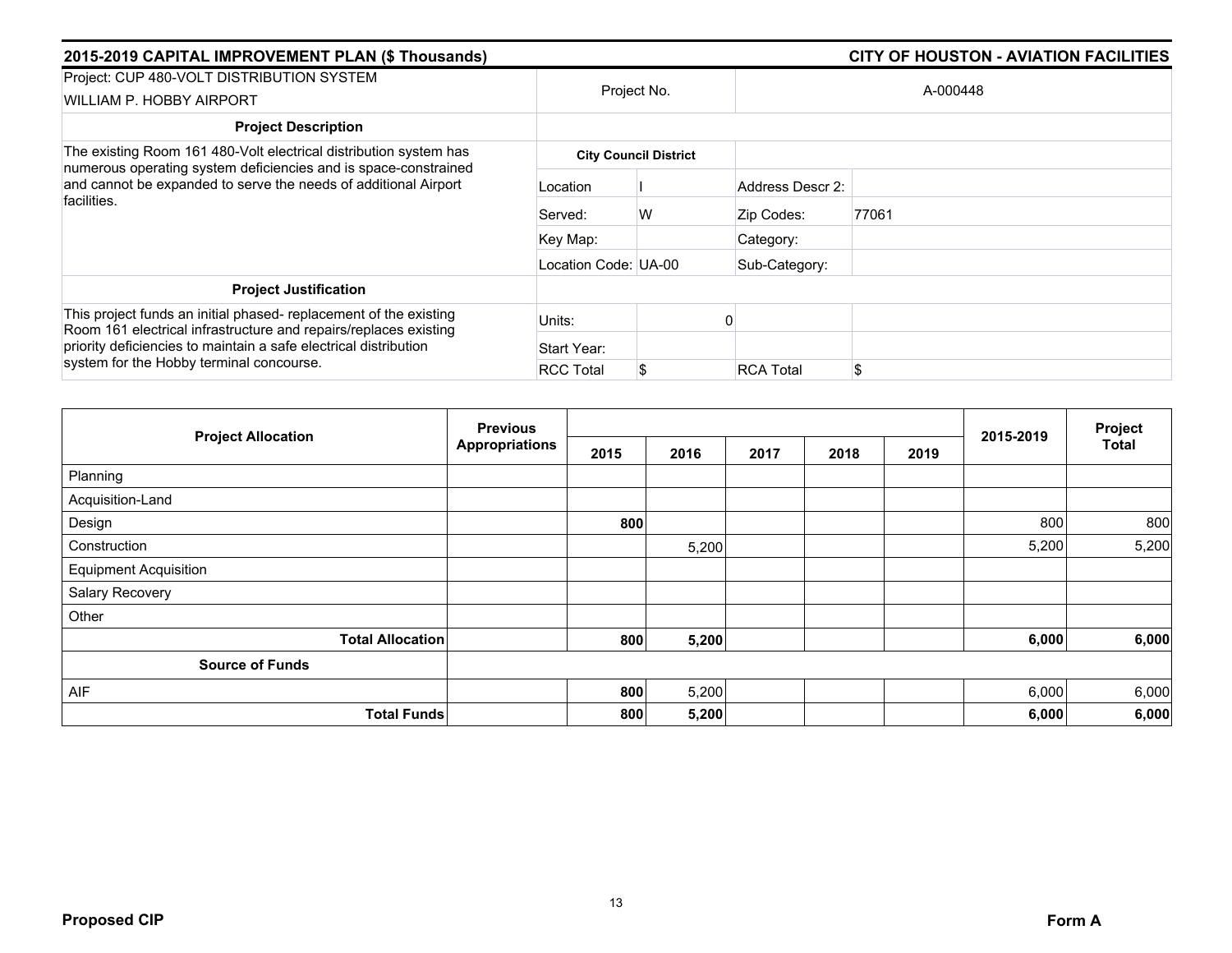| 2015-2019 CAPITAL IMPROVEMENT PLAN (\$ Thousands)                                                                                                                                                       |                      |                              |                  | <b>CITY OF HOUSTON - AVIATION FACILITIES</b> |
|---------------------------------------------------------------------------------------------------------------------------------------------------------------------------------------------------------|----------------------|------------------------------|------------------|----------------------------------------------|
| Project: TERM A BUILDING MGMT SYS MODERNIZATION<br><b>GEORGE BUSH INTERCONTINENTAL</b>                                                                                                                  |                      | Project No.                  |                  | A-000452                                     |
| <b>Project Description</b>                                                                                                                                                                              |                      |                              |                  |                                              |
| Replace the existing Building Management System in Terminal A with a                                                                                                                                    |                      | <b>City Council District</b> |                  |                                              |
| system to provide automated and scheduling management of<br>energy-consuming systems such as Heating, Ventilation, Air<br>Conditioning (HVAC), electrical and lighting distribution system.             | Location             | B                            | Address Descr 2: |                                              |
|                                                                                                                                                                                                         | Served:              | W                            | Zip Codes:       | 77032                                        |
|                                                                                                                                                                                                         | Key Map:             |                              | Category:        |                                              |
|                                                                                                                                                                                                         | Location Code: UA-00 |                              | Sub-Category:    |                                              |
| <b>Project Justification</b>                                                                                                                                                                            |                      |                              |                  |                                              |
| The existing system provides no means for automated control of<br>building systems, which negatively impacts customer service and<br>limits the Airport's ability to implement energy conservation/cost | Units:               |                              |                  |                                              |
|                                                                                                                                                                                                         | Start Year:          |                              |                  |                                              |
| reduction programs.                                                                                                                                                                                     | <b>RCC Total</b>     | S                            | <b>RCA Total</b> | \$.                                          |

|                              | <b>Previous</b>       |      |       | 2015-2019 | Project |      |       |              |
|------------------------------|-----------------------|------|-------|-----------|---------|------|-------|--------------|
| <b>Project Allocation</b>    | <b>Appropriations</b> | 2015 | 2016  | 2017      | 2018    | 2019 |       | <b>Total</b> |
| Planning                     |                       |      |       |           |         |      |       |              |
| Acquisition-Land             |                       |      |       |           |         |      |       |              |
| Design                       |                       | 200  |       |           |         |      | 200   | 200          |
| Construction                 |                       |      | 1,800 |           |         |      | 1,800 | 1,800        |
| <b>Equipment Acquisition</b> |                       |      |       |           |         |      |       |              |
| Salary Recovery              |                       |      |       |           |         |      |       |              |
| Other                        |                       |      |       |           |         |      |       |              |
| <b>Total Allocation</b>      |                       | 200  | 1,800 |           |         |      | 2,000 | 2,000        |
| <b>Source of Funds</b>       |                       |      |       |           |         |      |       |              |
| AIF                          |                       | 200  | 1,800 |           |         |      | 2,000 | 2,000        |
| <b>Total Funds</b>           |                       | 200  | 1,800 |           |         |      | 2,000 | 2,000        |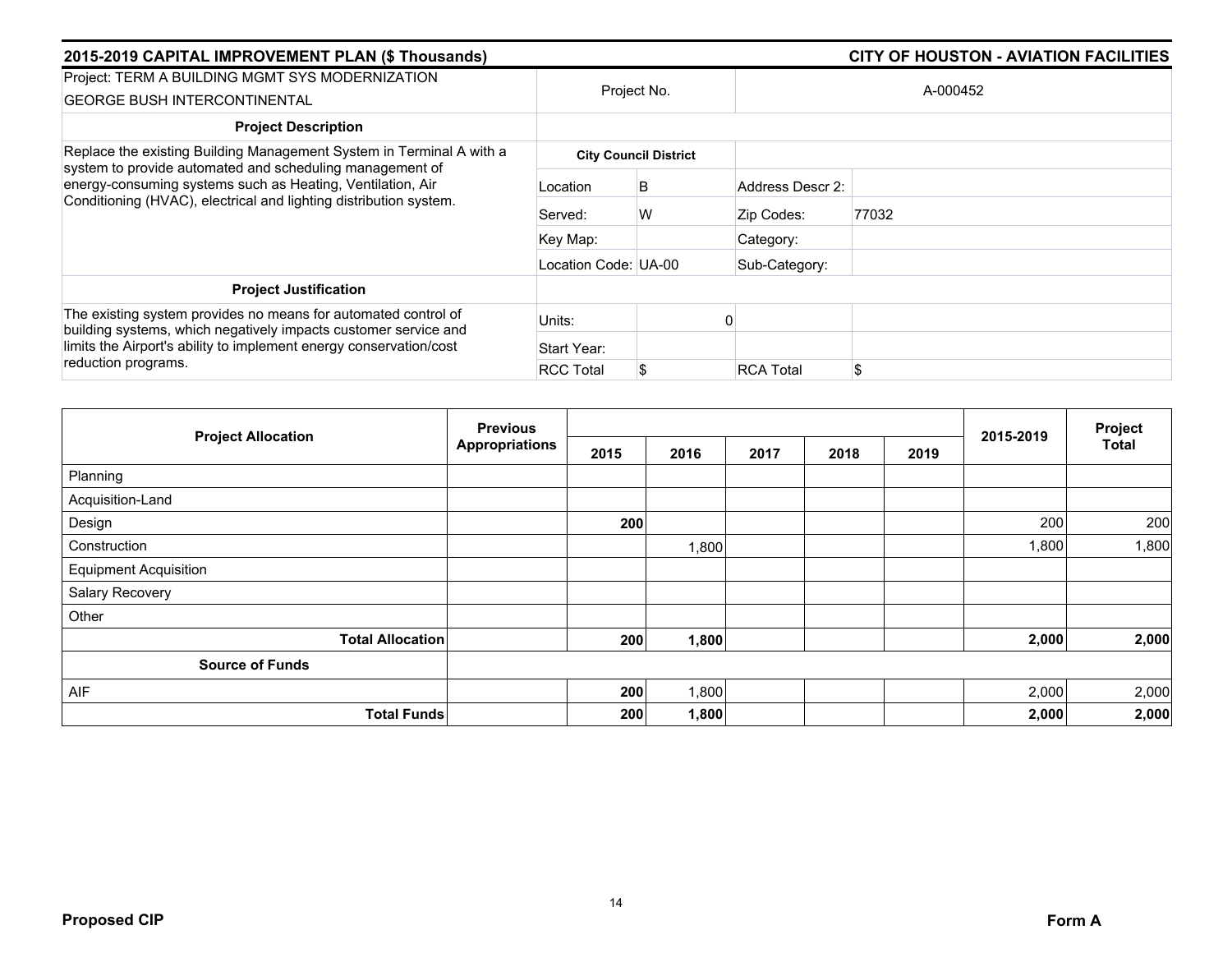| 2015-2019 CAPITAL IMPROVEMENT PLAN (\$ Thousands)                                                                                                             |                      |                              |                  | CITY OF HOUSTON - AVIATION FACILITIES |
|---------------------------------------------------------------------------------------------------------------------------------------------------------------|----------------------|------------------------------|------------------|---------------------------------------|
| Project: IAH MID-TO LONG TERM DOMESTIC WATER IMPR<br><b>GEORGE BUSH INTERCONTINENTAL</b>                                                                      |                      | Project No.                  |                  | A-000464                              |
| <b>Project Description</b>                                                                                                                                    |                      |                              |                  |                                       |
| Install permanent ground storage tanks and booster pumps to supply                                                                                            |                      | <b>City Council District</b> |                  |                                       |
| IAH Campus, (contingent on COH PWE NEWPP Capital Programing).<br>Increase existing CTA 12" Distribution Pipe to 16" to meet future<br>fire flow requirements. | Location             | B                            | Address Descr 2: |                                       |
|                                                                                                                                                               | Served:              | A                            | Zip Codes:       | 77032                                 |
|                                                                                                                                                               | Key Map:             |                              | Category:        |                                       |
|                                                                                                                                                               | Location Code: UA-00 |                              | Sub-Category:    |                                       |
| <b>Project Justification</b>                                                                                                                                  |                      |                              |                  |                                       |
| The existing system does not provide ample residual water storage                                                                                             | Units:               |                              |                  |                                       |
| capacity or supply volume to maintain acceptable water supply<br>pressure to Airport terminals and central utilities plant. To help                           | Start Year:          |                              |                  |                                       |
| customer service, a larger capital investment through the<br>installation of numerous building-specific storage tanks and<br>pumps.                           | <b>RCC Total</b>     | \$                           | <b>RCA Total</b> |                                       |

|                              | <b>Previous</b>       |      |       |        |      | 2015-2019 | Project |              |
|------------------------------|-----------------------|------|-------|--------|------|-----------|---------|--------------|
| <b>Project Allocation</b>    | <b>Appropriations</b> | 2015 | 2016  | 2017   | 2018 | 2019      |         | <b>Total</b> |
| Planning                     |                       |      |       |        |      |           |         |              |
| Acquisition-Land             |                       |      |       |        |      |           |         |              |
| Design                       |                       |      | 2,000 |        |      |           | 2,000   | 2,000        |
| Construction                 |                       |      |       | 18,000 |      |           | 18,000  | 18,000       |
| <b>Equipment Acquisition</b> |                       |      |       |        |      |           |         |              |
| Salary Recovery              |                       |      |       |        |      |           |         |              |
| Other                        |                       |      |       |        |      |           |         |              |
| <b>Total Allocation</b>      |                       |      | 2,000 | 18,000 |      |           | 20,000  | 20,000       |
| <b>Source of Funds</b>       |                       |      |       |        |      |           |         |              |
| <b>AIF</b>                   |                       |      | 2,000 | 18,000 |      |           | 20,000  | 20,000       |
| <b>Total Funds</b>           |                       |      | 2,000 | 18,000 |      |           | 20,000  | 20,000       |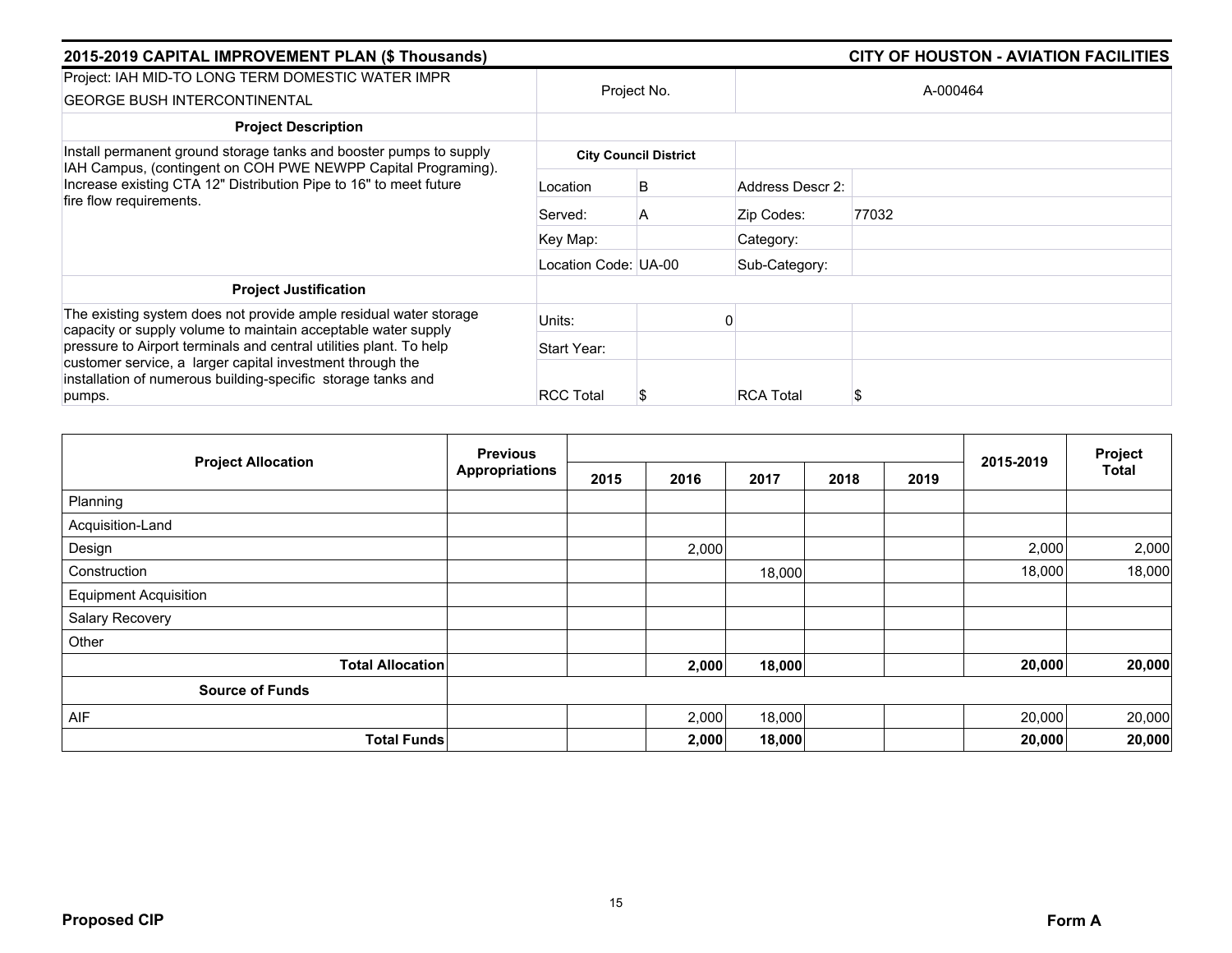| 2015-2019 CAPITAL IMPROVEMENT PLAN (\$ Thousands)                                                                                                                                                             |                      |                              | <b>CITY OF HOUSTON - AVIATION FACILITIES</b> |          |  |  |  |
|---------------------------------------------------------------------------------------------------------------------------------------------------------------------------------------------------------------|----------------------|------------------------------|----------------------------------------------|----------|--|--|--|
| Project: TERM A NO & SO 480-VOLT DISTRIBUTION SYS<br><b>GEORGE BUSH INTERCONTINENTAL</b>                                                                                                                      |                      | Project No.                  |                                              | A-000465 |  |  |  |
| <b>Project Description</b>                                                                                                                                                                                    |                      |                              |                                              |          |  |  |  |
| The existing electrical service vault switchgear and 480-volt                                                                                                                                                 |                      | <b>City Council District</b> |                                              |          |  |  |  |
| distribution systems serving the Terminal A North and South<br>concourses are operating well beyond anticipated service life. The<br>equipment is obsolete with repair parts no longer being<br>manufactured. | Location             | B                            | Address Descr 2:                             |          |  |  |  |
|                                                                                                                                                                                                               | Served:              | W                            | Zip Codes:                                   | 77032    |  |  |  |
|                                                                                                                                                                                                               | Key Map:             |                              | Category:                                    |          |  |  |  |
|                                                                                                                                                                                                               | Location Code: UA-00 |                              | Sub-Category:                                |          |  |  |  |
| <b>Project Justification</b>                                                                                                                                                                                  |                      |                              |                                              |          |  |  |  |
| This project funds the replacement of the service entrance<br>switchgear and the 480-volt distribution systems within Terminal A                                                                              | Units:               |                              |                                              |          |  |  |  |
| North and South terminal concourses to maintain service                                                                                                                                                       | Start Year:          |                              |                                              |          |  |  |  |
| reliability and adequate customer service.                                                                                                                                                                    | <b>RCC Total</b>     |                              | <b>RCA Total</b>                             | \$       |  |  |  |

|                              | <b>Previous</b>       |      |       |        |      |      | 2015-2019 | Project<br><b>Total</b> |
|------------------------------|-----------------------|------|-------|--------|------|------|-----------|-------------------------|
| <b>Project Allocation</b>    | <b>Appropriations</b> | 2015 | 2016  | 2017   | 2018 | 2019 |           |                         |
| Planning                     |                       |      |       |        |      |      |           |                         |
| Acquisition-Land             |                       |      |       |        |      |      |           |                         |
| Design                       |                       |      | 2,000 |        |      |      | 2,000     | 2,000                   |
| Construction                 |                       |      |       | 18,000 |      |      | 18,000    | 18,000                  |
| <b>Equipment Acquisition</b> |                       |      |       |        |      |      |           |                         |
| Salary Recovery              |                       |      |       |        |      |      |           |                         |
| Other                        |                       |      |       |        |      |      |           |                         |
| <b>Total Allocation</b>      |                       |      | 2,000 | 18,000 |      |      | 20,000    | 20,000                  |
| <b>Source of Funds</b>       |                       |      |       |        |      |      |           |                         |
| AIF                          |                       |      | 2,000 | 18,000 |      |      | 20,000    | 20,000                  |
|                              | <b>Total Funds</b>    |      | 2,000 | 18,000 |      |      | 20,000    | 20,000                  |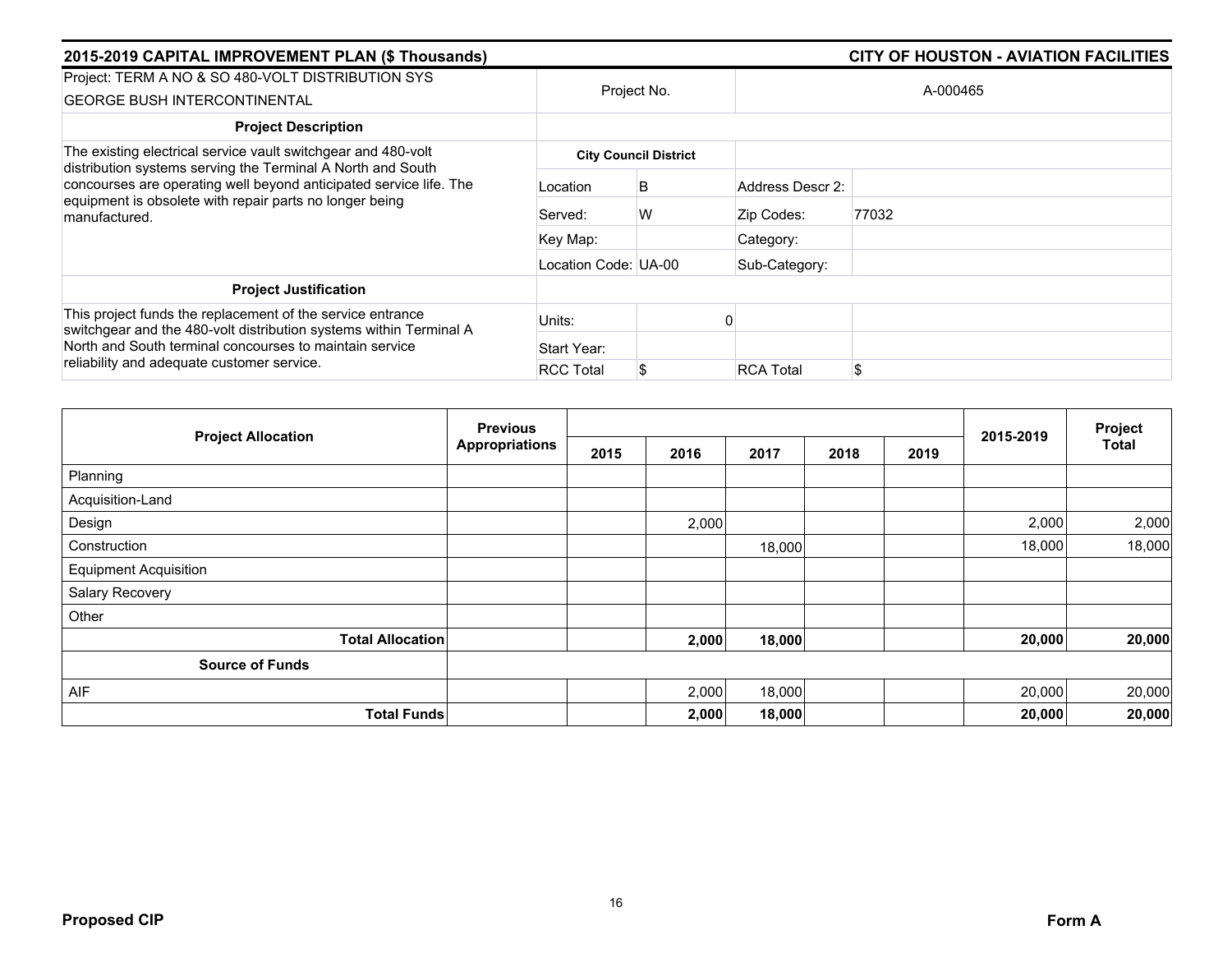| 2015-2019 CAPITAL IMPROVEMENT PLAN (\$ Thousands)                                                                                                                                                       |                      |                              | <b>CITY OF HOUSTON - AVIATION FACILITIES</b> |          |  |  |  |
|---------------------------------------------------------------------------------------------------------------------------------------------------------------------------------------------------------|----------------------|------------------------------|----------------------------------------------|----------|--|--|--|
| Project: TERM C BLDG MGMT SYS MODERNIZATION<br><b>GEORGE BUSH INTERCONTINENTAL</b>                                                                                                                      |                      | Project No.                  |                                              | A-000472 |  |  |  |
| <b>Project Description</b>                                                                                                                                                                              |                      |                              |                                              |          |  |  |  |
| Replace the existing Building Management System in Terminal A with a                                                                                                                                    |                      | <b>City Council District</b> |                                              |          |  |  |  |
| system to provide automated and scheduling management of<br>energy-consuming systems such as Heating, Ventilation, Air<br>Conditioning (HVAC), electrical and lighting distribution systems.            | Location             | B                            | Address Descr 2:                             |          |  |  |  |
|                                                                                                                                                                                                         | Served:              | W                            | Zip Codes:                                   | 77032    |  |  |  |
|                                                                                                                                                                                                         | Key Map:             |                              | Category:                                    |          |  |  |  |
|                                                                                                                                                                                                         | Location Code: UA-00 |                              | Sub-Category:                                |          |  |  |  |
| <b>Project Justification</b>                                                                                                                                                                            |                      |                              |                                              |          |  |  |  |
| The existing system provides no means for automated control of<br>building systems, which negatively impacts customer service and<br>limits the Airport's ability to implement energy conservation/cost | Units:               |                              |                                              |          |  |  |  |
|                                                                                                                                                                                                         | Start Year:          |                              |                                              |          |  |  |  |
| reduction programs.                                                                                                                                                                                     | <b>RCC Total</b>     |                              | <b>RCA Total</b>                             | \$       |  |  |  |

| <b>Project Allocation</b>    | <b>Previous</b><br><b>Appropriations</b> |      |      |       | 2015-2019 | Project |       |              |
|------------------------------|------------------------------------------|------|------|-------|-----------|---------|-------|--------------|
|                              |                                          | 2015 | 2016 | 2017  | 2018      | 2019    |       | <b>Total</b> |
| Planning                     |                                          |      |      |       |           |         |       |              |
| Acquisition-Land             |                                          |      |      |       |           |         |       |              |
| Design                       |                                          |      | 300  |       |           |         | 300   | 300          |
| Construction                 |                                          |      |      | 2,700 |           |         | 2,700 | 2,700        |
| <b>Equipment Acquisition</b> |                                          |      |      |       |           |         |       |              |
| Salary Recovery              |                                          |      |      |       |           |         |       |              |
| Other                        |                                          |      |      |       |           |         |       |              |
| <b>Total Allocation</b>      |                                          |      | 300  | 2,700 |           |         | 3,000 | 3,000        |
| <b>Source of Funds</b>       |                                          |      |      |       |           |         |       |              |
| AIF                          |                                          |      | 300  | 2,700 |           |         | 3,000 | 3,000        |
| <b>Total Funds</b>           |                                          |      | 300  | 2,700 |           |         | 3,000 | 3,000        |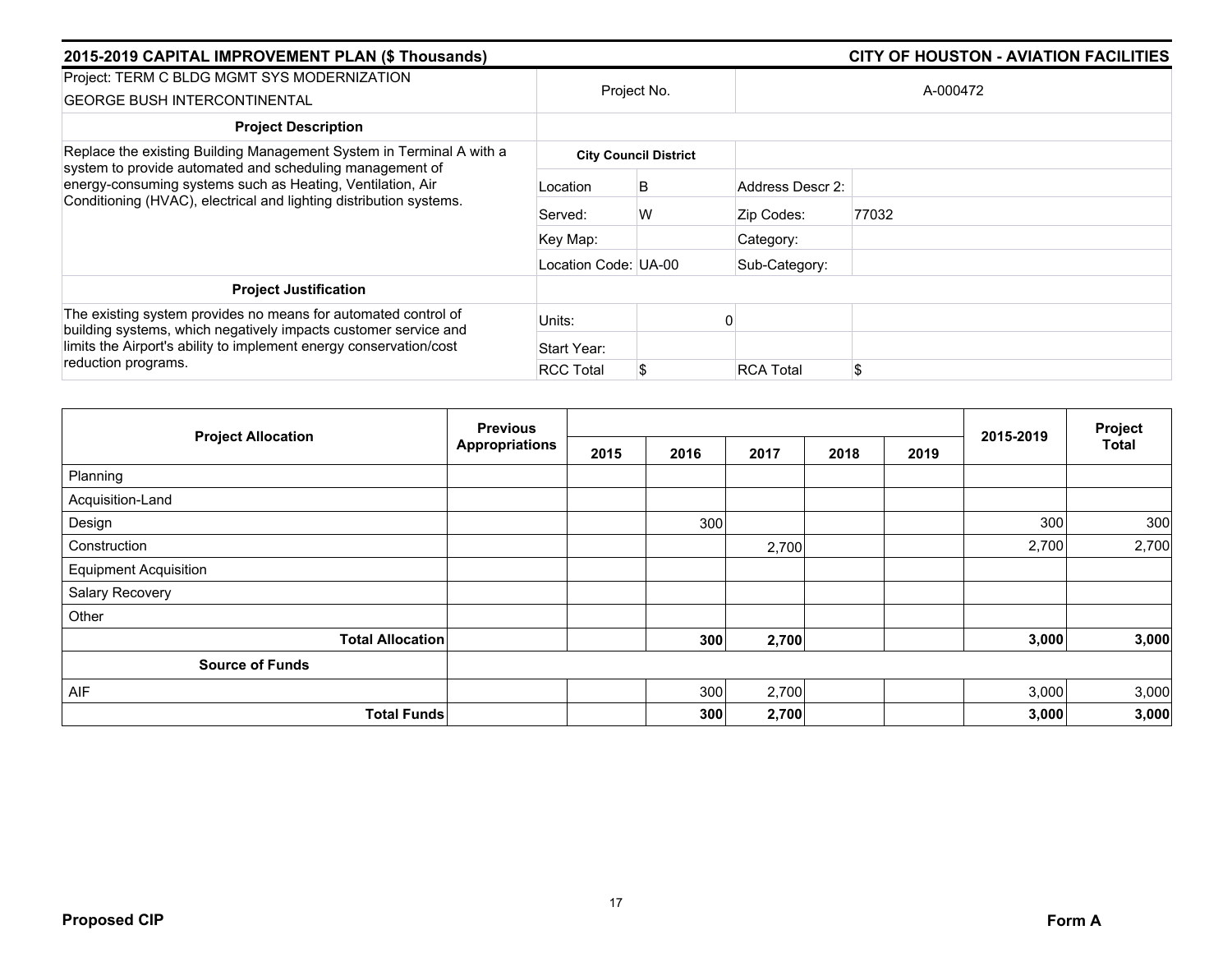| 2015-2019 CAPITAL IMPROVEMENT PLAN (\$ Thousands)                                                                                                               |                      |                              |                  | <b>CITY OF HOUSTON - AVIATION FACILITIES</b> |
|-----------------------------------------------------------------------------------------------------------------------------------------------------------------|----------------------|------------------------------|------------------|----------------------------------------------|
| Project: FIS ELECTRICAL REHAB<br><b>GEORGE BUSH INTERCONTINENTAL</b>                                                                                            |                      | Project No.                  |                  | A-000474                                     |
| <b>Project Description</b>                                                                                                                                      |                      |                              |                  |                                              |
| A recent infrastructure assessment of the FIS 480-volt electrical<br>distribution system identified component deficiencies which impact<br>service reliability. |                      | <b>City Council District</b> |                  |                                              |
|                                                                                                                                                                 | Location             | B                            | Address Descr 2: |                                              |
|                                                                                                                                                                 | Served:              | W                            | Zip Codes:       | 77032                                        |
|                                                                                                                                                                 | Key Map:             |                              | Category:        |                                              |
|                                                                                                                                                                 | Location Code: UA-00 |                              | Sub-Category:    |                                              |
| <b>Project Justification</b>                                                                                                                                    |                      |                              |                  |                                              |
| This project funds the replacement of designated distribution system<br>components to extend the useful service life and maintain adequate                      | Units:               |                              |                  |                                              |
| customer service.                                                                                                                                               | Start Year:          |                              |                  |                                              |
|                                                                                                                                                                 | <b>RCC Total</b>     |                              | <b>RCA Total</b> | \$                                           |

|                              | <b>Previous</b><br><b>Appropriations</b> |      |      |      | 2015-2019 | Project |     |              |
|------------------------------|------------------------------------------|------|------|------|-----------|---------|-----|--------------|
| <b>Project Allocation</b>    |                                          | 2015 | 2016 | 2017 | 2018      | 2019    |     | <b>Total</b> |
| Planning                     |                                          |      |      |      |           |         |     |              |
| Acquisition-Land             |                                          |      |      |      |           |         |     |              |
| Design                       |                                          |      |      |      |           |         |     |              |
| Construction                 |                                          |      |      |      | 500       |         | 500 | 500          |
| <b>Equipment Acquisition</b> |                                          |      |      |      |           |         |     |              |
| Salary Recovery              |                                          |      |      |      |           |         |     |              |
| Other                        |                                          |      |      |      |           |         |     |              |
| <b>Total Allocation</b>      |                                          |      |      |      | 500       |         | 500 | 500          |
| <b>Source of Funds</b>       |                                          |      |      |      |           |         |     |              |
| AIF                          |                                          |      |      |      | 500       |         | 500 | 500          |
| <b>Total Funds</b>           |                                          |      |      |      | 500       |         | 500 | 500          |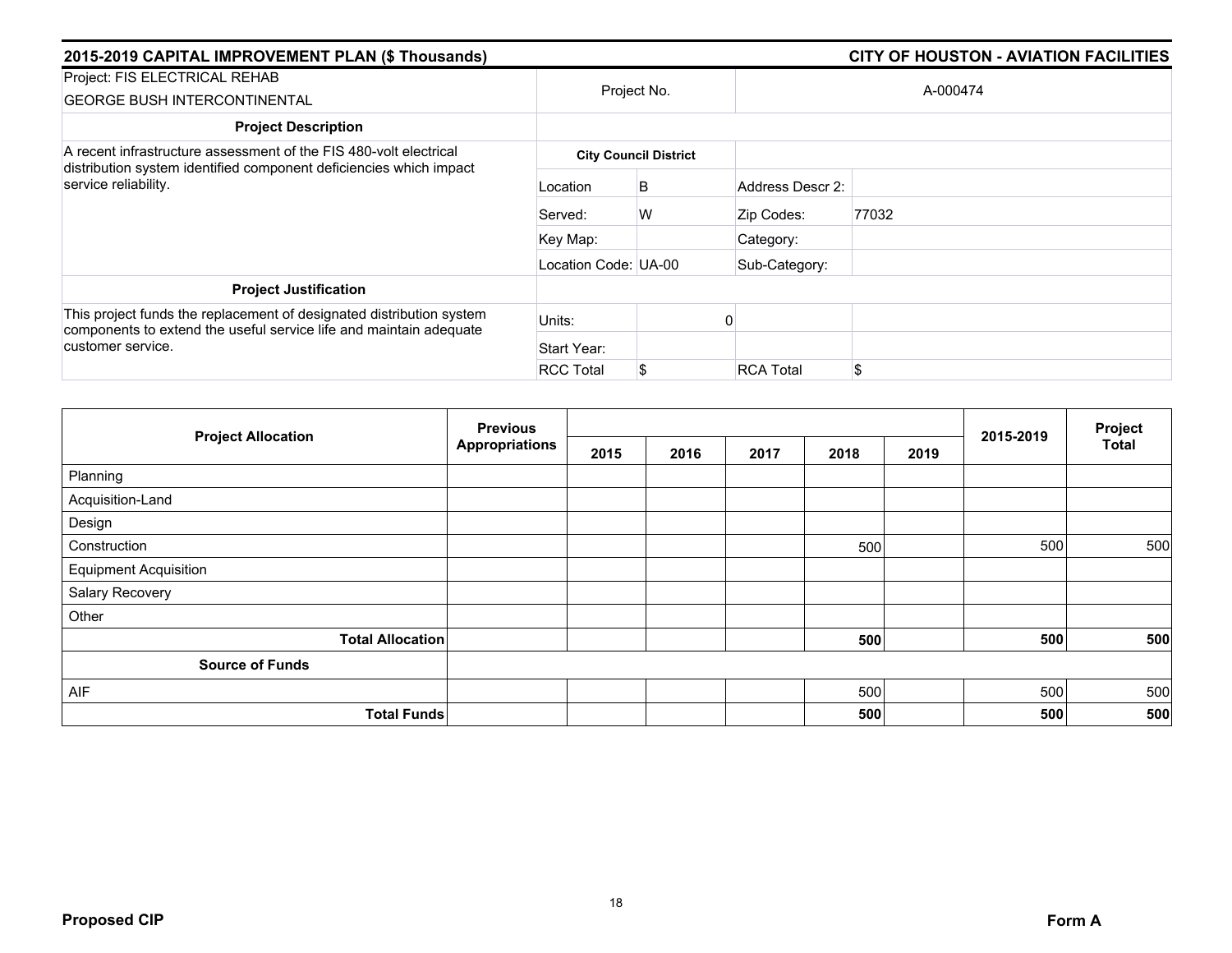| 2015-2019 CAPITAL IMPROVEMENT PLAN (\$ Thousands)                                                                                                                                                 |                      |                              |                  | <b>CITY OF HOUSTON - AVIATION FACILITIES</b> |  |  |  |  |
|---------------------------------------------------------------------------------------------------------------------------------------------------------------------------------------------------|----------------------|------------------------------|------------------|----------------------------------------------|--|--|--|--|
| Project: PN 604A Inter-Terminal Train (ITT)<br><b>GEORGE BUSH INTERCONTINENTAL</b>                                                                                                                |                      | Project No.                  |                  | A-000477                                     |  |  |  |  |
| <b>Project Description</b>                                                                                                                                                                        |                      |                              |                  |                                              |  |  |  |  |
| Professional engineering services for the evaluation of existing                                                                                                                                  |                      | <b>City Council District</b> |                  |                                              |  |  |  |  |
| conditions and design services for emergency repairs of the Inter<br>Terminal Train and the rehabilitation at George Bush<br>Intercontinental Airport (IAH).                                      | Location             | B                            | Address Descr 2: |                                              |  |  |  |  |
|                                                                                                                                                                                                   | Served:              | W                            | Zip Codes:       | 77032                                        |  |  |  |  |
|                                                                                                                                                                                                   | Key Map:             |                              | Category:        |                                              |  |  |  |  |
|                                                                                                                                                                                                   | Location Code: UA-00 |                              | Sub-Category:    |                                              |  |  |  |  |
| <b>Project Justification</b>                                                                                                                                                                      |                      |                              |                  |                                              |  |  |  |  |
| Storm water is infiltrating into the ITT level through the<br>expansion joints which could increase the corrosion potential of<br>the reinforced concrete, damage the structural integrity of the | Units:               |                              |                  |                                              |  |  |  |  |
|                                                                                                                                                                                                   | Start Year:          | 2013                         |                  |                                              |  |  |  |  |
| tunnel and reduce the overall life of the structure.                                                                                                                                              | <b>RCC Total</b>     |                              | <b>RCA Total</b> | \$                                           |  |  |  |  |

| <b>Previous</b>              |                       |       |      | Project |      |        |           |        |
|------------------------------|-----------------------|-------|------|---------|------|--------|-----------|--------|
| <b>Project Allocation</b>    | <b>Appropriations</b> | 2015  | 2016 | 2017    | 2018 | 2019   | 2015-2019 | Total  |
| Planning                     |                       |       |      |         |      |        |           |        |
| Acquisition-Land             |                       |       |      |         |      |        |           |        |
| Design                       | 500                   | 1,000 |      |         |      |        | 1,000     | 1,500  |
| Construction                 |                       |       |      |         |      | 20,000 | 20,000    | 20,000 |
| <b>Equipment Acquisition</b> |                       |       |      |         |      |        |           |        |
| Salary Recovery              |                       |       |      |         |      |        |           |        |
| Other                        |                       |       |      |         |      |        |           |        |
| <b>Total Allocation</b>      | 500                   | 1,000 |      |         |      | 20,000 | 21,000    | 21,500 |
| <b>Source of Funds</b>       |                       |       |      |         |      |        |           |        |
| AIF                          |                       | 1,000 |      |         |      | 20,000 | 21,000    | 21,000 |
| <b>Total Funds</b>           | 500                   | 1,000 |      |         |      | 20,000 | 21,000    | 21,500 |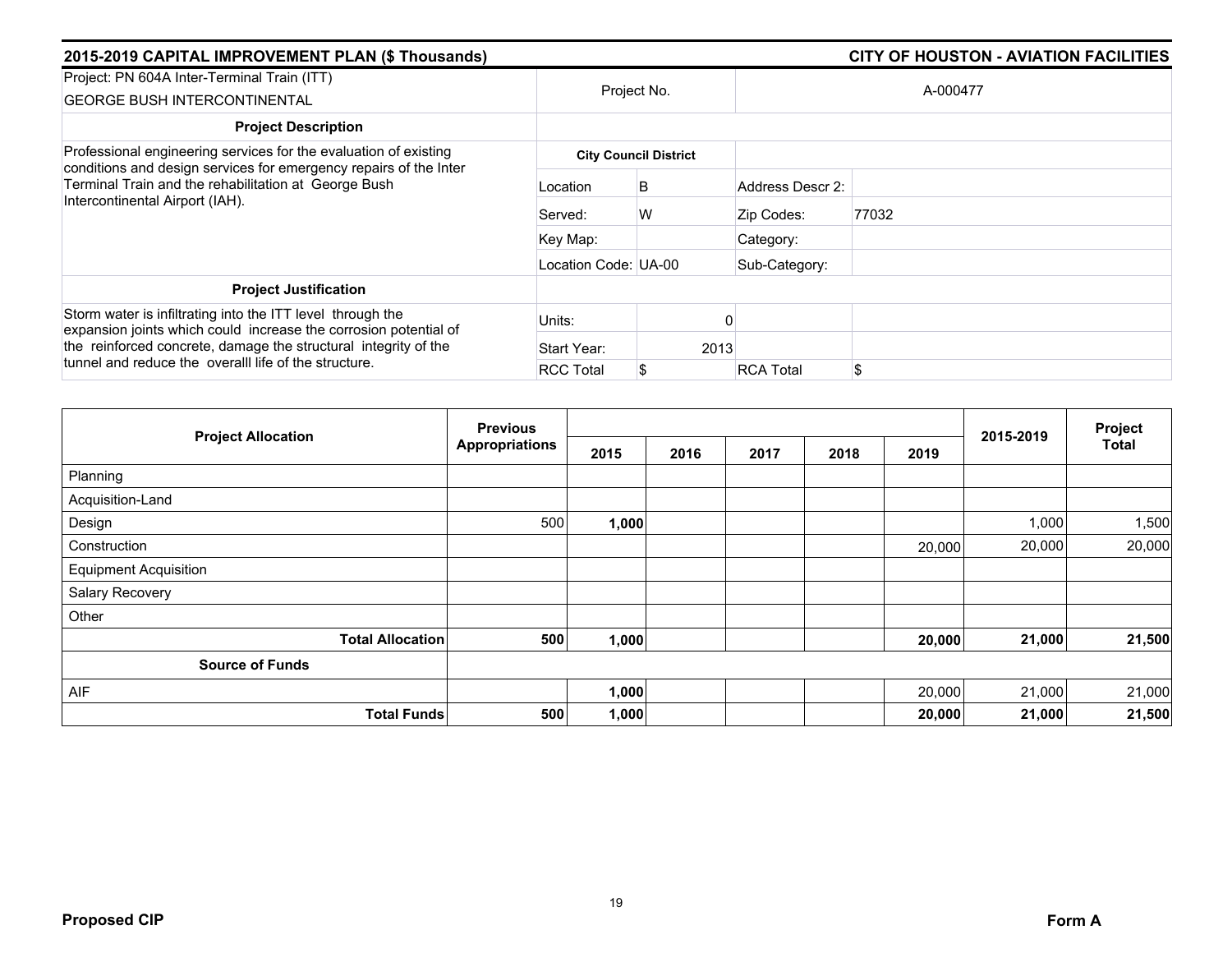| 2015-2019 CAPITAL IMPROVEMENT PLAN (\$ Thousands)                                                                                                                                                                           |                      |                              | <b>CITY OF HOUSTON - AVIATION FACILITIES</b> |          |  |  |  |
|-----------------------------------------------------------------------------------------------------------------------------------------------------------------------------------------------------------------------------|----------------------|------------------------------|----------------------------------------------|----------|--|--|--|
| Project: Terminal D Remodeling<br><b>GEORGE BUSH INTERCONTINENTAL</b>                                                                                                                                                       | Project No.          |                              |                                              | A-000483 |  |  |  |
| <b>Project Description</b>                                                                                                                                                                                                  |                      |                              |                                              |          |  |  |  |
| Remodeling of Terminal D with upgrades of existing MEP (Mechanical,<br>Electrical and Plumbing) systems and existing<br>architectural/civil systems. Also replace and update the fire<br>suppression/domestic water system. |                      | <b>City Council District</b> |                                              |          |  |  |  |
|                                                                                                                                                                                                                             | Location             | B                            | Address Descr 2:                             |          |  |  |  |
|                                                                                                                                                                                                                             | Served:              | W                            | Zip Codes:                                   | 77032    |  |  |  |
|                                                                                                                                                                                                                             | Key Map:             |                              | Category:                                    |          |  |  |  |
|                                                                                                                                                                                                                             | Location Code: UA-00 |                              | Sub-Category:                                |          |  |  |  |
| <b>Project Justification</b>                                                                                                                                                                                                |                      |                              |                                              |          |  |  |  |
| Project needed to accommodate growth and current need consistent<br>with long term concepts to improve passenger services.                                                                                                  | Units:               |                              |                                              |          |  |  |  |
|                                                                                                                                                                                                                             | Start Year:          |                              |                                              |          |  |  |  |
|                                                                                                                                                                                                                             | <b>RCC Total</b>     |                              | <b>RCA Total</b>                             | \$       |  |  |  |

|                              | <b>Previous</b>       |      |      |       |      |      |           | Project      |
|------------------------------|-----------------------|------|------|-------|------|------|-----------|--------------|
| <b>Project Allocation</b>    | <b>Appropriations</b> | 2015 | 2016 | 2017  | 2018 | 2019 | 2015-2019 | <b>Total</b> |
| Planning                     |                       |      |      |       |      |      |           |              |
| Acquisition-Land             |                       |      |      |       |      |      |           |              |
| Design                       |                       |      |      | 200   |      |      | 200       | 200          |
| Construction                 |                       |      |      | 1,000 |      |      | 1,000     | 1,000        |
| <b>Equipment Acquisition</b> |                       |      |      |       |      |      |           |              |
| Salary Recovery              |                       |      |      |       |      |      |           |              |
| Other                        |                       |      |      |       |      |      |           |              |
| <b>Total Allocation</b>      |                       |      |      | 1,200 |      |      | 1,200     | 1,200        |
| <b>Source of Funds</b>       |                       |      |      |       |      |      |           |              |
| Airport Renl & Repl          |                       |      |      | 1,200 |      |      | 1,200     | 1,200        |
| <b>Total Funds</b>           |                       |      |      | 1,200 |      |      | 1,200     | 1,200        |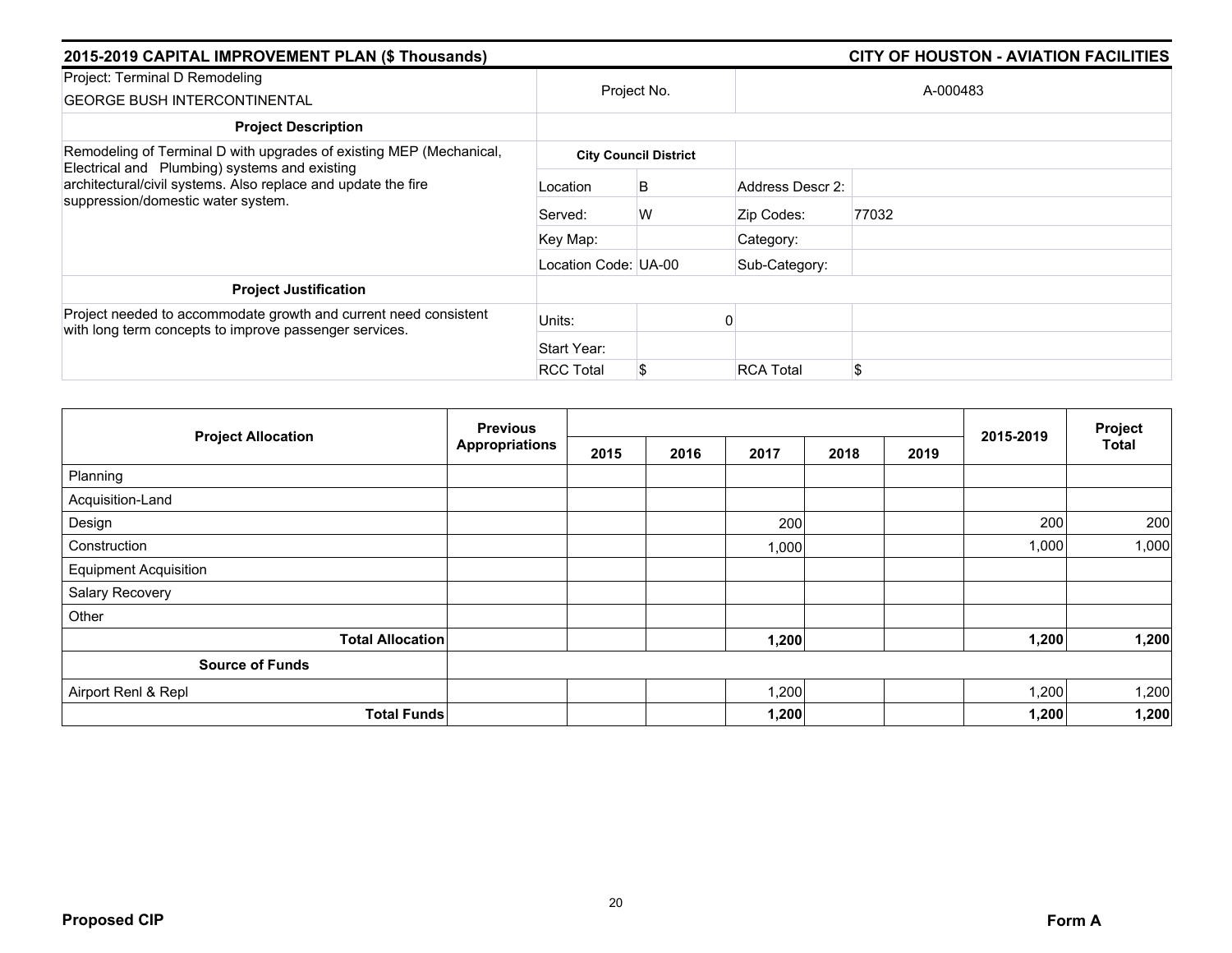| 2015-2019 CAPITAL IMPROVEMENT PLAN (\$ Thousands)                                                                                  |                      |                              |                  | <b>CITY OF HOUSTON - AVIATION FACILITIES</b> |  |  |  |
|------------------------------------------------------------------------------------------------------------------------------------|----------------------|------------------------------|------------------|----------------------------------------------|--|--|--|
| Project: EMERGENCY REPAIRS-COLLAPSED SLAB-GATE D7<br><b>GEORGE BUSH INTERCONTINENTAL</b>                                           | Project No.          |                              | A-000484         |                                              |  |  |  |
| <b>Project Description</b>                                                                                                         |                      |                              |                  |                                              |  |  |  |
| Emergency repairs of collapsed slab at Gate D7 (Ramp Side) -<br>Concrete Deck Repairs.                                             |                      | <b>City Council District</b> |                  |                                              |  |  |  |
|                                                                                                                                    | Location             | B                            | Address Descr 2: |                                              |  |  |  |
|                                                                                                                                    | Served:              | W                            | Zip Codes:       | 77032                                        |  |  |  |
|                                                                                                                                    | Key Map:             |                              | Category:        |                                              |  |  |  |
|                                                                                                                                    | Location Code: UA-00 |                              | Sub-Category:    |                                              |  |  |  |
| <b>Project Justification</b>                                                                                                       |                      |                              |                  |                                              |  |  |  |
| To avoid safety concerns due to the presence of the cavity in the<br>slab and to prevenet reoccurrence which could be devastating. | Units:               |                              |                  |                                              |  |  |  |
|                                                                                                                                    | Start Year:          |                              |                  |                                              |  |  |  |
|                                                                                                                                    | <b>RCC Total</b>     | \$                           | <b>RCA Total</b> | \$                                           |  |  |  |

| <b>Project Allocation</b>    | <b>Previous</b> |      |      |      | 2015-2019 | Project |     |              |
|------------------------------|-----------------|------|------|------|-----------|---------|-----|--------------|
|                              | Appropriations  | 2015 | 2016 | 2017 | 2018      | 2019    |     | <b>Total</b> |
| Planning                     |                 |      |      |      |           |         |     |              |
| Acquisition-Land             |                 |      |      |      |           |         |     |              |
| Design                       |                 |      |      |      |           |         |     |              |
| Construction                 |                 | 350  |      |      |           |         | 350 | 350          |
| <b>Equipment Acquisition</b> |                 |      |      |      |           |         |     |              |
| Salary Recovery              |                 |      |      |      |           |         |     |              |
| Other                        |                 |      |      |      |           |         |     |              |
| <b>Total Allocation</b>      |                 | 350  |      |      |           |         | 350 | 350          |
| <b>Source of Funds</b>       |                 |      |      |      |           |         |     |              |
| AIF                          |                 | 350  |      |      |           |         | 350 | 350          |
| <b>Total Funds</b>           |                 | 350  |      |      |           |         | 350 | 350          |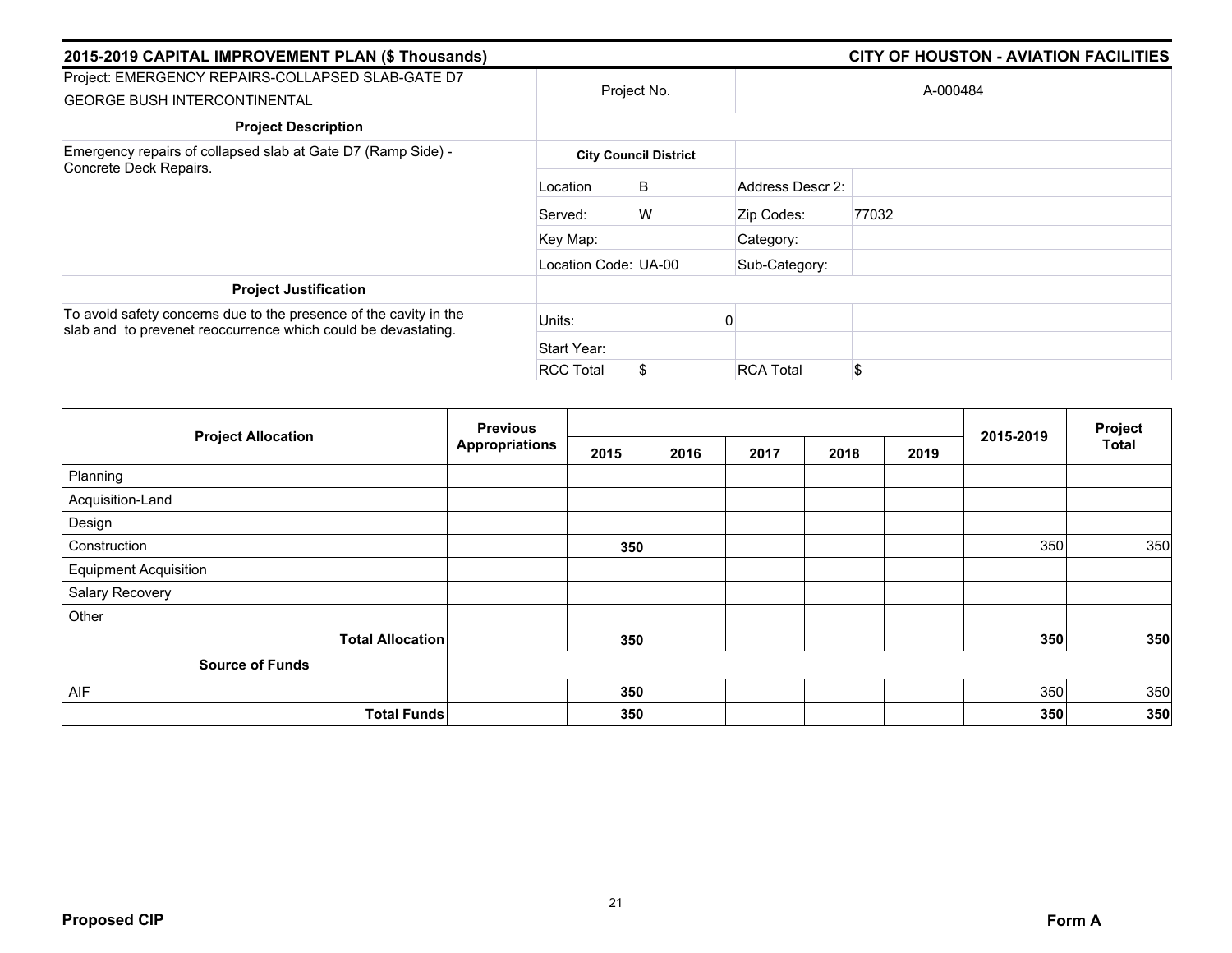| 2015-2019 CAPITAL IMPROVEMENT PLAN (\$ Thousands)                                                                                                                                                                                                                                                                                         |                      |                              |                  | <b>CITY OF HOUSTON - AVIATION FACILITIES</b> |  |
|-------------------------------------------------------------------------------------------------------------------------------------------------------------------------------------------------------------------------------------------------------------------------------------------------------------------------------------------|----------------------|------------------------------|------------------|----------------------------------------------|--|
| Project: APM GUIDE WAY STRUCTURAL ENHANCEMENTS<br><b>GEORGE BUSH INTERCONTINENTAL</b>                                                                                                                                                                                                                                                     | Project No.          |                              | A-000494         |                                              |  |
| <b>Project Description</b>                                                                                                                                                                                                                                                                                                                |                      |                              |                  |                                              |  |
| Various structural components of the Automated People Mover (APM)<br>guide way require renewal to maintain the integrity and alignment<br>of installed rail components. This project funds the service life<br>renewal of designated guide way structural components based on<br>recently completed infrastructure condition assessments. |                      | <b>City Council District</b> |                  |                                              |  |
|                                                                                                                                                                                                                                                                                                                                           | Location             | B                            | Address Descr 2: |                                              |  |
|                                                                                                                                                                                                                                                                                                                                           | Served:              | W                            | Zip Codes:       | 77032                                        |  |
|                                                                                                                                                                                                                                                                                                                                           | Key Map:             |                              | Category:        |                                              |  |
|                                                                                                                                                                                                                                                                                                                                           | Location Code: UA-00 |                              | Sub-Category:    |                                              |  |
| <b>Project Justification</b>                                                                                                                                                                                                                                                                                                              |                      |                              |                  |                                              |  |
| Failure to replace the structural components outlined in the<br>condition assessments will reduce the remaining service life of the                                                                                                                                                                                                       | Units:               |                              |                  |                                              |  |
| APM System and may result in reduced levels of customer service                                                                                                                                                                                                                                                                           | Start Year:          |                              |                  |                                              |  |
| due to increased day-to-day maintenance requirements and resulting<br>operational impacts.                                                                                                                                                                                                                                                | <b>RCC Total</b>     |                              | <b>RCA Total</b> |                                              |  |

| <b>Previous</b><br><b>Project Allocation</b> |                       |      |      |      |      |      | 2015-2019 | Project |
|----------------------------------------------|-----------------------|------|------|------|------|------|-----------|---------|
|                                              | <b>Appropriations</b> | 2015 | 2016 | 2017 | 2018 | 2019 |           | Total   |
| Planning                                     |                       |      |      |      |      |      |           |         |
| Acquisition-Land                             |                       |      |      |      |      |      |           |         |
| Design                                       |                       |      | 50   |      |      |      | 50        | 50      |
| Construction                                 |                       |      |      | 450  |      |      | 450       | 450     |
| <b>Equipment Acquisition</b>                 |                       |      |      |      |      |      |           |         |
| Salary Recovery                              |                       |      |      |      |      |      |           |         |
| Other                                        |                       |      |      |      |      |      |           |         |
| <b>Total Allocation</b>                      |                       |      | 50   | 450  |      |      | 500       | 500     |
| <b>Source of Funds</b>                       |                       |      |      |      |      |      |           |         |
| AIF                                          |                       |      | 50   | 450  |      |      | 500       | 500     |
| <b>Total Funds</b>                           |                       |      | 50   | 450  |      |      | 500       | 500     |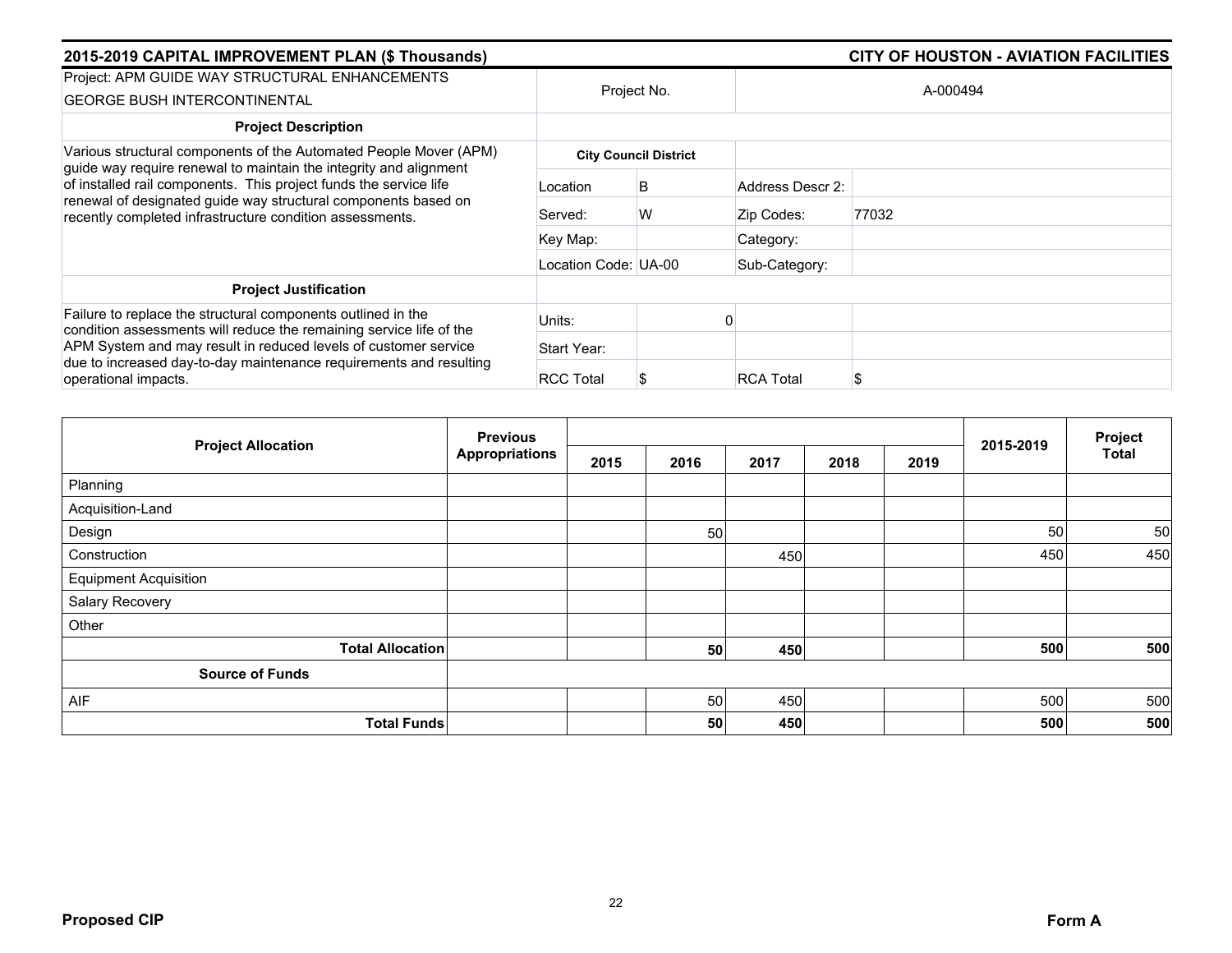| 2015-2019 CAPITAL IMPROVEMENT PLAN (\$ Thousands)                                                                                                   |                      |                              |                  | <b>CITY OF HOUSTON - AVIATION FACILITIES</b> |  |  |  |  |
|-----------------------------------------------------------------------------------------------------------------------------------------------------|----------------------|------------------------------|------------------|----------------------------------------------|--|--|--|--|
| Project: ADM BLDG MOTOR POOL PARKING LOT<br><b>GEORGE BUSH INTERCONTINENTAL</b>                                                                     |                      | Project No.                  |                  | A-000501                                     |  |  |  |  |
| <b>Project Description</b>                                                                                                                          |                      |                              |                  |                                              |  |  |  |  |
| Provide an exclusive parking lot for the assigned Motor Pool                                                                                        |                      | <b>City Council District</b> |                  |                                              |  |  |  |  |
| Vehicles. Pave the surface, number parking spaces and install<br>parking control equipment used to aid in monitoring vehicle<br>security and usage. | Location             | B                            | Address Descr 2: |                                              |  |  |  |  |
|                                                                                                                                                     | Served:              | W                            | Zip Codes:       | 77032                                        |  |  |  |  |
|                                                                                                                                                     | Key Map:             |                              | Category:        |                                              |  |  |  |  |
|                                                                                                                                                     | Location Code: UA-00 |                              | Sub-Category:    |                                              |  |  |  |  |
| <b>Project Justification</b>                                                                                                                        |                      |                              |                  |                                              |  |  |  |  |
| Provide secure an exclusive parking for the assigned Motor Pool<br>Vehicles used to provide transportation for administration building              | Units:               |                              |                  |                                              |  |  |  |  |
| personnel.                                                                                                                                          | Start Year:          |                              |                  |                                              |  |  |  |  |
|                                                                                                                                                     | <b>RCC Total</b>     |                              | <b>RCA Total</b> | \$                                           |  |  |  |  |

|                              | <b>Previous</b>       |      |      |      |      |      |           | Project      |
|------------------------------|-----------------------|------|------|------|------|------|-----------|--------------|
| <b>Project Allocation</b>    | <b>Appropriations</b> | 2015 | 2016 | 2017 | 2018 | 2019 | 2015-2019 | <b>Total</b> |
| Planning                     |                       |      |      |      |      |      |           |              |
| Acquisition-Land             |                       |      |      |      |      |      |           |              |
| Design                       |                       | 25   |      |      |      |      | 25        | 25           |
| Construction                 |                       |      | 225  |      |      |      | 225       | 225          |
| <b>Equipment Acquisition</b> |                       |      |      |      |      |      |           |              |
| Salary Recovery              |                       |      |      |      |      |      |           |              |
| Other                        |                       |      |      |      |      |      |           |              |
| <b>Total Allocation</b>      |                       | 25   | 225  |      |      |      | 250       | 250          |
| <b>Source of Funds</b>       |                       |      |      |      |      |      |           |              |
| AIF                          |                       | 25   | 225  |      |      |      | 250       | 250          |
| <b>Total Funds</b>           |                       | 25   | 225  |      |      |      | 250       | 250          |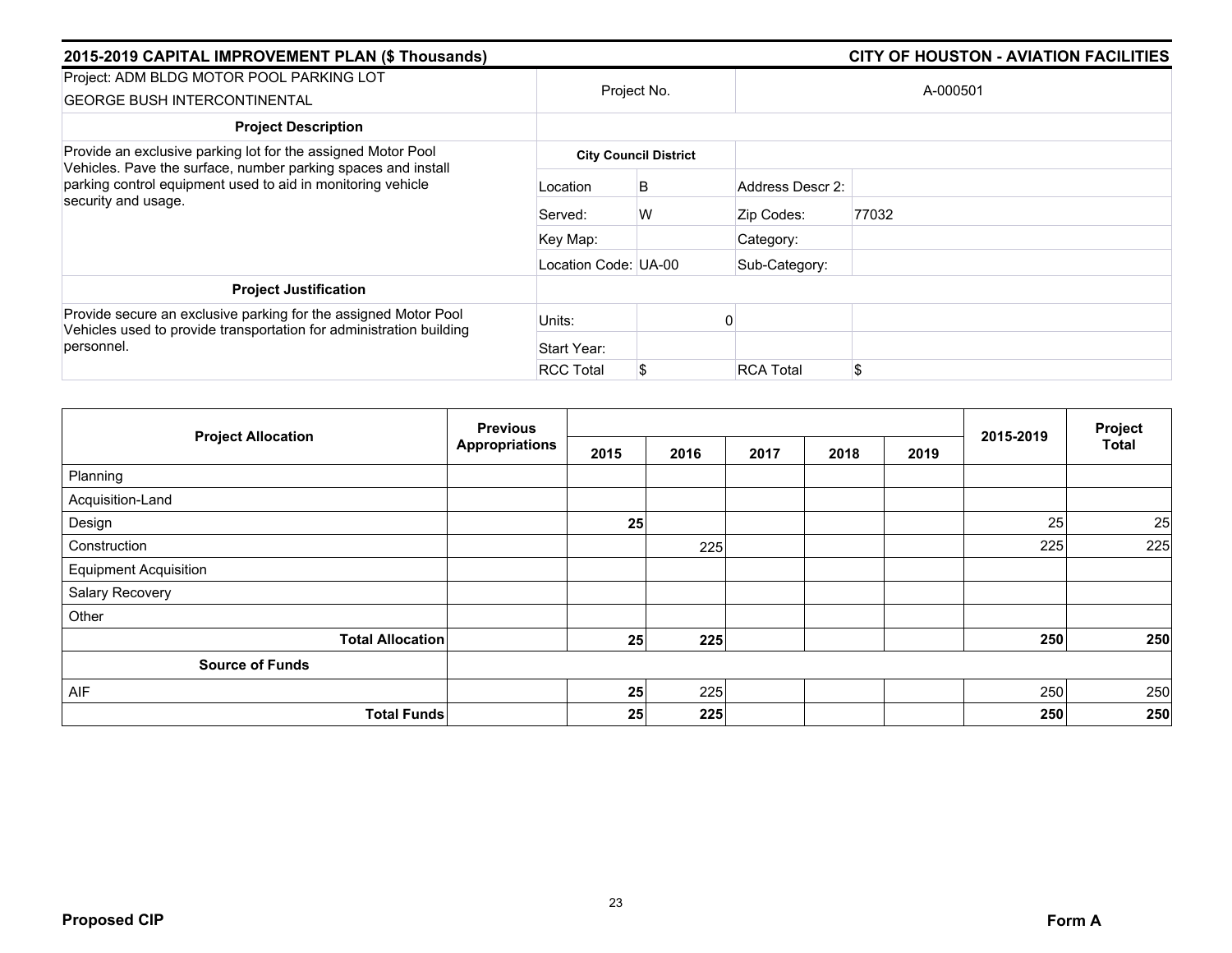| 2015-2019 CAPITAL IMPROVEMENT PLAN (\$ Thousands)                                                                                                                       |                      |                              |                  | <b>CITY OF HOUSTON - AVIATION FACILITIES</b> |  |  |  |
|-------------------------------------------------------------------------------------------------------------------------------------------------------------------------|----------------------|------------------------------|------------------|----------------------------------------------|--|--|--|
| Project: NEW CELL PHONE LOT AT HOBBY<br>WILLIAM P. HOBBY AIRPORT                                                                                                        | Project No.          |                              | A-000505         |                                              |  |  |  |
| <b>Project Description</b>                                                                                                                                              |                      |                              |                  |                                              |  |  |  |
| New and modernized cell phone lot. Fenced, paved and lighted parking<br>with restrooms and vending services. Wi-Fi availabililty with<br>updated flight arrival status. |                      | <b>City Council District</b> |                  |                                              |  |  |  |
|                                                                                                                                                                         | Location             |                              | Address Descr 2: |                                              |  |  |  |
|                                                                                                                                                                         | Served:              | W                            | Zip Codes:       | 77061                                        |  |  |  |
|                                                                                                                                                                         | Key Map:             |                              | Category:        |                                              |  |  |  |
|                                                                                                                                                                         | Location Code: UA-00 |                              | Sub-Category:    |                                              |  |  |  |
| <b>Project Justification</b>                                                                                                                                            |                      |                              |                  |                                              |  |  |  |
| Secure and paved cell phone lot that provides spaces and services.                                                                                                      | Units:               |                              |                  |                                              |  |  |  |
|                                                                                                                                                                         | Start Year:          |                              |                  |                                              |  |  |  |
|                                                                                                                                                                         | <b>RCC Total</b>     | \$                           | <b>RCA Total</b> | \$                                           |  |  |  |

|                              | <b>Previous</b>       |      |      |       |      |      |           | Project      |
|------------------------------|-----------------------|------|------|-------|------|------|-----------|--------------|
| <b>Project Allocation</b>    | <b>Appropriations</b> | 2015 | 2016 | 2017  | 2018 | 2019 | 2015-2019 | <b>Total</b> |
| Planning                     |                       |      |      |       |      |      |           |              |
| Acquisition-Land             |                       |      |      |       |      |      |           |              |
| Design                       |                       |      | 125  |       |      |      | 125       | 125          |
| Construction                 |                       |      |      | 1,125 |      |      | 1,125     | 1,125        |
| <b>Equipment Acquisition</b> |                       |      |      |       |      |      |           |              |
| Salary Recovery              |                       |      |      |       |      |      |           |              |
| Other                        |                       |      |      |       |      |      |           |              |
| <b>Total Allocation</b>      |                       |      | 125  | 1,125 |      |      | 1,250     | 1,250        |
| <b>Source of Funds</b>       |                       |      |      |       |      |      |           |              |
| AIF                          |                       |      | 125  | 1,125 |      |      | 1,250     | 1,250        |
| <b>Total Funds</b>           |                       |      | 125  | 1,125 |      |      | 1,250     | 1,250        |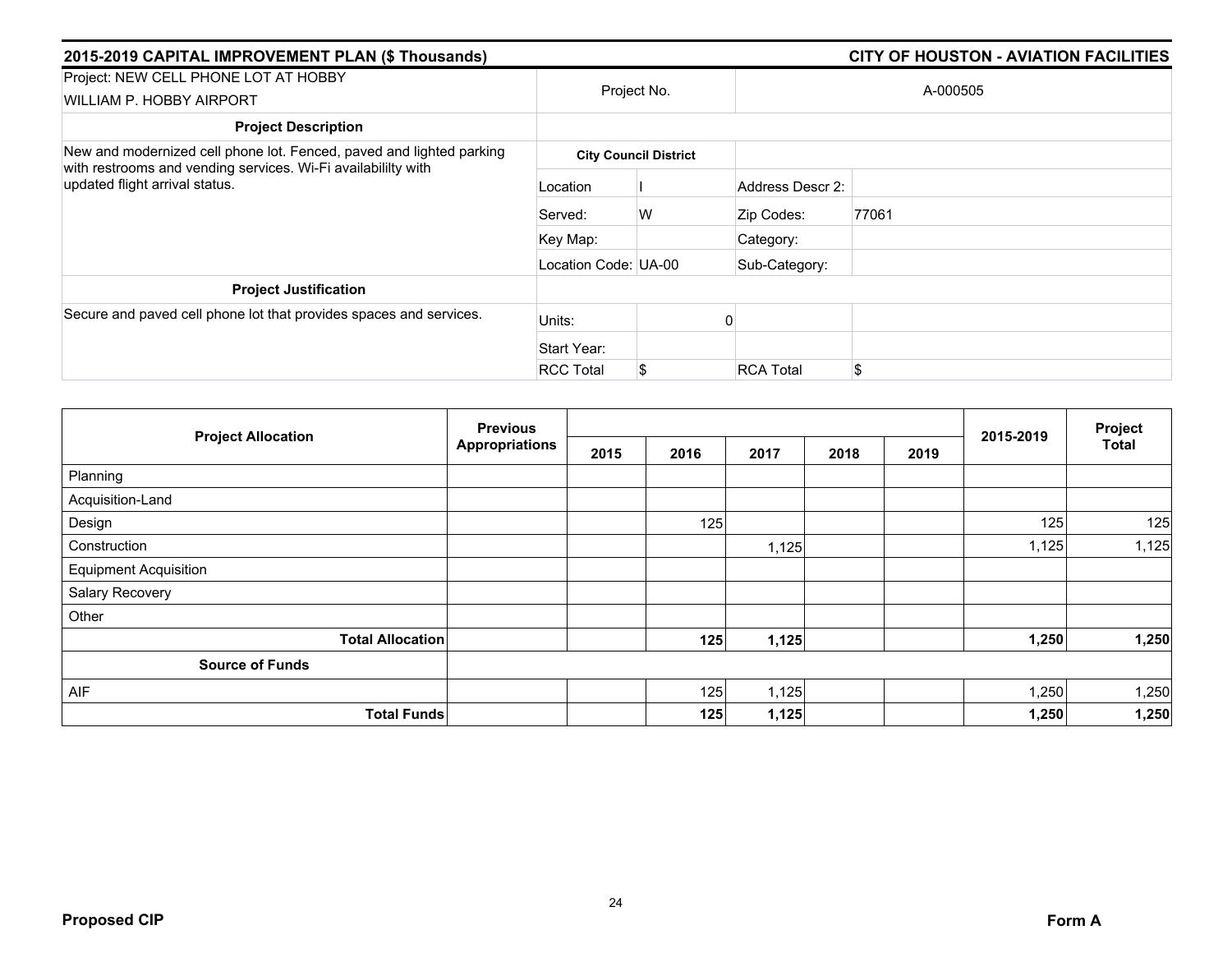| 2015-2019 CAPITAL IMPROVEMENT PLAN (\$ Thousands)                                                                                  |                      | <b>CITY OF HOUSTON - AVIATION FACILITIES</b> |                  |          |  |  |  |  |  |
|------------------------------------------------------------------------------------------------------------------------------------|----------------------|----------------------------------------------|------------------|----------|--|--|--|--|--|
| Project: STERILE AREA CHECKPOINT EXIT LANE<br><b>WILLIAM P. HOBBY AIRPORT</b>                                                      |                      | Project No.                                  |                  | A-000506 |  |  |  |  |  |
| <b>Project Description</b>                                                                                                         |                      |                                              |                  |          |  |  |  |  |  |
| Design and Construction of sterile area exit lanecontrols using<br>technology to eliminate the needfor personnel at the exit lane. |                      | <b>City Council District</b>                 |                  |          |  |  |  |  |  |
|                                                                                                                                    | Location             |                                              | Address Descr 2: |          |  |  |  |  |  |
|                                                                                                                                    | Served:              | W                                            | Zip Codes:       | 77061    |  |  |  |  |  |
|                                                                                                                                    | Key Map:             |                                              | Category:        |          |  |  |  |  |  |
|                                                                                                                                    | Location Code: UA-00 |                                              | Sub-Category:    |          |  |  |  |  |  |
| <b>Project Justification</b>                                                                                                       |                      |                                              |                  |          |  |  |  |  |  |
| Compliance with TSA security directives.                                                                                           | Units:               |                                              |                  |          |  |  |  |  |  |
|                                                                                                                                    | Start Year:          |                                              |                  |          |  |  |  |  |  |
|                                                                                                                                    | <b>RCC Total</b>     | S                                            | <b>RCA Total</b> | \$       |  |  |  |  |  |

| <b>Project Allocation</b>    | <b>Previous</b>       |      |      |      | 2015-2019 | Project |     |              |
|------------------------------|-----------------------|------|------|------|-----------|---------|-----|--------------|
|                              | <b>Appropriations</b> | 2015 | 2016 | 2017 | 2018      | 2019    |     | <b>Total</b> |
| Planning                     |                       |      |      |      |           |         |     |              |
| Acquisition-Land             |                       |      |      |      |           |         |     |              |
| Design                       |                       | 40   |      |      |           |         | 40  | 40           |
| Construction                 |                       |      | 360  |      |           |         | 360 | 360          |
| <b>Equipment Acquisition</b> |                       |      |      |      |           |         |     |              |
| Salary Recovery              |                       |      |      |      |           |         |     |              |
| Other                        |                       |      |      |      |           |         |     |              |
| <b>Total Allocation</b>      |                       | 40   | 360  |      |           |         | 400 | 400          |
| <b>Source of Funds</b>       |                       |      |      |      |           |         |     |              |
| AIF                          |                       | 40   | 360  |      |           |         | 400 | 400          |
| <b>Total Funds</b>           |                       | 40   | 360  |      |           |         | 400 | 400          |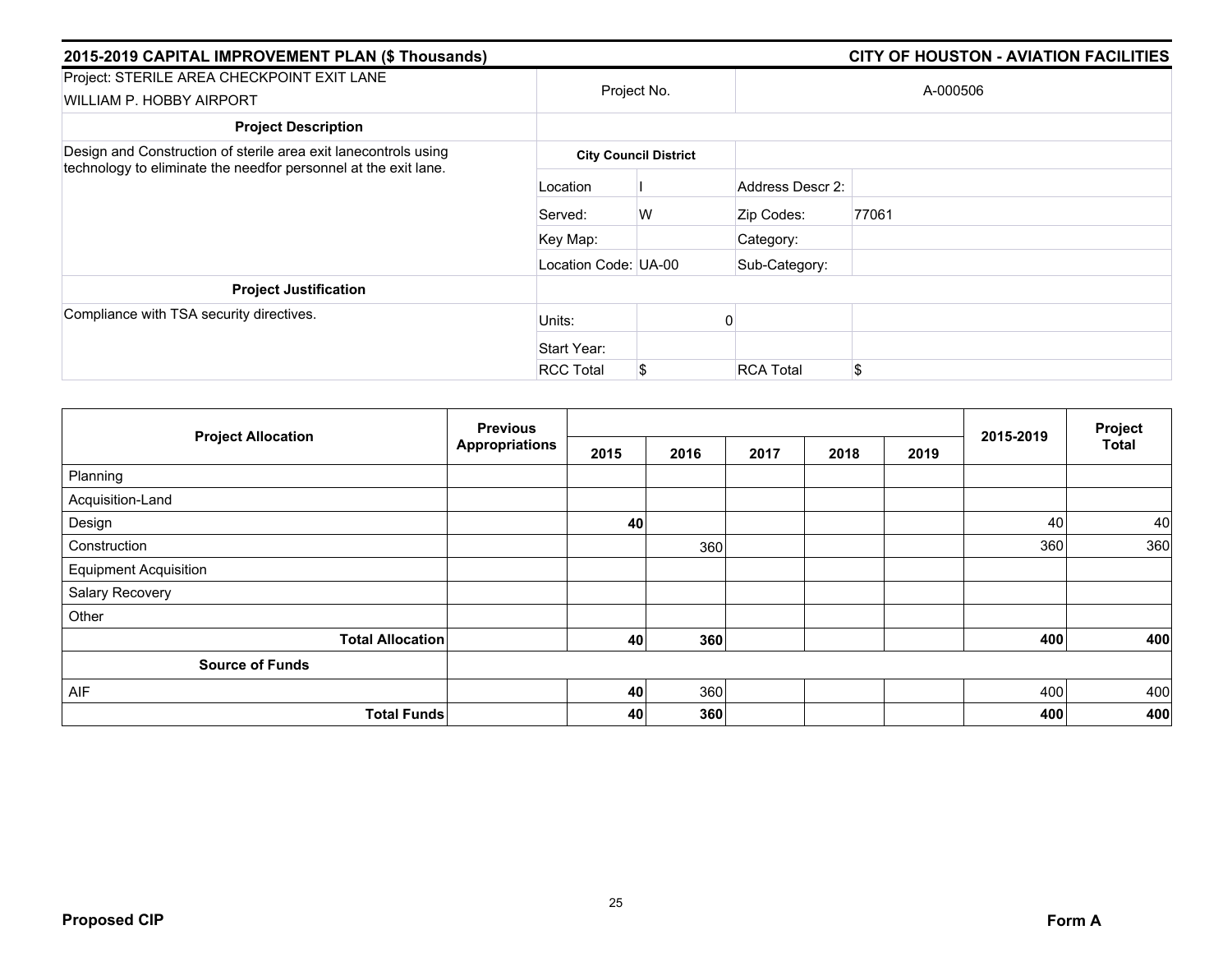| 2015-2019 CAPITAL IMPROVEMENT PLAN (\$ Thousands)                                                                                                                                   |                      |                              |                  |          |
|-------------------------------------------------------------------------------------------------------------------------------------------------------------------------------------|----------------------|------------------------------|------------------|----------|
| Project: REPLACE HOBBY DOMESTIC/FIRE TANK<br>WILLIAM P. HOBBY AIRPORT                                                                                                               |                      | Project No.                  |                  | A-000507 |
| <b>Project Description</b>                                                                                                                                                          |                      |                              |                  |          |
| Demolish the existing tank, fabricate and/orpurchase and install a<br>replacement tank, divider, associated valves and plumbing, power,                                             |                      | <b>City Council District</b> |                  |          |
| pumpsand controls.                                                                                                                                                                  | Location             |                              | Address Descr 2: |          |
|                                                                                                                                                                                     | Served:              | W                            | Zip Codes:       | 77061    |
|                                                                                                                                                                                     | Key Map:             |                              | Category:        |          |
|                                                                                                                                                                                     | Location Code: UA-00 |                              | Sub-Category:    |          |
| <b>Project Justification</b>                                                                                                                                                        |                      |                              |                  |          |
| The existing tank due to age size and conditionmay continue to have<br>additional leaks and maynot be adequate for the expansion of the<br>newterminal and international concourse. | Units:               |                              |                  |          |
|                                                                                                                                                                                     | Start Year:          |                              |                  |          |
|                                                                                                                                                                                     | <b>RCC Total</b>     | S.                           | <b>RCA Total</b> | \$       |

|                              | <b>Previous</b>       |      |      |      | 2015-2019 | Project |       |       |
|------------------------------|-----------------------|------|------|------|-----------|---------|-------|-------|
| <b>Project Allocation</b>    | <b>Appropriations</b> | 2015 | 2016 | 2017 | 2018      | 2019    |       | Total |
| Planning                     |                       |      |      |      |           |         |       |       |
| Acquisition-Land             |                       |      |      |      |           |         |       |       |
| Design                       |                       | 100  |      |      |           |         | 100   | 100   |
| Construction                 |                       |      | 900  |      |           |         | 900   | 900   |
| <b>Equipment Acquisition</b> |                       |      |      |      |           |         |       |       |
| Salary Recovery              |                       |      |      |      |           |         |       |       |
| Other                        |                       |      |      |      |           |         |       |       |
| <b>Total Allocation</b>      |                       | 100  | 900  |      |           |         | 1,000 | 1,000 |
| <b>Source of Funds</b>       |                       |      |      |      |           |         |       |       |
| AIF                          |                       | 100  | 900  |      |           |         | 1,000 | 1,000 |
| <b>Total Funds</b>           |                       | 100  | 900  |      |           |         | 1,000 | 1,000 |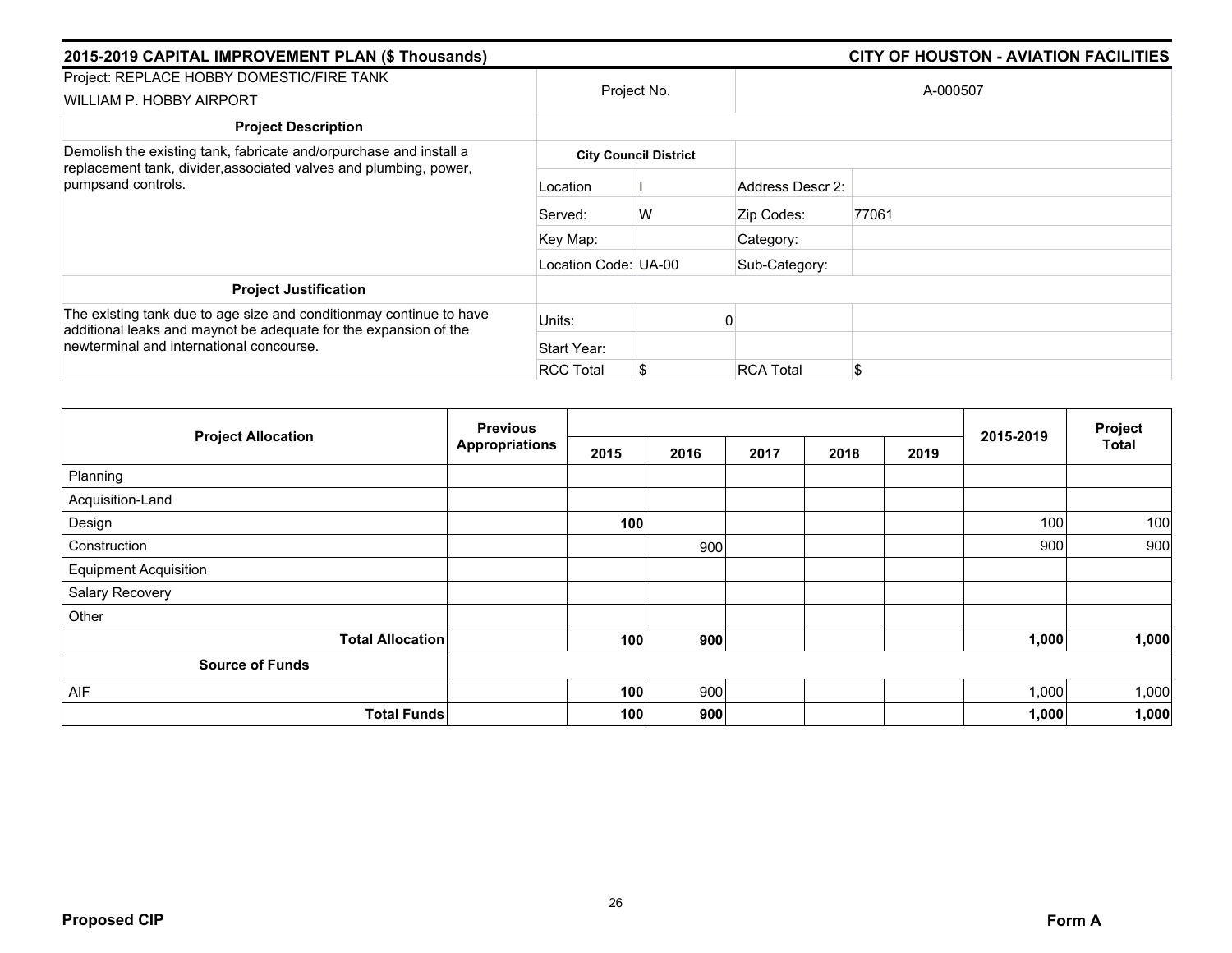| 2015-2019 CAPITAL IMPROVEMENT PLAN (\$ Thousands)                                                                                        |                      |                              |                  |          |  |
|------------------------------------------------------------------------------------------------------------------------------------------|----------------------|------------------------------|------------------|----------|--|
| Project: Landside Roadway Improvements - IAH<br><b>GEORGE BUSH INTERCONTINENTAL</b>                                                      |                      | Project No.                  |                  | A-000509 |  |
| <b>Project Description</b>                                                                                                               |                      |                              |                  |          |  |
| Project will provide landside roadway repairs to pavement, joints,<br>and manholes.                                                      |                      | <b>City Council District</b> |                  |          |  |
|                                                                                                                                          | Location             | B                            | Address Descr 2: |          |  |
|                                                                                                                                          | Served:              | W                            | Zip Codes:       | 77032    |  |
|                                                                                                                                          | Key Map:             |                              | Category:        |          |  |
|                                                                                                                                          | Location Code: UA-00 |                              | Sub-Category:    |          |  |
| <b>Project Justification</b>                                                                                                             |                      |                              |                  |          |  |
| Project is needed to repair roadway deterioration primarily on north<br>and south terminal roads due to heavy construction and increased | Units:               |                              |                  |          |  |
| cargo traffic.                                                                                                                           | Start Year:          | 2007                         |                  |          |  |
|                                                                                                                                          | <b>RCC Total</b>     | S                            | <b>RCA Total</b> | \$       |  |

|                              | <b>Previous</b>       |        |      |      |      |      | Project   |              |
|------------------------------|-----------------------|--------|------|------|------|------|-----------|--------------|
| <b>Project Allocation</b>    | <b>Appropriations</b> | 2015   | 2016 | 2017 | 2018 | 2019 | 2015-2019 | <b>Total</b> |
| Planning                     |                       |        |      |      |      |      |           |              |
| Acquisition-Land             |                       |        |      |      |      |      |           |              |
| Design                       | 405                   |        |      |      |      |      |           | 405          |
| Construction                 |                       | 13,799 |      |      |      |      | 13,799    | 13,799       |
| <b>Equipment Acquisition</b> |                       |        |      |      |      |      |           |              |
| Salary Recovery              |                       |        |      |      |      |      |           |              |
| Other                        |                       |        |      |      |      |      |           |              |
| <b>Total Allocation</b>      | 405                   | 13,799 |      |      |      |      | 13,799    | 14,204       |
| <b>Source of Funds</b>       |                       |        |      |      |      |      |           |              |
| AIF                          |                       | 13,799 |      |      |      |      | 13,799    | 13,799       |
| <b>Total Funds</b>           | 405                   | 13,799 |      |      |      |      | 13,799    | 14,204       |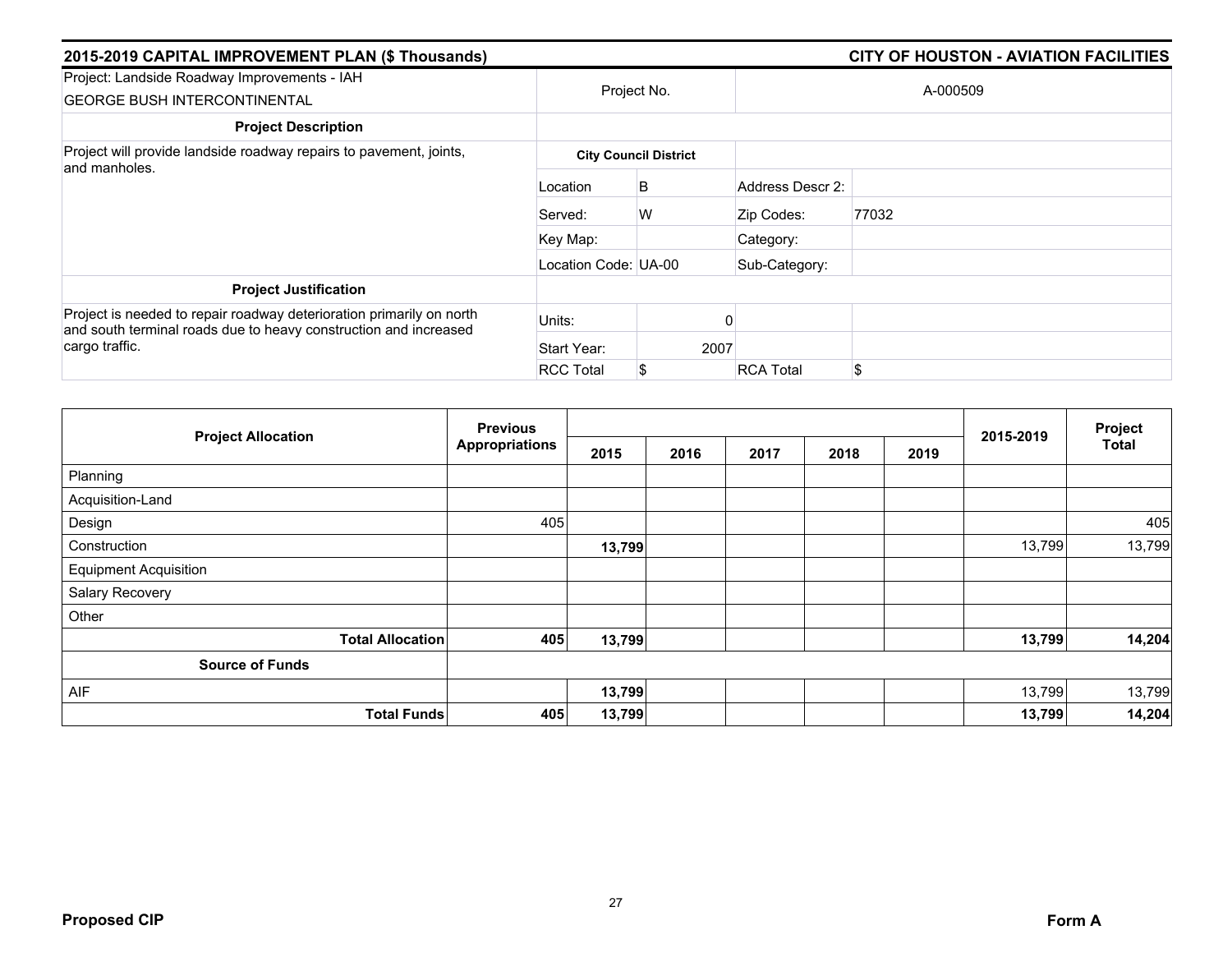| 2015-2019 CAPITAL IMPROVEMENT PLAN (\$ Thousands)                                                                                                                  |                              |             |                  | <b>CITY OF HOUSTON - AVIATION FACILITIES</b> |  |  |  |  |
|--------------------------------------------------------------------------------------------------------------------------------------------------------------------|------------------------------|-------------|------------------|----------------------------------------------|--|--|--|--|
| Project: New GT Staging Area - GBIAH<br><b>GEORGE BUSH INTERCONTINENTAL</b>                                                                                        |                              | Project No. |                  | A-000510                                     |  |  |  |  |
| <b>Project Description</b>                                                                                                                                         |                              |             |                  |                                              |  |  |  |  |
| Project will build a new Taxi and Limo staging area including                                                                                                      | <b>City Council District</b> |             |                  |                                              |  |  |  |  |
| infrastructure for a convenience store. Project will also include a<br>new building to house HAS ground transportation staff for<br>permitting and fee collection. | Location                     | B           | Address Descr 2: |                                              |  |  |  |  |
|                                                                                                                                                                    | Served:                      | W           | Zip Codes:       | 77032                                        |  |  |  |  |
|                                                                                                                                                                    | Key Map:                     |             | Category:        |                                              |  |  |  |  |
|                                                                                                                                                                    | Location Code: UA-00         |             | Sub-Category:    |                                              |  |  |  |  |
| <b>Project Justification</b>                                                                                                                                       |                              |             |                  |                                              |  |  |  |  |
| Project will help alleviate curbside and roadway congestion.                                                                                                       | Units:                       |             |                  |                                              |  |  |  |  |
|                                                                                                                                                                    | Start Year:                  | 2013        |                  |                                              |  |  |  |  |
|                                                                                                                                                                    | <b>RCC Total</b>             |             | <b>RCA Total</b> | \$                                           |  |  |  |  |

|                              | <b>Previous</b>       |      |      |      | 2015-2019 | Project |     |              |
|------------------------------|-----------------------|------|------|------|-----------|---------|-----|--------------|
| <b>Project Allocation</b>    | <b>Appropriations</b> | 2015 | 2016 | 2017 | 2018      | 2019    |     | <b>Total</b> |
| Planning                     |                       |      |      |      |           |         |     |              |
| Acquisition-Land             |                       |      |      |      |           |         |     |              |
| Design                       |                       |      |      |      |           | 200     | 200 | 200          |
| Construction                 | 456                   | 544  |      |      |           |         | 544 | 1,000        |
| <b>Equipment Acquisition</b> |                       |      |      |      |           |         |     |              |
| Salary Recovery              |                       |      |      |      |           |         |     |              |
| Other                        |                       |      |      |      |           |         |     |              |
| <b>Total Allocation</b>      | 456                   | 544  |      |      |           | 200     | 744 | 1,200        |
| <b>Source of Funds</b>       |                       |      |      |      |           |         |     |              |
| AIF                          |                       | 544  |      |      |           | 200     | 744 | 744          |
| <b>Total Funds</b>           | 456                   | 544  |      |      |           | 200     | 744 | 1,200        |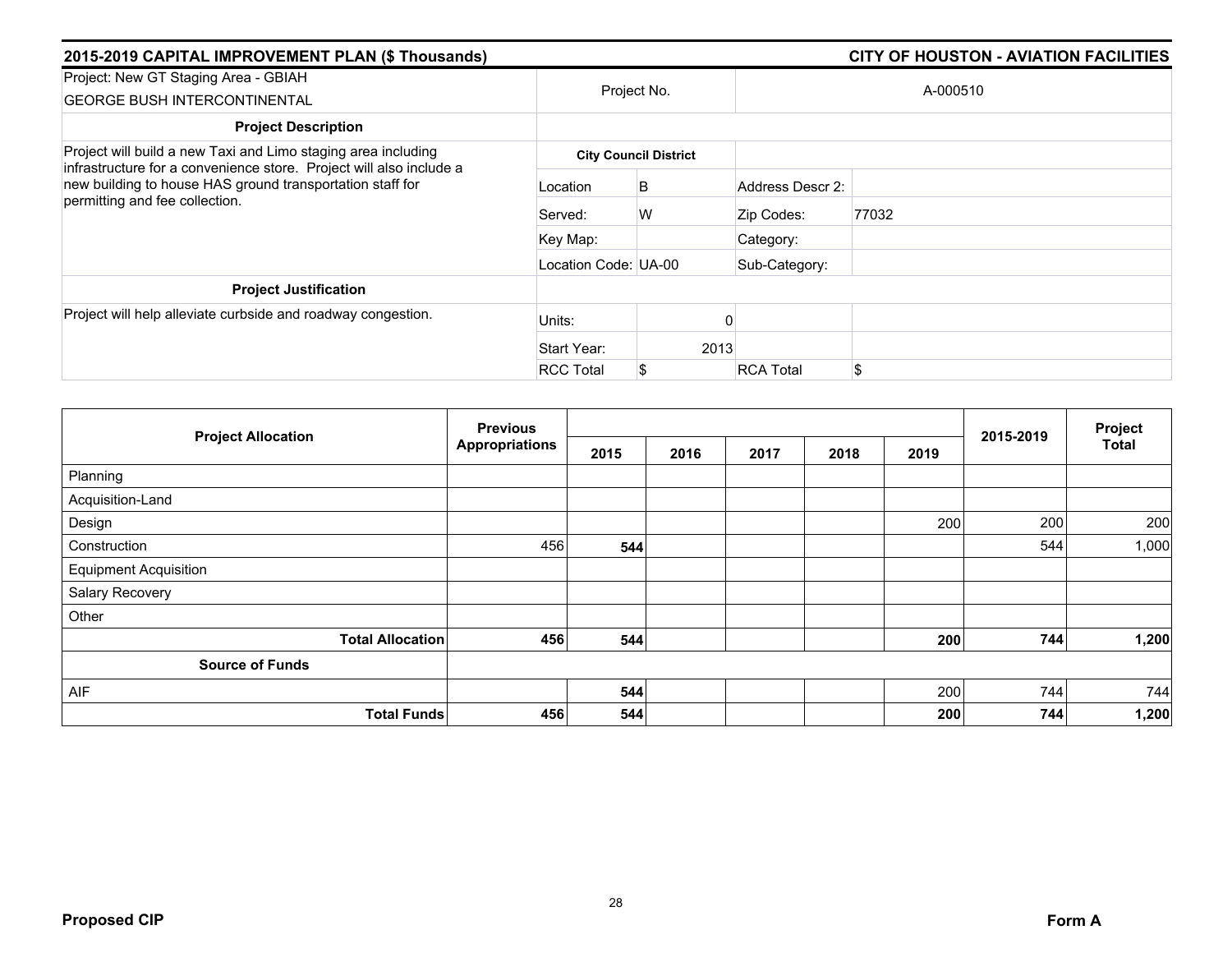| 2015-2019 CAPITAL IMPROVEMENT PLAN (\$ Thousands)                                                                                                                                                                         |                      |                              |                  | <b>CITY OF HOUSTON - AVIATION FACILITIES</b> |
|---------------------------------------------------------------------------------------------------------------------------------------------------------------------------------------------------------------------------|----------------------|------------------------------|------------------|----------------------------------------------|
| Project: Airport Pavement Replacement<br>HOUSTON AIRPORT SYSTEM (IAH-HOU-EFD)                                                                                                                                             |                      | Project No.                  |                  | A-000513                                     |
| <b>Project Description</b>                                                                                                                                                                                                |                      |                              |                  |                                              |
| This project provides engineering and construction services for the<br>replacement/renewal of pavement on runways, taxiways, apron and<br>roads due to unforseen circumstances or when minor immediate work<br>is needed. |                      | <b>City Council District</b> |                  |                                              |
|                                                                                                                                                                                                                           | Location             | B, E, I                      | Address Descr 2: |                                              |
|                                                                                                                                                                                                                           | Served:              | W                            | Zip Codes:       |                                              |
|                                                                                                                                                                                                                           | Key Map:             |                              | Category:        |                                              |
|                                                                                                                                                                                                                           | Location Code: UA-00 |                              | Sub-Category:    |                                              |
| <b>Project Justification</b>                                                                                                                                                                                              |                      |                              |                  |                                              |
| To fund small projects which need immediate action to replace our<br>pavement when unforseen events occur.                                                                                                                | Units:               |                              |                  |                                              |
|                                                                                                                                                                                                                           | Start Year:          |                              |                  |                                              |
|                                                                                                                                                                                                                           | <b>RCC Total</b>     |                              | <b>RCA Total</b> | \$                                           |

|                              | <b>Previous</b>       |       |      |      |       | Project |           |              |
|------------------------------|-----------------------|-------|------|------|-------|---------|-----------|--------------|
| <b>Project Allocation</b>    | <b>Appropriations</b> | 2015  | 2016 | 2017 | 2018  | 2019    | 2015-2019 | <b>Total</b> |
| Planning                     |                       |       |      |      |       |         |           |              |
| Acquisition-Land             |                       |       |      |      |       |         |           |              |
| Design                       |                       |       |      |      |       |         |           |              |
| Construction                 |                       | 7,900 |      |      | 2,250 | 2,000   | 12,150    | 12,150       |
| <b>Equipment Acquisition</b> |                       |       |      |      |       |         |           |              |
| Salary Recovery              |                       |       |      |      |       |         |           |              |
| Other                        |                       |       |      |      |       |         |           |              |
| <b>Total Allocation</b>      |                       | 7,900 |      |      | 2,250 | 2,000   | 12,150    | 12,150       |
| <b>Source of Funds</b>       |                       |       |      |      |       |         |           |              |
| AIF                          |                       | 7,000 |      |      |       |         | 7,000     | 7,000        |
| Airport Renl & Repl          |                       | 900   |      |      | 2,250 | 2,000   | 5,150     | 5,150        |
| <b>Total Funds</b>           |                       | 7,900 |      |      | 2,250 | 2,000   | 12,150    | 12,150       |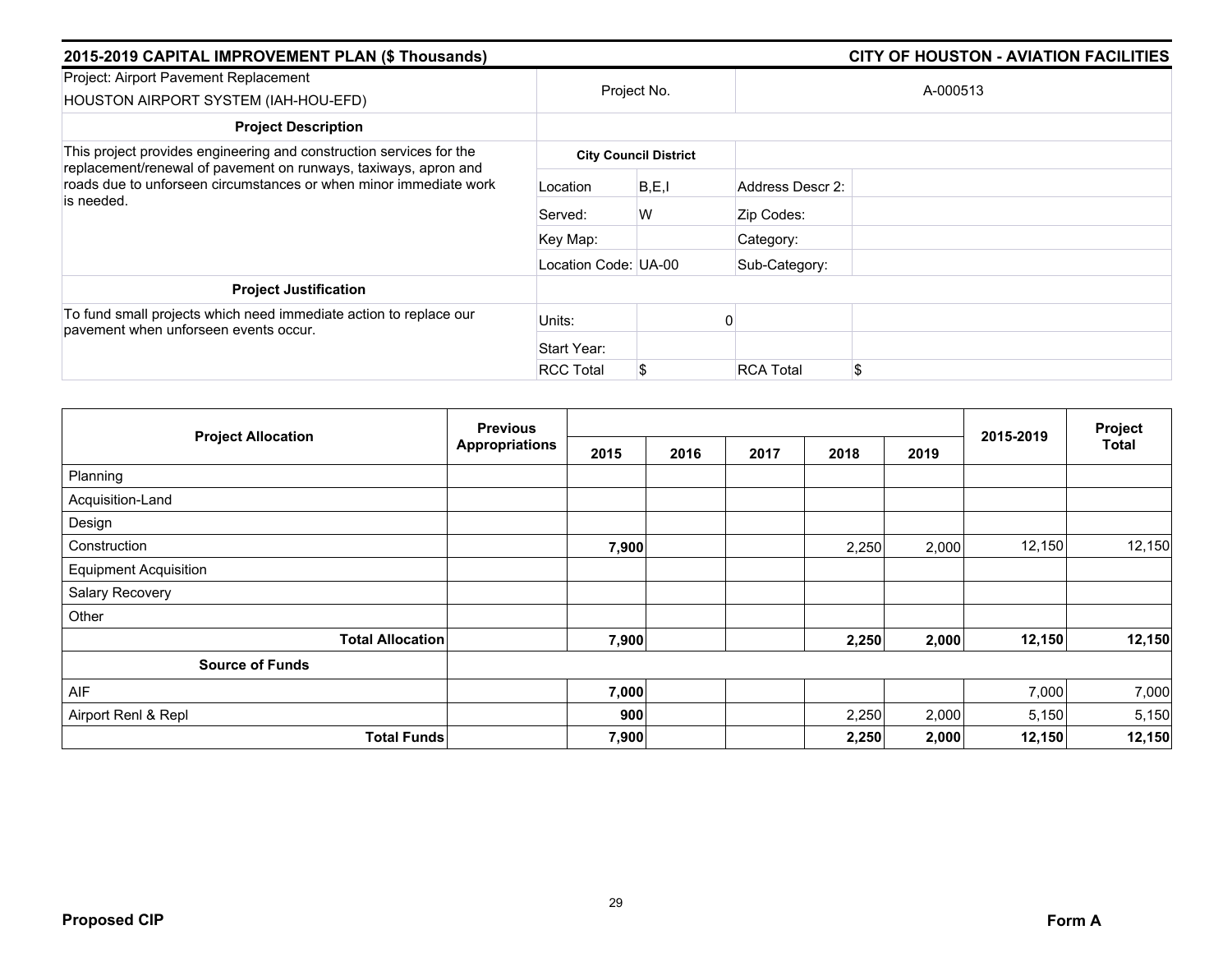| 2015-2019 CAPITAL IMPROVEMENT PLAN (\$ Thousands)                                                                               |                      |                              |                  | <b>CITY OF HOUSTON - AVIATION FACILITIES</b> |
|---------------------------------------------------------------------------------------------------------------------------------|----------------------|------------------------------|------------------|----------------------------------------------|
| Project: Reconstruct Taxiway SA AND SB - GBIAH<br><b>GEORGE BUSH INTERCONTINENTAL</b>                                           |                      | Project No.                  |                  | A-000515                                     |
| <b>Project Description</b>                                                                                                      |                      |                              |                  |                                              |
| This project will reconstruct taxiway SA and SB to concrete                                                                     |                      | <b>City Council District</b> |                  |                                              |
| taxiways.                                                                                                                       | Location             | B                            | Address Descr 2: |                                              |
|                                                                                                                                 | Served:              | W                            | Zip Codes:       | 77032                                        |
|                                                                                                                                 | Key Map:             |                              | Category:        |                                              |
|                                                                                                                                 | Location Code: UA-00 |                              | Sub-Category:    |                                              |
| <b>Project Justification</b>                                                                                                    |                      |                              |                  |                                              |
| These two taxiways are the last two asphalt taxiways on GBIAH<br>airport. Taxiway SA will have reached its ten years life cycle | Units:               |                              |                  |                                              |
| (asphalt pavement) by year 2012.                                                                                                | Start Year:          |                              |                  |                                              |
|                                                                                                                                 | <b>RCC Total</b>     | \$                           | <b>RCA Total</b> | \$                                           |

|                              | <b>Previous</b>       |      |       |      | Project |      |           |        |
|------------------------------|-----------------------|------|-------|------|---------|------|-----------|--------|
| <b>Project Allocation</b>    | <b>Appropriations</b> | 2015 | 2016  | 2017 | 2018    | 2019 | 2015-2019 | Total  |
| Planning                     |                       |      |       |      |         |      |           |        |
| Acquisition-Land             |                       |      |       |      |         |      |           |        |
| Design                       |                       |      | 4,000 |      |         |      | 4,000     | 4,000  |
| Construction                 |                       |      |       |      | 36,000  |      | 36,000    | 36,000 |
| <b>Equipment Acquisition</b> |                       |      |       |      |         |      |           |        |
| Salary Recovery              |                       |      |       |      |         |      |           |        |
| Other                        |                       |      |       |      |         |      |           |        |
| <b>Total Allocation</b>      |                       |      | 4,000 |      | 36,000  |      | 40,000    | 40,000 |
| <b>Source of Funds</b>       |                       |      |       |      |         |      |           |        |
| Rev Bonds/Com Paper          |                       |      | 4,000 |      | 36,000  |      | 40,000    | 40,000 |
| <b>Total Funds</b>           |                       |      | 4,000 |      | 36,000  |      | 40,000    | 40,000 |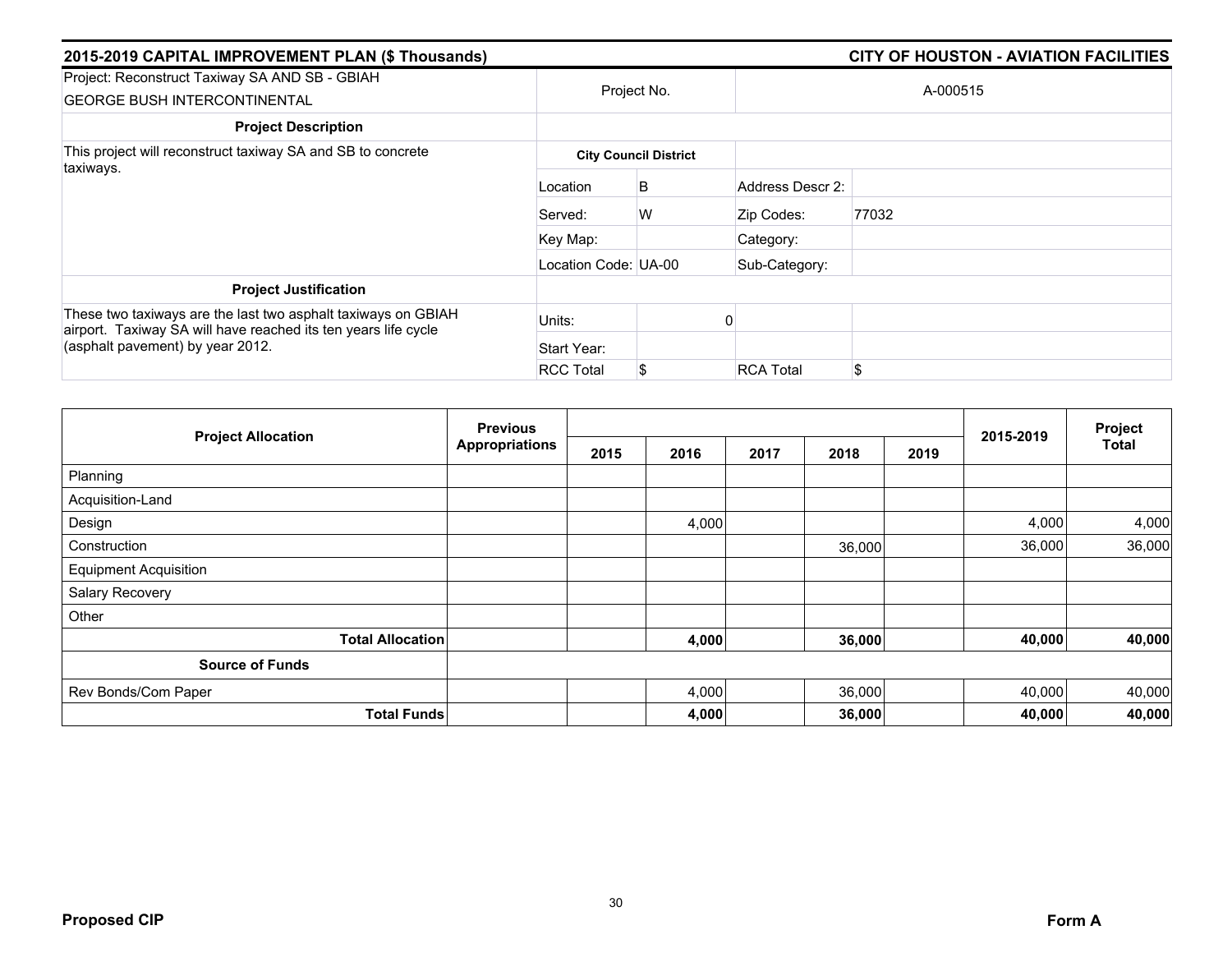| 2015-2019 CAPITAL IMPROVEMENT PLAN (\$ Thousands)                                                                                           |                              |             |                  | <b>CITY OF HOUSTON - AVIATION FACILITIES</b> |  |  |  |
|---------------------------------------------------------------------------------------------------------------------------------------------|------------------------------|-------------|------------------|----------------------------------------------|--|--|--|
| Project: Sanitary Sewer - GBIAH<br><b>GEORGE BUSH INTERCONTINENTAL</b>                                                                      |                              | Project No. |                  | A-000516                                     |  |  |  |
| <b>Project Description</b>                                                                                                                  |                              |             |                  |                                              |  |  |  |
| Re-routing of sanitary sewer in central cargo and rehabilitation of<br>sanitary main lines at Bush IAH. Rehabilitation of six sanitary lift | <b>City Council District</b> |             |                  |                                              |  |  |  |
| stations at Terminal D and one at ATCT (Air Traffic Control<br>Tower).                                                                      | Location                     | B           | Address Descr 2: |                                              |  |  |  |
|                                                                                                                                             | Served:                      | W           | Zip Codes:       | 77032                                        |  |  |  |
|                                                                                                                                             | Key Map:                     |             | Category:        |                                              |  |  |  |
|                                                                                                                                             | Location Code: UA-00         |             | Sub-Category:    |                                              |  |  |  |
| <b>Project Justification</b>                                                                                                                |                              |             |                  |                                              |  |  |  |
| Re-routing to resolve the conflict between Center Point Energy<br>Electrical Duct Bank and proposed sanitary sewer at two locations.        | Units:                       |             |                  |                                              |  |  |  |
| The existing sanitary sewer system serving Bush IAH has                                                                                     | Start Year:                  | 2012        |                  |                                              |  |  |  |
| deteriorated to the point that several blockages, backups,<br>deterioration and overflows have accurred.                                    | <b>RCC Total</b>             |             | <b>RCA Total</b> | S                                            |  |  |  |

|                              |                         | <b>Previous</b><br><b>Appropriations</b> |       |      |      |      |      |           |              | Project |
|------------------------------|-------------------------|------------------------------------------|-------|------|------|------|------|-----------|--------------|---------|
| <b>Project Allocation</b>    |                         |                                          | 2015  | 2016 | 2017 | 2018 | 2019 | 2015-2019 | <b>Total</b> |         |
| Planning                     |                         |                                          |       |      |      |      |      |           |              |         |
| Acquisition-Land             |                         |                                          |       |      |      |      |      |           |              |         |
| Design                       |                         | 9                                        |       |      |      |      |      |           | 9            |         |
| Construction                 |                         | 1,016                                    | 8,952 |      |      |      |      | 8,952     | 9,968        |         |
| <b>Equipment Acquisition</b> |                         |                                          |       |      |      |      |      |           |              |         |
| Salary Recovery              |                         |                                          |       |      |      |      |      |           |              |         |
| Other                        |                         |                                          |       |      |      |      |      |           |              |         |
|                              | <b>Total Allocation</b> | 1,025                                    | 8,952 |      |      |      |      | 8,952     | 9,977        |         |
| <b>Source of Funds</b>       |                         |                                          |       |      |      |      |      |           |              |         |
| AIF                          |                         |                                          | 8,952 |      |      |      |      | 8,952     | 8,952        |         |
|                              | <b>Total Funds</b>      | 1,025                                    | 8,952 |      |      |      |      | 8,952     | 9,977        |         |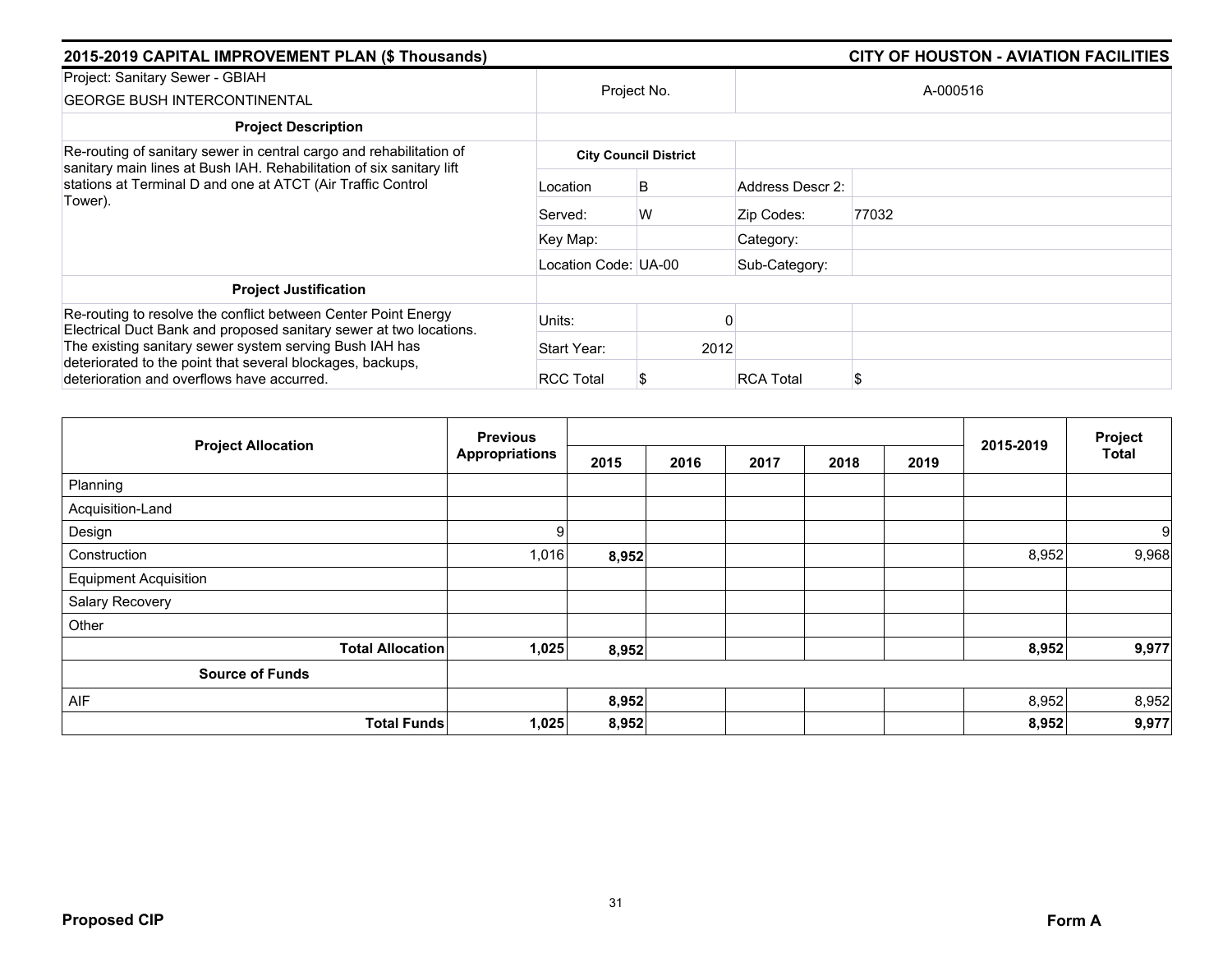| 2015-2019 CAPITAL IMPROVEMENT PLAN (\$ Thousands)                                                                               |                      |                              |                  | <b>CITY OF HOUSTON - AVIATION FACILITIES</b> |  |  |  |  |
|---------------------------------------------------------------------------------------------------------------------------------|----------------------|------------------------------|------------------|----------------------------------------------|--|--|--|--|
| Project: Install Lighted Crosswalk on Termi-GBIAH<br><b>GEORGE BUSH INTERCONTINENTAL</b>                                        |                      | Project No.                  |                  | A-000517                                     |  |  |  |  |
| <b>Project Description</b>                                                                                                      |                      |                              |                  |                                              |  |  |  |  |
| Install lighted crosswalks to improve passenger safety in the                                                                   |                      | <b>City Council District</b> |                  |                                              |  |  |  |  |
| passenger loading areas in all Terminals.                                                                                       | Location             | B                            | Address Descr 2: |                                              |  |  |  |  |
|                                                                                                                                 | Served:              | W                            | Zip Codes:       | 77032                                        |  |  |  |  |
|                                                                                                                                 | Key Map:             |                              | Category:        |                                              |  |  |  |  |
|                                                                                                                                 | Location Code: UA-00 |                              | Sub-Category:    |                                              |  |  |  |  |
| <b>Project Justification</b>                                                                                                    |                      |                              |                  |                                              |  |  |  |  |
| Safety concern related to passenger traffic crossing through heavy<br>traffic area in the passenger loading and unloading areas | Units:               |                              |                  |                                              |  |  |  |  |
| thoughout the terminals.                                                                                                        | Start Year:          |                              |                  |                                              |  |  |  |  |
|                                                                                                                                 | <b>RCC Total</b>     |                              | <b>RCA Total</b> | \$                                           |  |  |  |  |

|                              | <b>Previous</b>       |      |      |      |      |      | 2015-2019 | Project<br><b>Total</b> |
|------------------------------|-----------------------|------|------|------|------|------|-----------|-------------------------|
| <b>Project Allocation</b>    | <b>Appropriations</b> | 2015 | 2016 | 2017 | 2018 | 2019 |           |                         |
| Planning                     |                       |      |      |      |      |      |           |                         |
| Acquisition-Land             |                       |      |      |      |      |      |           |                         |
| Design                       |                       |      |      |      | 100  |      | 100       | 100                     |
| Construction                 |                       |      |      |      | 800  |      | 800       | 800                     |
| <b>Equipment Acquisition</b> |                       |      |      |      |      |      |           |                         |
| Salary Recovery              |                       |      |      |      |      |      |           |                         |
| Other                        |                       |      |      |      |      |      |           |                         |
| <b>Total Allocation</b>      |                       |      |      |      | 900  |      | 900       | 900                     |
| <b>Source of Funds</b>       |                       |      |      |      |      |      |           |                         |
| AIF                          |                       |      |      |      | 900  |      | 900       | 900                     |
| <b>Total Funds</b>           |                       |      |      |      | 900  |      | 900       | 900                     |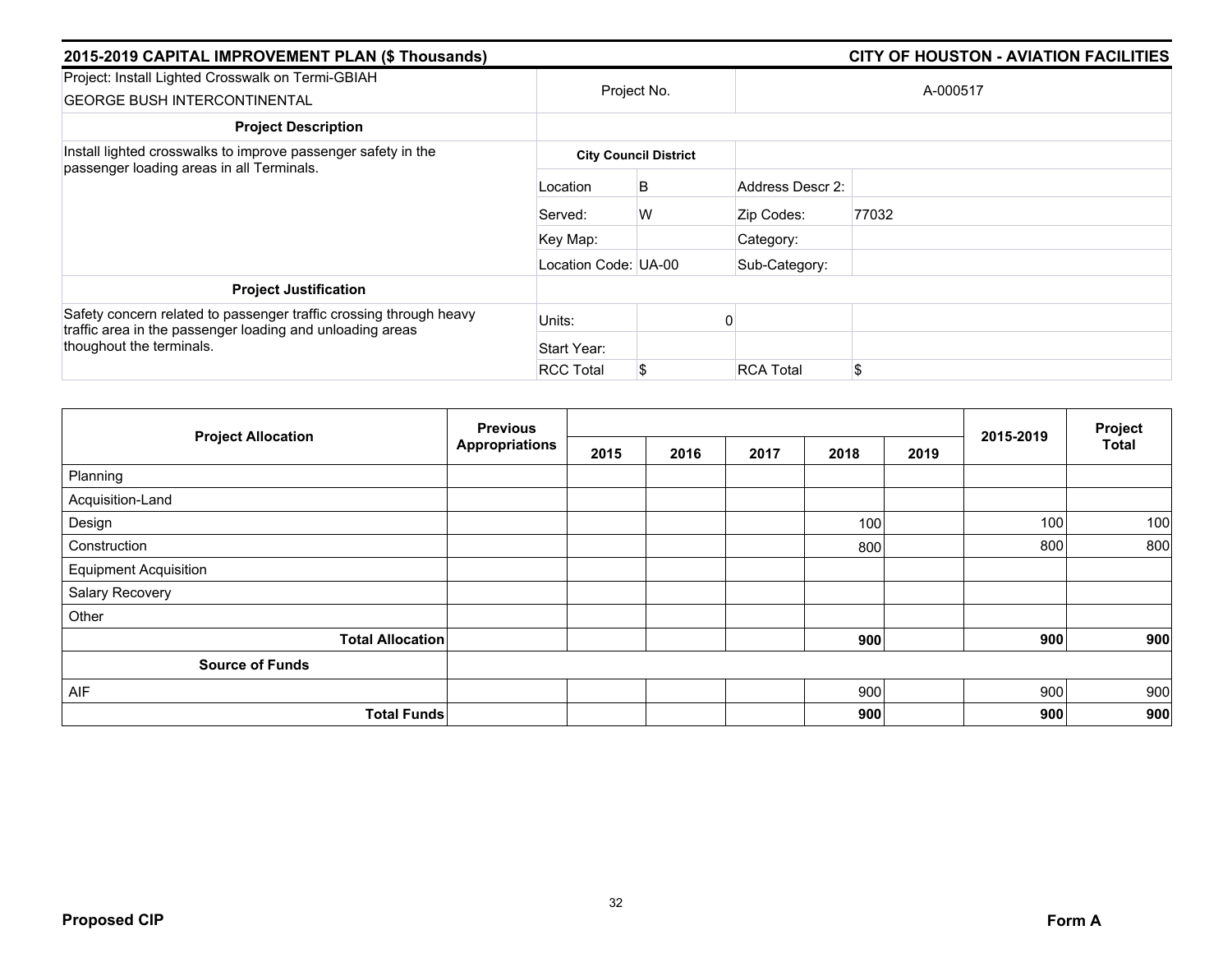| 2015-2019 CAPITAL IMPROVEMENT PLAN (\$ Thousands)                                                                                     |                      | <b>CITY OF HOUSTON - AVIATION FACILITIES</b> |                  |       |  |  |
|---------------------------------------------------------------------------------------------------------------------------------------|----------------------|----------------------------------------------|------------------|-------|--|--|
| Project: TERMINAL A SOUTH CONCOURSE ROOF-PN750<br><b>GEORGE BUSH INTERCONTINENTAL</b>                                                 | Project No.          |                                              | A-000518         |       |  |  |
| <b>Project Description</b>                                                                                                            |                      |                                              |                  |       |  |  |
| Expand the existing baggage makeup building to the south to provide<br>adequate baggage makeup area for new and future airlines.      |                      | <b>City Council District</b>                 |                  |       |  |  |
|                                                                                                                                       | Location             | B                                            | Address Descr 2: |       |  |  |
|                                                                                                                                       | Served:              | W                                            | Zip Codes:       | 77032 |  |  |
|                                                                                                                                       | Key Map:             |                                              | Category:        |       |  |  |
|                                                                                                                                       | Location Code: UA-00 |                                              | Sub-Category:    |       |  |  |
| <b>Project Justification</b>                                                                                                          |                      |                                              |                  |       |  |  |
| We currently have five carriers using the existing baggage makeup<br>building. During heavy travel times the existing bag makeup area | Units:               |                                              |                  |       |  |  |
| is at capacity. The building needs to be expanded from two lane to                                                                    | Start Year:          |                                              |                  |       |  |  |
| four lane to help alternate existing congestion as well as<br>providing expansion for future air- carrier requirements.               | <b>RCC Total</b>     |                                              | <b>RCA Total</b> | S     |  |  |

|                              | <b>Previous</b>       |      |      |      |       | Project |           |              |
|------------------------------|-----------------------|------|------|------|-------|---------|-----------|--------------|
| <b>Project Allocation</b>    | <b>Appropriations</b> | 2015 | 2016 | 2017 | 2018  | 2019    | 2015-2019 | <b>Total</b> |
| Planning                     |                       |      |      |      |       |         |           |              |
| Acquisition-Land             |                       |      |      |      |       |         |           |              |
| Design                       |                       |      |      |      | 500   |         | 500       | 500          |
| Construction                 |                       |      |      |      | 4,500 |         | 4,500     | 4,500        |
| <b>Equipment Acquisition</b> |                       |      |      |      |       |         |           |              |
| Salary Recovery              |                       |      |      |      |       |         |           |              |
| Other                        |                       |      |      |      |       |         |           |              |
| <b>Total Allocation</b>      |                       |      |      |      | 5,000 |         | 5,000     | 5,000        |
| <b>Source of Funds</b>       |                       |      |      |      |       |         |           |              |
| Airport Renl & Repl          |                       |      |      |      | 5,000 |         | 5,000     | 5,000        |
| <b>Total Funds</b>           |                       |      |      |      | 5,000 |         | 5,000     | 5,000        |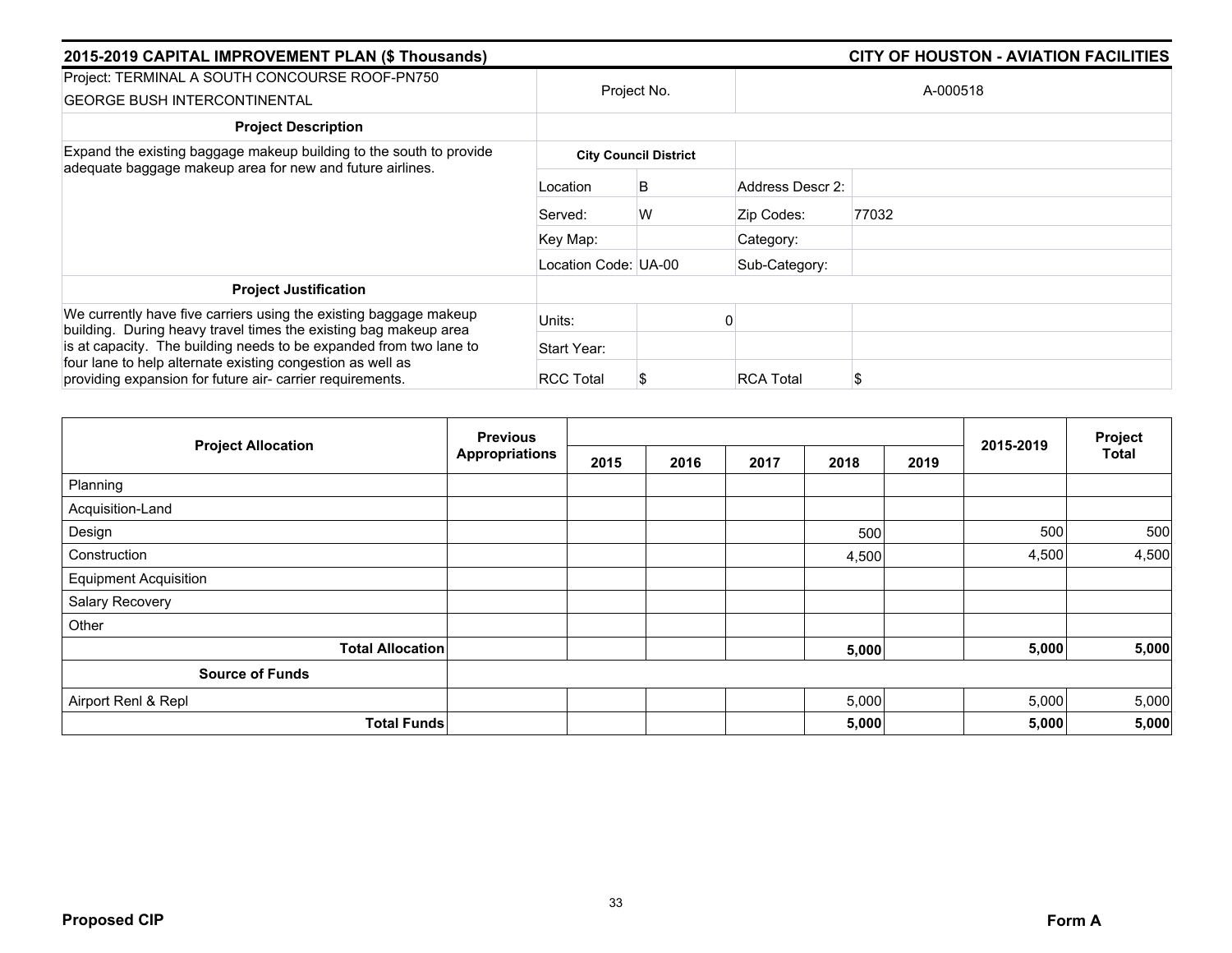| 2015-2019 CAPITAL IMPROVEMENT PLAN (\$ Thousands)                                                                                                                                                                             |                      |                              |                  | <b>CITY OF HOUSTON - AVIATION FACILITIES</b> |  |
|-------------------------------------------------------------------------------------------------------------------------------------------------------------------------------------------------------------------------------|----------------------|------------------------------|------------------|----------------------------------------------|--|
| Project: Install Canopy at Pass Drop Off Area - H<br>WILLIAM P. HOBBY AIRPORT                                                                                                                                                 |                      | Project No.                  |                  | A-000519                                     |  |
| <b>Project Description</b>                                                                                                                                                                                                    |                      |                              |                  |                                              |  |
| Design and install a canopy to cover the passenger curb-side drop                                                                                                                                                             |                      | <b>City Council District</b> |                  |                                              |  |
| off area on the ticketing level. The canopy should be designed<br>to cover the west side, main doors and east side of passenger drop<br>off area as well as both center and east walkways from the<br>garage to the terminal. | Location             |                              | Address Descr 2: |                                              |  |
|                                                                                                                                                                                                                               | Served:              | W                            | Zip Codes:       | 77061                                        |  |
|                                                                                                                                                                                                                               | Key Map:             |                              | Category:        |                                              |  |
|                                                                                                                                                                                                                               | Location Code: UA-00 |                              | Sub-Category:    |                                              |  |
| <b>Project Justification</b>                                                                                                                                                                                                  |                      |                              |                  |                                              |  |
| The previous canopy at the curbside was removed and demolished due<br>to age and structural issues. This project is a customer service                                                                                        | Units:               |                              |                  |                                              |  |
| enhancement that will protect passengers from adverse weather<br>conditions when utilizing the main terminal entrance doors.                                                                                                  | Start Year:          |                              |                  |                                              |  |
|                                                                                                                                                                                                                               | <b>RCC Total</b>     | S                            | <b>RCA Total</b> | \$                                           |  |

|                              | <b>Previous</b>       |       |      |      |      | Project |           |       |
|------------------------------|-----------------------|-------|------|------|------|---------|-----------|-------|
| <b>Project Allocation</b>    | <b>Appropriations</b> | 2015  | 2016 | 2017 | 2018 | 2019    | 2015-2019 | Total |
| Planning                     |                       |       |      |      |      |         |           |       |
| Acquisition-Land             |                       |       |      |      |      |         |           |       |
| Design                       |                       |       |      |      |      |         |           |       |
| Construction                 |                       | 7,500 |      |      |      |         | 7,500     | 7,500 |
| <b>Equipment Acquisition</b> |                       |       |      |      |      |         |           |       |
| Salary Recovery              |                       |       |      |      |      |         |           |       |
| Other                        |                       |       |      |      |      |         |           |       |
| <b>Total Allocation</b>      |                       | 7,500 |      |      |      |         | 7,500     | 7,500 |
| <b>Source of Funds</b>       |                       |       |      |      |      |         |           |       |
| AIF                          |                       | 7,500 |      |      |      |         | 7,500     | 7,500 |
| <b>Total Funds</b>           |                       | 7,500 |      |      |      |         | 7,500     | 7,500 |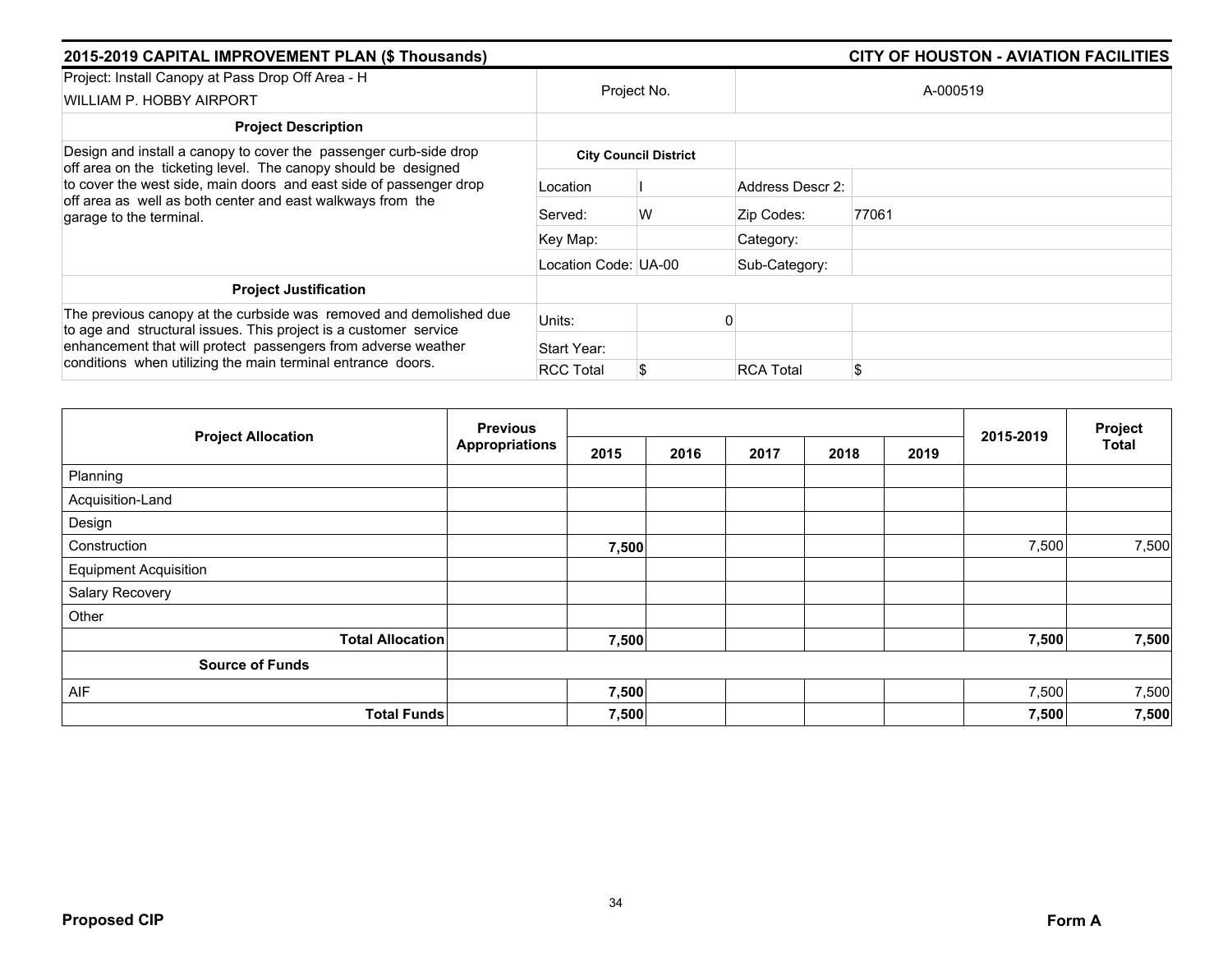| 2015-2019 CAPITAL IMPROVEMENT PLAN (\$ Thousands)                                                        |                      |                              |                  | <b>CITY OF HOUSTON - AVIATION FACILITIES</b> |
|----------------------------------------------------------------------------------------------------------|----------------------|------------------------------|------------------|----------------------------------------------|
| Project: Backup Generators - HOU<br>WILLIAM P. HOBBY AIRPORT                                             |                      | Project No.                  |                  | A-000520                                     |
| <b>Project Description</b>                                                                               |                      |                              |                  |                                              |
| Install a 12-4-7 backup generator and associated components to                                           |                      | <b>City Council District</b> |                  |                                              |
| include expanding the existing service building or adding new<br>structure for housing of the equipment. | Location             |                              | Address Descr 2: |                                              |
|                                                                                                          | Served:              | W                            | Zip Codes:       | 77061                                        |
|                                                                                                          | Key Map:             |                              | Category:        |                                              |
|                                                                                                          | Location Code: UA-00 |                              | Sub-Category:    |                                              |
| <b>Project Justification</b>                                                                             |                      |                              |                  |                                              |
| The back-up generator will provide power during a commercial power<br>failure.                           | Units:               |                              |                  |                                              |
|                                                                                                          | Start Year:          |                              |                  |                                              |
|                                                                                                          | <b>RCC Total</b>     |                              | <b>RCA Total</b> | \$                                           |

|                              | <b>Previous</b><br><b>Appropriations</b> |      |      |      | 2015-2019 | Project |       |              |
|------------------------------|------------------------------------------|------|------|------|-----------|---------|-------|--------------|
| <b>Project Allocation</b>    |                                          | 2015 | 2016 | 2017 | 2018      | 2019    |       | <b>Total</b> |
| Planning                     |                                          |      |      |      |           |         |       |              |
| Acquisition-Land             |                                          |      |      |      |           |         |       |              |
| Design                       |                                          |      |      |      |           | 950     | 950   | 950          |
| Construction                 |                                          |      |      |      |           | 6,550   | 6,550 | 6,550        |
| <b>Equipment Acquisition</b> |                                          |      |      |      |           |         |       |              |
| Salary Recovery              |                                          |      |      |      |           |         |       |              |
| Other                        |                                          |      |      |      |           |         |       |              |
| <b>Total Allocation</b>      |                                          |      |      |      |           | 7,500   | 7,500 | 7,500        |
| <b>Source of Funds</b>       |                                          |      |      |      |           |         |       |              |
| AIF                          |                                          |      |      |      |           | 7,500   | 7,500 | 7,500        |
| <b>Total Funds</b>           |                                          |      |      |      |           | 7,500   | 7,500 | 7,500        |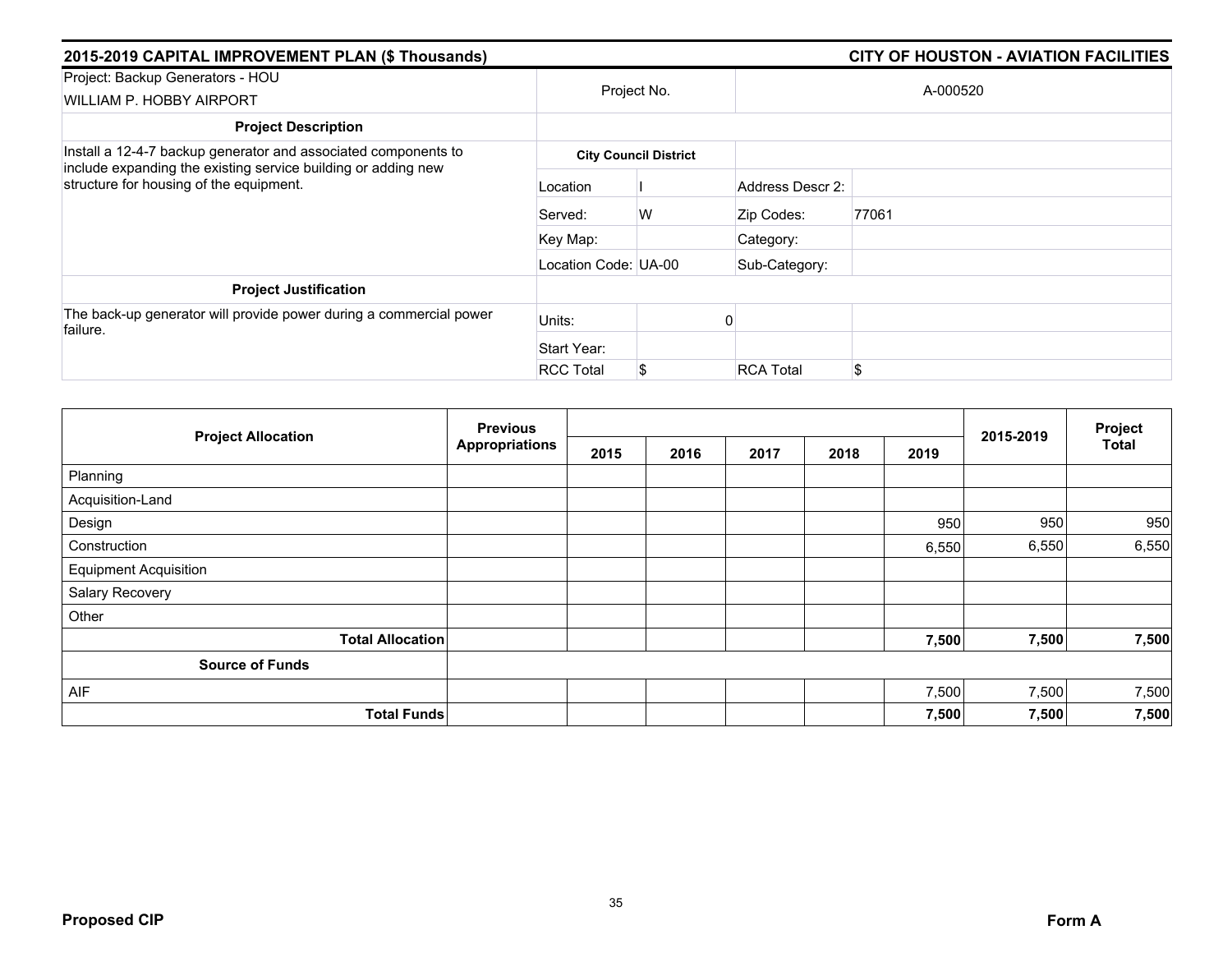| 2015-2019 CAPITAL IMPROVEMENT PLAN (\$ Thousands)                                                                                                                                                                                                                                            |                      |                              |                  | <b>CITY OF HOUSTON - AVIATION FACILITIES</b> |
|----------------------------------------------------------------------------------------------------------------------------------------------------------------------------------------------------------------------------------------------------------------------------------------------|----------------------|------------------------------|------------------|----------------------------------------------|
| Project: FIS & GENERAL AVIATION CENTER<br><b>ELLINGTON AIRPORT</b>                                                                                                                                                                                                                           |                      | Project No.                  |                  | A-000530                                     |
| <b>Project Description</b>                                                                                                                                                                                                                                                                   |                      |                              |                  |                                              |
| Construct a single story passenger terminal with international                                                                                                                                                                                                                               |                      | <b>City Council District</b> |                  |                                              |
| screening options. Only hardstand operations will accur at<br>Ellington. Common use ticketing and baggage claim, common hold<br>rooms, restroom facilites. Construct adjacent surface parking lot<br>for pay operations, include two lane drop off and pick up zone in<br>front of terminal. | Location             | E.                           | Address Descr 2: |                                              |
|                                                                                                                                                                                                                                                                                              | Served:              | W                            | Zip Codes:       | 77034                                        |
|                                                                                                                                                                                                                                                                                              | Key Map:             |                              | Category:        |                                              |
|                                                                                                                                                                                                                                                                                              | Location Code: UA-00 |                              | Sub-Category:    |                                              |
| <b>Project Justification</b>                                                                                                                                                                                                                                                                 |                      |                              |                  |                                              |
| To realize additional source of revenue for Ellington Airport. An<br>airport that achieves 10,000 annual enplanements becomes                                                                                                                                                                | Units:               |                              |                  |                                              |
| classified as a primary airport eligible for AIP entitlement<br>funding.                                                                                                                                                                                                                     | Start Year:          |                              |                  |                                              |
|                                                                                                                                                                                                                                                                                              | <b>RCC Total</b>     |                              | <b>RCA Total</b> | \$                                           |

|                              | <b>Previous</b>       |      |      |      | 2015-2019 | Project |     |              |
|------------------------------|-----------------------|------|------|------|-----------|---------|-----|--------------|
| <b>Project Allocation</b>    | <b>Appropriations</b> | 2015 | 2016 | 2017 | 2018      | 2019    |     | <b>Total</b> |
| Planning                     |                       |      |      |      |           |         |     |              |
| Acquisition-Land             |                       |      |      |      |           |         |     |              |
| Design                       |                       | 900  |      |      |           |         | 900 | 900          |
| Construction                 |                       |      |      |      |           |         |     |              |
| <b>Equipment Acquisition</b> |                       |      |      |      |           |         |     |              |
| Salary Recovery              |                       |      |      |      |           |         |     |              |
| Other                        |                       |      |      |      |           |         |     |              |
| <b>Total Allocation</b>      |                       | 900  |      |      |           |         | 900 | 900          |
| <b>Source of Funds</b>       |                       |      |      |      |           |         |     |              |
| AIF                          |                       | 900  |      |      |           |         | 900 | 900          |
| <b>Total Funds</b>           |                       | 900  |      |      |           |         | 900 | 900          |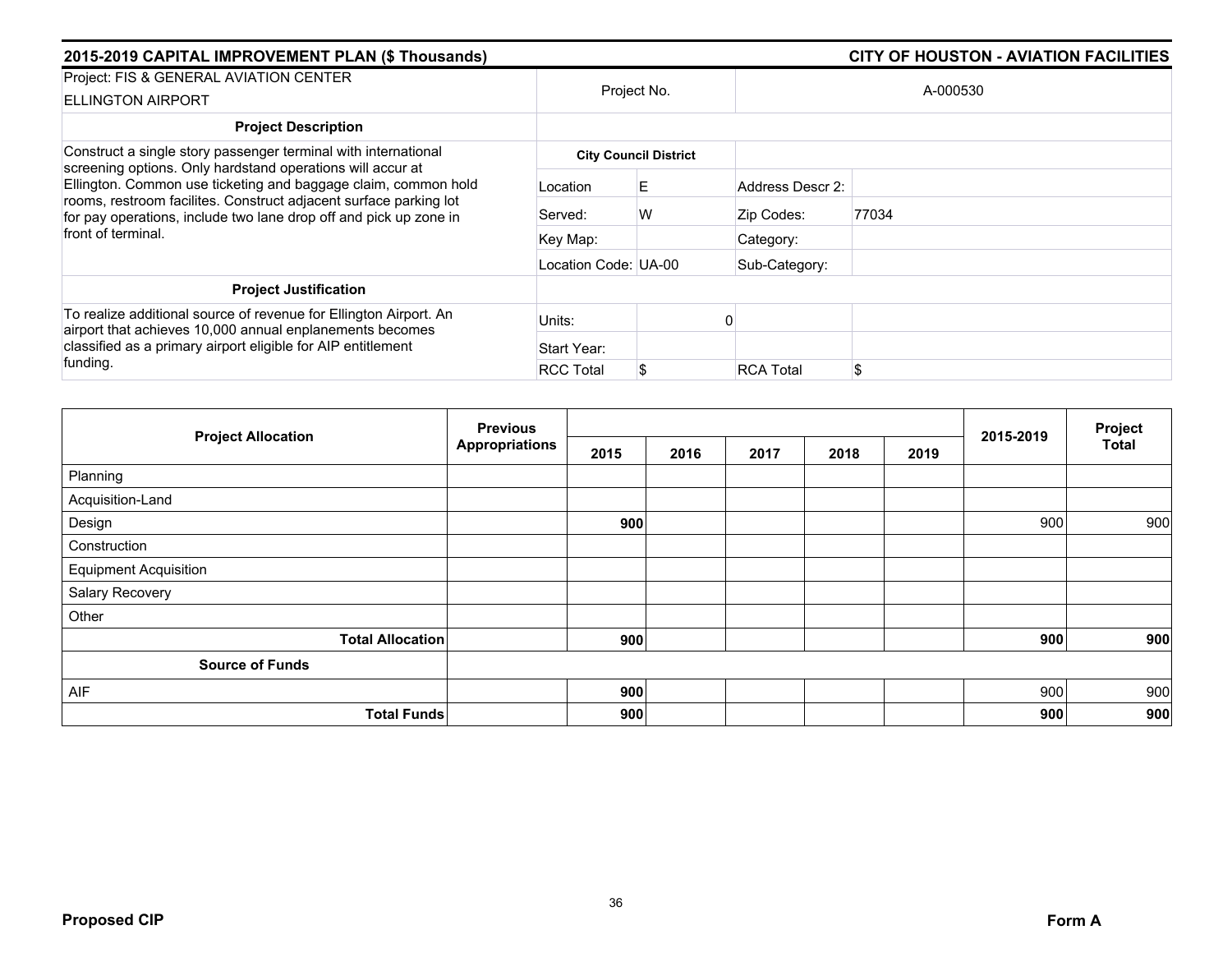| 2015-2019 CAPITAL IMPROVEMENT PLAN (\$ Thousands)                                                                                                      |                      |                              |                  |       |  |  |
|--------------------------------------------------------------------------------------------------------------------------------------------------------|----------------------|------------------------------|------------------|-------|--|--|
| Project: Construct of Ellington Field Bypass - EFD<br><b>ELLINGTON AIRPORT</b>                                                                         | Project No.          |                              | A-000532         |       |  |  |
| <b>Project Description</b>                                                                                                                             |                      |                              |                  |       |  |  |
| Project will design and construct the Ellington Field Bypass (Space<br>Center Boulevard) from Hwy 3 to the existing Space Center                       |                      | <b>City Council District</b> |                  |       |  |  |
| boulevard                                                                                                                                              | Location             | E                            | Address Descr 2: |       |  |  |
|                                                                                                                                                        | Served:              | W                            | Zip Codes:       | 77034 |  |  |
|                                                                                                                                                        | Key Map:             | 617 C,D                      | Category:        |       |  |  |
|                                                                                                                                                        | Location Code: UA-00 |                              | Sub-Category:    |       |  |  |
| <b>Project Justification</b>                                                                                                                           |                      |                              |                  |       |  |  |
| This road increases the development potential for the southeast side<br>of Ellington Field and provide an alternative route for industrial<br>traffic. | Units:               |                              |                  |       |  |  |
|                                                                                                                                                        | Start Year:          |                              |                  |       |  |  |
|                                                                                                                                                        | <b>RCC Total</b>     | S                            | <b>RCA Total</b> | \$    |  |  |

| <b>Project Allocation</b>    | <b>Previous</b>       |      |      |      | Project |      |           |              |
|------------------------------|-----------------------|------|------|------|---------|------|-----------|--------------|
|                              | <b>Appropriations</b> | 2015 | 2016 | 2017 | 2018    | 2019 | 2015-2019 | <b>Total</b> |
| Planning                     |                       |      |      |      |         |      |           |              |
| Acquisition-Land             |                       |      |      |      |         |      |           |              |
| Design                       |                       |      |      |      |         | 900  | 900       | 900          |
| Construction                 |                       |      |      |      |         |      |           |              |
| <b>Equipment Acquisition</b> |                       |      |      |      |         |      |           |              |
| Salary Recovery              |                       |      |      |      |         |      |           |              |
| Other                        |                       |      |      |      |         |      |           |              |
| <b>Total Allocation</b>      |                       |      |      |      |         | 900  | 900       | 900          |
| <b>Source of Funds</b>       |                       |      |      |      |         |      |           |              |
| AIF                          |                       |      |      |      |         | 900  | 900       | 900          |
| <b>Total Funds</b>           |                       |      |      |      |         | 900  | 900       | 900          |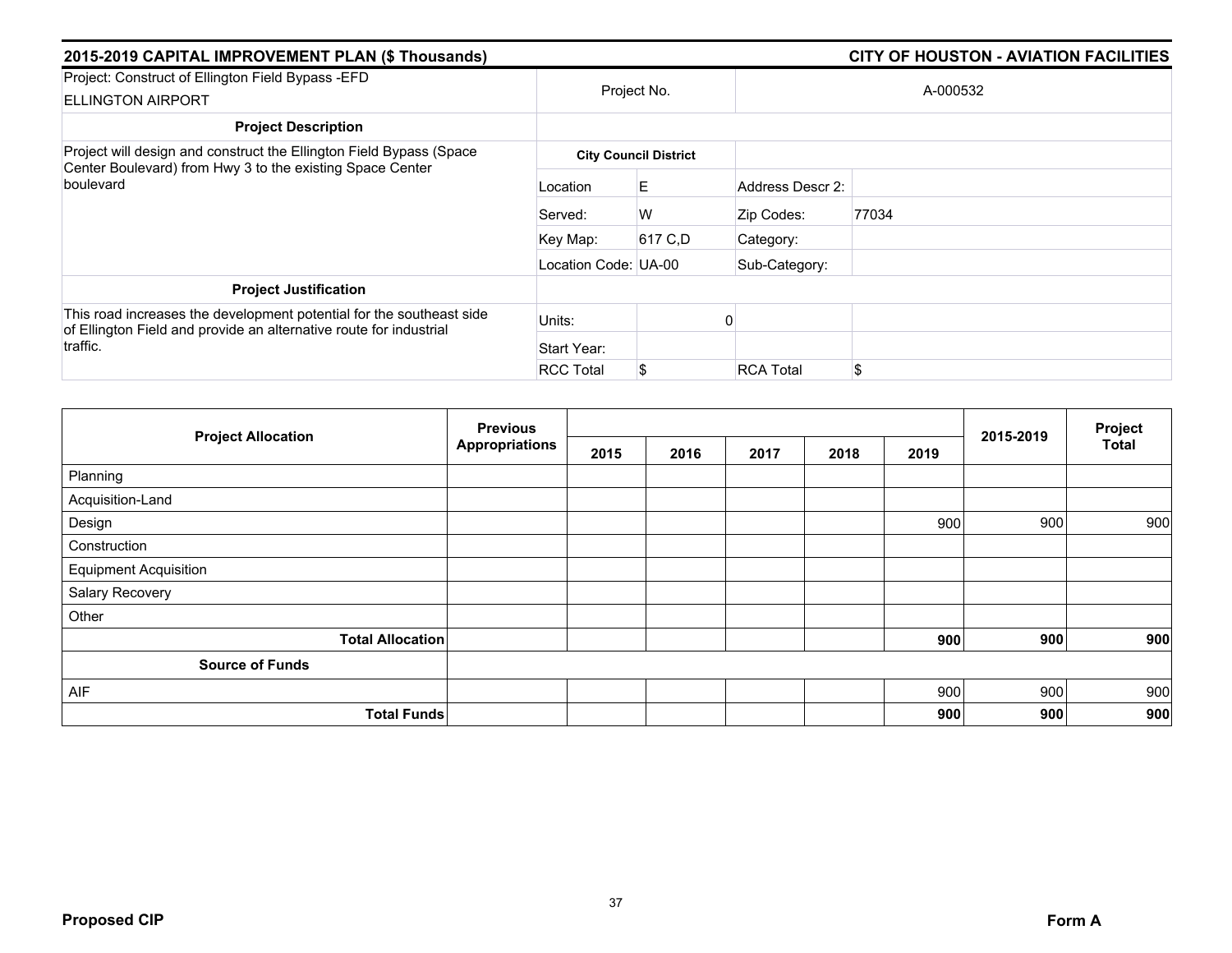| 2015-2019 CAPITAL IMPROVEMENT PLAN (\$ Thousands)                                                                                           |                      |                              |                  |          |
|---------------------------------------------------------------------------------------------------------------------------------------------|----------------------|------------------------------|------------------|----------|
| Project: Ramp Pavement Reconstruction - EFD<br><b>ELLINGTON AIRPORT</b>                                                                     | Project No.          |                              |                  | A-000533 |
| <b>Project Description</b>                                                                                                                  |                      |                              |                  |          |
| Project will design and construct the Ellington Field Bypass (Space<br>Center Boulevard) from Hwy 3 to the existing Space Center boulevard. |                      | <b>City Council District</b> |                  |          |
|                                                                                                                                             | Location             | E.                           | Address Descr 2: |          |
|                                                                                                                                             | Served:              | W                            | Zip Codes:       | 77034    |
|                                                                                                                                             | Key Map:             | 577Y                         | Category:        |          |
|                                                                                                                                             | Location Code: UA-00 |                              | Sub-Category:    |          |
| <b>Project Justification</b>                                                                                                                |                      |                              |                  |          |
| The pavement dates to 1963 and has a current PCI of 12 which falls<br>into the category of very poor. The FBO services large aircraft       | Units:               |                              |                  |          |
| and continued use will only deteriorate pavement further.                                                                                   | Start Year:          |                              |                  |          |
|                                                                                                                                             | <b>RCC Total</b>     | S.                           | <b>RCA Total</b> | \$       |

|                              | <b>Previous</b>       |      |      |      |      | Project |           |              |
|------------------------------|-----------------------|------|------|------|------|---------|-----------|--------------|
| <b>Project Allocation</b>    | <b>Appropriations</b> | 2015 | 2016 | 2017 | 2018 | 2019    | 2015-2019 | <b>Total</b> |
| Planning                     |                       |      |      |      |      |         |           |              |
| Acquisition-Land             |                       |      |      |      |      |         |           |              |
| Design                       |                       |      |      |      | 200  |         | 200       | 200          |
| Construction                 |                       |      |      |      |      |         |           |              |
| <b>Equipment Acquisition</b> |                       |      |      |      |      |         |           |              |
| Salary Recovery              |                       |      |      |      |      |         |           |              |
| Other                        |                       |      |      |      |      |         |           |              |
| <b>Total Allocation</b>      |                       |      |      |      | 200  |         | 200       | 200          |
| <b>Source of Funds</b>       |                       |      |      |      |      |         |           |              |
| AIF                          |                       |      |      |      | 200  |         | 200       | 200          |
| <b>Total Funds</b>           |                       |      |      |      | 200  |         | 200       | 200          |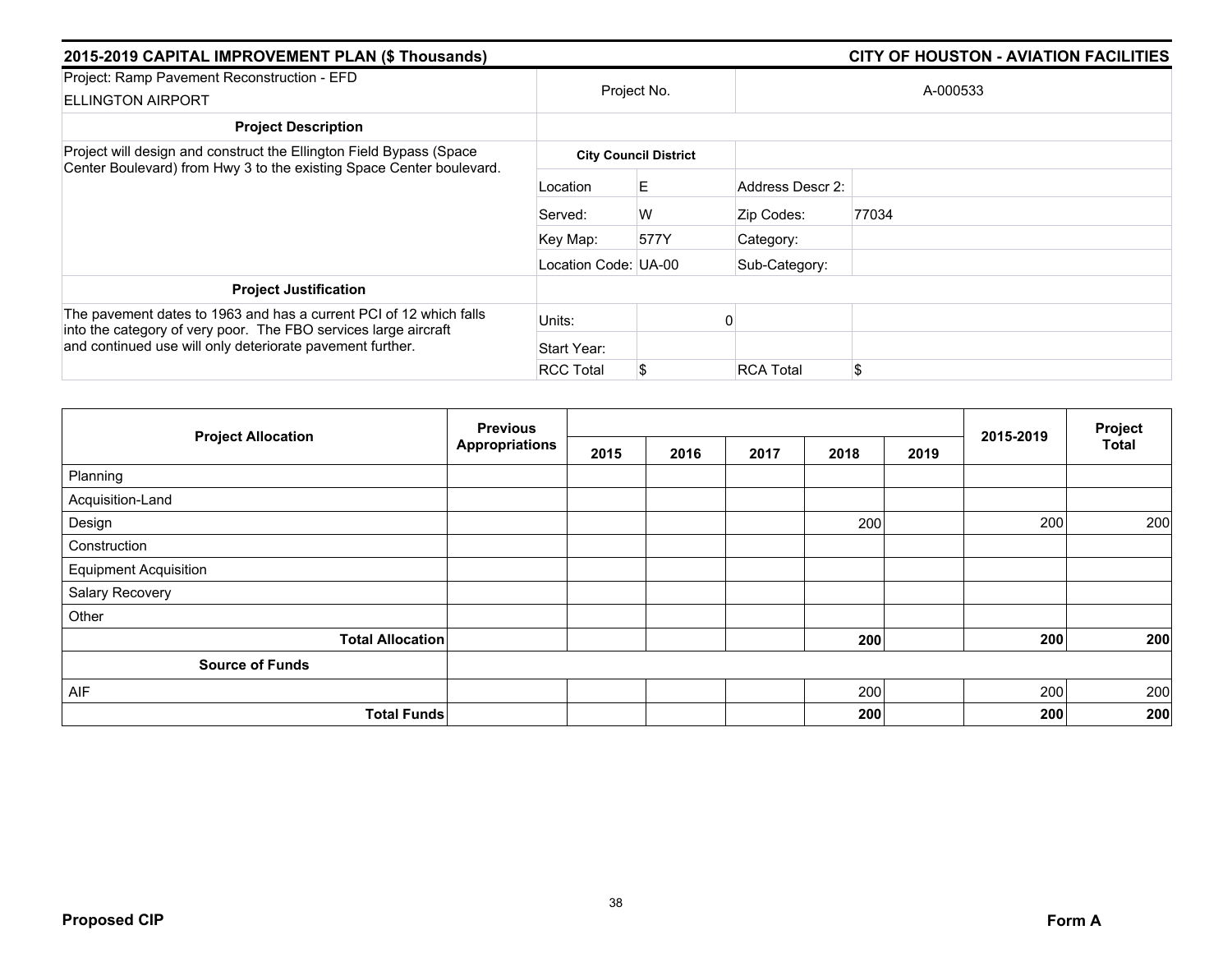| 2015-2019 CAPITAL IMPROVEMENT PLAN (\$ Thousands)                                                                                                                                                         |                      |                              |                  | <b>CITY OF HOUSTON - AVIATION FACILITIES</b> |
|-----------------------------------------------------------------------------------------------------------------------------------------------------------------------------------------------------------|----------------------|------------------------------|------------------|----------------------------------------------|
| Project: VISUAL DOCKING GUIDANCE SYS - AIRCRAFTS<br>WILLIAM P. HOBBY AIRPORT                                                                                                                              | Project No.          |                              |                  | A-000541                                     |
| <b>Project Description</b>                                                                                                                                                                                |                      |                              |                  |                                              |
| Visual Docking Guidance System needs to be added to enhance docking<br>system at the gate to ensure aircraft remains clear of<br>obstructions and aircraft is in correct postion to dock with the<br>PLB. |                      | <b>City Council District</b> |                  |                                              |
|                                                                                                                                                                                                           | Location             |                              | Address Descr 2: |                                              |
|                                                                                                                                                                                                           | Served:              | W                            | Zip Codes:       | 77061                                        |
|                                                                                                                                                                                                           | Key Map:             | 575B                         | Category:        |                                              |
|                                                                                                                                                                                                           | Location Code: UA-00 |                              | Sub-Category:    |                                              |
| <b>Project Justification</b>                                                                                                                                                                              |                      |                              |                  |                                              |
| To ensure that the aircraft remains clear of obstructions and<br>aircraft is in correct postion to dock with the PLB.                                                                                     | Units:               |                              |                  |                                              |
|                                                                                                                                                                                                           | Start Year:          |                              |                  |                                              |
|                                                                                                                                                                                                           | <b>RCC Total</b>     | S                            | <b>RCA Total</b> |                                              |

|                              | <b>Previous</b>       |      |      | Project |      |      |           |              |
|------------------------------|-----------------------|------|------|---------|------|------|-----------|--------------|
| <b>Project Allocation</b>    | <b>Appropriations</b> | 2015 | 2016 | 2017    | 2018 | 2019 | 2015-2019 | <b>Total</b> |
| Planning                     |                       |      |      |         |      |      |           |              |
| Acquisition-Land             |                       |      |      |         |      |      |           |              |
| Design                       |                       |      | 300  |         |      |      | 300       | 300          |
| Construction                 |                       |      |      | 2,700   |      |      | 2,700     | 2,700        |
| <b>Equipment Acquisition</b> |                       |      |      |         |      |      |           |              |
| Salary Recovery              |                       |      |      |         |      |      |           |              |
| Other                        |                       |      |      |         |      |      |           |              |
| <b>Total Allocation</b>      |                       |      | 300  | 2,700   |      |      | 3,000     | 3,000        |
| <b>Source of Funds</b>       |                       |      |      |         |      |      |           |              |
| AIF                          |                       |      | 300  | 2,700   |      |      | 3,000     | 3,000        |
| <b>Total Funds</b>           |                       |      | 300  | 2,700   |      |      | 3,000     | 3,000        |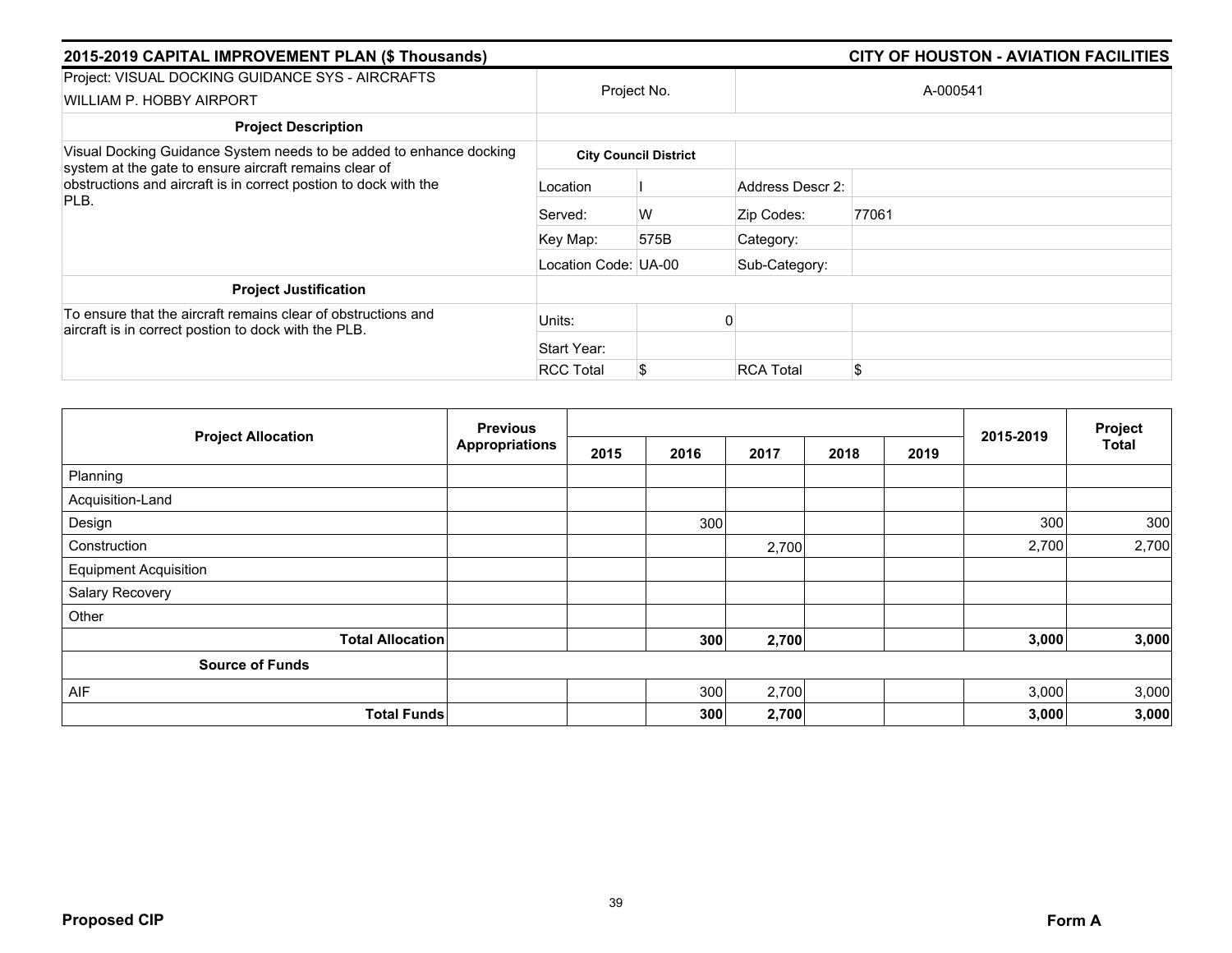| 2015-2019 CAPITAL IMPROVEMENT PLAN (\$ Thousands)                                                                               | <b>CITY OF HOUSTON - AVIATION FACILITIES</b> |                              |                  |          |  |
|---------------------------------------------------------------------------------------------------------------------------------|----------------------------------------------|------------------------------|------------------|----------|--|
| Project: SMGCS LGHTG & MARKINGS - FIS EXPANSION<br>WILLIAM P. HOBBY AIRPORT                                                     |                                              | Project No.                  |                  | A-000543 |  |
| <b>Project Description</b>                                                                                                      |                                              |                              |                  |          |  |
| Design and construction of Low visibility lighting and markings.                                                                |                                              | <b>City Council District</b> |                  |          |  |
| Installation of in-pavement center line lighting and placement of<br>surface markings.                                          | Location                                     |                              | Address Descr 2: |          |  |
|                                                                                                                                 | Served:                                      | W                            | Zip Codes:       | 77061    |  |
|                                                                                                                                 | Key Map:                                     |                              | Category:        |          |  |
|                                                                                                                                 | Location Code: UA-00                         |                              | Sub-Category:    |          |  |
| <b>Project Justification</b>                                                                                                    |                                              |                              |                  |          |  |
| Compliance with SMGCS low visibility lighting and marking<br>requirements to ensure continued operations during low visibility. | Units:                                       |                              |                  |          |  |
|                                                                                                                                 | Start Year:                                  |                              |                  |          |  |
|                                                                                                                                 | <b>RCC Total</b>                             | S.                           | <b>RCA Total</b> | \$       |  |

|                              | <b>Previous</b> |      |      |       |      |      |           | Project      |
|------------------------------|-----------------|------|------|-------|------|------|-----------|--------------|
| <b>Project Allocation</b>    | Appropriations  | 2015 | 2016 | 2017  | 2018 | 2019 | 2015-2019 | <b>Total</b> |
| Planning                     |                 |      |      |       |      |      |           |              |
| Acquisition-Land             |                 |      |      |       |      |      |           |              |
| Design                       |                 |      | 120  |       |      |      | 120       | 120          |
| Construction                 |                 |      |      | 1,080 |      |      | 1,080     | 1,080        |
| <b>Equipment Acquisition</b> |                 |      |      |       |      |      |           |              |
| Salary Recovery              |                 |      |      |       |      |      |           |              |
| Other                        |                 |      |      |       |      |      |           |              |
| <b>Total Allocation</b>      |                 |      | 120  | 1,080 |      |      | 1,200     | 1,200        |
| <b>Source of Funds</b>       |                 |      |      |       |      |      |           |              |
| AIF                          |                 |      | 120  | 1,080 |      |      | 1,200     | 1,200        |
| <b>Total Funds</b>           |                 |      | 120  | 1,080 |      |      | 1,200     | 1,200        |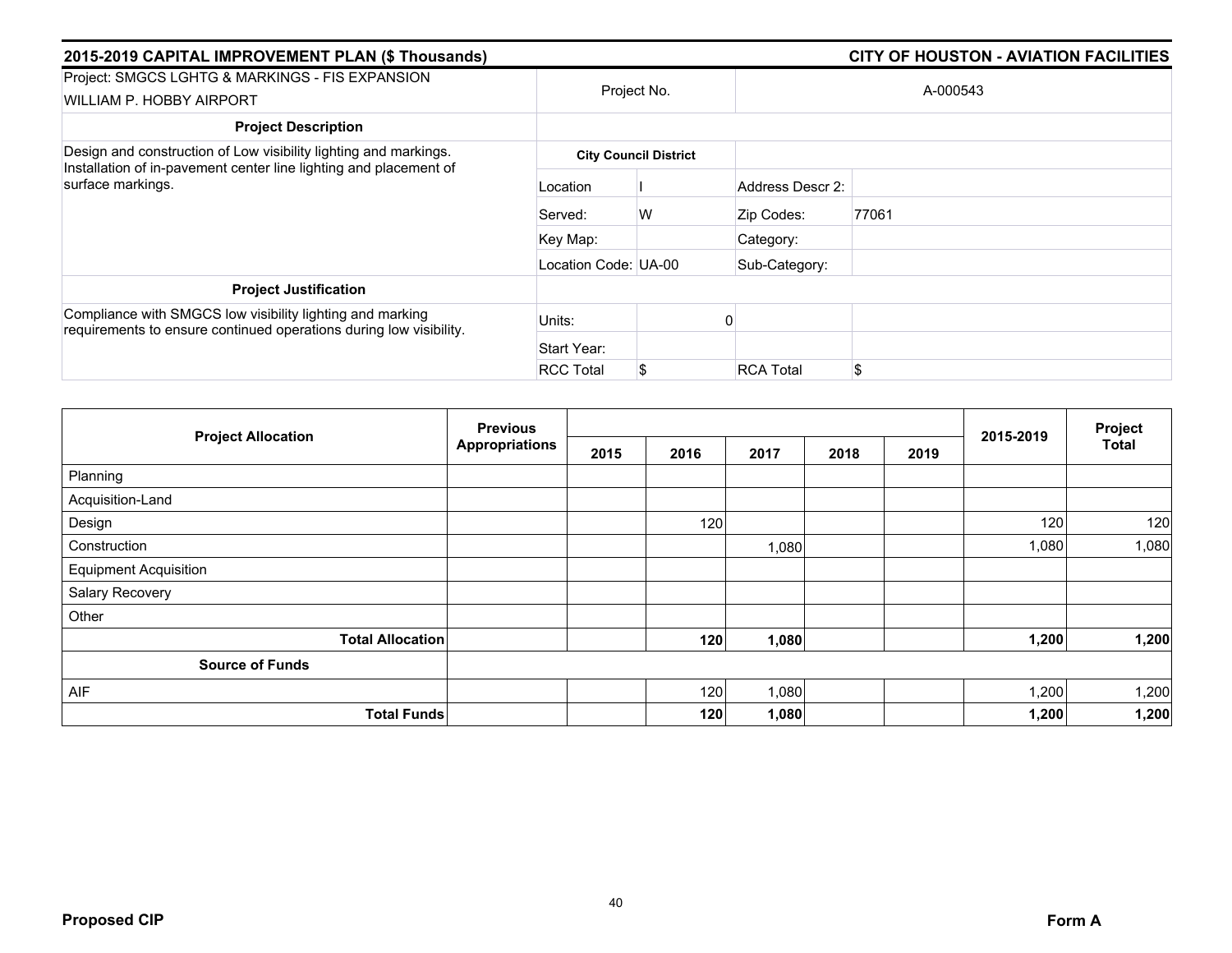| 2015-2019 CAPITAL IMPROVEMENT PLAN (\$ Thousands)                                                                                                                                  |                      | <b>CITY OF HOUSTON - AVIATION FACILITIES</b> |                        |  |  |  |
|------------------------------------------------------------------------------------------------------------------------------------------------------------------------------------|----------------------|----------------------------------------------|------------------------|--|--|--|
| Project: PN696 HPD/HFD AirpRadios & CityWideCov<br>HOUSTON AIRPORT SYSTEM (IAH-HOU-EFD)                                                                                            | Project No.          |                                              | A-000549               |  |  |  |
| <b>Project Description</b>                                                                                                                                                         |                      |                                              |                        |  |  |  |
| This project will design and deploy a radio identification tracking<br>system serving all HAS locations. This RFID system will streamline                                          |                      | <b>City Council District</b>                 |                        |  |  |  |
| fixed asset inventory procedures and improve accuracy of the fixed<br>assets database. This will include hardware, software, scanner<br>equipment, ID tags and related components. | Location             | <b>BEI</b>                                   | Address Descr 2:       |  |  |  |
|                                                                                                                                                                                    | Served:              | W                                            | Zip Codes:             |  |  |  |
|                                                                                                                                                                                    | Key Map:             |                                              | Category:              |  |  |  |
|                                                                                                                                                                                    | Location Code: UA-00 |                                              | Sub-Category:          |  |  |  |
| <b>Project Justification</b>                                                                                                                                                       |                      |                                              |                        |  |  |  |
| Incorporation of RFID technology will improve the accuracy of fixed<br>asset data and will enable HAS to comply with City's policy. It will                                        | Units:               |                                              |                        |  |  |  |
| also streamline the manpower required to conduct the annual<br>physical audit.                                                                                                     | Start Year:          | 2012                                         |                        |  |  |  |
|                                                                                                                                                                                    | <b>RCC Total</b>     |                                              | \$<br><b>RCA Total</b> |  |  |  |

|                              | <b>Previous</b>       |      |      |      | Project |      |           |              |
|------------------------------|-----------------------|------|------|------|---------|------|-----------|--------------|
| <b>Project Allocation</b>    | <b>Appropriations</b> | 2015 | 2016 | 2017 | 2018    | 2019 | 2015-2019 | <b>Total</b> |
| Planning                     |                       |      |      |      |         |      |           |              |
| Acquisition-Land             |                       |      |      |      |         |      |           |              |
| Design                       |                       |      |      |      |         |      |           |              |
| Construction                 |                       |      |      |      |         |      |           |              |
| <b>Equipment Acquisition</b> | 2,019                 |      |      |      |         |      |           | 2,019        |
| Salary Recovery              |                       |      |      |      |         |      |           |              |
| Other                        |                       |      |      |      | 2,500   |      | 2,500     | 2,500        |
| <b>Total Allocation</b>      | 2,019                 |      |      |      | 2,500   |      | 2,500     | 4,519        |
| <b>Source of Funds</b>       |                       |      |      |      |         |      |           |              |
| AIF                          |                       |      |      |      | 2,500   |      | 2,500     | 2,500        |
| <b>Total Funds</b>           | 2,019                 |      |      |      | 2,500   |      | 2,500     | 4,519        |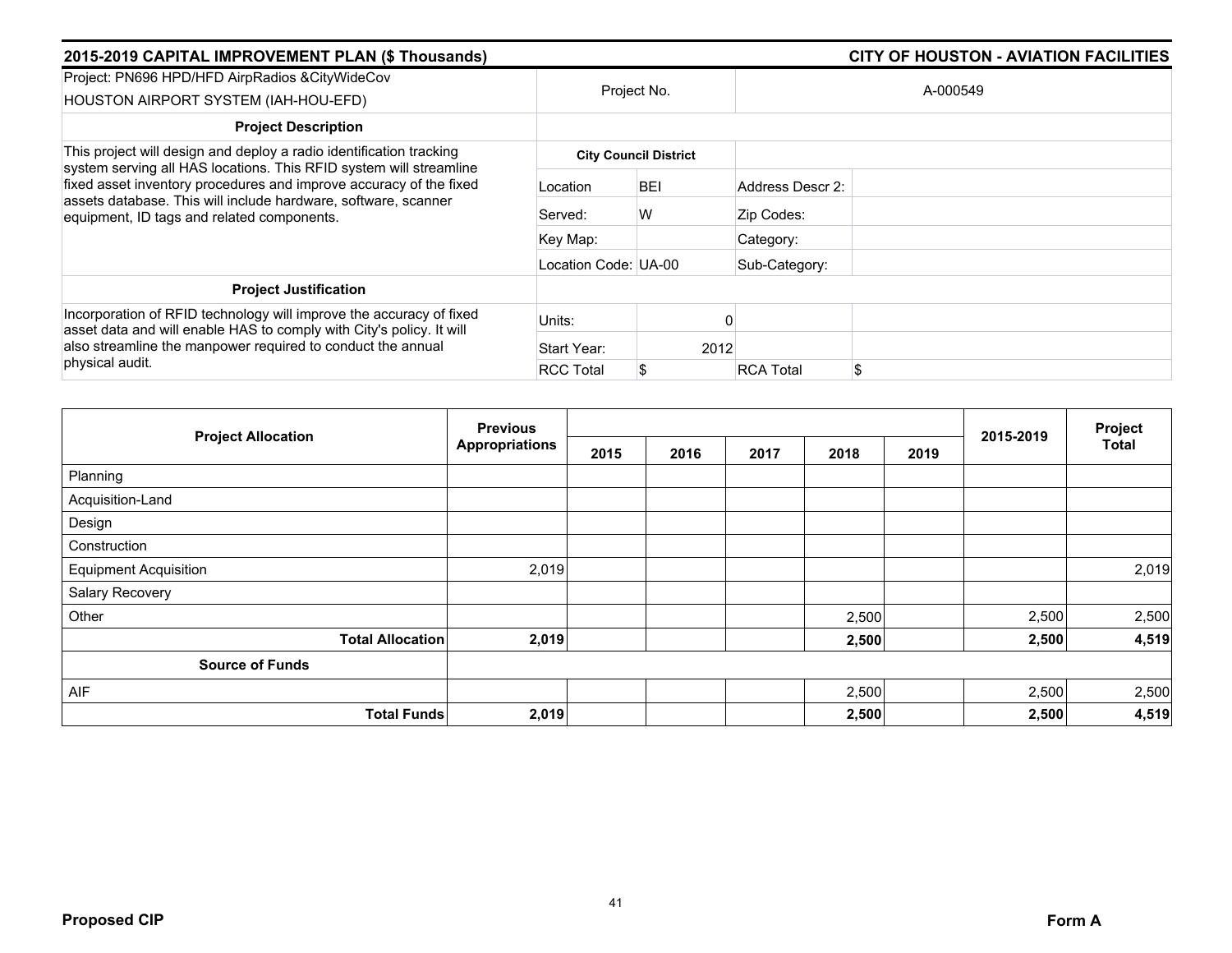| 2015-2019 CAPITAL IMPROVEMENT PLAN (\$ Thousands)                                                      |                      |                              |                  | <b>CITY OF HOUSTON - AVIATION FACILITIES</b> |  |  |  |
|--------------------------------------------------------------------------------------------------------|----------------------|------------------------------|------------------|----------------------------------------------|--|--|--|
| Project: EAST END ENTRANCE CANOPY<br>WILLIAM P. HOBBY AIRPORT                                          |                      | Project No.                  |                  | A-000551                                     |  |  |  |
| <b>Project Description</b>                                                                             |                      |                              |                  |                                              |  |  |  |
| Design and installation of a canopy and two automatic slide entry                                      |                      | <b>City Council District</b> |                  |                                              |  |  |  |
| doors.                                                                                                 | Location             |                              | Address Descr 2: |                                              |  |  |  |
|                                                                                                        | Served:              | W                            | Zip Codes:       | 77061                                        |  |  |  |
|                                                                                                        | Key Map:             |                              | Category:        |                                              |  |  |  |
|                                                                                                        | Location Code: UA-00 |                              | Sub-Category:    |                                              |  |  |  |
| <b>Project Justification</b>                                                                           |                      |                              |                  |                                              |  |  |  |
| The installation of this new canopy will provide an opening day<br>fresh/positive customer experience. | Units:               |                              |                  |                                              |  |  |  |
|                                                                                                        | Start Year:          |                              |                  |                                              |  |  |  |
|                                                                                                        | <b>RCC Total</b>     | \$                           | <b>RCA Total</b> | \$                                           |  |  |  |

| <b>Project Allocation</b>    | <b>Previous</b> |      |      |      | Project |      |           |              |
|------------------------------|-----------------|------|------|------|---------|------|-----------|--------------|
|                              | Appropriations  | 2015 | 2016 | 2017 | 2018    | 2019 | 2015-2019 | <b>Total</b> |
| Planning                     |                 |      |      |      |         |      |           |              |
| Acquisition-Land             |                 |      |      |      |         |      |           |              |
| Design                       |                 | 150  |      |      |         |      | 150       | 150          |
| Construction                 |                 |      |      |      |         |      |           |              |
| <b>Equipment Acquisition</b> |                 |      |      |      |         |      |           |              |
| Salary Recovery              |                 |      |      |      |         |      |           |              |
| Other                        |                 |      |      |      |         |      |           |              |
| <b>Total Allocation</b>      |                 | 150  |      |      |         |      | 150       | 150          |
| <b>Source of Funds</b>       |                 |      |      |      |         |      |           |              |
| AIF                          |                 | 150  |      |      |         |      | 150       | 150          |
| <b>Total Funds</b>           |                 | 150  |      |      |         |      | 150       | 150          |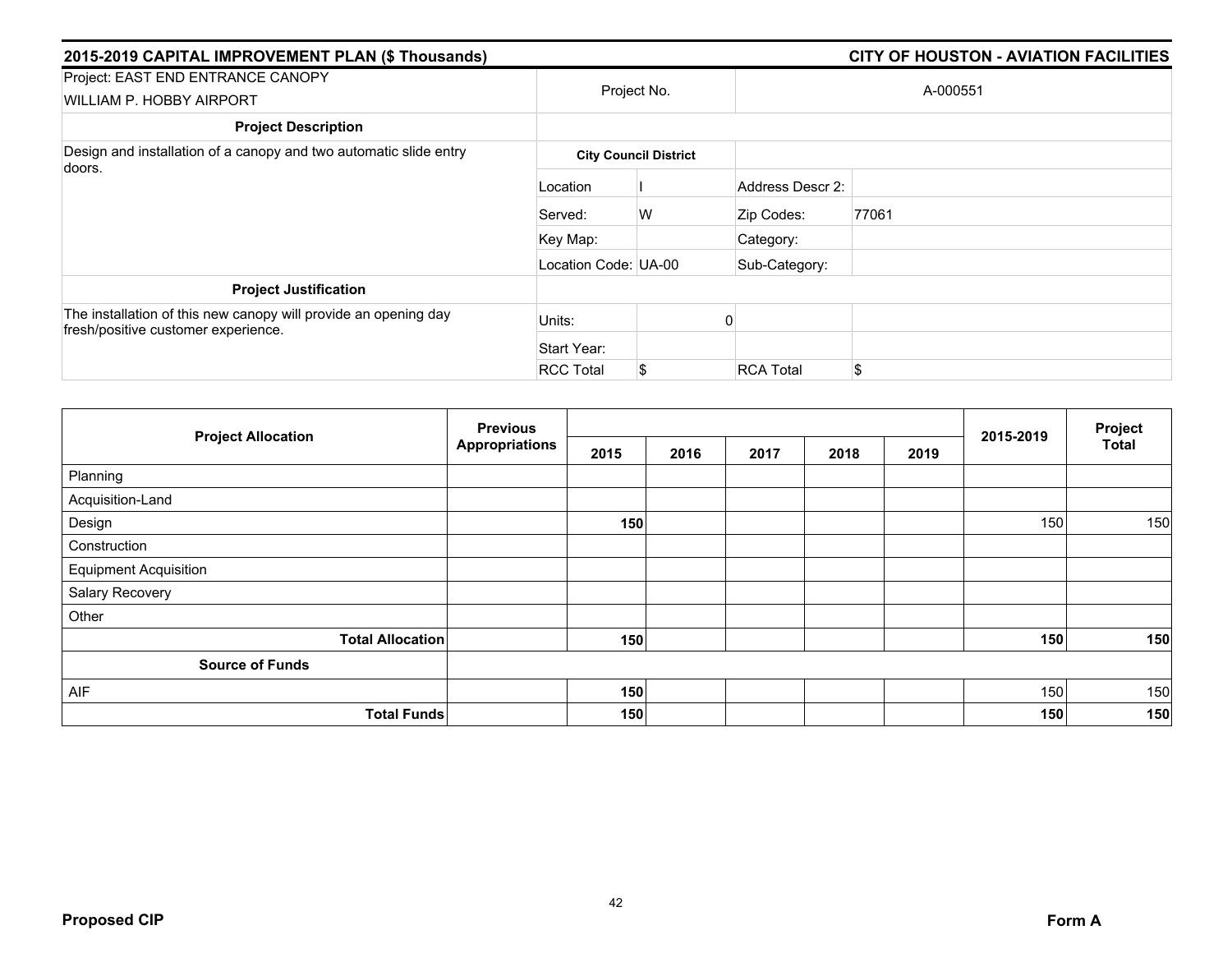| 2015-2019 CAPITAL IMPROVEMENT PLAN (\$ Thousands)                                                                                      |                      | <b>CITY OF HOUSTON - AVIATION FACILITIES</b> |                  |       |  |  |  |
|----------------------------------------------------------------------------------------------------------------------------------------|----------------------|----------------------------------------------|------------------|-------|--|--|--|
| Project: PN759 T/D Upgrade-E.BaggageMake-UpMatrix<br><b>GEORGE BUSH INTERCONTINENTAL</b>                                               | Project No.          |                                              | A-000553         |       |  |  |  |
| <b>Project Description</b>                                                                                                             |                      |                                              |                  |       |  |  |  |
| Terminal D baggage system upgrades to improve capacity and<br>reliability of East bag makeup.                                          |                      | <b>City Council District</b>                 |                  |       |  |  |  |
|                                                                                                                                        | Location             | B                                            | Address Descr 2: |       |  |  |  |
|                                                                                                                                        | Served:              | W                                            | Zip Codes:       | 77032 |  |  |  |
|                                                                                                                                        | Key Map:             |                                              | Category:        |       |  |  |  |
|                                                                                                                                        | Location Code: UA-00 |                                              | Sub-Category:    |       |  |  |  |
| <b>Project Justification</b>                                                                                                           |                      |                                              |                  |       |  |  |  |
| Numerous bag system failures have recently occurred in the Terminal<br>D East bag makeup room. In addition, the TSA plans to close the | Units:               |                                              |                  |       |  |  |  |
| West bag make up room in the near future. New carousels are                                                                            | Start Year:          |                                              |                  |       |  |  |  |
| urgently needed to provide an adequate level of service and<br>reliability.                                                            | <b>RCC Total</b>     |                                              | <b>RCA Total</b> | \$    |  |  |  |

|                              | <b>Previous</b>       |      |       |      | 2015-2019 | Project |       |              |
|------------------------------|-----------------------|------|-------|------|-----------|---------|-------|--------------|
| <b>Project Allocation</b>    | <b>Appropriations</b> | 2015 | 2016  | 2017 |           | 2019    |       | <b>Total</b> |
| Planning                     |                       |      |       |      |           |         |       |              |
| Acquisition-Land             |                       |      |       |      |           |         |       |              |
| Design                       |                       | 500  |       |      |           |         | 500   | 500          |
| Construction                 |                       |      | 4,500 |      |           |         | 4,500 | 4,500        |
| <b>Equipment Acquisition</b> |                       |      |       |      |           |         |       |              |
| Salary Recovery              |                       |      |       |      |           |         |       |              |
| Other                        |                       |      |       |      |           |         |       |              |
| <b>Total Allocation</b>      |                       | 500  | 4,500 |      |           |         | 5,000 | 5,000        |
| <b>Source of Funds</b>       |                       |      |       |      |           |         |       |              |
| AIF                          |                       | 500  | 4,500 |      |           |         | 5,000 | 5,000        |
| <b>Total Funds</b>           |                       | 500  | 4,500 |      |           |         | 5,000 | 5,000        |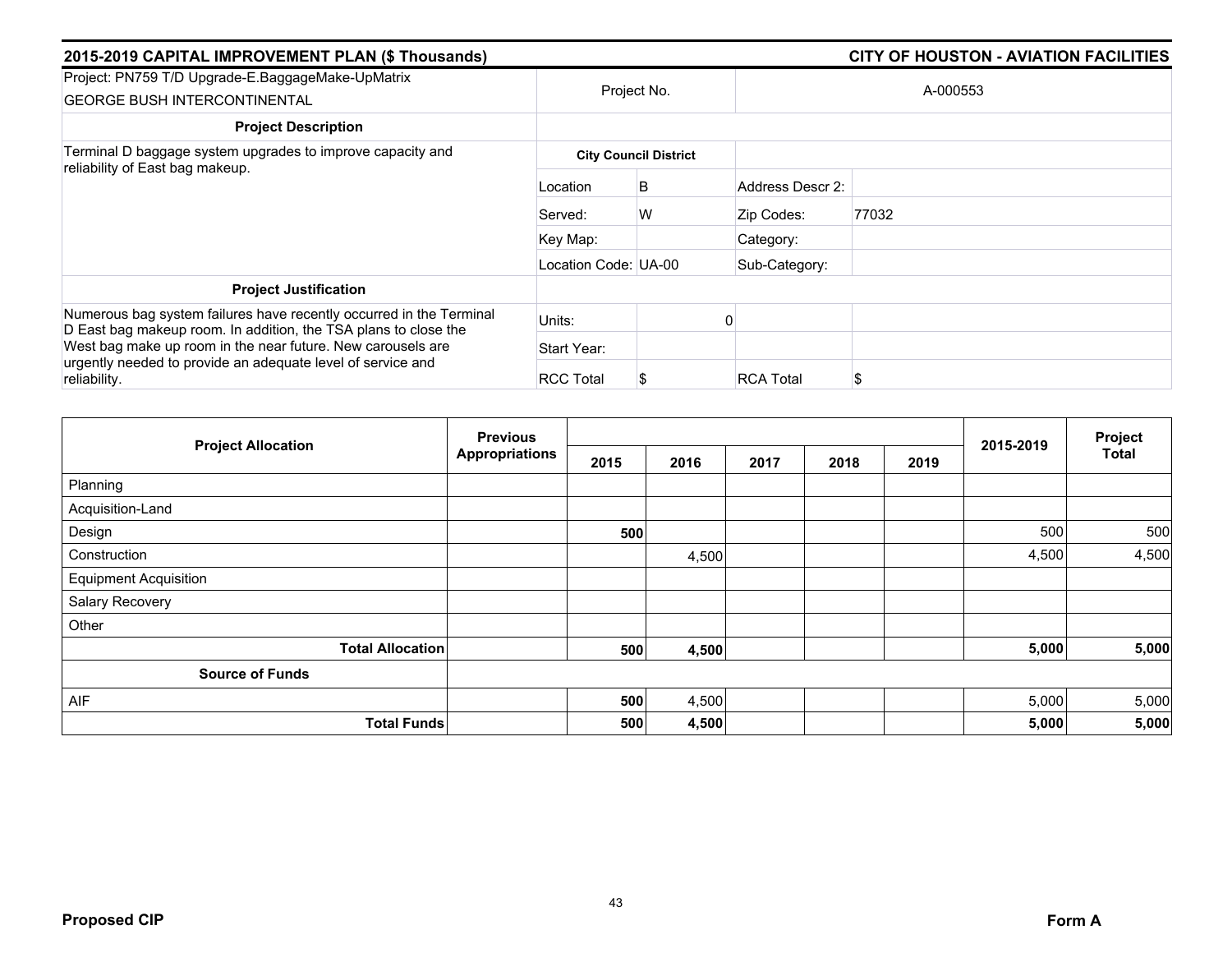| 2015-2019 CAPITAL IMPROVEMENT PLAN (\$ Thousands)                |                      |                              |                  | <b>CITY OF HOUSTON - AVIATION FACILITIES</b> |  |  |  |  |  |
|------------------------------------------------------------------|----------------------|------------------------------|------------------|----------------------------------------------|--|--|--|--|--|
| Project: Rehab Scholl St<br><b>ELLINGTON AIRPORT</b>             |                      | Project No.                  |                  | A-000555                                     |  |  |  |  |  |
| <b>Project Description</b>                                       |                      |                              |                  |                                              |  |  |  |  |  |
| This street will be the only throughfare to Rocketman FBO (Fixed |                      | <b>City Council District</b> |                  |                                              |  |  |  |  |  |
| Base Operator) and NASA 990.                                     | Location             | E.                           | Address Descr 2: |                                              |  |  |  |  |  |
|                                                                  | Served:              | W                            | Zip Codes:       | 77061                                        |  |  |  |  |  |
|                                                                  | Key Map:             |                              | Category:        |                                              |  |  |  |  |  |
|                                                                  | Location Code: UA-00 |                              | Sub-Category:    |                                              |  |  |  |  |  |
| <b>Project Justification</b>                                     |                      |                              |                  |                                              |  |  |  |  |  |
| The road is not adequate to handle the traffic.                  | Units:               |                              |                  |                                              |  |  |  |  |  |
|                                                                  | Start Year:          |                              |                  |                                              |  |  |  |  |  |
|                                                                  | <b>RCC Total</b>     | S                            | <b>RCA Total</b> | \$                                           |  |  |  |  |  |

|                              | <b>Previous</b>       |      |       |      |      |      |           | Project      |
|------------------------------|-----------------------|------|-------|------|------|------|-----------|--------------|
| <b>Project Allocation</b>    | <b>Appropriations</b> | 2015 | 2016  | 2017 | 2018 | 2019 | 2015-2019 | <b>Total</b> |
| Planning                     |                       |      |       |      |      |      |           |              |
| Acquisition-Land             |                       |      |       |      |      |      |           |              |
| Design                       |                       |      |       |      |      |      |           |              |
| Construction                 |                       |      | 2,700 |      |      |      | 2,700     | 2,700        |
| <b>Equipment Acquisition</b> |                       |      |       |      |      |      |           |              |
| Salary Recovery              |                       |      |       |      |      |      |           |              |
| Other                        |                       |      |       |      |      |      |           |              |
| <b>Total Allocation</b>      |                       |      | 2,700 |      |      |      | 2,700     | 2,700        |
| <b>Source of Funds</b>       |                       |      |       |      |      |      |           |              |
| AIF                          |                       |      | 2,700 |      |      |      | 2,700     | 2,700        |
| <b>Total Funds</b>           |                       |      | 2,700 |      |      |      | 2,700     | 2,700        |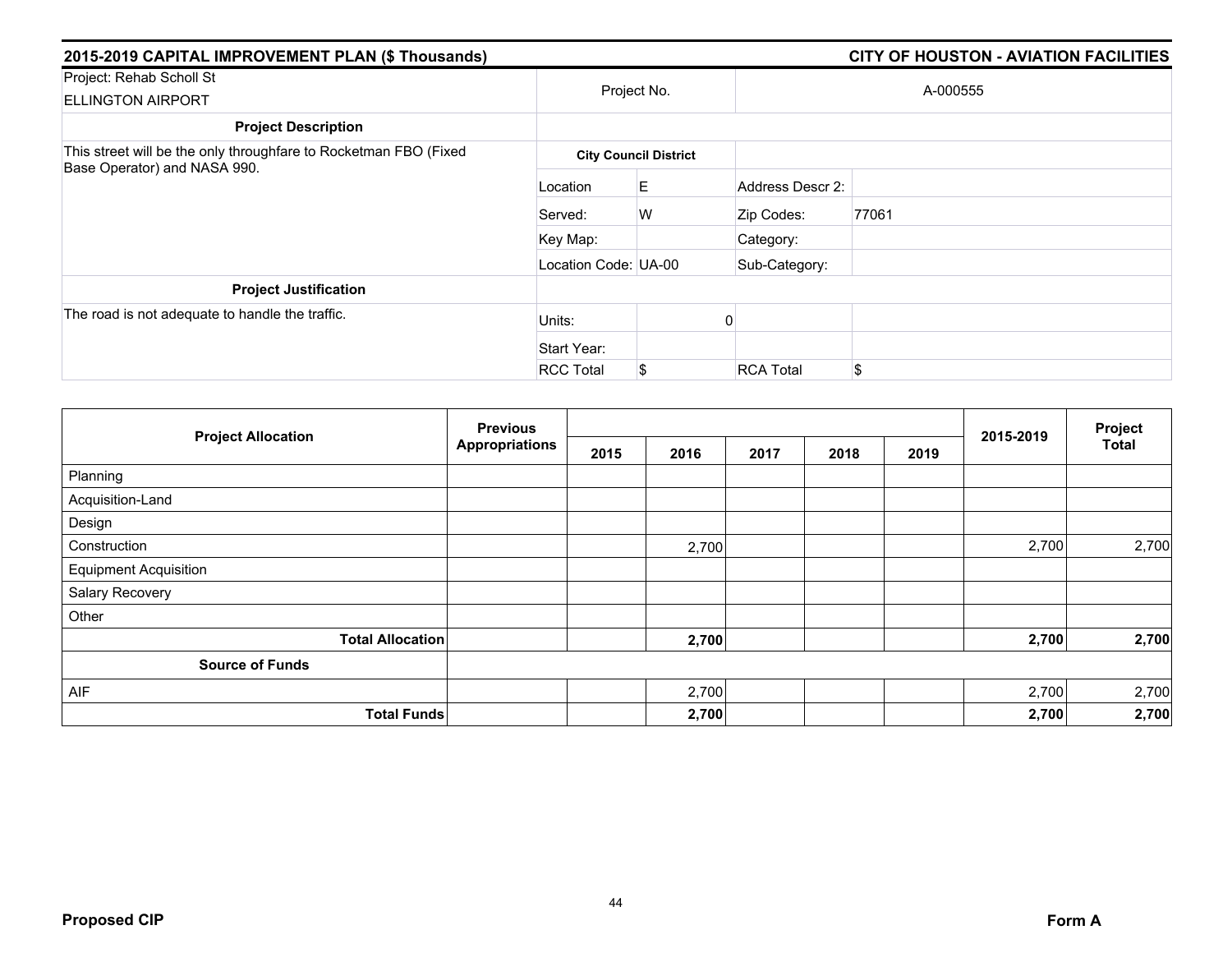| 2015-2019 CAPITAL IMPROVEMENT PLAN (\$ Thousands)                                                            |                      |                              |                  | <b>CITY OF HOUSTON - AVIATION FACILITIES</b> |  |  |
|--------------------------------------------------------------------------------------------------------------|----------------------|------------------------------|------------------|----------------------------------------------|--|--|
| Project: D-9 LOADING BRIDGE AT IAH<br><b>GEORGE BUSH INTERCONTINENTAL</b>                                    |                      | Project No.                  |                  | A-000562                                     |  |  |
| <b>Project Description</b>                                                                                   |                      |                              |                  |                                              |  |  |
| Modification of Terminal D Gate D-9 to accommodate A-380 Aircraft.                                           |                      | <b>City Council District</b> |                  |                                              |  |  |
|                                                                                                              | Location             | B                            |                  |                                              |  |  |
|                                                                                                              | Served:              | W                            | Zip Codes:       | 77032                                        |  |  |
|                                                                                                              | Key Map:             |                              | Category:        |                                              |  |  |
|                                                                                                              | Location Code: UA-00 |                              | Sub-Category:    |                                              |  |  |
| <b>Project Justification</b>                                                                                 |                      |                              |                  |                                              |  |  |
| Improve operational readiness to handle expanded A-380 operations at<br>Bush Intercontinental Airport (IAH). | Units:               |                              |                  |                                              |  |  |
|                                                                                                              | Start Year:          |                              |                  |                                              |  |  |
|                                                                                                              | <b>RCC Total</b>     | S                            | <b>RCA Total</b> | \$                                           |  |  |

|                              | <b>Previous</b><br><b>Appropriations</b> |       |      |      |      | Project |           |              |
|------------------------------|------------------------------------------|-------|------|------|------|---------|-----------|--------------|
| <b>Project Allocation</b>    |                                          | 2015  | 2016 | 2017 | 2018 | 2019    | 2015-2019 | <b>Total</b> |
| Planning                     |                                          |       |      |      |      |         |           |              |
| Acquisition-Land             |                                          |       |      |      |      |         |           |              |
| Design                       |                                          | 500   |      |      |      |         | 500       | 500          |
| Construction                 |                                          | 4,500 |      |      |      |         | 4,500     | 4,500        |
| <b>Equipment Acquisition</b> |                                          |       |      |      |      |         |           |              |
| Salary Recovery              |                                          |       |      |      |      |         |           |              |
| Other                        |                                          |       |      |      |      |         |           |              |
| <b>Total Allocation</b>      |                                          | 5,000 |      |      |      |         | 5,000     | 5,000        |
| <b>Source of Funds</b>       |                                          |       |      |      |      |         |           |              |
| AIF                          |                                          | 5,000 |      |      |      |         | 5,000     | 5,000        |
| <b>Total Funds</b>           |                                          | 5,000 |      |      |      |         | 5,000     | 5,000        |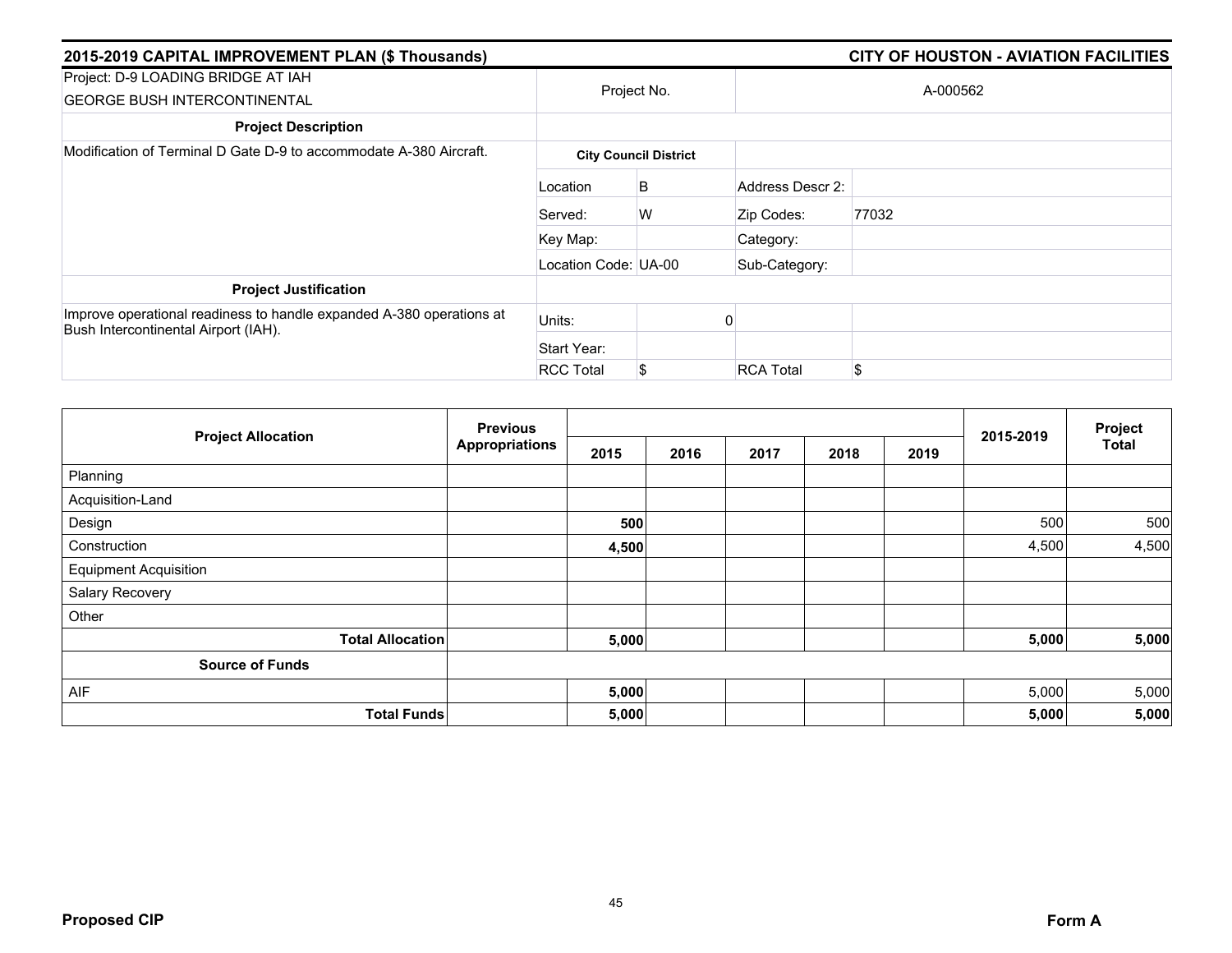| 2015-2019 CAPITAL IMPROVEMENT PLAN (\$ Thousands)                                                                                                                                                             |                      |                              | <b>CITY OF HOUSTON - AVIATION FACILITIES</b> |          |  |  |  |
|---------------------------------------------------------------------------------------------------------------------------------------------------------------------------------------------------------------|----------------------|------------------------------|----------------------------------------------|----------|--|--|--|
| Project: SPACE LOCATOR & SIGNAGE - TERM C/D GARAG<br><b>GEORGE BUSH INTERCONTINENTAL</b>                                                                                                                      |                      | Project No.                  |                                              | A-000563 |  |  |  |
| <b>Project Description</b>                                                                                                                                                                                    |                      |                              |                                              |          |  |  |  |
| Installation of Parking Guidance system (PGS) at the Bush<br>Intercontinental Airport (IAH) parking garages.                                                                                                  |                      | <b>City Council District</b> |                                              |          |  |  |  |
|                                                                                                                                                                                                               | Location             | B                            | Address Descr 2:                             |          |  |  |  |
|                                                                                                                                                                                                               | Served:              | W                            | Zip Codes:                                   | 77032    |  |  |  |
|                                                                                                                                                                                                               | Key Map:             |                              | Category:                                    |          |  |  |  |
|                                                                                                                                                                                                               | Location Code: UA-00 |                              | Sub-Category:                                |          |  |  |  |
| <b>Project Justification</b>                                                                                                                                                                                  |                      |                              |                                              |          |  |  |  |
| An individual space guidance system is needed in order to elevate<br>the customer's experience when using the parking garages at IAH.<br>As proven by the customer feedback received, finding a parking space | Units:               |                              |                                              |          |  |  |  |
|                                                                                                                                                                                                               | Start Year:          |                              |                                              |          |  |  |  |
| at Garage C is difficult and can be frustrating.                                                                                                                                                              | <b>RCC Total</b>     | \$                           | <b>RCA Total</b>                             | \$       |  |  |  |

|                              | <b>Previous</b>       |       |        |      |      | Project |           |              |
|------------------------------|-----------------------|-------|--------|------|------|---------|-----------|--------------|
| <b>Project Allocation</b>    | <b>Appropriations</b> | 2015  | 2016   | 2017 | 2018 | 2019    | 2015-2019 | <b>Total</b> |
| Planning                     |                       |       |        |      |      |         |           |              |
| Acquisition-Land             |                       |       |        |      |      |         |           |              |
| Design                       |                       | 1,000 |        |      |      |         | 1,000     | 1,000        |
| Construction                 |                       |       | 14,000 |      |      |         | 14,000    | 14,000       |
| <b>Equipment Acquisition</b> |                       |       |        |      |      |         |           |              |
| Salary Recovery              |                       |       |        |      |      |         |           |              |
| Other                        |                       |       |        |      |      |         |           |              |
| <b>Total Allocation</b>      |                       | 1,000 | 14,000 |      |      |         | 15,000    | 15,000       |
| <b>Source of Funds</b>       |                       |       |        |      |      |         |           |              |
| AIF                          |                       | 1,000 | 14,000 |      |      |         | 15,000    | 15,000       |
| <b>Total Funds</b>           |                       | 1,000 | 14,000 |      |      |         | 15,000    | 15,000       |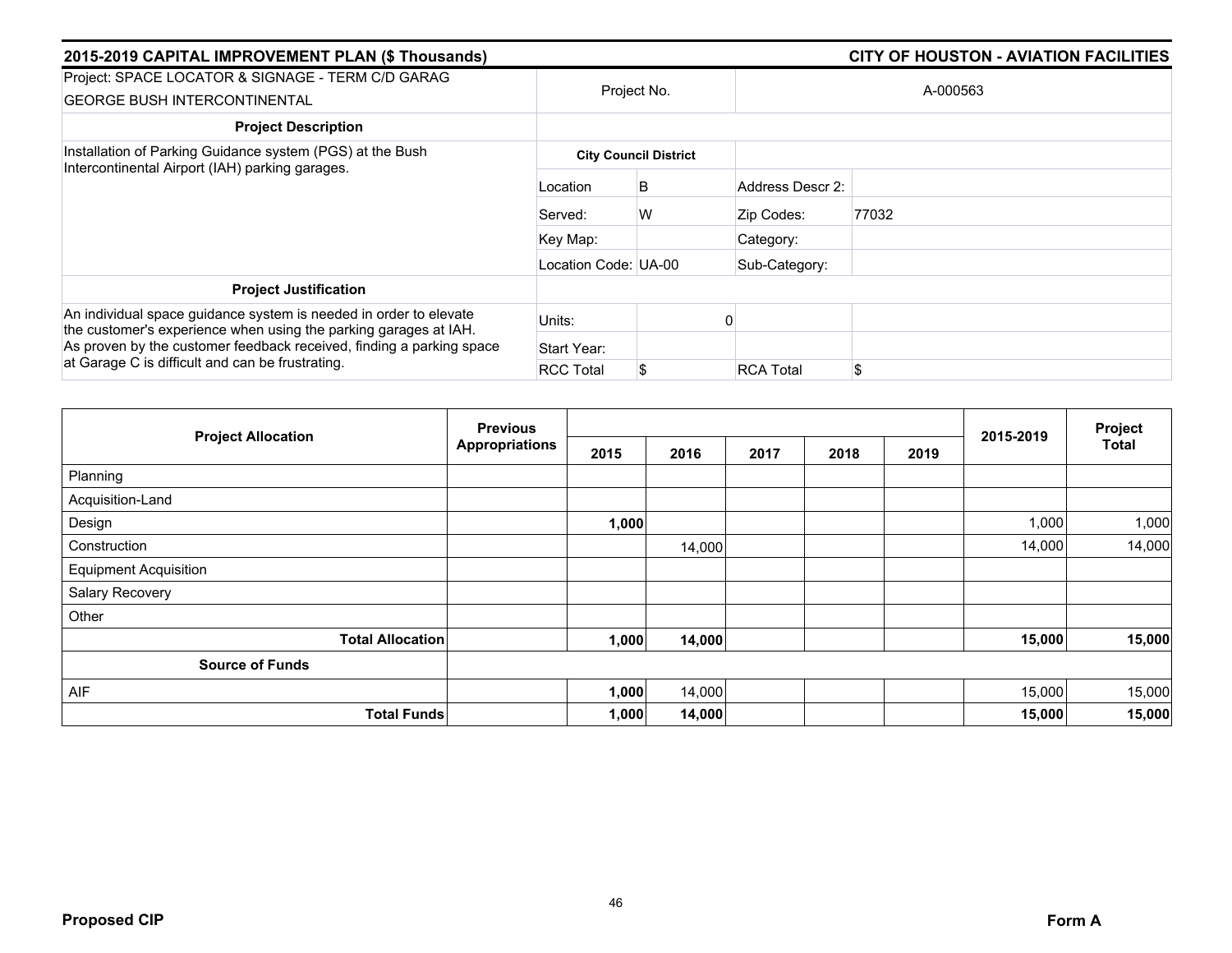| 2015-2019 CAPITAL IMPROVEMENT PLAN (\$ Thousands)                                                                                                                      |                      |                              |                       | <b>CITY OF HOUSTON - AVIATION FACILITIES</b> |
|------------------------------------------------------------------------------------------------------------------------------------------------------------------------|----------------------|------------------------------|-----------------------|----------------------------------------------|
| Project: AIR TRAFFIC CONTROL TOWER (ATCT) EFD<br><b>ELLINGTON AIRPORT</b>                                                                                              |                      | Project No.                  |                       | A-000564                                     |
| <b>Project Description</b>                                                                                                                                             |                      |                              |                       |                                              |
| Building a modern tower to facilitate the increasing traffic demands<br>at Ellington Field.                                                                            |                      | <b>City Council District</b> |                       |                                              |
|                                                                                                                                                                        | Location             | E                            | Address Descr 2: 577X |                                              |
|                                                                                                                                                                        | Served:              | W                            | Zip Codes:            | 77061                                        |
|                                                                                                                                                                        | Key Map:             |                              | Category:             |                                              |
|                                                                                                                                                                        | Location Code: UA-00 |                              | Sub-Category:         |                                              |
| <b>Project Justification</b>                                                                                                                                           |                      |                              |                       |                                              |
| he existing tower was built in 1955 and was refurbished in 1988.<br>Numerous problems exist including a leaking roof, plumbing, a low<br>wind-rating and no elevation. | Units:               |                              |                       |                                              |
|                                                                                                                                                                        | Start Year:          | 2012                         |                       |                                              |
|                                                                                                                                                                        | <b>RCC Total</b>     | \$                           | <b>RCA Total</b>      | \$.                                          |

|                              | <b>Previous</b>       |      |      |       |      |      | 2015-2019 | Project<br><b>Total</b> |
|------------------------------|-----------------------|------|------|-------|------|------|-----------|-------------------------|
| <b>Project Allocation</b>    | <b>Appropriations</b> | 2015 | 2016 | 2017  | 2018 | 2019 |           |                         |
| Planning                     |                       |      |      |       |      |      |           |                         |
| Acquisition-Land             |                       |      |      |       |      |      |           |                         |
| Design                       | 812                   | 105  |      |       |      |      | 105       | 917                     |
| Construction                 |                       |      |      | 6,400 |      |      | 6,400     | 6,400                   |
| <b>Equipment Acquisition</b> |                       |      |      |       |      |      |           |                         |
| Salary Recovery              |                       |      |      |       |      |      |           |                         |
| Other                        |                       |      |      |       |      |      |           |                         |
| <b>Total Allocation</b>      | 812                   | 105  |      | 6,400 |      |      | 6,505     | 7,317                   |
| <b>Source of Funds</b>       |                       |      |      |       |      |      |           |                         |
| AIF                          |                       | 105  |      | 4,400 |      |      | 4,505     | 4,505                   |
| <b>FAA/AIP</b>               |                       |      |      | 2,000 |      |      | 2,000     | 2,000                   |
| <b>Total Funds</b>           | 812                   | 105  |      | 6,400 |      |      | 6,505     | 7,317                   |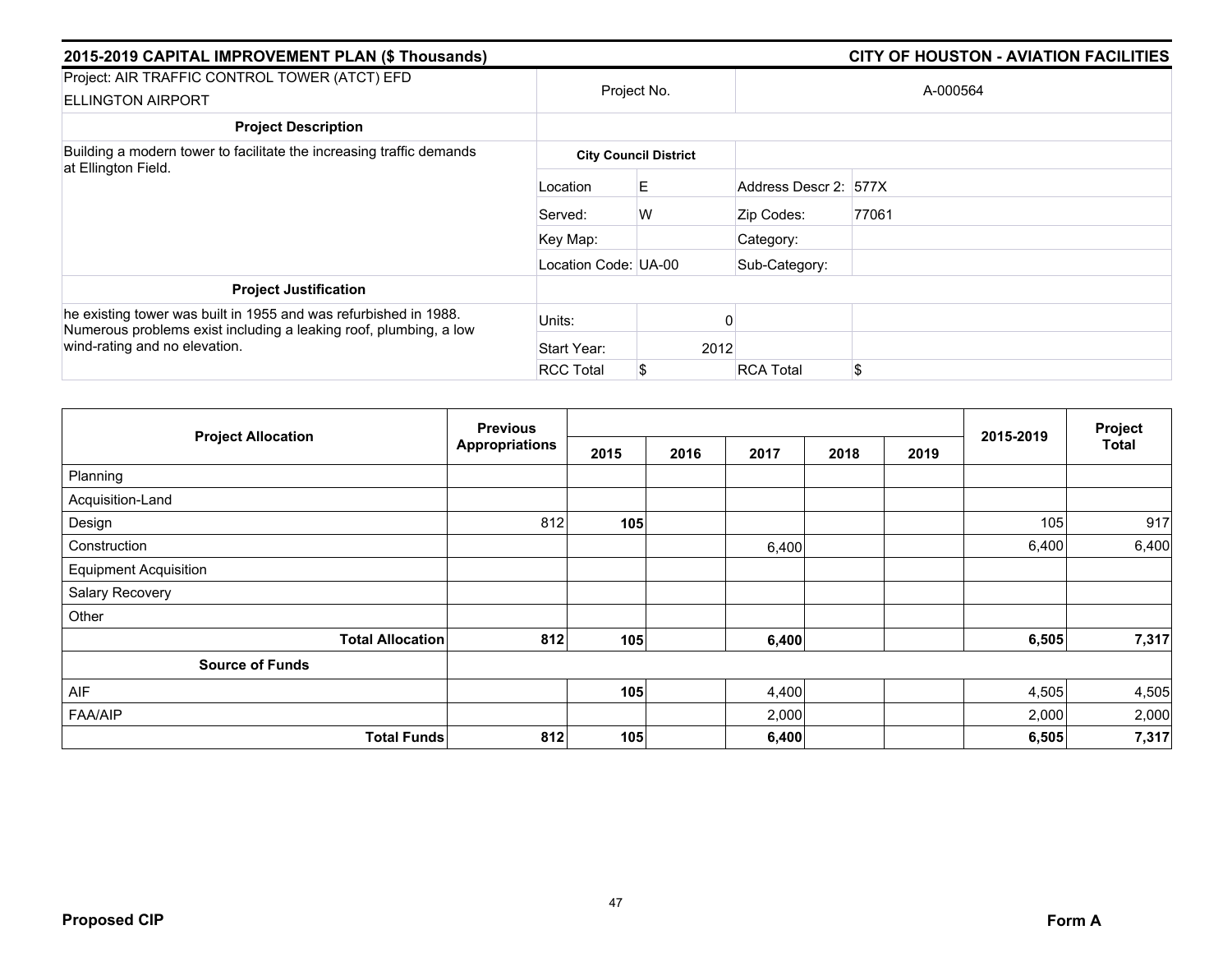| 2015-2019 CAPITAL IMPROVEMENT PLAN (\$ Thousands)                                                                                                                                                                                                           |                      |                              |                  | <b>CITY OF HOUSTON - AVIATION FACILITIES</b> |
|-------------------------------------------------------------------------------------------------------------------------------------------------------------------------------------------------------------------------------------------------------------|----------------------|------------------------------|------------------|----------------------------------------------|
| Project: TERM B EXPANSION<br><b>GEORGE BUSH INTERCONTINENTAL</b>                                                                                                                                                                                            |                      | Project No.                  |                  | A-000565                                     |
| <b>Project Description</b>                                                                                                                                                                                                                                  |                      |                              |                  |                                              |
| Construct Terminal B South piers at Bush IAHreplacing the flight<br>stations. Construct newapron, relocate public utilities and install<br>newdrainage in coordination with United Airlinesconstruction of<br>new concourse on the southside of Terminal B. |                      | <b>City Council District</b> |                  |                                              |
|                                                                                                                                                                                                                                                             | Location             | B                            | Address Descr 2: |                                              |
|                                                                                                                                                                                                                                                             | Served:              | W                            | Zip Codes:       | 77032                                        |
|                                                                                                                                                                                                                                                             | Key Map:             |                              | Category:        |                                              |
|                                                                                                                                                                                                                                                             | Location Code: UA-00 |                              | Sub-Category:    |                                              |
| <b>Project Justification</b>                                                                                                                                                                                                                                |                      |                              |                  |                                              |
| This project is being constructed "in concert" with United Airlines<br>construction of newconcourse on the south side of Terminal B.                                                                                                                        | Units:               |                              |                  |                                              |
|                                                                                                                                                                                                                                                             | Start Year:          | 2010                         |                  |                                              |
|                                                                                                                                                                                                                                                             | <b>RCC Total</b>     |                              | <b>RCA Total</b> | \$                                           |

|                              | <b>Previous</b>       |      |      |        |      | Project |           |              |
|------------------------------|-----------------------|------|------|--------|------|---------|-----------|--------------|
| <b>Project Allocation</b>    | <b>Appropriations</b> | 2015 | 2016 | 2017   | 2018 | 2019    | 2015-2019 | <b>Total</b> |
| Planning                     |                       |      |      |        |      |         |           |              |
| Acquisition-Land             |                       |      |      |        |      |         |           |              |
| Design                       | 3,750                 |      |      |        |      |         |           | 3,750        |
| Construction                 | 6,103                 |      |      | 34,000 |      |         | 34,000    | 40,103       |
| <b>Equipment Acquisition</b> | 28                    |      |      |        |      |         |           | 28           |
| Salary Recovery              |                       |      |      |        |      |         |           |              |
| Other                        |                       |      |      |        |      |         |           |              |
| <b>Total Allocation</b>      | 9,880                 |      |      | 34,000 |      |         | 34,000    | 43,880       |
| <b>Source of Funds</b>       |                       |      |      |        |      |         |           |              |
| AIF                          |                       |      |      | 34,000 |      |         | 34,000    | 34,000       |
| <b>Total Funds</b>           | 9,880                 |      |      | 34,000 |      |         | 34,000    | 43,880       |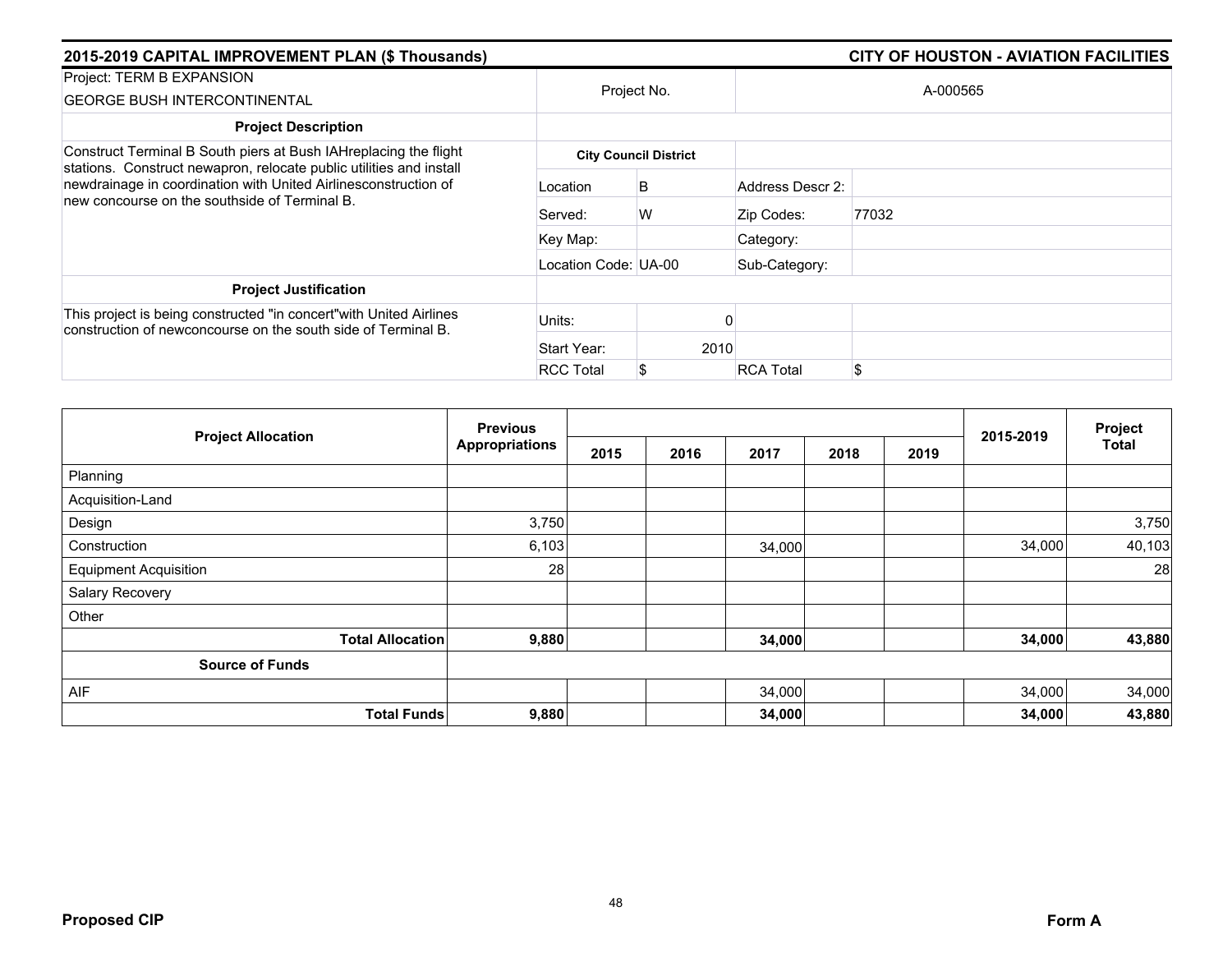| 2015-2019 CAPITAL IMPROVEMENT PLAN (\$ Thousands)                                                                                   |                      |                              |                  |          |  |  |  |  |
|-------------------------------------------------------------------------------------------------------------------------------------|----------------------|------------------------------|------------------|----------|--|--|--|--|
| Project: Upgrade Airfields to Standards - IAH<br><b>GEORGE BUSH INTERCONTINENTAL</b>                                                |                      | Project No.                  |                  | A-000569 |  |  |  |  |
| <b>Project Description</b>                                                                                                          |                      |                              |                  |          |  |  |  |  |
| Upgrade Taxiways to FAA standards for ADG VI Aircraft. Construction                                                                 |                      | <b>City Council District</b> |                  |          |  |  |  |  |
| in three phases: Taxiways in Phase I - EE, EA, NP, NB Taxiways in<br>Phase II - NE, CC, NP, NF, NG.                                 | Location             | B                            | Address Descr 2: |          |  |  |  |  |
|                                                                                                                                     | Served:              | W                            | Zip Codes:       | 77032    |  |  |  |  |
|                                                                                                                                     | Key Map:             |                              | Category:        |          |  |  |  |  |
|                                                                                                                                     | Location Code: UA-00 |                              | Sub-Category:    |          |  |  |  |  |
| <b>Project Justification</b>                                                                                                        |                      |                              |                  |          |  |  |  |  |
| These modifications are needed to meet FAA airport regulations for<br>ADG VI aircraft operations. This project supports "Go Global" | Units:               |                              |                  |          |  |  |  |  |
| goal.                                                                                                                               | Start Year:          |                              |                  |          |  |  |  |  |
|                                                                                                                                     | <b>RCC Total</b>     |                              | <b>RCA Total</b> | \$       |  |  |  |  |

|                              | <b>Previous</b>       |      |      |      | 2015-2019 | Project |        |              |
|------------------------------|-----------------------|------|------|------|-----------|---------|--------|--------------|
| <b>Project Allocation</b>    | <b>Appropriations</b> | 2015 | 2016 | 2017 | 2018      | 2019    |        | <b>Total</b> |
| Planning                     |                       |      |      |      |           |         |        |              |
| Acquisition-Land             |                       |      |      |      |           |         |        |              |
| Design                       |                       |      |      |      |           |         |        |              |
| Construction                 |                       |      |      |      | 15,000    |         | 15,000 | 15,000       |
| <b>Equipment Acquisition</b> |                       |      |      |      |           |         |        |              |
| Salary Recovery              |                       |      |      |      |           |         |        |              |
| Other                        |                       |      |      |      |           |         |        |              |
| <b>Total Allocation</b>      |                       |      |      |      | 15,000    |         | 15,000 | 15,000       |
| <b>Source of Funds</b>       |                       |      |      |      |           |         |        |              |
| Rev Bonds/Com Paper          |                       |      |      |      | 15,000    |         | 15,000 | 15,000       |
| <b>Total Funds</b>           |                       |      |      |      | 15,000    |         | 15,000 | 15,000       |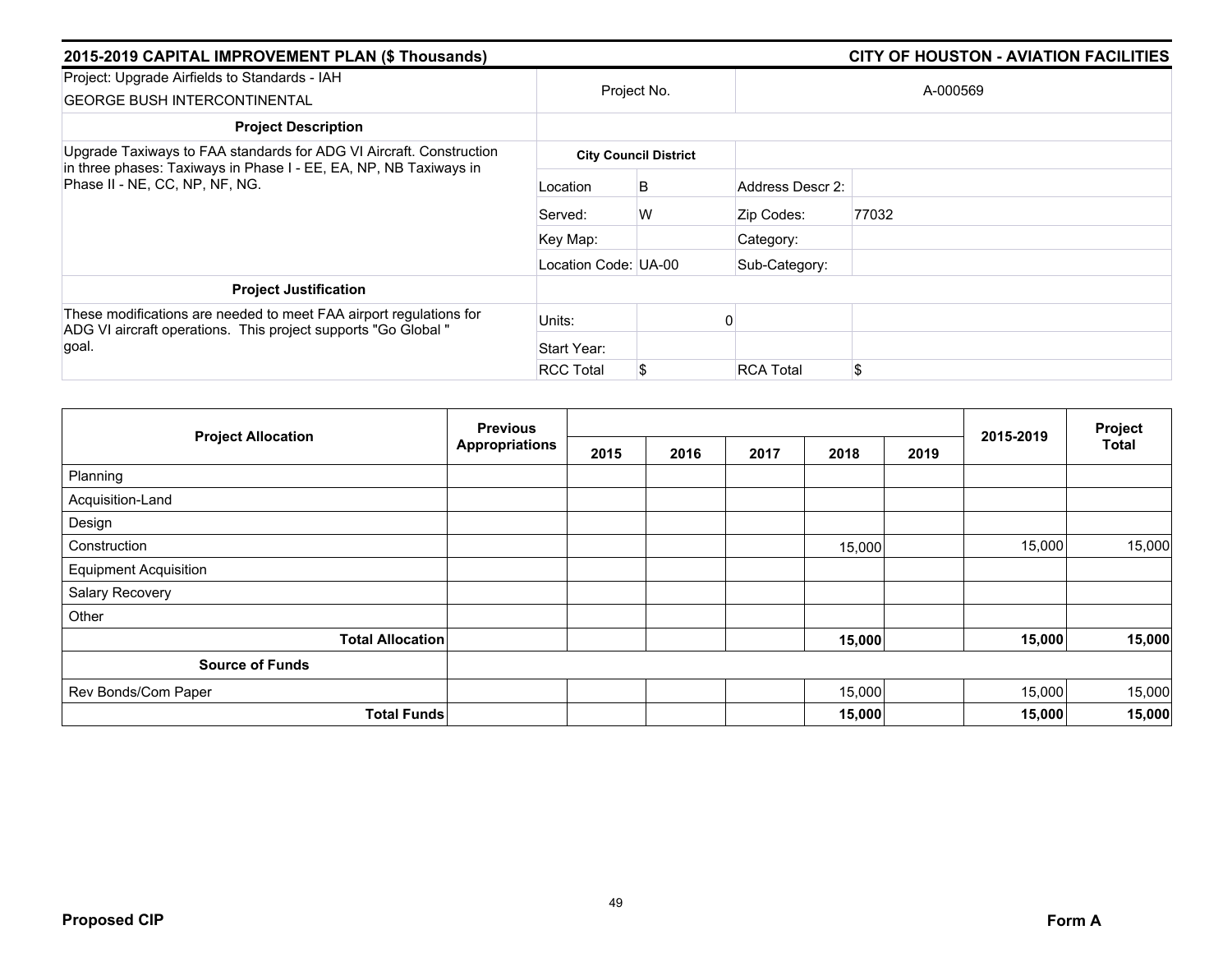| 2015-2019 CAPITAL IMPROVEMENT PLAN (\$ Thousands)                                                             |                      | <b>CITY OF HOUSTON - AVIATION FACILITIES</b> |                             |          |  |  |
|---------------------------------------------------------------------------------------------------------------|----------------------|----------------------------------------------|-----------------------------|----------|--|--|
| Project: Reconstruction of Taxiway NB - IAH<br><b>GEORGE BUSH INTERCONTINENTAL</b>                            |                      | Project No.                                  |                             | A-000570 |  |  |
| <b>Project Description</b>                                                                                    |                      |                                              |                             |          |  |  |
| This project will reconstruct taxiway NB and Taxiway NA will be<br>reconstructed to meet Group VII standards. |                      | <b>City Council District</b>                 |                             |          |  |  |
|                                                                                                               | Location             | B                                            | Address Descr 2: 334W, 334X |          |  |  |
|                                                                                                               | Served:              | W                                            | Zip Codes:                  | 77032    |  |  |
|                                                                                                               | Key Map:             |                                              | Category:                   |          |  |  |
|                                                                                                               | Location Code: UA-00 |                                              | Sub-Category:               |          |  |  |
| <b>Project Justification</b>                                                                                  |                      |                                              |                             |          |  |  |
| According to our pavement management this taxiway needs to be<br>reconstructed due to heavy traffic.          | Units:               |                                              |                             |          |  |  |
|                                                                                                               | Start Year:          | 2012                                         |                             |          |  |  |
|                                                                                                               | <b>RCC Total</b>     | S                                            | <b>RCA Total</b>            | \$       |  |  |

|                              | <b>Previous</b>       |       |        |      |      |      |           | Project      |
|------------------------------|-----------------------|-------|--------|------|------|------|-----------|--------------|
| <b>Project Allocation</b>    | <b>Appropriations</b> | 2015  | 2016   | 2017 | 2018 | 2019 | 2015-2019 | <b>Total</b> |
| Planning                     |                       |       |        |      |      |      |           |              |
| Acquisition-Land             |                       |       |        |      |      |      |           |              |
| Design                       | 3,000                 | 2,000 |        |      |      |      | 2,000     | 5,000        |
| Construction                 | 29,028                |       | 25,000 |      |      |      | 25,000    | 54,028       |
| <b>Equipment Acquisition</b> |                       |       |        |      |      |      |           |              |
| Salary Recovery              |                       |       |        |      |      |      |           |              |
| Other                        |                       |       |        |      |      |      |           |              |
| <b>Total Allocation</b>      | 32,028                | 2,000 | 25,000 |      |      |      | 27,000    | 59,028       |
| <b>Source of Funds</b>       |                       |       |        |      |      |      |           |              |
| Rev Bonds/Com Paper          |                       | 2,000 | 25,000 |      |      |      | 27,000    | 27,000       |
| <b>Total Funds</b>           | 32,028                | 2,000 | 25,000 |      |      |      | 27,000    | 59,028       |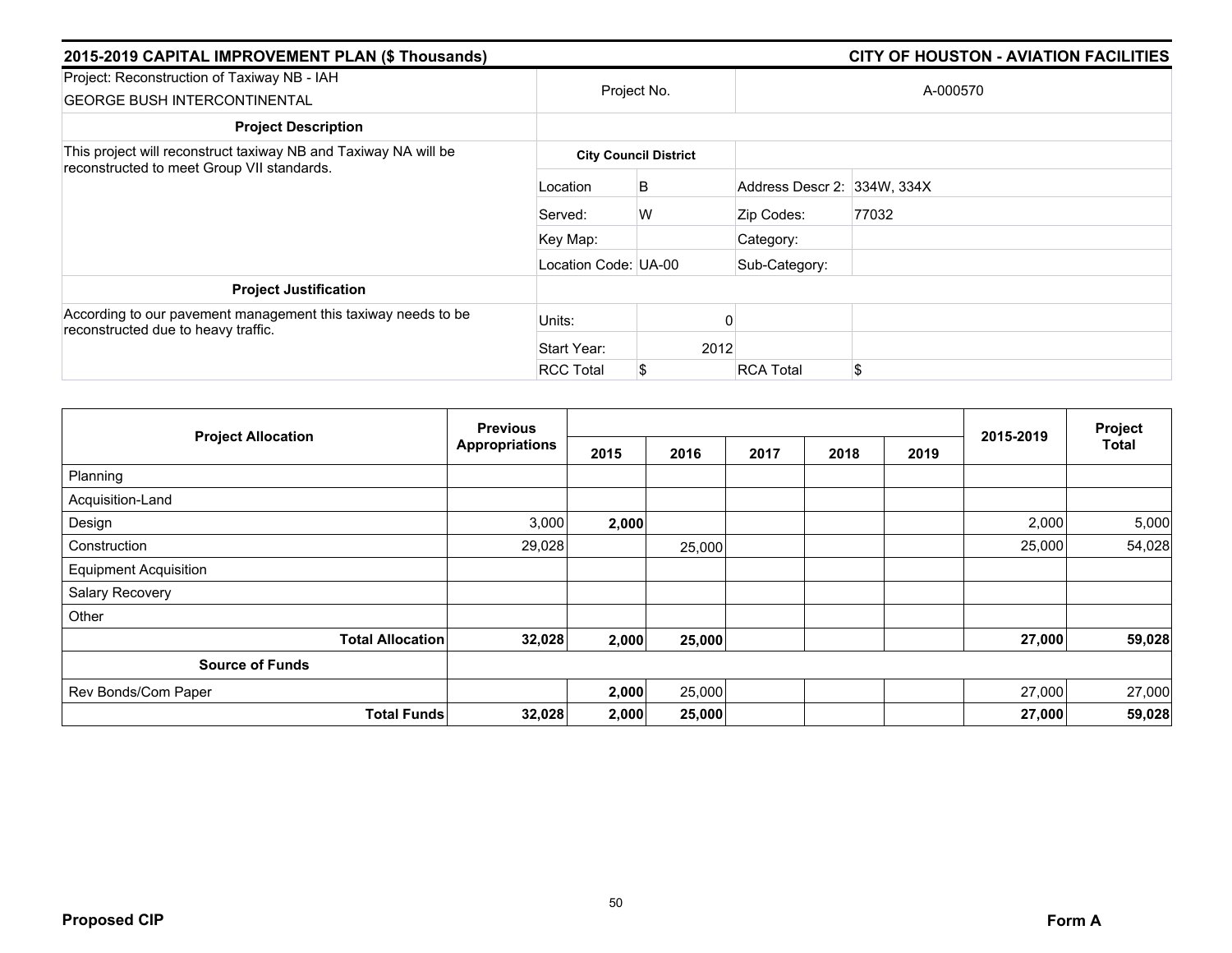| 2015-2019 CAPITAL IMPROVEMENT PLAN (\$ Thousands)                                                                                      |                      | <b>CITY OF HOUSTON - AVIATION FACILITIES</b> |                  |          |  |  |  |  |
|----------------------------------------------------------------------------------------------------------------------------------------|----------------------|----------------------------------------------|------------------|----------|--|--|--|--|
| Project: DRAINAGE CAPACITY - IAH<br><b>GEORGE BUSH INTERCONTINENTAL</b>                                                                |                      | Project No.                                  |                  | A-000572 |  |  |  |  |
| <b>Project Description</b>                                                                                                             |                      |                                              |                  |          |  |  |  |  |
| This project will purchase land and construct a detention pond<br>offsite of George Bush Intercontinental Airport.                     |                      | <b>City Council District</b>                 |                  |          |  |  |  |  |
|                                                                                                                                        | Location             | B                                            | Address Descr 2: |          |  |  |  |  |
|                                                                                                                                        | Served:              | W                                            | Zip Codes:       | 77032    |  |  |  |  |
|                                                                                                                                        | Key Map:             |                                              | Category:        |          |  |  |  |  |
|                                                                                                                                        | Location Code: UA-00 |                                              | Sub-Category:    |          |  |  |  |  |
| <b>Project Justification</b>                                                                                                           |                      |                                              |                  |          |  |  |  |  |
| The FAA advisory circular mandates that no detentions are allowed<br>within 10,000 feet of runways. Water needs to drain from airfield | Units:               |                                              |                  |          |  |  |  |  |
| to prevent wildlife from nesting near an airport.                                                                                      | Start Year:          |                                              |                  |          |  |  |  |  |
|                                                                                                                                        | <b>RCC Total</b>     |                                              | <b>RCA Total</b> | \$       |  |  |  |  |

|                              | <b>Previous</b>       |      |      |      |        |      |           | Project      |
|------------------------------|-----------------------|------|------|------|--------|------|-----------|--------------|
| <b>Project Allocation</b>    | <b>Appropriations</b> | 2015 | 2016 | 2017 | 2018   | 2019 | 2015-2019 | <b>Total</b> |
| Planning                     |                       |      |      |      |        |      |           |              |
| Acquisition-Land             |                       |      |      |      | 5,000  |      | 5,000     | 5,000        |
| Design                       |                       |      |      |      | 5,000  |      | 5,000     | 5,000        |
| Construction                 |                       |      |      |      |        |      |           |              |
| <b>Equipment Acquisition</b> |                       |      |      |      |        |      |           |              |
| Salary Recovery              |                       |      |      |      |        |      |           |              |
| Other                        |                       |      |      |      |        |      |           |              |
| <b>Total Allocation</b>      |                       |      |      |      | 10,000 |      | 10,000    | 10,000       |
| <b>Source of Funds</b>       |                       |      |      |      |        |      |           |              |
| AIF                          |                       |      |      |      | 10,000 |      | 10,000    | 10,000       |
| <b>Total Funds</b>           |                       |      |      |      | 10,000 |      | 10,000    | 10,000       |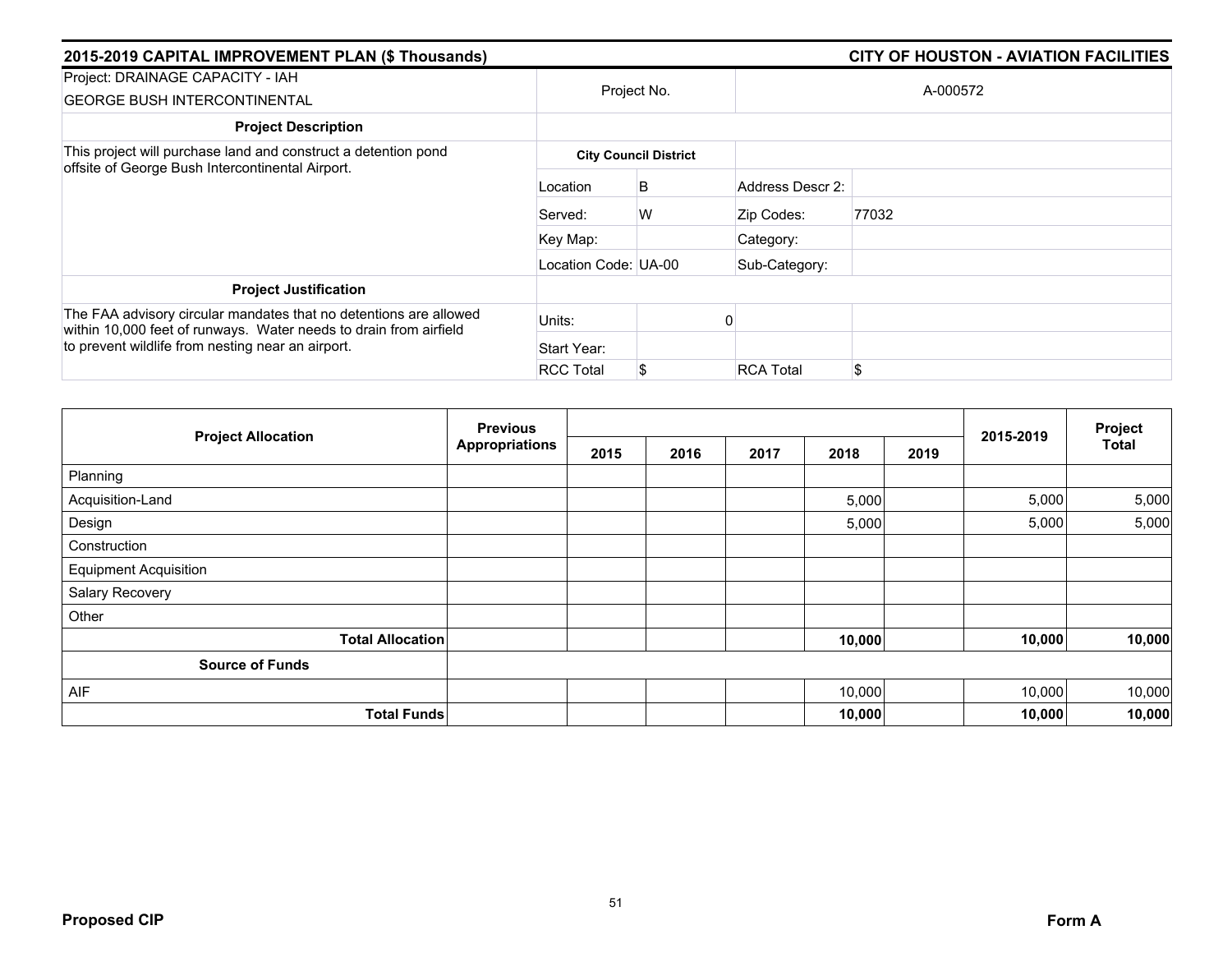| 2015-2019 CAPITAL IMPROVEMENT PLAN (\$ Thousands)                                                  |                      | <b>CITY OF HOUSTON - AVIATION FACILITIES</b> |                  |          |  |  |  |  |
|----------------------------------------------------------------------------------------------------|----------------------|----------------------------------------------|------------------|----------|--|--|--|--|
| Project: Perimeter Security Intrusion Detection S<br><b>GEORGE BUSH INTERCONTINENTAL</b>           |                      | Project No.                                  |                  | A-000573 |  |  |  |  |
| <b>Project Description</b>                                                                         |                      |                                              |                  |          |  |  |  |  |
| This project is to implement fence vibration technology to further                                 |                      | <b>City Council District</b>                 |                  |          |  |  |  |  |
| enhance IAH perimeter security.                                                                    | Location             | B                                            | Address Descr 2: |          |  |  |  |  |
|                                                                                                    | Served:              | W                                            | Zip Codes:       | 77032    |  |  |  |  |
|                                                                                                    | Key Map:             |                                              | Category:        |          |  |  |  |  |
|                                                                                                    | Location Code: UA-00 |                                              | Sub-Category:    |          |  |  |  |  |
| <b>Project Justification</b>                                                                       |                      |                                              |                  |          |  |  |  |  |
| This will complete the Perimeter Intrusion Detection System (PIDS)<br>not covered by ground radar. | Units:               |                                              |                  |          |  |  |  |  |
|                                                                                                    | Start Year:          |                                              |                  |          |  |  |  |  |
|                                                                                                    | <b>RCC Total</b>     | S                                            | <b>RCA Total</b> | \$       |  |  |  |  |

|                              | <b>Previous</b>       |      |      |      |      |      |           | Project      |
|------------------------------|-----------------------|------|------|------|------|------|-----------|--------------|
| <b>Project Allocation</b>    | <b>Appropriations</b> | 2015 | 2016 | 2017 | 2018 | 2019 | 2015-2019 | <b>Total</b> |
| Planning                     |                       |      |      |      |      |      |           |              |
| Acquisition-Land             |                       |      |      |      |      |      |           |              |
| Design                       |                       |      |      | 50   |      |      | 50        | 50           |
| Construction                 |                       |      |      |      | 450  |      | 450       | 450          |
| <b>Equipment Acquisition</b> |                       |      |      |      |      |      |           |              |
| Salary Recovery              |                       |      |      |      |      |      |           |              |
| Other                        |                       |      |      |      |      |      |           |              |
| <b>Total Allocation</b>      |                       |      |      | 50   | 450  |      | 500       | 500          |
| <b>Source of Funds</b>       |                       |      |      |      |      |      |           |              |
| AIF                          |                       |      |      | 50   | 450  |      | 500       | 500          |
| <b>Total Funds</b>           |                       |      |      | 50   | 450  |      | 500       | 500          |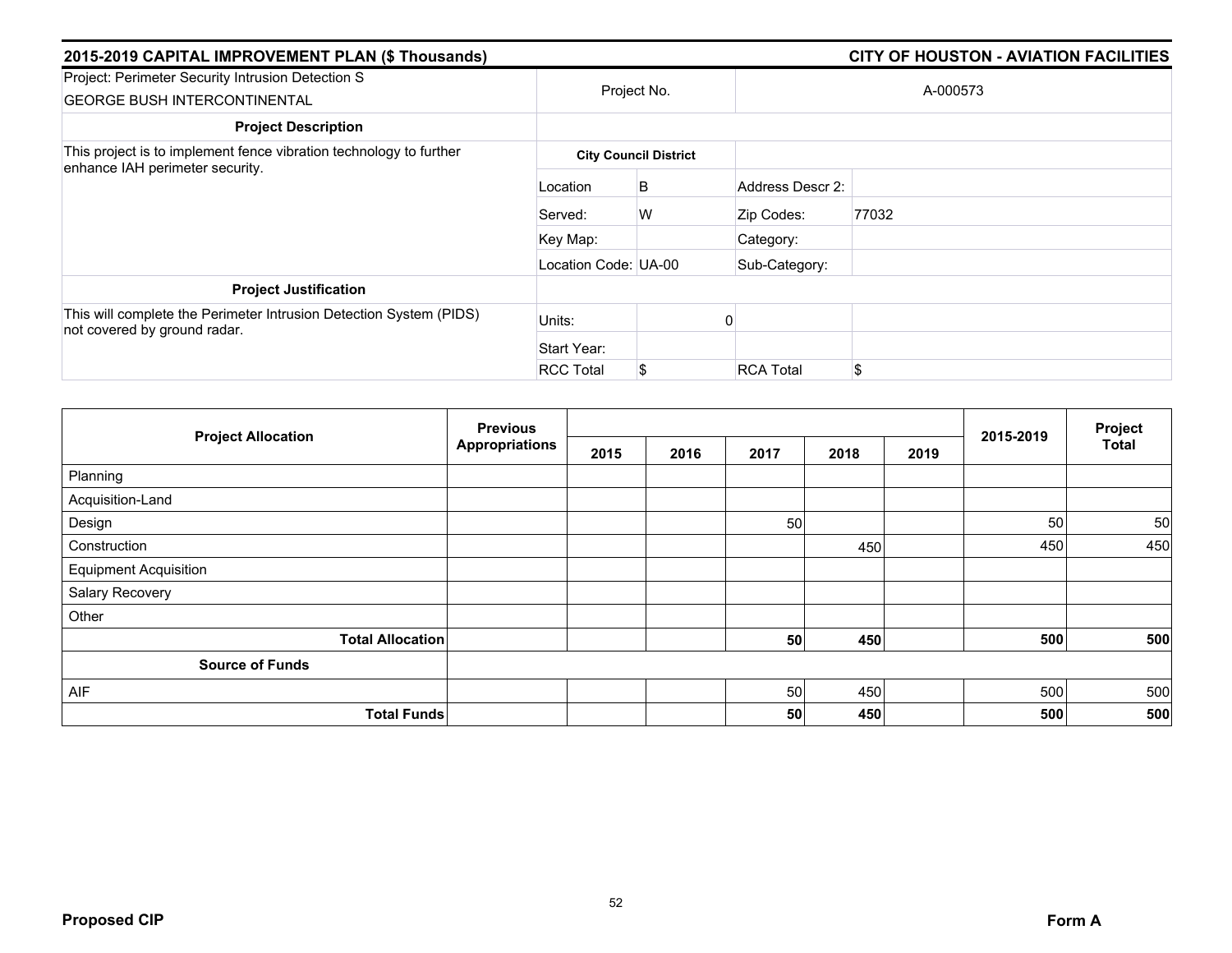| 2015-2019 CAPITAL IMPROVEMENT PLAN (\$ Thousands)                                                                                                                                                           |                      |                              | <b>CITY OF HOUSTON - AVIATION FACILITIES</b> |          |  |  |  |
|-------------------------------------------------------------------------------------------------------------------------------------------------------------------------------------------------------------|----------------------|------------------------------|----------------------------------------------|----------|--|--|--|
| Project: Modify N Electrical Vault and Misc. Elec<br>WILLIAM P. HOBBY AIRPORT                                                                                                                               |                      | Project No.                  |                                              | A-000576 |  |  |  |
| <b>Project Description</b>                                                                                                                                                                                  |                      |                              |                                              |          |  |  |  |
| This project is to integrate North vault with South vault circuits<br>enlarging vaults for IT and generators, provide upgrades to airfield<br>electrical to close loop to infrastructure.                   |                      | <b>City Council District</b> |                                              |          |  |  |  |
|                                                                                                                                                                                                             | Location             |                              | Address Descr 2:                             |          |  |  |  |
|                                                                                                                                                                                                             | Served:              | W                            | Zip Codes:                                   | 77061    |  |  |  |
|                                                                                                                                                                                                             | Key Map:             | 575B.F                       | Category:                                    |          |  |  |  |
|                                                                                                                                                                                                             | Location Code: UA-00 |                              | Sub-Category:                                |          |  |  |  |
| <b>Project Justification</b>                                                                                                                                                                                |                      |                              |                                              |          |  |  |  |
| South vault and North vault operations create maintenance<br>complexity. Airfield infrasturcture like duckbanks and aging<br>circuits needs to be upgraded which were not covered under runway<br>upgrades. | Units:               |                              |                                              |          |  |  |  |
|                                                                                                                                                                                                             | Start Year:          |                              |                                              |          |  |  |  |
|                                                                                                                                                                                                             | <b>RCC Total</b>     | S                            | <b>RCA Total</b>                             | \$       |  |  |  |

|                              | <b>Previous</b>       |      |      |      |        | Project |           |              |
|------------------------------|-----------------------|------|------|------|--------|---------|-----------|--------------|
| <b>Project Allocation</b>    | <b>Appropriations</b> | 2015 | 2016 | 2017 | 2018   | 2019    | 2015-2019 | <b>Total</b> |
| Planning                     |                       |      |      |      |        |         |           |              |
| Acquisition-Land             |                       |      |      |      |        |         |           |              |
| Design                       |                       |      |      |      | 1,175  |         | 1,175     | 1,175        |
| Construction                 |                       |      |      |      | 10,575 |         | 10,575    | 10,575       |
| <b>Equipment Acquisition</b> |                       |      |      |      |        |         |           |              |
| Salary Recovery              |                       |      |      |      |        |         |           |              |
| Other                        |                       |      |      |      |        |         |           |              |
| <b>Total Allocation</b>      |                       |      |      |      | 11,750 |         | 11,750    | 11,750       |
| <b>Source of Funds</b>       |                       |      |      |      |        |         |           |              |
| AIF                          |                       |      |      |      | 11,750 |         | 11,750    | 11,750       |
| <b>Total Funds</b>           |                       |      |      |      | 11,750 |         | 11,750    | 11,750       |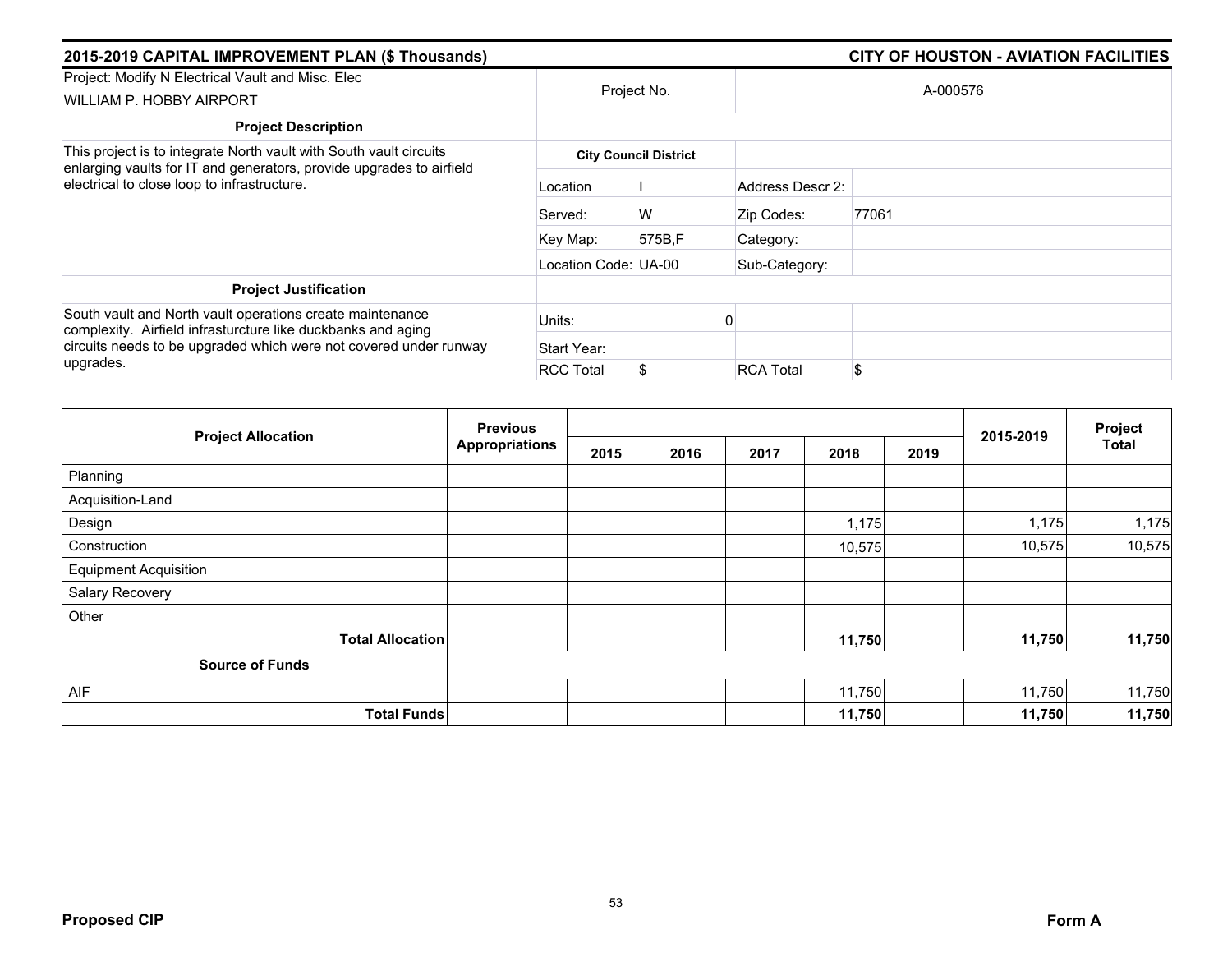| 2015-2019 CAPITAL IMPROVEMENT PLAN (\$ Thousands) |                              |         |                  | <b>CITY OF HOUSTON - AVIATION FACILITIES</b> |  |
|---------------------------------------------------|------------------------------|---------|------------------|----------------------------------------------|--|
| Project: NEW ELECTRICAL VAULT AT AOA - EFD        | Project No.                  |         | A-000577         |                                              |  |
| <b>Project Description</b>                        |                              |         |                  |                                              |  |
|                                                   | <b>City Council District</b> |         |                  |                                              |  |
|                                                   | Location                     |         | Address Descr 2: |                                              |  |
|                                                   | Served:                      |         | Zip Codes:       |                                              |  |
|                                                   | Key Map:                     | 577X, Y | Category:        |                                              |  |
|                                                   | Location Code: UA-00         |         | Sub-Category:    |                                              |  |
| <b>Project Justification</b>                      |                              |         |                  |                                              |  |
|                                                   | Units:                       |         |                  |                                              |  |
|                                                   | Start Year:                  |         |                  |                                              |  |
|                                                   | <b>RCC Total</b>             | \$      | <b>RCA Total</b> | \$                                           |  |

|                              | <b>Previous</b><br><b>Appropriations</b> |      |      |      |       | Project |           |              |
|------------------------------|------------------------------------------|------|------|------|-------|---------|-----------|--------------|
| <b>Project Allocation</b>    |                                          | 2015 | 2016 | 2017 | 2018  | 2019    | 2015-2019 | <b>Total</b> |
| Planning                     |                                          |      |      |      |       |         |           |              |
| Acquisition-Land             |                                          |      |      |      |       |         |           |              |
| Design                       |                                          |      |      |      | 275   |         | 275       | 275          |
| Construction                 |                                          |      |      |      | 2,475 |         | 2,475     | 2,475        |
| <b>Equipment Acquisition</b> |                                          |      |      |      |       |         |           |              |
| Salary Recovery              |                                          |      |      |      |       |         |           |              |
| Other                        |                                          |      |      |      |       |         |           |              |
| <b>Total Allocation</b>      |                                          |      |      |      | 2,750 |         | 2,750     | 2,750        |
| <b>Source of Funds</b>       |                                          |      |      |      |       |         |           |              |
| AIF                          |                                          |      |      |      | 2,750 |         | 2,750     | 2,750        |
| <b>Total Funds</b>           |                                          |      |      |      | 2,750 |         | 2,750     | 2,750        |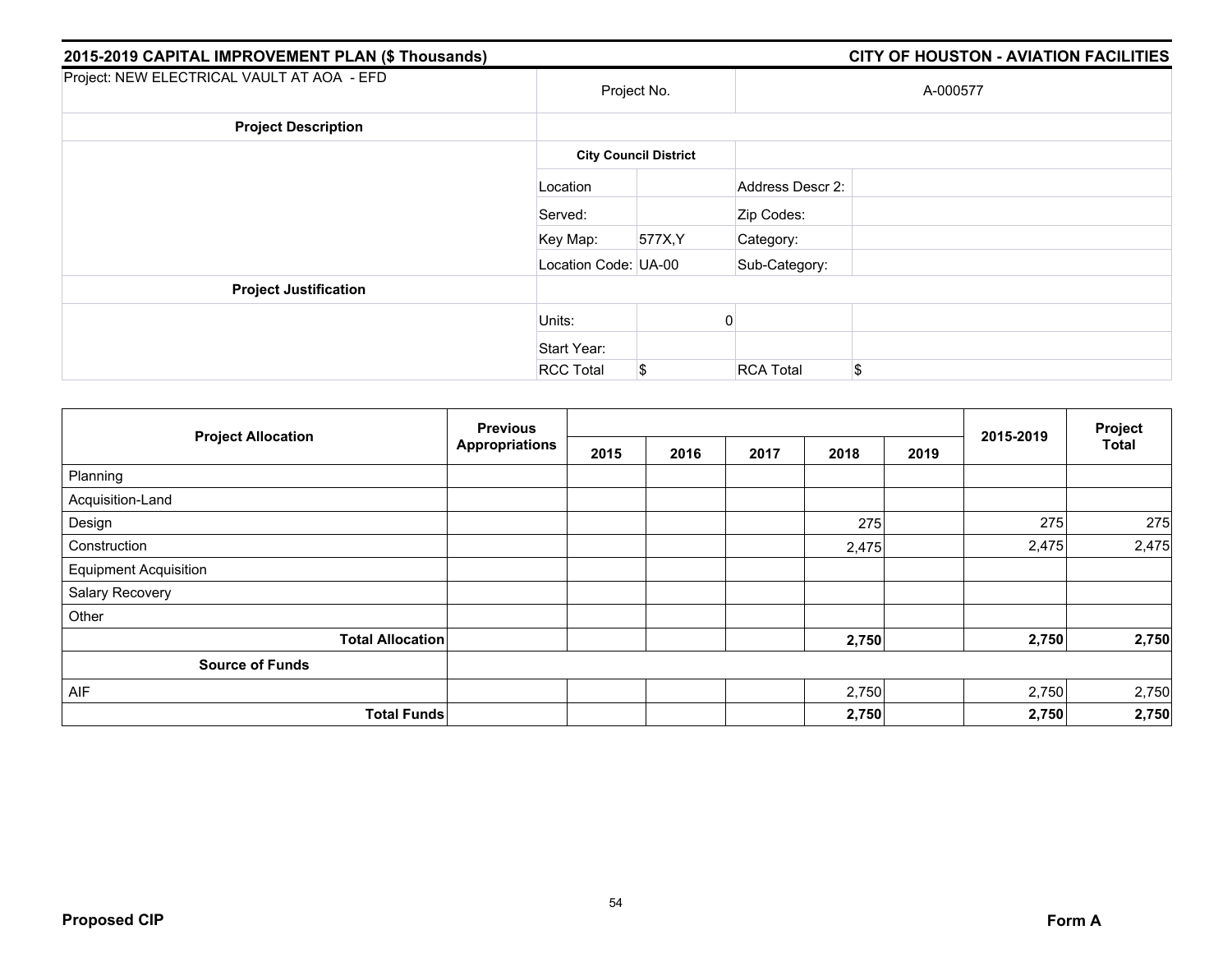| 2015-2019 CAPITAL IMPROVEMENT PLAN (\$ Thousands)                                                                                     |                      | <b>CITY OF HOUSTON - AVIATION FACILITIES</b> |                  |          |  |  |  |  |  |
|---------------------------------------------------------------------------------------------------------------------------------------|----------------------|----------------------------------------------|------------------|----------|--|--|--|--|--|
| Project: Grass Island Paving - EFD<br><b>ELLINGTON AIRPORT</b>                                                                        |                      | Project No.                                  |                  | A-000579 |  |  |  |  |  |
| <b>Project Description</b>                                                                                                            |                      |                                              |                  |          |  |  |  |  |  |
| This project will pave the islands with concrete to increase amount                                                                   |                      | <b>City Council District</b>                 |                  |          |  |  |  |  |  |
| of usable ramp space and eliminate the safety hazard.                                                                                 | Location             | E.                                           | Address Descr 2: |          |  |  |  |  |  |
|                                                                                                                                       | Served:              | W                                            | Zip Codes:       | 77034    |  |  |  |  |  |
|                                                                                                                                       | Key Map:             | 577Y                                         | Category:        |          |  |  |  |  |  |
|                                                                                                                                       | Location Code: UA-00 |                                              | Sub-Category:    |          |  |  |  |  |  |
| <b>Project Justification</b>                                                                                                          |                      |                                              |                  |          |  |  |  |  |  |
| These islands impair maneuverability for large aircraft. They also<br>pose a safety hazard. Two aircrafts have taxied into them. This | Units:               |                                              |                  |          |  |  |  |  |  |
| will also increase revenue generating ramp space.                                                                                     | Start Year:          |                                              |                  |          |  |  |  |  |  |
|                                                                                                                                       | <b>RCC Total</b>     |                                              | <b>RCA Total</b> | \$       |  |  |  |  |  |

|                              | <b>Previous</b>       |      |      |      |      |      |           | Project      |
|------------------------------|-----------------------|------|------|------|------|------|-----------|--------------|
| <b>Project Allocation</b>    | <b>Appropriations</b> | 2015 | 2016 | 2017 | 2018 | 2019 | 2015-2019 | <b>Total</b> |
| Planning                     |                       |      |      |      |      |      |           |              |
| Acquisition-Land             |                       |      |      |      |      |      |           |              |
| Design                       |                       |      | 150  |      |      |      | 150       | 150          |
| Construction                 |                       |      |      |      |      |      |           |              |
| <b>Equipment Acquisition</b> |                       |      |      |      |      |      |           |              |
| Salary Recovery              |                       |      |      |      |      |      |           |              |
| Other                        |                       |      |      |      |      |      |           |              |
| <b>Total Allocation</b>      |                       |      | 150  |      |      |      | 150       | 150          |
| <b>Source of Funds</b>       |                       |      |      |      |      |      |           |              |
| AIF                          |                       |      | 150  |      |      |      | 150       | 150          |
| <b>Total Funds</b>           |                       |      | 150  |      |      |      | 150       | 150          |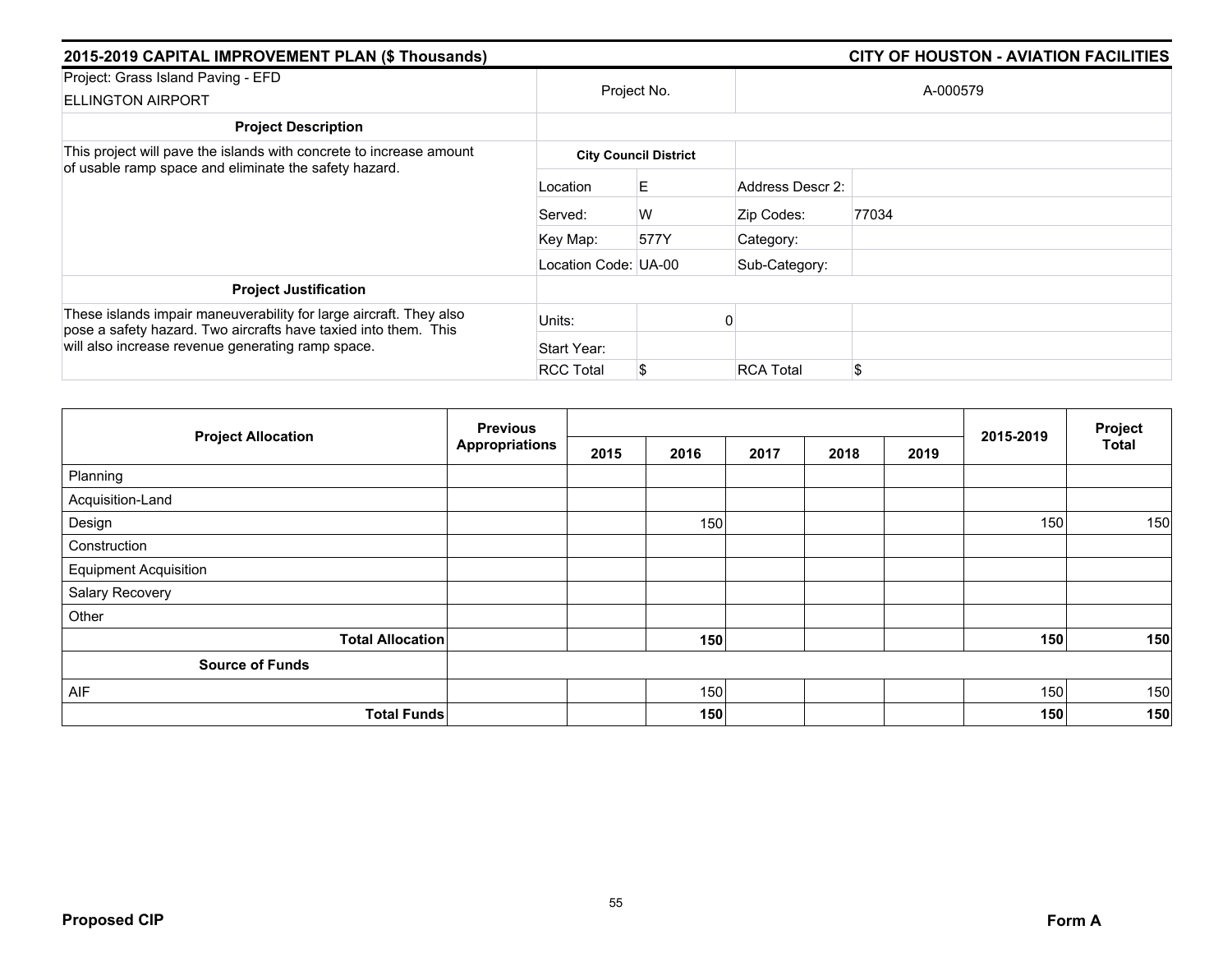| 2015-2019 CAPITAL IMPROVEMENT PLAN (\$ Thousands)                                                                          |                      | <b>CITY OF HOUSTON - AVIATION FACILITIES</b> |                  |       |  |  |  |
|----------------------------------------------------------------------------------------------------------------------------|----------------------|----------------------------------------------|------------------|-------|--|--|--|
| Project: Hobby Drainage & Roadway Flooding - HOU<br>WILLIAM P. HOBBY AIRPORT                                               | Project No.          |                                              | A-000580         |       |  |  |  |
| <b>Project Description</b>                                                                                                 |                      |                                              |                  |       |  |  |  |
| This project will provide drainage improvements at Hobby Airport.                                                          |                      | <b>City Council District</b>                 |                  |       |  |  |  |
|                                                                                                                            | Location             |                                              | Address Descr 2: |       |  |  |  |
|                                                                                                                            | Served:              | W                                            | Zip Codes:       | 77061 |  |  |  |
|                                                                                                                            | Key Map:             | 575                                          | Category:        |       |  |  |  |
|                                                                                                                            | Location Code: UA-00 |                                              | Sub-Category:    |       |  |  |  |
| <b>Project Justification</b>                                                                                               |                      |                                              |                  |       |  |  |  |
| Flooding is a major problem at Hobby Airport preventing passengers<br>from arriving at the terminal to catch their flight. | Units:               |                                              |                  |       |  |  |  |
|                                                                                                                            | Start Year:          |                                              |                  |       |  |  |  |
|                                                                                                                            | <b>RCC Total</b>     | \$                                           | <b>RCA Total</b> | \$    |  |  |  |

|                              | <b>Previous</b>       |      |      |      | Project |      |           |       |
|------------------------------|-----------------------|------|------|------|---------|------|-----------|-------|
| <b>Project Allocation</b>    | <b>Appropriations</b> | 2015 | 2016 | 2017 | 2018    | 2019 | 2015-2019 | Total |
| Planning                     |                       |      |      |      |         |      |           |       |
| Acquisition-Land             |                       |      |      |      |         |      |           |       |
| Design                       |                       |      |      |      | 350     |      | 350       | 350   |
| Construction                 |                       |      |      |      |         |      |           |       |
| <b>Equipment Acquisition</b> |                       |      |      |      |         |      |           |       |
| Salary Recovery              |                       |      |      |      |         |      |           |       |
| Other                        |                       |      |      |      |         |      |           |       |
| <b>Total Allocation</b>      |                       |      |      |      | 350     |      | 350       | 350   |
| <b>Source of Funds</b>       |                       |      |      |      |         |      |           |       |
| AIF                          |                       |      |      |      | 350     |      | 350       | 350   |
| <b>Total Funds</b>           |                       |      |      |      | 350     |      | 350       | 350   |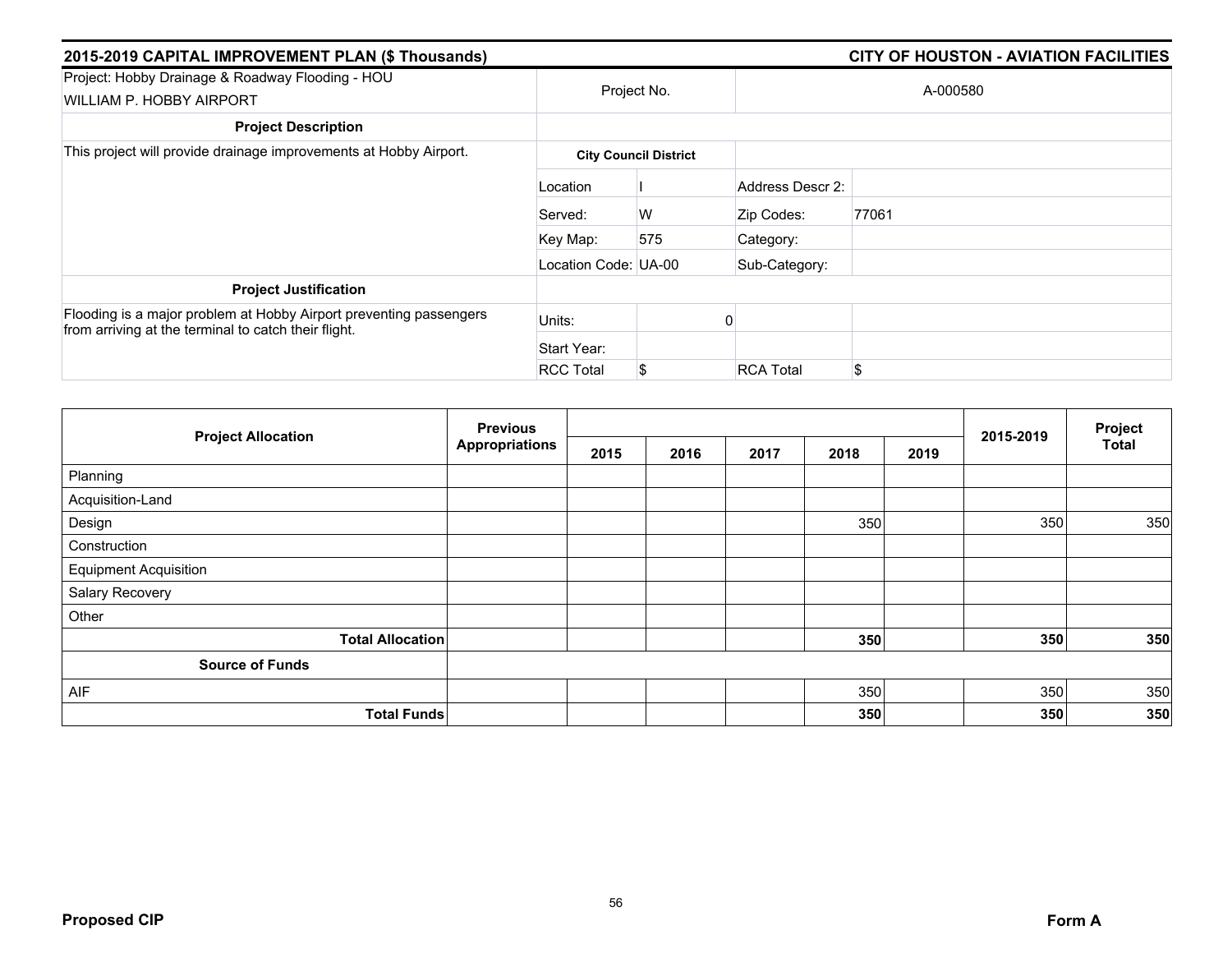| 2015-2019 CAPITAL IMPROVEMENT PLAN (\$ Thousands)                                                                                                   | <b>CITY OF HOUSTON - AVIATION FACILITIES</b> |                              |                  |       |  |  |
|-----------------------------------------------------------------------------------------------------------------------------------------------------|----------------------------------------------|------------------------------|------------------|-------|--|--|
| Project: Rehabilitate and Expand ARFF Station-HAS<br>WILLIAM P. HOBBY AIRPORT                                                                       | Project No.                                  |                              | A-000590         |       |  |  |
| <b>Project Description</b>                                                                                                                          |                                              |                              |                  |       |  |  |
| Rehabilitate and expand stations including new vehicles bays,<br>dormitory space, training area and offices to support ARFF<br>Management function. |                                              | <b>City Council District</b> |                  |       |  |  |
|                                                                                                                                                     | Location                                     |                              | Address Descr 2: |       |  |  |
|                                                                                                                                                     | Served:                                      | W                            | Zip Codes:       | 77061 |  |  |
|                                                                                                                                                     | Key Map:                                     | 374C,575F                    | Category:        |       |  |  |
|                                                                                                                                                     | Location Code: UA-00                         |                              | Sub-Category:    |       |  |  |
| <b>Project Justification</b>                                                                                                                        |                                              |                              |                  |       |  |  |
| ARFF Station 92 at IAH and 81 at HOU is over twenty (20) years old,<br>the station utilities are approaching their intended useful life and         | Units:                                       |                              |                  |       |  |  |
| require replacement and upgrading. Expansion of these stations is                                                                                   | Start Year:                                  |                              |                  |       |  |  |
| essential to support Part 139 compliance and FAA safety<br>initiatives                                                                              | <b>RCC Total</b>                             |                              | <b>RCA Total</b> | S     |  |  |

|                              | <b>Previous</b>       |      |       |      |      |      | 2015-2019 | Project      |
|------------------------------|-----------------------|------|-------|------|------|------|-----------|--------------|
| <b>Project Allocation</b>    | <b>Appropriations</b> | 2015 | 2016  | 2017 | 2018 | 2019 |           | <b>Total</b> |
| Planning                     |                       |      |       |      |      |      |           |              |
| Acquisition-Land             |                       |      |       |      |      |      |           |              |
| Design                       |                       | 350  |       |      |      |      | 350       | 350          |
| Construction                 |                       |      | 3,500 |      |      |      | 3,500     | 3,500        |
| <b>Equipment Acquisition</b> |                       |      |       |      |      |      |           |              |
| Salary Recovery              |                       |      |       |      |      |      |           |              |
| Other                        |                       |      |       |      |      |      |           |              |
| <b>Total Allocation</b>      |                       | 350  | 3,500 |      |      |      | 3,850     | 3,850        |
| <b>Source of Funds</b>       |                       |      |       |      |      |      |           |              |
| AIF                          |                       | 350  | 3,500 |      |      |      | 3,850     | 3,850        |
| <b>Total Funds</b>           |                       | 350  | 3,500 |      |      |      | 3,850     | 3,850        |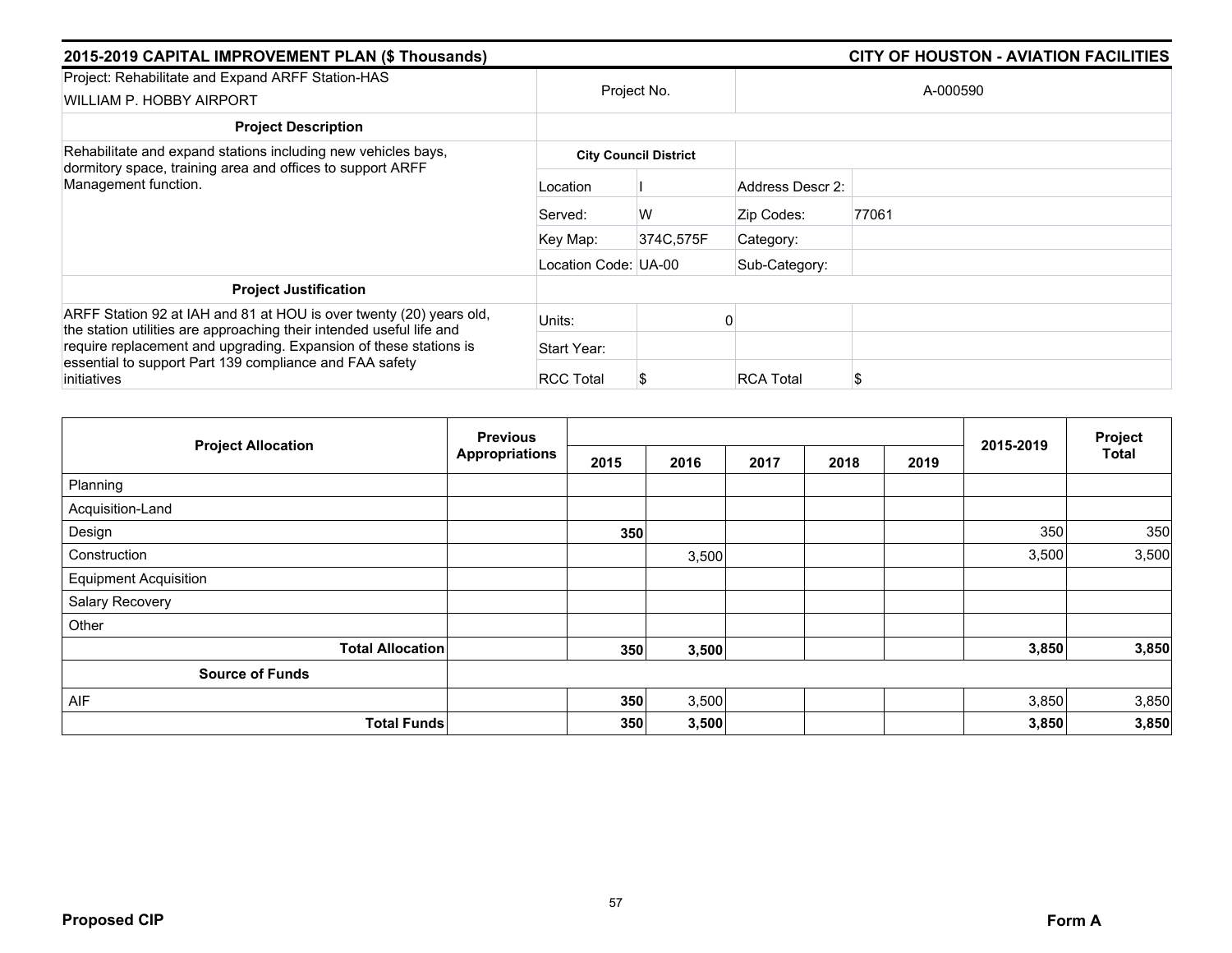| 2015-2019 CAPITAL IMPROVEMENT PLAN (\$ Thousands)                   |                      |                              |                  | <b>CITY OF HOUSTON - AVIATION FACILITIES</b> |
|---------------------------------------------------------------------|----------------------|------------------------------|------------------|----------------------------------------------|
| Project: PARKING TECHNOLOGY<br>HOUSTON AIRPORT SYSTEM (IAH-HOU-EFD) |                      | Project No.                  |                  | A-000594                                     |
| <b>Project Description</b>                                          |                      |                              |                  |                                              |
| Construct a parking guidance/locator system in HAS garages.         |                      | <b>City Council District</b> |                  |                                              |
|                                                                     | Location             | B, E, I                      | Address Descr 2: |                                              |
|                                                                     | Served:              | W                            | Zip Codes:       |                                              |
|                                                                     | Key Map:             | N/A                          | Category:        |                                              |
|                                                                     | Location Code: UA-00 |                              | Sub-Category:    |                                              |
| <b>Project Justification</b>                                        |                      |                              |                  |                                              |
| Generate revenue for HAS.                                           | Units:               |                              |                  |                                              |
|                                                                     | Start Year:          |                              |                  |                                              |
|                                                                     | <b>RCC Total</b>     | S                            | <b>RCA Total</b> | \$                                           |

|                              | <b>Previous</b>       |      |       |      |      | Project |           |              |
|------------------------------|-----------------------|------|-------|------|------|---------|-----------|--------------|
| <b>Project Allocation</b>    | <b>Appropriations</b> | 2015 | 2016  | 2017 | 2018 | 2019    | 2015-2019 | <b>Total</b> |
| Planning                     |                       |      |       |      |      |         |           |              |
| Acquisition-Land             |                       |      |       |      |      |         |           |              |
| Design                       |                       |      |       |      |      |         |           |              |
| Construction                 |                       |      |       |      |      |         |           |              |
| <b>Equipment Acquisition</b> |                       |      |       |      |      |         |           |              |
| Salary Recovery              |                       |      |       |      |      |         |           |              |
| Other                        |                       |      | 3,000 |      |      |         | 3,000     | 3,000        |
| <b>Total Allocation</b>      |                       |      | 3,000 |      |      |         | 3,000     | 3,000        |
| <b>Source of Funds</b>       |                       |      |       |      |      |         |           |              |
| AIF                          |                       |      | 3,000 |      |      |         | 3,000     | 3,000        |
| <b>Total Funds</b>           |                       |      | 3,000 |      |      |         | 3,000     | 3,000        |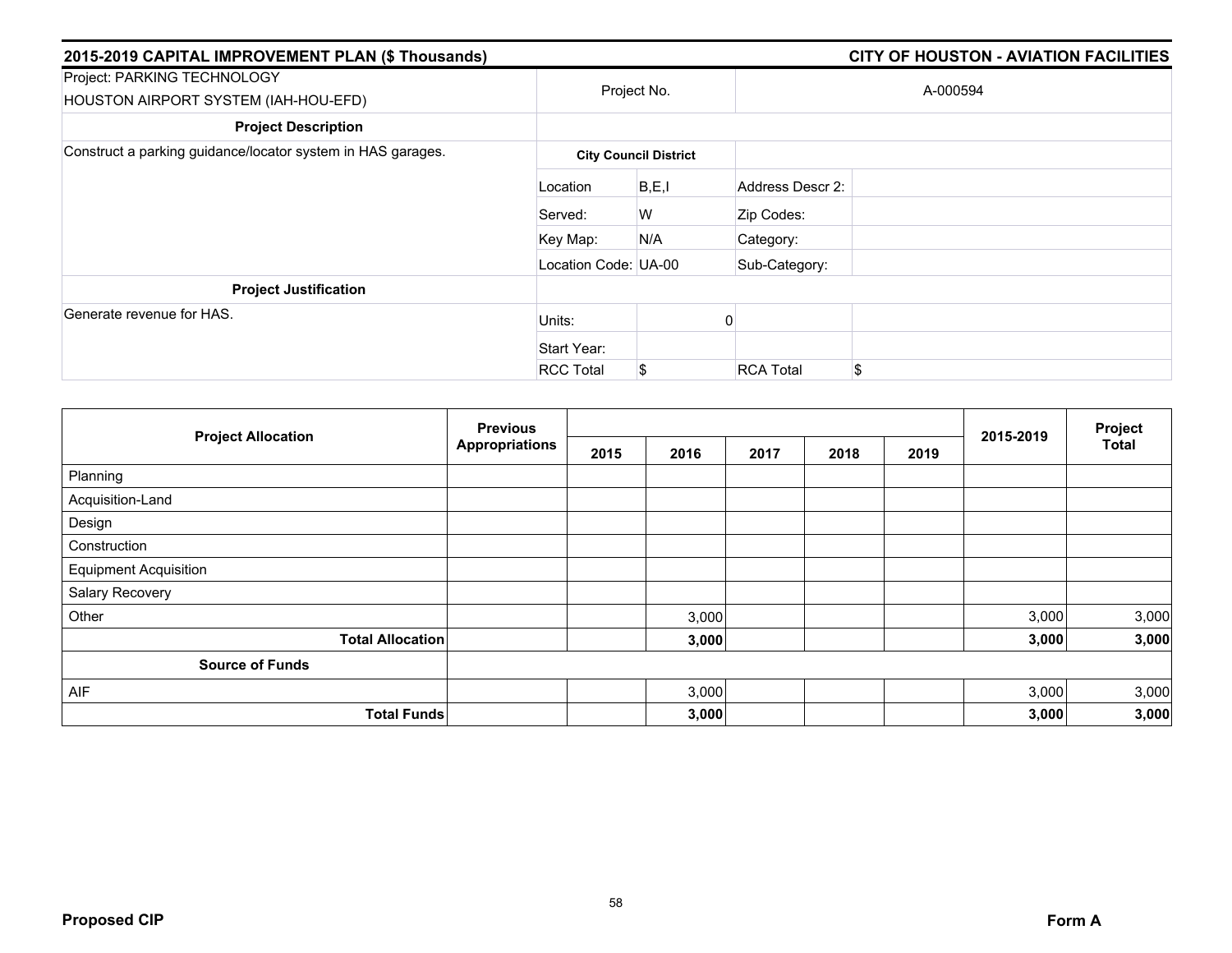| 2015-2019 CAPITAL IMPROVEMENT PLAN (\$ Thousands)                                                                                                                                           |                      | <b>CITY OF HOUSTON - AVIATION FACILITIES</b> |                  |       |  |  |
|---------------------------------------------------------------------------------------------------------------------------------------------------------------------------------------------|----------------------|----------------------------------------------|------------------|-------|--|--|
| Project: HAS MULTI-USE COMPLEX<br><b>GEORGE BUSH INTERCONTINENTAL</b>                                                                                                                       | Project No.          |                                              | A-000596         |       |  |  |
|                                                                                                                                                                                             |                      |                                              |                  |       |  |  |
| <b>Project Description</b>                                                                                                                                                                  |                      |                                              |                  |       |  |  |
| Development of a third office building connected to the existing two<br>administration buildings; Development of a Data Center,                                                             |                      | <b>City Council District</b>                 |                  |       |  |  |
| Consolidated Airport Communication Center (ACC), Airport Emergency<br>Operations Center (AEO) and Department Operation Center (DOC);<br>Development of new parking due to added facilities. | Location             | B                                            | Address Descr 2: |       |  |  |
|                                                                                                                                                                                             | Served:              | W                                            | Zip Codes:       | 77032 |  |  |
|                                                                                                                                                                                             | Key Map:             | 374A,B                                       | Category:        |       |  |  |
|                                                                                                                                                                                             | Location Code: UA-00 |                                              | Sub-Category:    |       |  |  |
| <b>Project Justification</b>                                                                                                                                                                |                      |                                              |                  |       |  |  |
| Admin Building - Currently HAS staff are housed in various<br>facilities around IAH - The purpose of this project is to                                                                     | Units:               |                                              |                  |       |  |  |
| consolidate all HAS staff (excluding those under IAH team) at the                                                                                                                           | Start Year:          |                                              |                  |       |  |  |
| existing HAS Administration site. This frees up the various<br>facilities and lots for potential airport facilities and/or                                                                  |                      |                                              |                  |       |  |  |
| commercial development.                                                                                                                                                                     | <b>RCC Total</b>     | S                                            | <b>RCA Total</b> |       |  |  |

|                              | <b>Previous</b>       |       |        |  | 2015-2019    | Project<br><b>Total</b> |        |        |
|------------------------------|-----------------------|-------|--------|--|--------------|-------------------------|--------|--------|
| <b>Project Allocation</b>    | <b>Appropriations</b> | 2015  | 2016   |  | 2017<br>2018 |                         |        |        |
| Planning                     |                       |       |        |  |              |                         |        |        |
| Acquisition-Land             |                       |       |        |  |              |                         |        |        |
| Design                       |                       | 2,000 |        |  |              |                         | 2,000  | 2,000  |
| Construction                 |                       |       | 60,000 |  |              |                         | 60,000 | 60,000 |
| <b>Equipment Acquisition</b> |                       |       |        |  |              |                         |        |        |
| Salary Recovery              |                       |       |        |  |              |                         |        |        |
| Other                        |                       |       |        |  |              |                         |        |        |
| <b>Total Allocation</b>      |                       | 2,000 | 60,000 |  |              |                         | 62,000 | 62,000 |
| <b>Source of Funds</b>       |                       |       |        |  |              |                         |        |        |
| <b>AIF</b>                   |                       | 2,000 | 60,000 |  |              |                         | 62,000 | 62,000 |
| <b>Total Funds</b>           |                       | 2,000 | 60,000 |  |              |                         | 62,000 | 62,000 |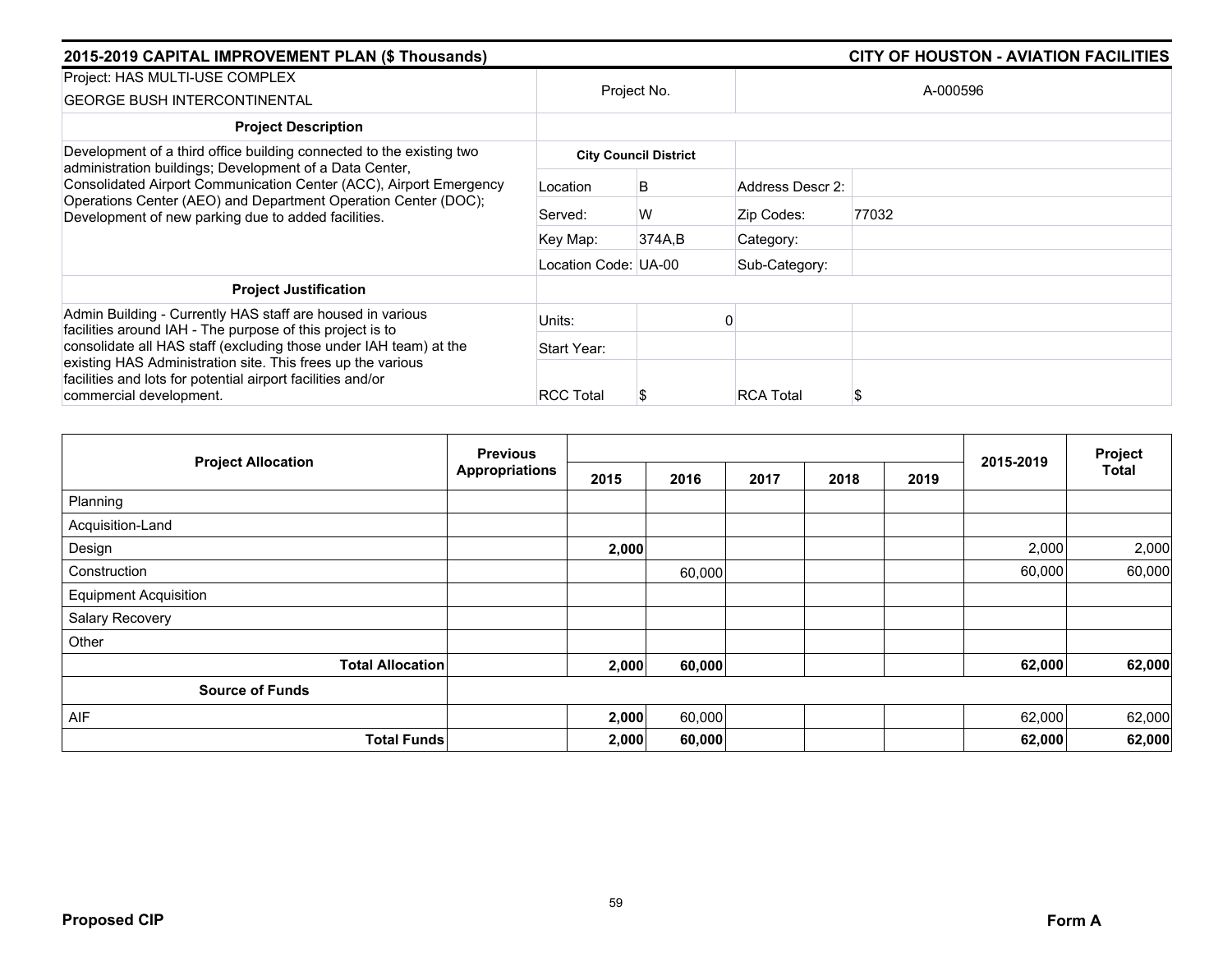| 2015-2019 CAPITAL IMPROVEMENT PLAN (\$ Thousands)                                                                                                               |                      |                              |                     | <b>CITY OF HOUSTON - AVIATION FACILITIES</b> |  |
|-----------------------------------------------------------------------------------------------------------------------------------------------------------------|----------------------|------------------------------|---------------------|----------------------------------------------|--|
| Project: Term C SoApron Lighting Pole Replacement<br><b>GEORGE BUSH INTERCONTINENTAL</b>                                                                        | Project No.          |                              | A-000598            |                                              |  |
| <b>Project Description</b>                                                                                                                                      |                      |                              |                     |                                              |  |
| Replacement of the light pole bases, light poles and fixtures.<br>Upgrading the electrical distribution and deletion of the current<br>lighting control system. |                      | <b>City Council District</b> |                     |                                              |  |
|                                                                                                                                                                 | Location             | B                            | Address Descr 2: 37 |                                              |  |
|                                                                                                                                                                 | Served:              | W                            | Zip Codes:          | 77032                                        |  |
|                                                                                                                                                                 | Key Map:             | 37                           | Category:           |                                              |  |
|                                                                                                                                                                 | Location Code: UA-00 |                              | Sub-Category:       |                                              |  |
| <b>Project Justification</b>                                                                                                                                    |                      |                              |                     |                                              |  |
| Our photomatic survey showed a lack of compliance with the FAA<br>regulations regarding apron lighting. This fact, along with the                               | Units:               |                              |                     |                                              |  |
| findings from our initial structural evaluation, lead us to the                                                                                                 | Start Year:          |                              |                     |                                              |  |
| recommended solution of replacing all of the bases, light poles<br>and fixtures on both the north and south side of Terminal C.                                 | <b>RCC Total</b>     | S                            | <b>RCA Total</b>    |                                              |  |

|                              | <b>Previous</b>         |       |      |      | 2015-2019 | Project |       |              |
|------------------------------|-------------------------|-------|------|------|-----------|---------|-------|--------------|
| <b>Project Allocation</b>    | <b>Appropriations</b>   | 2015  | 2016 | 2017 | 2018      | 2019    |       | <b>Total</b> |
| Planning                     |                         |       |      |      |           |         |       |              |
| Acquisition-Land             |                         |       |      |      |           |         |       |              |
| Design                       |                         |       |      |      |           |         |       |              |
| Construction                 |                         | 5,000 |      |      |           |         | 5,000 | 5,000        |
| <b>Equipment Acquisition</b> |                         |       |      |      |           |         |       |              |
| Salary Recovery              |                         |       |      |      |           |         |       |              |
| Other                        |                         |       |      |      |           |         |       |              |
|                              | <b>Total Allocation</b> | 5,000 |      |      |           |         | 5,000 | 5,000        |
| <b>Source of Funds</b>       |                         |       |      |      |           |         |       |              |
| AIF                          |                         | 5,000 |      |      |           |         | 5,000 | 5,000        |
|                              | <b>Total Funds</b>      | 5,000 |      |      |           |         | 5,000 | 5,000        |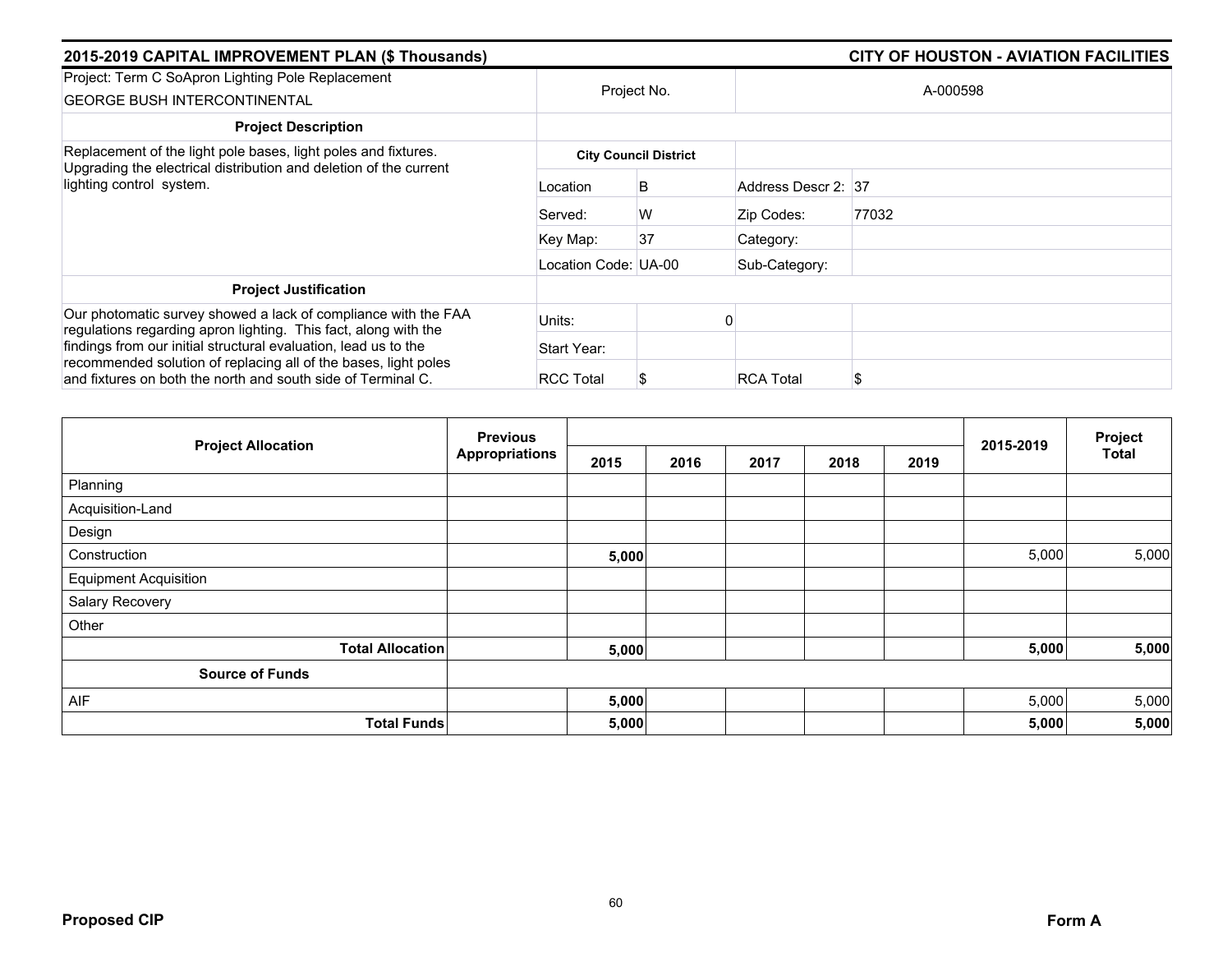| 2015-2019 CAPITAL IMPROVEMENT PLAN (\$ Thousands)                                                                                                                                                                                                                                                                |                      |                              |                  | <b>CITY OF HOUSTON - AVIATION FACILITIES</b> |  |  |
|------------------------------------------------------------------------------------------------------------------------------------------------------------------------------------------------------------------------------------------------------------------------------------------------------------------|----------------------|------------------------------|------------------|----------------------------------------------|--|--|
| Project: PN 719 TERM D INTL FACILITY IMP & ADD                                                                                                                                                                                                                                                                   |                      | Project No.                  | A-000600         |                                              |  |  |
| <b>GEORGE BUSH INTERCONTINENTAL</b>                                                                                                                                                                                                                                                                              |                      |                              |                  |                                              |  |  |
| <b>Project Description</b>                                                                                                                                                                                                                                                                                       |                      |                              |                  |                                              |  |  |
| This project will provide the facilities necessary for international<br>growth. The master plan will determine if we need a new terminal<br>or if remodeling of Terminal D with upgrades of existing MEP<br>(Mechanical, Electrical and Plumbing) systems and existing<br>architectural/civil systems is needed. |                      | <b>City Council District</b> |                  |                                              |  |  |
|                                                                                                                                                                                                                                                                                                                  | Location             | B                            | Address Descr 2: |                                              |  |  |
|                                                                                                                                                                                                                                                                                                                  | Served:              | W                            | Zip Codes:       | 77032                                        |  |  |
|                                                                                                                                                                                                                                                                                                                  | Key Map:             | 374P                         | Category:        |                                              |  |  |
|                                                                                                                                                                                                                                                                                                                  | Location Code: UA-00 |                              | Sub-Category:    |                                              |  |  |
| <b>Project Justification</b>                                                                                                                                                                                                                                                                                     |                      |                              |                  |                                              |  |  |
| Project needed to accommodate growth and current need consistent<br>with long term concepts to improve passenger services for                                                                                                                                                                                    | Units:               |                              |                  |                                              |  |  |
| international carriers.                                                                                                                                                                                                                                                                                          | Start Year:          |                              |                  |                                              |  |  |
|                                                                                                                                                                                                                                                                                                                  | <b>RCC Total</b>     | S                            | <b>RCA Total</b> |                                              |  |  |

|                              | <b>Previous</b><br><b>Appropriations</b> |         |      |         | 2015-2019 | Project |         |              |
|------------------------------|------------------------------------------|---------|------|---------|-----------|---------|---------|--------------|
| <b>Project Allocation</b>    |                                          | 2015    | 2016 | 2017    | 2018      | 2019    |         | <b>Total</b> |
| Planning                     |                                          |         |      |         |           |         |         |              |
| Acquisition-Land             |                                          |         |      |         |           |         |         |              |
| Design                       |                                          | 100,000 |      |         |           |         | 100,000 | 100,000      |
| Construction                 |                                          |         |      | 200,000 |           | 225,000 | 425,000 | 425,000      |
| <b>Equipment Acquisition</b> |                                          |         |      |         |           |         |         |              |
| Salary Recovery              |                                          |         |      |         |           |         |         |              |
| Other                        |                                          |         |      |         |           |         |         |              |
| <b>Total Allocation</b>      |                                          | 100,000 |      | 200,000 |           | 225,000 | 525,000 | 525,000      |
| <b>Source of Funds</b>       |                                          |         |      |         |           |         |         |              |
| Rev Bonds/Com Paper          |                                          | 100,000 |      | 200,000 |           | 225,000 | 525,000 | 525,000      |
| <b>Total Funds</b>           |                                          | 100,000 |      | 200,000 |           | 225,000 | 525,000 | 525,000      |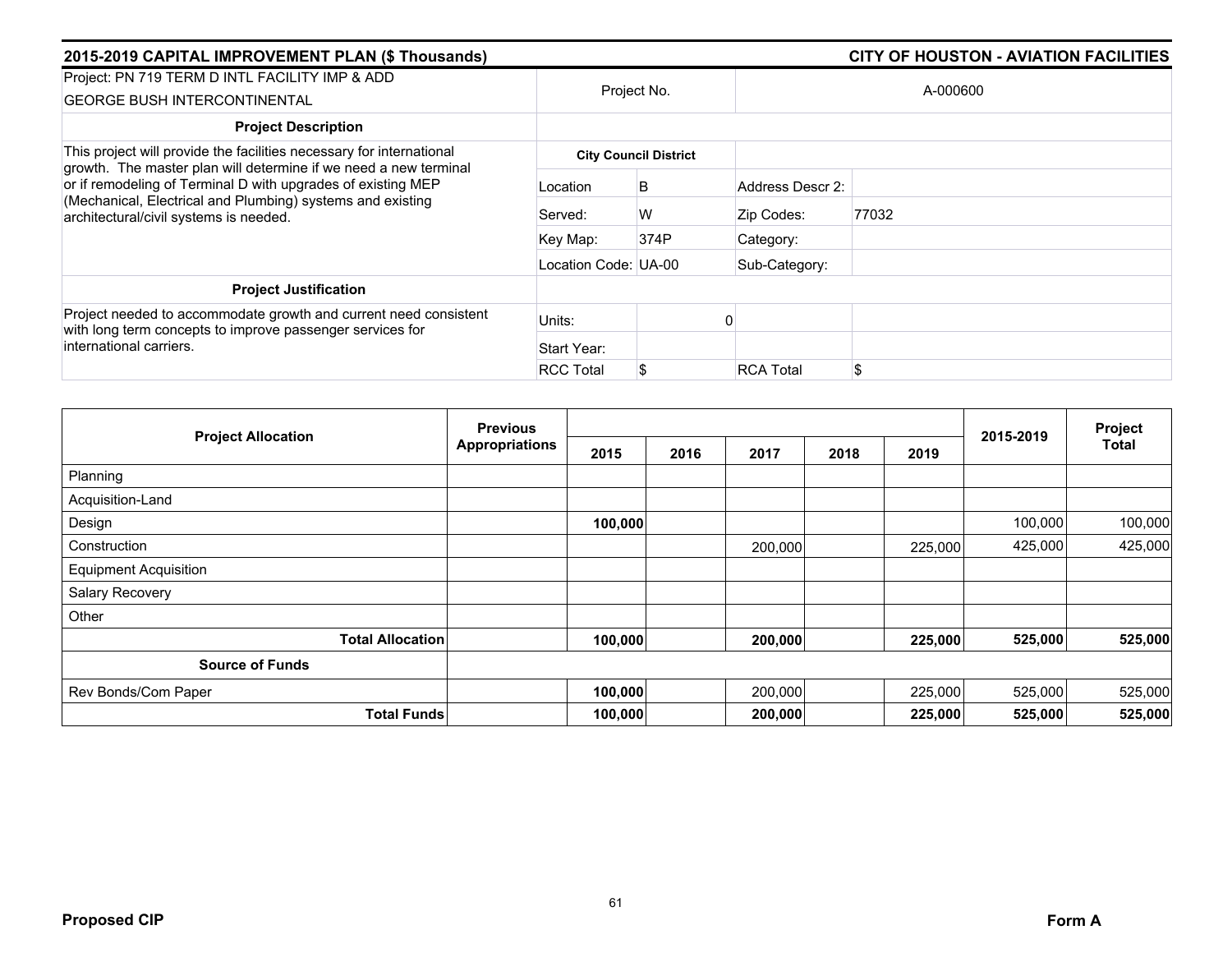| 2015-2019 CAPITAL IMPROVEMENT PLAN (\$ Thousands)                                                                                                     |                      |                              |                  |          |  |
|-------------------------------------------------------------------------------------------------------------------------------------------------------|----------------------|------------------------------|------------------|----------|--|
| Project: PN720 HOU InternIFacility-LeaseAgrmnt.01<br>WILLIAM P. HOBBY AIRPORT                                                                         |                      | Project No.                  |                  | A-000601 |  |
| <b>Project Description</b>                                                                                                                            |                      |                              |                  |          |  |
| To provide rent credits to SW airlines forcapital improvements to<br>the existing terminal facility, office relocations and concessions               |                      | <b>City Council District</b> |                  |          |  |
| shell space in the new International facility.                                                                                                        | Location             |                              | Address Descr 2: |          |  |
|                                                                                                                                                       | Served:              | <b>ALL</b>                   | Zip Codes:       | 77061    |  |
|                                                                                                                                                       | Key Map:             |                              | Category:        |          |  |
|                                                                                                                                                       | Location Code: UA-00 |                              | Sub-Category:    |          |  |
| <b>Project Justification</b>                                                                                                                          |                      |                              |                  |          |  |
| Credits provided to South West Airlines forthe New Use and Lease<br>Agreement at Hobbyrelated to construction of the Hobby<br>International Facility. | Units:               |                              |                  |          |  |
|                                                                                                                                                       | Start Year:          |                              |                  |          |  |
|                                                                                                                                                       | <b>RCC Total</b>     | S                            | <b>RCA Total</b> | \$       |  |

|                              | <b>Previous</b>       |        |      |      | 2015-2019 | Project |        |              |
|------------------------------|-----------------------|--------|------|------|-----------|---------|--------|--------------|
| <b>Project Allocation</b>    | <b>Appropriations</b> | 2015   | 2016 | 2017 | 2018      | 2019    |        | <b>Total</b> |
| Planning                     |                       |        |      |      |           |         |        |              |
| Acquisition-Land             |                       |        |      |      |           |         |        |              |
| Design                       |                       |        |      |      |           |         |        |              |
| Construction                 |                       | 20,000 |      |      |           |         | 20,000 | 20,000       |
| <b>Equipment Acquisition</b> |                       |        |      |      |           |         |        |              |
| Salary Recovery              |                       |        |      |      |           |         |        |              |
| Other                        |                       |        |      |      |           |         |        |              |
| <b>Total Allocation</b>      |                       | 20,000 |      |      |           |         | 20,000 | 20,000       |
| <b>Source of Funds</b>       |                       |        |      |      |           |         |        |              |
| AIF                          |                       | 20,000 |      |      |           |         | 20,000 | 20,000       |
| <b>Total Funds</b>           |                       | 20,000 |      |      |           |         | 20,000 | 20,000       |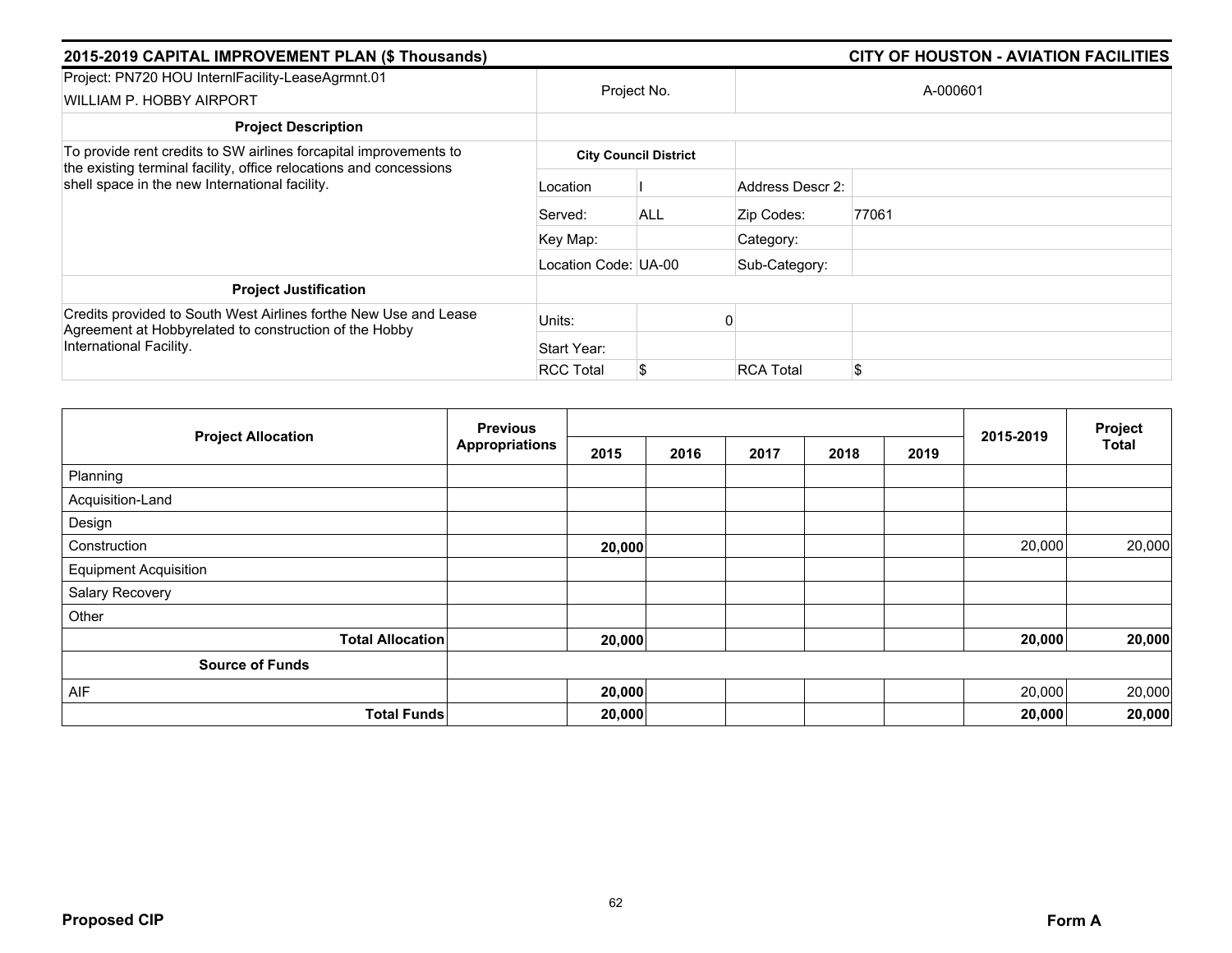| 2015-2019 CAPITAL IMPROVEMENT PLAN (\$ Thousands)                                                                               |                      |                              |                  | <b>CITY OF HOUSTON - AVIATION FACILITIES</b> |
|---------------------------------------------------------------------------------------------------------------------------------|----------------------|------------------------------|------------------|----------------------------------------------|
| Project: ON CALL PLANNING SERVICES<br>HOUSTON AIRPORT SYSTEM (IAH-HOU-EFD)                                                      |                      | Project No.                  |                  | A-000602                                     |
| <b>Project Description</b>                                                                                                      |                      |                              |                  |                                              |
| The airport system facility concept development, impact studies, and                                                            |                      | <b>City Council District</b> |                  |                                              |
| assessments.                                                                                                                    | Location             | B, E, I                      | Address Descr 2: |                                              |
|                                                                                                                                 | Served:              | W                            | Zip Codes:       |                                              |
|                                                                                                                                 | Key Map:             |                              | Category:        |                                              |
|                                                                                                                                 | Location Code: UA-00 |                              | Sub-Category:    |                                              |
| <b>Project Justification</b>                                                                                                    |                      |                              |                  |                                              |
| Project needed to provide cost effective, timelyoptions and<br>decisions responding to dynamicchanges in airline businesses and | Units:               |                              |                  |                                              |
| their impact onairport facilities and management.                                                                               | Start Year:          |                              |                  |                                              |
|                                                                                                                                 | <b>RCC Total</b>     | S                            | <b>RCA Total</b> | \$                                           |

|                              | <b>Previous</b>       |       |       |       | 2015-2019 | Project |        |              |
|------------------------------|-----------------------|-------|-------|-------|-----------|---------|--------|--------------|
| <b>Project Allocation</b>    | <b>Appropriations</b> | 2015  | 2016  | 2017  | 2018      | 2019    |        | <b>Total</b> |
| Planning                     |                       |       |       |       |           |         |        |              |
| Acquisition-Land             |                       |       |       |       |           |         |        |              |
| Design                       |                       |       |       |       |           |         |        |              |
| Construction                 |                       |       |       |       |           |         |        |              |
| <b>Equipment Acquisition</b> |                       |       |       |       |           |         |        |              |
| Salary Recovery              |                       |       |       |       |           |         |        |              |
| Other                        |                       | 2,000 | 2,000 | 2,000 | 2,000     | 2,000   | 10,000 | 10,000       |
| <b>Total Allocation</b>      |                       | 2,000 | 2,000 | 2,000 | 2,000     | 2,000   | 10,000 | 10,000       |
| <b>Source of Funds</b>       |                       |       |       |       |           |         |        |              |
| AIF                          |                       | 2,000 | 2,000 | 2,000 | 2,000     | 2,000   | 10,000 | 10,000       |
| <b>Total Funds</b>           |                       | 2,000 | 2,000 | 2,000 | 2,000     | 2,000   | 10,000 | 10,000       |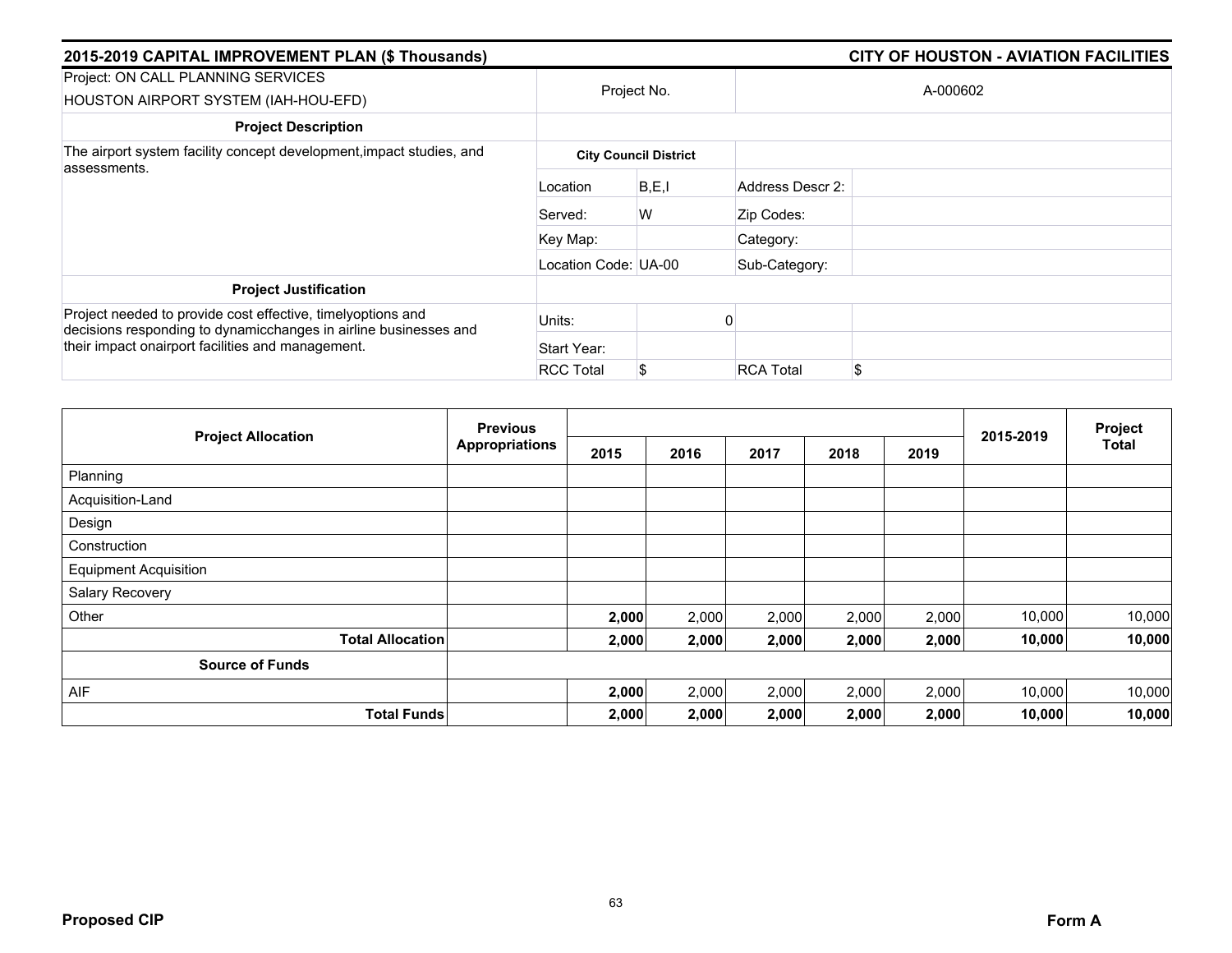| 2015-2019 CAPITAL IMPROVEMENT PLAN (\$ Thousands)                           |                      |                              |                  | <b>CITY OF HOUSTON - AVIATION FACILITIES</b> |  |  |  |  |  |
|-----------------------------------------------------------------------------|----------------------|------------------------------|------------------|----------------------------------------------|--|--|--|--|--|
| Project: Parking Garage Term C D & E<br><b>GEORGE BUSH INTERCONTINENTAL</b> |                      | Project No.                  |                  | A-000605                                     |  |  |  |  |  |
| <b>Project Description</b>                                                  |                      |                              |                  |                                              |  |  |  |  |  |
| Replace stairs with steel frame stairwells and replace surface              |                      | <b>City Council District</b> |                  |                                              |  |  |  |  |  |
| membrane in the parking garage.                                             | Location             | B                            | Address Descr 2: |                                              |  |  |  |  |  |
|                                                                             | Served:              | W                            | Zip Codes:       | 77032                                        |  |  |  |  |  |
|                                                                             | Key Map:             | 37                           | Category:        |                                              |  |  |  |  |  |
|                                                                             | Location Code: UA-00 |                              | Sub-Category:    |                                              |  |  |  |  |  |
| <b>Project Justification</b>                                                |                      |                              |                  |                                              |  |  |  |  |  |
| This is a safety issue and customer service issue.                          | Units:               |                              |                  |                                              |  |  |  |  |  |
|                                                                             | Start Year:          |                              |                  |                                              |  |  |  |  |  |
|                                                                             | <b>RCC Total</b>     | S                            | <b>RCA Total</b> | \$                                           |  |  |  |  |  |

|                              | <b>Previous</b><br><b>Appropriations</b> |      |       |      |      | Project |           |              |
|------------------------------|------------------------------------------|------|-------|------|------|---------|-----------|--------------|
| <b>Project Allocation</b>    |                                          | 2015 | 2016  | 2017 | 2018 | 2019    | 2015-2019 | <b>Total</b> |
| Planning                     |                                          |      |       |      |      |         |           |              |
| Acquisition-Land             |                                          |      |       |      |      |         |           |              |
| Design                       |                                          | 150  |       |      |      |         | 150       | 150          |
| Construction                 |                                          |      | 1,350 |      |      |         | 1,350     | 1,350        |
| <b>Equipment Acquisition</b> |                                          |      |       |      |      |         |           |              |
| Salary Recovery              |                                          |      |       |      |      |         |           |              |
| Other                        |                                          |      |       |      |      |         |           |              |
| <b>Total Allocation</b>      |                                          | 150  | 1,350 |      |      |         | 1,500     | 1,500        |
| <b>Source of Funds</b>       |                                          |      |       |      |      |         |           |              |
| AIF                          |                                          | 150  | 1,350 |      |      |         | 1,500     | 1,500        |
| <b>Total Funds</b>           |                                          | 150  | 1,350 |      |      |         | 1,500     | 1,500        |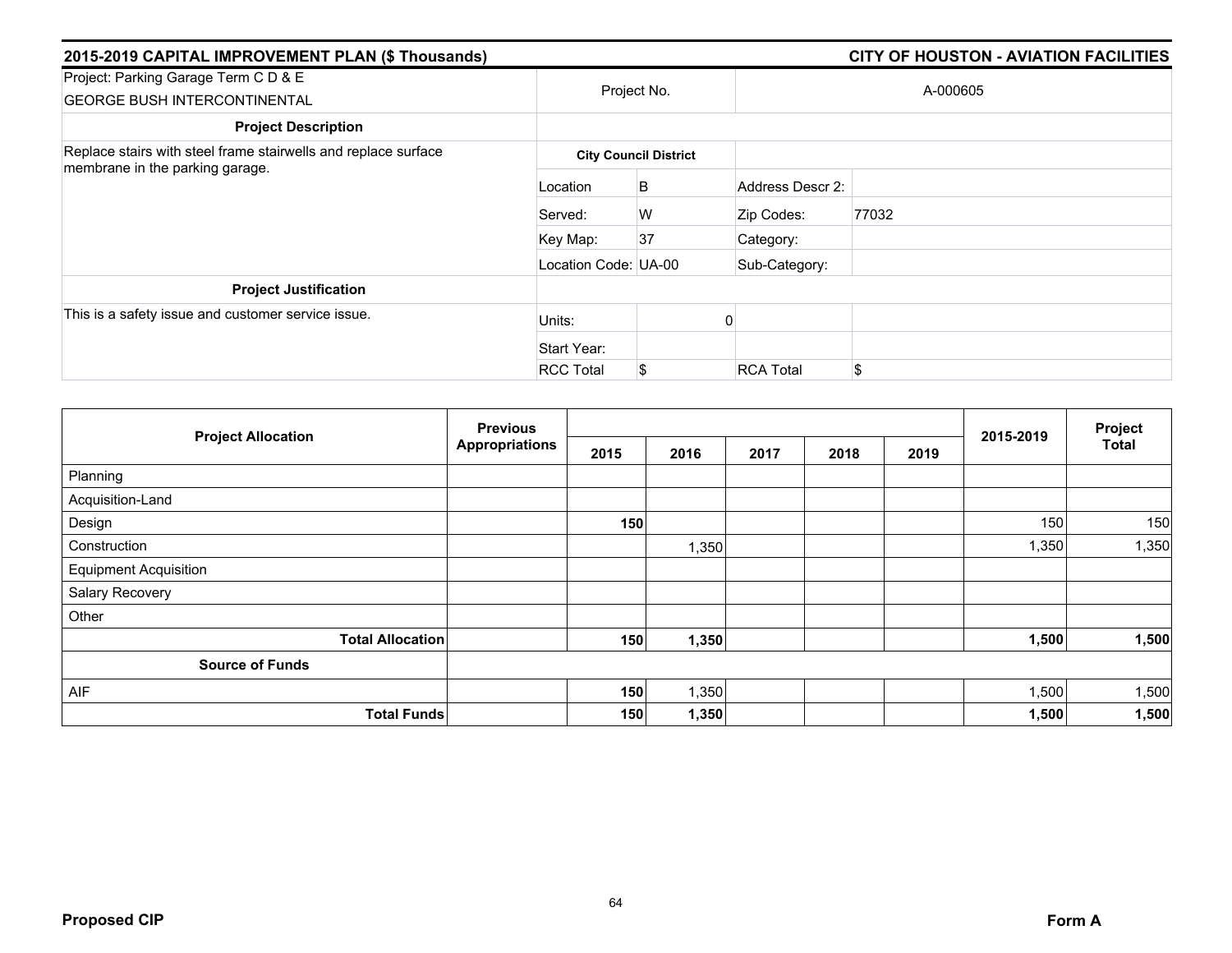| 2015-2019 CAPITAL IMPROVEMENT PLAN (\$ Thousands)                                                    |                      |                              |                  | <b>CITY OF HOUSTON - AVIATION FACILITIES</b> |
|------------------------------------------------------------------------------------------------------|----------------------|------------------------------|------------------|----------------------------------------------|
| Project: Terminal A Ticket Level Noise Reduction<br><b>GEORGE BUSH INTERCONTINENTAL</b>              |                      | Project No.                  |                  | A-000606                                     |
| <b>Project Description</b>                                                                           |                      |                              |                  |                                              |
| Install sound proofing material over existing TSAbag belt area in<br>the ticket level of Terminal A. |                      | <b>City Council District</b> |                  |                                              |
|                                                                                                      | Location             | B                            | Address Descr 2: |                                              |
|                                                                                                      | Served:              | W                            | Zip Codes:       | 77032                                        |
|                                                                                                      | Key Map:             |                              | Category:        |                                              |
|                                                                                                      | Location Code: UA-00 |                              | Sub-Category:    |                                              |
| <b>Project Justification</b>                                                                         |                      |                              |                  |                                              |
| This is in response to the noise complaints byairlines and<br>passengers.                            | Units:               |                              |                  |                                              |
|                                                                                                      | Start Year:          |                              |                  |                                              |
|                                                                                                      | <b>RCC Total</b>     | S                            | <b>RCA Total</b> | \$                                           |

|                              | <b>Previous</b><br><b>Appropriations</b> |       |      |      |      | Project |           |              |
|------------------------------|------------------------------------------|-------|------|------|------|---------|-----------|--------------|
| <b>Project Allocation</b>    |                                          | 2015  | 2016 | 2017 | 2018 | 2019    | 2015-2019 | <b>Total</b> |
| Planning                     |                                          |       |      |      |      |         |           |              |
| Acquisition-Land             |                                          |       |      |      |      |         |           |              |
| Design                       |                                          |       |      |      |      |         |           |              |
| Construction                 |                                          | 1,800 |      |      |      |         | 1,800     | 1,800        |
| <b>Equipment Acquisition</b> |                                          |       |      |      |      |         |           |              |
| Salary Recovery              |                                          |       |      |      |      |         |           |              |
| Other                        |                                          |       |      |      |      |         |           |              |
| <b>Total Allocation</b>      |                                          | 1,800 |      |      |      |         | 1,800     | 1,800        |
| <b>Source of Funds</b>       |                                          |       |      |      |      |         |           |              |
| AIF                          |                                          | 1,800 |      |      |      |         | 1,800     | 1,800        |
| <b>Total Funds</b>           |                                          | 1,800 |      |      |      |         | 1,800     | 1,800        |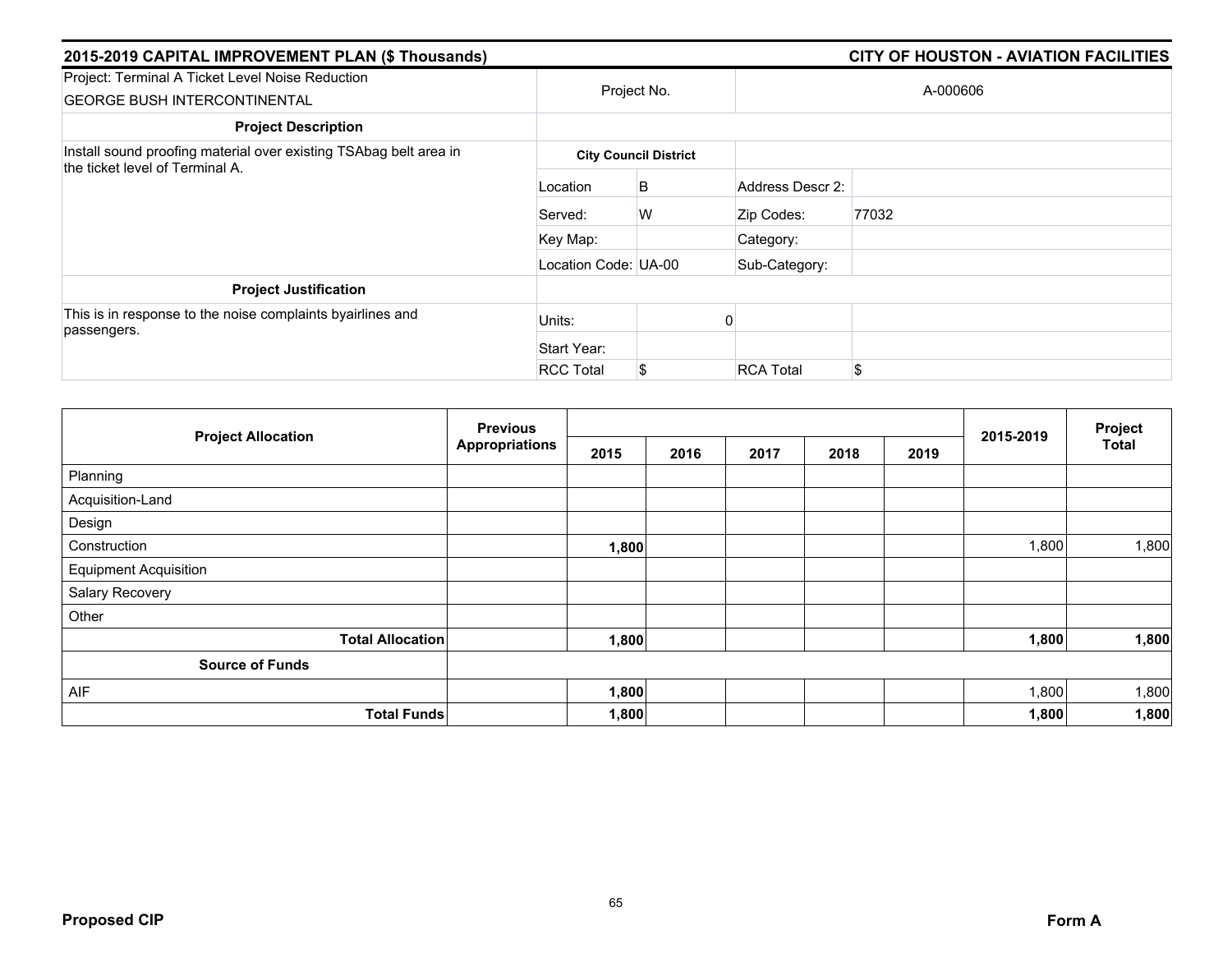| 2015-2019 CAPITAL IMPROVEMENT PLAN (\$ Thousands)                                                                                                                                                     |                      |                              |                  | <b>CITY OF HOUSTON - AVIATION FACILITIES</b> |
|-------------------------------------------------------------------------------------------------------------------------------------------------------------------------------------------------------|----------------------|------------------------------|------------------|----------------------------------------------|
| Project: Term A/B Garage-PublicParking Imprvment<br><b>GEORGE BUSH INTERCONTINENTAL</b>                                                                                                               |                      | Project No.                  |                  | A-000607                                     |
| <b>Project Description</b>                                                                                                                                                                            |                      |                              |                  |                                              |
| Install better signs, additional elevators, repainting the entire<br>facility, remove piexi- glass, replace rusting fire hose cabinets<br>and replace lighting at all elevator landings and walkways. |                      | <b>City Council District</b> |                  |                                              |
|                                                                                                                                                                                                       | Location             | B                            | Address Descr 2: |                                              |
|                                                                                                                                                                                                       | Served:              | W                            | Zip Codes:       | 77032                                        |
|                                                                                                                                                                                                       | Key Map:             |                              | Category:        |                                              |
|                                                                                                                                                                                                       | Location Code: UA-00 |                              | Sub-Category:    |                                              |
| <b>Project Justification</b>                                                                                                                                                                          |                      |                              |                  |                                              |
| For better and efficient customer service.                                                                                                                                                            | Units:               |                              |                  |                                              |
|                                                                                                                                                                                                       | Start Year:          |                              |                  |                                              |
|                                                                                                                                                                                                       | <b>RCC Total</b>     | \$                           | <b>RCA Total</b> | \$                                           |

|                              | <b>Previous</b>       |      |       |      | 2015-2019 | Project |       |       |
|------------------------------|-----------------------|------|-------|------|-----------|---------|-------|-------|
| <b>Project Allocation</b>    | <b>Appropriations</b> | 2015 | 2016  | 2017 | 2018      | 2019    |       | Total |
| Planning                     |                       |      |       |      |           |         |       |       |
| Acquisition-Land             |                       |      |       |      |           |         |       |       |
| Design                       |                       | 550  |       |      |           |         | 550   | 550   |
| Construction                 |                       |      | 4,950 |      |           |         | 4,950 | 4,950 |
| <b>Equipment Acquisition</b> |                       |      |       |      |           |         |       |       |
| Salary Recovery              |                       |      |       |      |           |         |       |       |
| Other                        |                       |      |       |      |           |         |       |       |
| <b>Total Allocation</b>      |                       | 550  | 4,950 |      |           |         | 5,500 | 5,500 |
| <b>Source of Funds</b>       |                       |      |       |      |           |         |       |       |
| AIF                          |                       | 550  | 4,950 |      |           |         | 5,500 | 5,500 |
| <b>Total Funds</b>           |                       | 550  | 4,950 |      |           |         | 5,500 | 5,500 |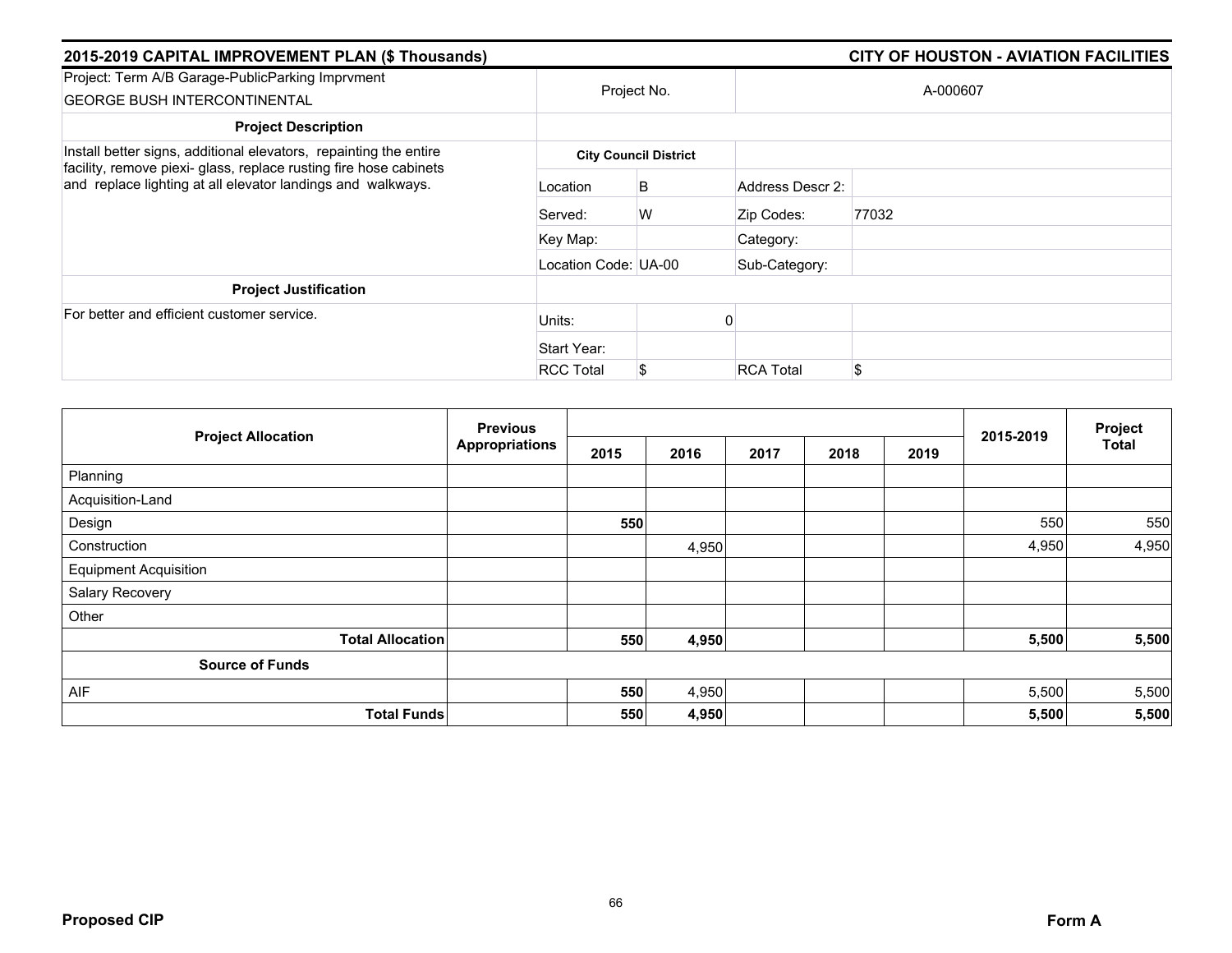| 2015-2019 CAPITAL IMPROVEMENT PLAN (\$ Thousands)                                                                                      |                      |                              |                  |          |  |  |  |
|----------------------------------------------------------------------------------------------------------------------------------------|----------------------|------------------------------|------------------|----------|--|--|--|
| Project: Security Fence Replacement<br><b>GEORGE BUSH INTERCONTINENTAL</b>                                                             |                      | Project No.                  |                  | A-000608 |  |  |  |
| <b>Project Description</b>                                                                                                             |                      |                              |                  |          |  |  |  |
| Replace existing security fence with newmaterial such as wrought<br>iron or jersey barrier.                                            |                      | <b>City Council District</b> |                  |          |  |  |  |
|                                                                                                                                        | Location             | B                            | Address Descr 2: |          |  |  |  |
|                                                                                                                                        | Served:              | W                            | Zip Codes:       | 77032    |  |  |  |
|                                                                                                                                        | Key Map:             |                              | Category:        |          |  |  |  |
|                                                                                                                                        | Location Code: UA-00 |                              | Sub-Category:    |          |  |  |  |
| <b>Project Justification</b>                                                                                                           |                      |                              |                  |          |  |  |  |
| To improve security and prevent furthervehicular incursions on the<br>airfield area. Theexisting fence has been patched numeroustimes. | Units:               |                              |                  |          |  |  |  |
|                                                                                                                                        | Start Year:          |                              |                  |          |  |  |  |
|                                                                                                                                        | <b>RCC Total</b>     | S                            | <b>RCA Total</b> | \$       |  |  |  |

|                              | <b>Previous</b><br><b>Appropriations</b> |       |        |      | Project |      |           |              |
|------------------------------|------------------------------------------|-------|--------|------|---------|------|-----------|--------------|
| <b>Project Allocation</b>    |                                          | 2015  | 2016   | 2017 | 2018    | 2019 | 2015-2019 | <b>Total</b> |
| Planning                     |                                          |       |        |      |         |      |           |              |
| Acquisition-Land             |                                          |       |        |      |         |      |           |              |
| Design                       |                                          | 1,150 |        |      |         |      | 1,150     | 1,150        |
| Construction                 |                                          |       | 10,350 |      |         |      | 10,350    | 10,350       |
| <b>Equipment Acquisition</b> |                                          |       |        |      |         |      |           |              |
| Salary Recovery              |                                          |       |        |      |         |      |           |              |
| Other                        |                                          |       |        |      |         |      |           |              |
| <b>Total Allocation</b>      |                                          | 1,150 | 10,350 |      |         |      | 11,500    | 11,500       |
| <b>Source of Funds</b>       |                                          |       |        |      |         |      |           |              |
| <b>AIF</b>                   |                                          | 1,150 | 10,350 |      |         |      | 11,500    | 11,500       |
| <b>Total Funds</b>           |                                          | 1,150 | 10,350 |      |         |      | 11,500    | 11,500       |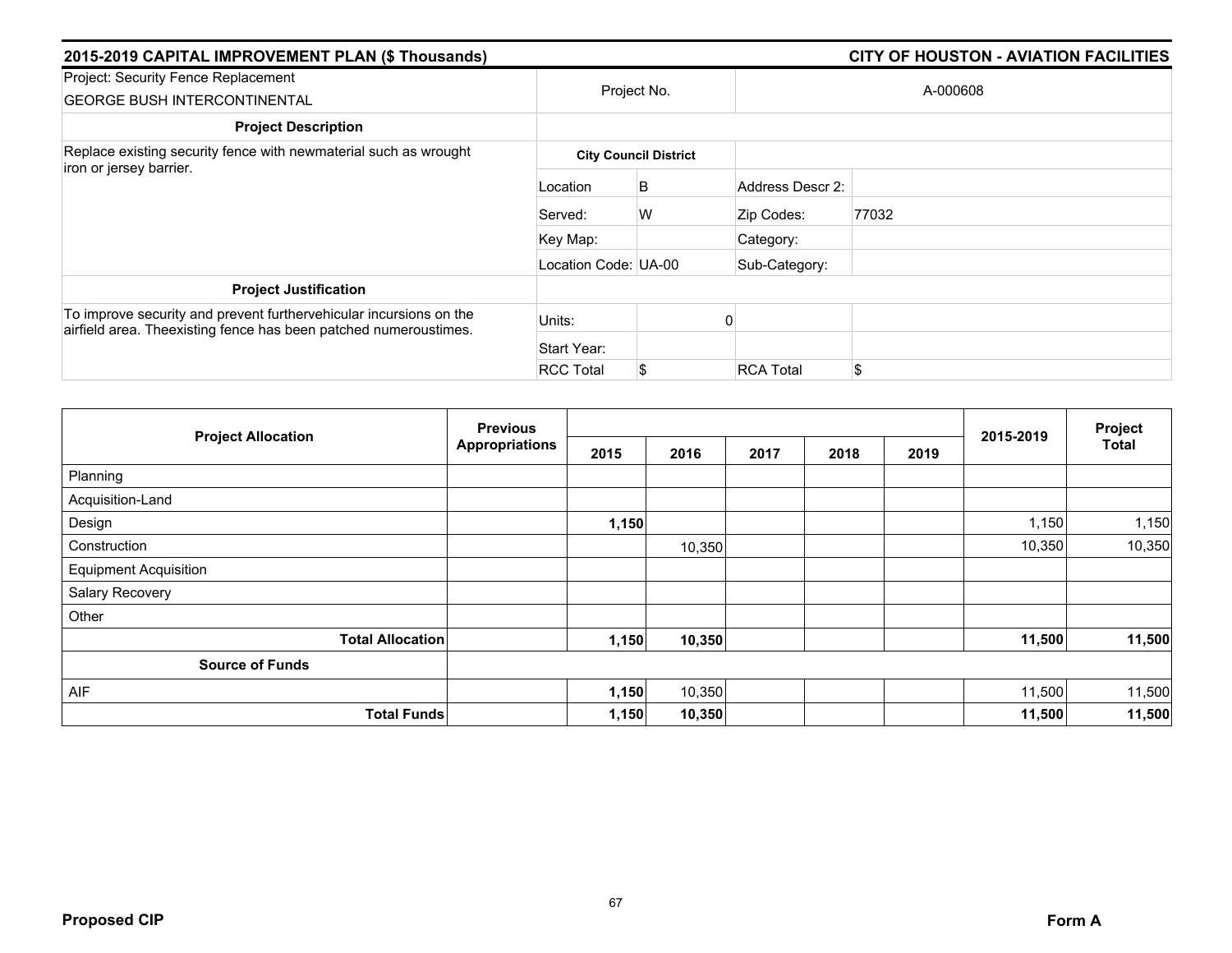| 2015-2019 CAPITAL IMPROVEMENT PLAN (\$ Thousands)                                     |                              | <b>CITY OF HOUSTON - AVIATION FACILITIES</b> |                  |          |  |  |  |  |  |
|---------------------------------------------------------------------------------------|------------------------------|----------------------------------------------|------------------|----------|--|--|--|--|--|
| Project: Cell Phone Lots on JFK & Will Clayton<br><b>GEORGE BUSH INTERCONTINENTAL</b> |                              | Project No.                                  |                  | A-000610 |  |  |  |  |  |
| <b>Project Description</b>                                                            |                              |                                              |                  |          |  |  |  |  |  |
| Build cell phone lots on JFK and Will Clayton Boulevard.                              | <b>City Council District</b> |                                              |                  |          |  |  |  |  |  |
|                                                                                       | Location                     | B                                            | Address Descr 2: |          |  |  |  |  |  |
|                                                                                       | Served:                      | W                                            | Zip Codes:       | 77032    |  |  |  |  |  |
|                                                                                       | Key Map:                     |                                              | Category:        |          |  |  |  |  |  |
|                                                                                       | Location Code: UA-00         |                                              | Sub-Category:    |          |  |  |  |  |  |
| <b>Project Justification</b>                                                          |                              |                                              |                  |          |  |  |  |  |  |
| This project will help reducing traffic congestion at the terminals.                  | Units:                       |                                              |                  |          |  |  |  |  |  |
|                                                                                       | Start Year:                  |                                              |                  |          |  |  |  |  |  |
|                                                                                       | <b>RCC Total</b>             | S                                            | <b>RCA Total</b> | \$       |  |  |  |  |  |

|                              | <b>Previous</b>       |       |      |      |      | Project |           |       |
|------------------------------|-----------------------|-------|------|------|------|---------|-----------|-------|
| <b>Project Allocation</b>    | <b>Appropriations</b> | 2015  | 2016 | 2017 | 2018 | 2019    | 2015-2019 | Total |
| Planning                     |                       |       |      |      |      |         |           |       |
| Acquisition-Land             |                       |       |      |      |      |         |           |       |
| Design                       |                       |       |      |      |      |         |           |       |
| Construction                 |                       | 2,500 |      |      |      |         | 2,500     | 2,500 |
| <b>Equipment Acquisition</b> |                       |       |      |      |      |         |           |       |
| Salary Recovery              |                       |       |      |      |      |         |           |       |
| Other                        |                       |       |      |      |      |         |           |       |
| <b>Total Allocation</b>      |                       | 2,500 |      |      |      |         | 2,500     | 2,500 |
| <b>Source of Funds</b>       |                       |       |      |      |      |         |           |       |
| AIF                          |                       | 2,500 |      |      |      |         | 2,500     | 2,500 |
| <b>Total Funds</b>           |                       | 2,500 |      |      |      |         | 2,500     | 2,500 |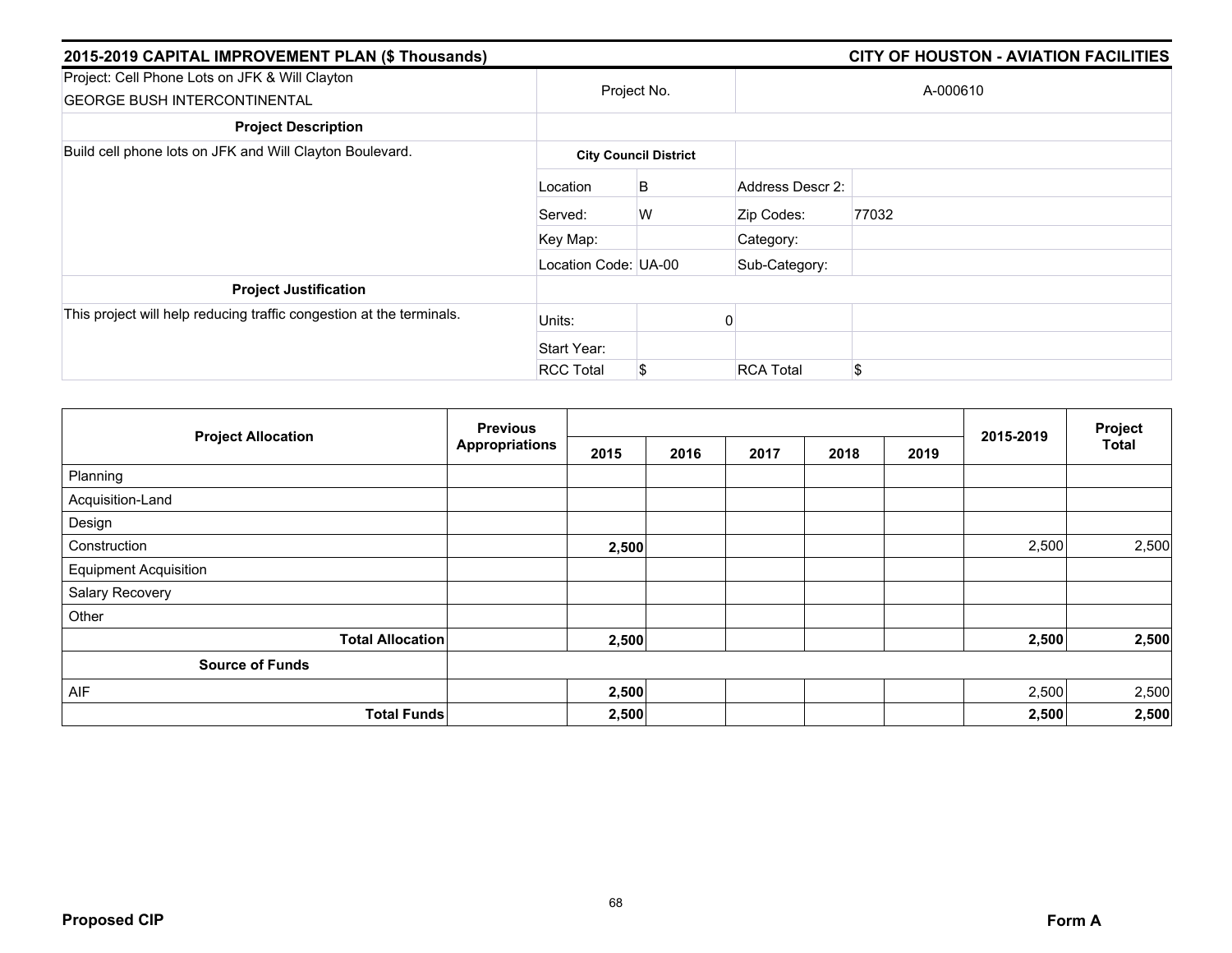| 2015-2019 CAPITAL IMPROVEMENT PLAN (\$ Thousands)                                                                                                                                         |                      |                              |                             | <b>CITY OF HOUSTON - AVIATION FACILITIES</b> |  |  |
|-------------------------------------------------------------------------------------------------------------------------------------------------------------------------------------------|----------------------|------------------------------|-----------------------------|----------------------------------------------|--|--|
| Project: TERM C 480-VOLT DISTRIBUTION SYSTEM (COR<br><b>GEORGE BUSH INTERCONTINENTAL</b>                                                                                                  | Project No.          |                              |                             | A-000612                                     |  |  |
| <b>Project Description</b>                                                                                                                                                                |                      |                              |                             |                                              |  |  |
| Approximately 50% of the existing Terminal C 480-volt distribution                                                                                                                        |                      | <b>City Council District</b> |                             |                                              |  |  |
| system is operating well beyond anticipated service life and its'<br>service reliability jeopardizes the operation of the Airport's<br>main baggage handling system and customer service. | Location             | B                            | Address Descr 2: 334X, 374B |                                              |  |  |
|                                                                                                                                                                                           | Served:              | W                            | Zip Codes:                  | 77032                                        |  |  |
|                                                                                                                                                                                           | Key Map:             |                              | Category:                   |                                              |  |  |
|                                                                                                                                                                                           | Location Code: UA-00 |                              | Sub-Category:               |                                              |  |  |
| <b>Project Justification</b>                                                                                                                                                              |                      |                              |                             |                                              |  |  |
| This project funds the infrastructure renewal of designated<br>distribution system components to maintain adequate customer                                                               | Units:               |                              |                             |                                              |  |  |
| service.                                                                                                                                                                                  | Start Year:          |                              |                             |                                              |  |  |
|                                                                                                                                                                                           | <b>RCC Total</b>     | S                            | <b>RCA Total</b>            |                                              |  |  |

|                              | <b>Previous</b>       |       |        |      | 2015-2019 | Project |        |        |
|------------------------------|-----------------------|-------|--------|------|-----------|---------|--------|--------|
| <b>Project Allocation</b>    | <b>Appropriations</b> | 2015  | 2016   | 2017 | 2018      | 2019    |        | Total  |
| Planning                     |                       |       |        |      |           |         |        |        |
| Acquisition-Land             |                       |       |        |      |           |         |        |        |
| Design                       |                       | 2,000 |        |      |           |         | 2,000  | 2,000  |
| Construction                 |                       |       | 18,000 |      |           |         | 18,000 | 18,000 |
| <b>Equipment Acquisition</b> |                       |       |        |      |           |         |        |        |
| Salary Recovery              |                       |       |        |      |           |         |        |        |
| Other                        |                       |       |        |      |           |         |        |        |
| <b>Total Allocation</b>      |                       | 2,000 | 18,000 |      |           |         | 20,000 | 20,000 |
| <b>Source of Funds</b>       |                       |       |        |      |           |         |        |        |
| AIF                          |                       | 2,000 | 18,000 |      |           |         | 20,000 | 20,000 |
| <b>Total Funds</b>           |                       | 2,000 | 18,000 |      |           |         | 20,000 | 20,000 |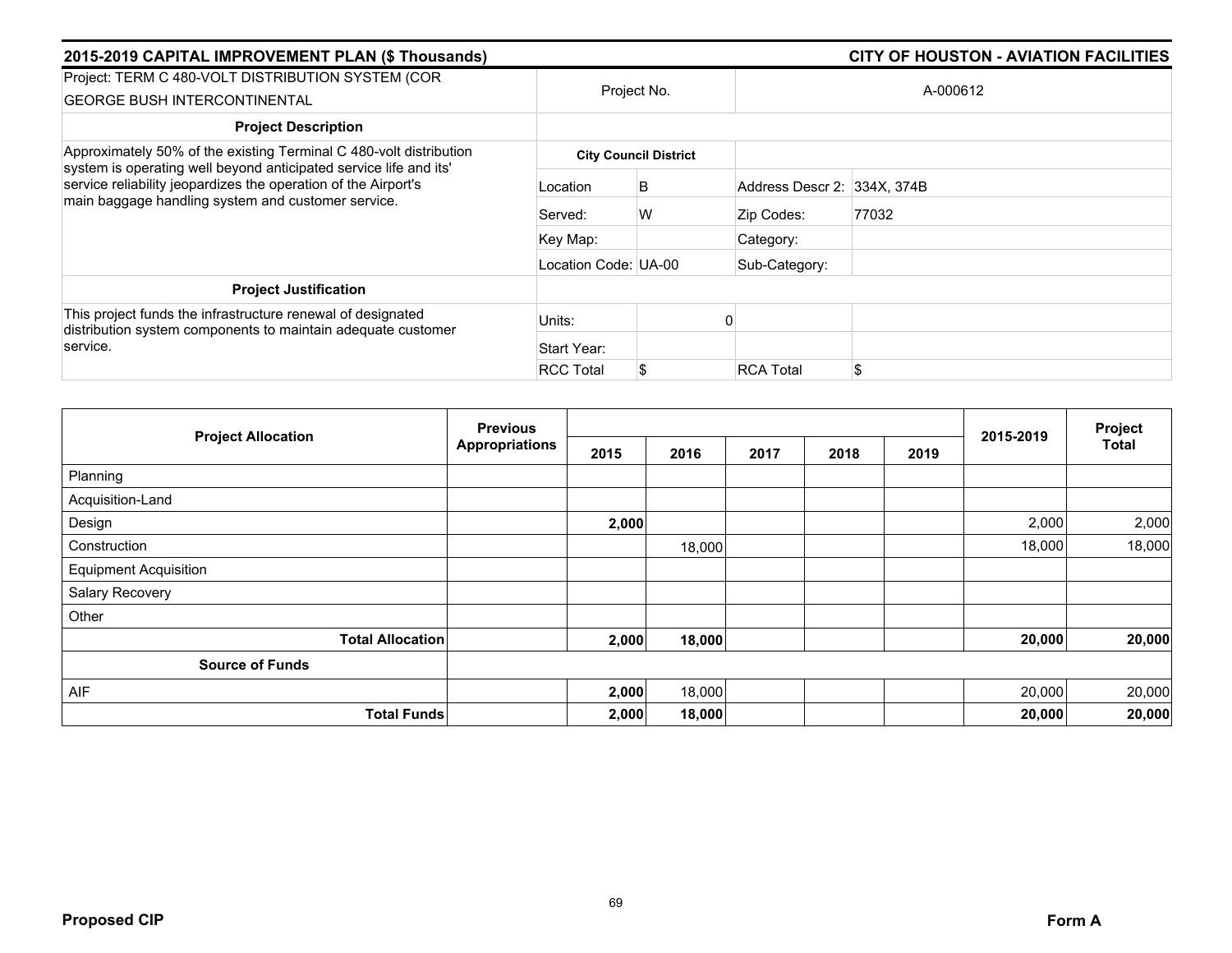| 2015-2019 CAPITAL IMPROVEMENT PLAN (\$ Thousands)                                                                                |                      | <b>CITY OF HOUSTON - AVIATION FACILITIES</b> |                  |       |  |  |  |
|----------------------------------------------------------------------------------------------------------------------------------|----------------------|----------------------------------------------|------------------|-------|--|--|--|
| Project: SecurityEnhancemntsAOAperimeterFenceLine<br>WILLIAM P. HOBBY AIRPORT                                                    | Project No.          |                                              | A-000613         |       |  |  |  |
| <b>Project Description</b>                                                                                                       |                      |                                              |                  |       |  |  |  |
| Construct a perimeter fence protection system around the airfield<br>that will prevent the intrusion of vehicular penetration.   |                      | <b>City Council District</b>                 |                  |       |  |  |  |
|                                                                                                                                  | Location             |                                              | Address Descr 2: |       |  |  |  |
|                                                                                                                                  | Served:              | W                                            | Zip Codes:       | 77061 |  |  |  |
|                                                                                                                                  | Key Map:             |                                              | Category:        |       |  |  |  |
|                                                                                                                                  | Location Code: UA-00 |                                              | Sub-Category:    |       |  |  |  |
| <b>Project Justification</b>                                                                                                     |                      |                                              |                  |       |  |  |  |
| This will prevent vehicle intrusion on airfield and wild life from<br>digging under the AOA fence and getting into the airfield. | Units:               |                                              |                  |       |  |  |  |
|                                                                                                                                  | Start Year:          |                                              |                  |       |  |  |  |
|                                                                                                                                  | <b>RCC Total</b>     | S                                            | <b>RCA Total</b> | \$    |  |  |  |

| <b>Project Allocation</b>    | <b>Previous</b><br><b>Appropriations</b> |      |      |      | 2015-2019 | Project |     |              |
|------------------------------|------------------------------------------|------|------|------|-----------|---------|-----|--------------|
|                              |                                          | 2015 | 2016 | 2017 | 2018      | 2019    |     | <b>Total</b> |
| Planning                     |                                          |      |      |      |           |         |     |              |
| Acquisition-Land             |                                          |      |      |      |           |         |     |              |
| Design                       |                                          |      |      |      |           |         |     |              |
| Construction                 |                                          | 900  |      |      |           |         | 900 | 900          |
| <b>Equipment Acquisition</b> |                                          |      |      |      |           |         |     |              |
| Salary Recovery              |                                          |      |      |      |           |         |     |              |
| Other                        |                                          |      |      |      |           |         |     |              |
| <b>Total Allocation</b>      |                                          | 900  |      |      |           |         | 900 | 900          |
| <b>Source of Funds</b>       |                                          |      |      |      |           |         |     |              |
| AIF                          |                                          | 900  |      |      |           |         | 900 | 900          |
| <b>Total Funds</b>           |                                          | 900  |      |      |           |         | 900 | 900          |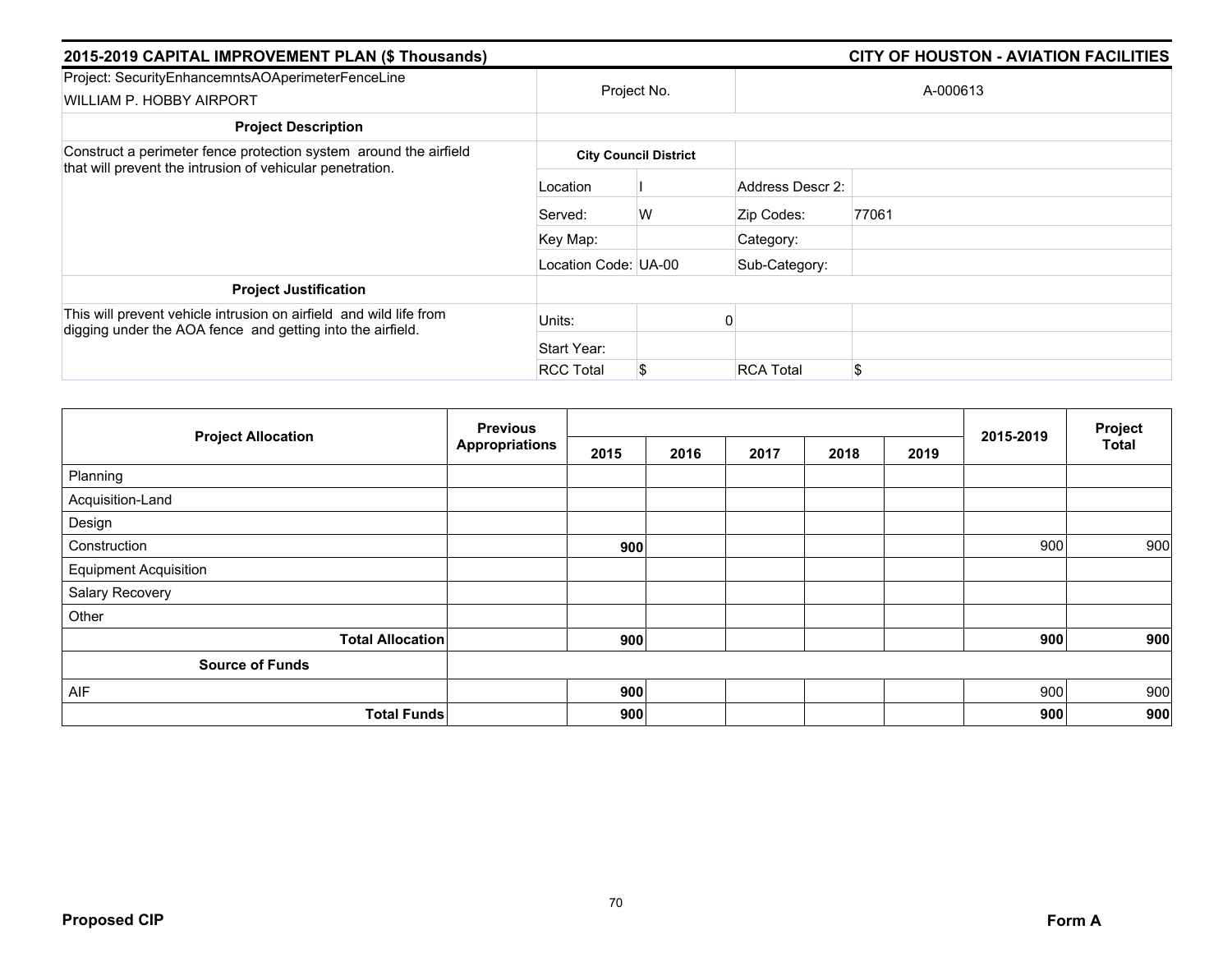| 2015-2019 CAPITAL IMPROVEMENT PLAN (\$ Thousands)                                                                                                                                                                                             |                      | <b>CITY OF HOUSTON - AVIATION FACILITIES</b> |                  |          |  |  |
|-----------------------------------------------------------------------------------------------------------------------------------------------------------------------------------------------------------------------------------------------|----------------------|----------------------------------------------|------------------|----------|--|--|
| Project: SatelliteCntrlUtilities-CUP Facility-HOU<br>WILLIAM P. HOBBY AIRPORT                                                                                                                                                                 |                      | Project No.                                  |                  | A-000614 |  |  |
| <b>Project Description</b>                                                                                                                                                                                                                    |                      |                                              |                  |          |  |  |
| Complete the phased design and construction of a Satellite Central                                                                                                                                                                            |                      | <b>City Council District</b>                 |                  |          |  |  |
| Utilities Plant (CUP) facility at Hobby Airport in addition to the<br>completion of incremental repairs to the existing CUP to maintain<br>reliable operation.                                                                                | Location             |                                              | Address Descr 2: |          |  |  |
|                                                                                                                                                                                                                                               | Served:              | W                                            | Zip Codes:       | 77061    |  |  |
|                                                                                                                                                                                                                                               | Key Map:             |                                              | Category:        |          |  |  |
|                                                                                                                                                                                                                                               | Location Code: UA-00 |                                              | Sub-Category:    |          |  |  |
| <b>Project Justification</b>                                                                                                                                                                                                                  |                      |                                              |                  |          |  |  |
| The new Satellite CUP a complete thermal production and<br>distribution facility will initially house heating system boilers,<br>chillers piping and distrubution pumps to provide adequate heating<br>to the existing terminals and new FIS. | Units:               |                                              |                  |          |  |  |
|                                                                                                                                                                                                                                               | Start Year:          |                                              |                  |          |  |  |
|                                                                                                                                                                                                                                               | <b>RCC Total</b>     | S.                                           | <b>RCA Total</b> | \$       |  |  |

| <b>Project Allocation</b>    | <b>Previous</b>       |      |      |      | 2015-2019 | Project |       |       |
|------------------------------|-----------------------|------|------|------|-----------|---------|-------|-------|
|                              | <b>Appropriations</b> | 2015 | 2016 | 2017 | 2018      | 2019    |       | Total |
| Planning                     |                       |      |      |      |           |         |       |       |
| Acquisition-Land             |                       |      |      |      |           |         |       |       |
| Design                       |                       |      |      |      |           |         |       |       |
| Construction                 |                       |      |      |      |           | 7,500   | 7,500 | 7,500 |
| <b>Equipment Acquisition</b> |                       |      |      |      |           |         |       |       |
| Salary Recovery              |                       |      |      |      |           |         |       |       |
| Other                        |                       |      |      |      |           |         |       |       |
| <b>Total Allocation</b>      |                       |      |      |      |           | 7,500   | 7,500 | 7,500 |
| <b>Source of Funds</b>       |                       |      |      |      |           |         |       |       |
| Rev Bonds/Com Paper          |                       |      |      |      |           | 7,500   | 7,500 | 7,500 |
| <b>Total Funds</b>           |                       |      |      |      |           | 7,500   | 7,500 | 7,500 |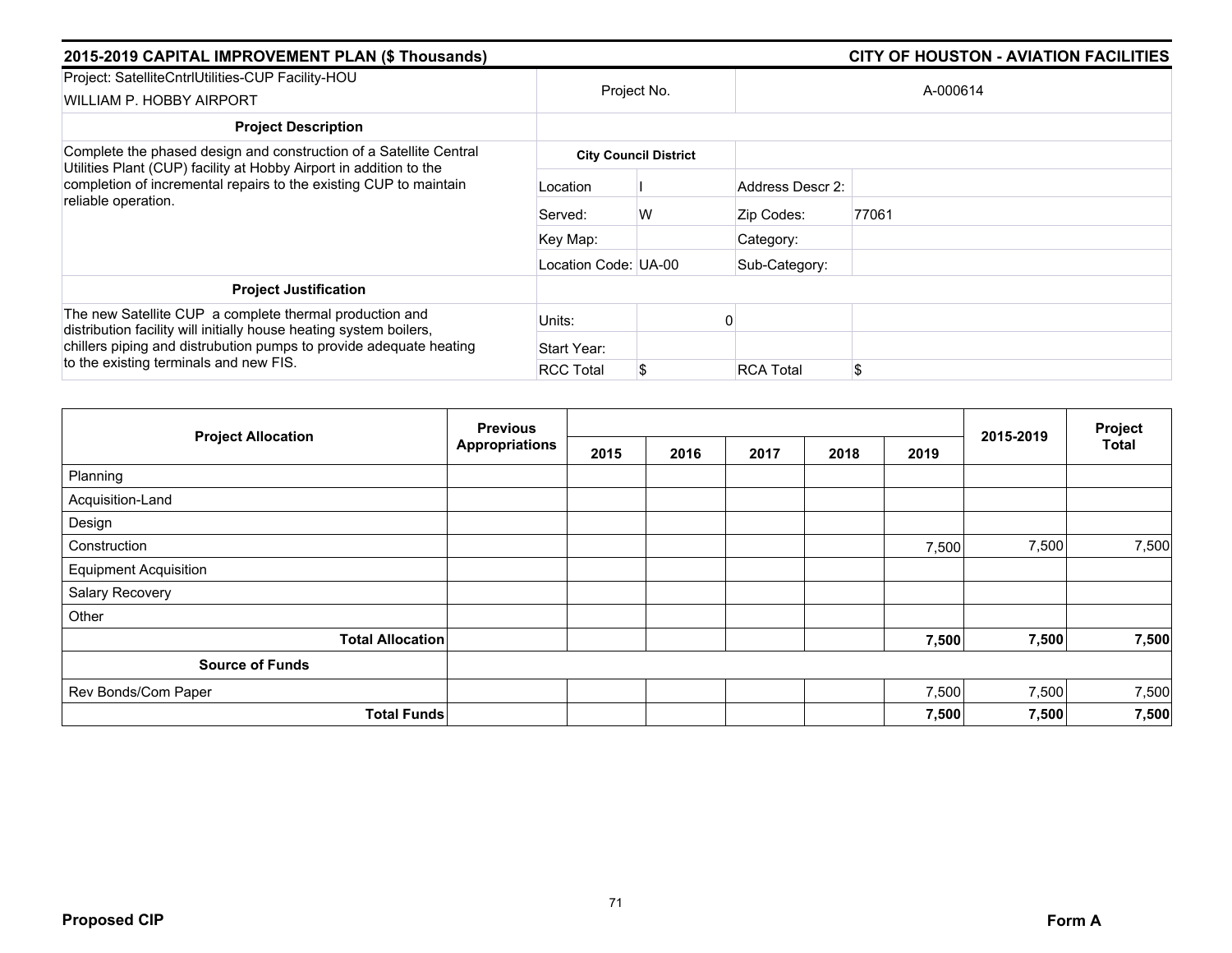| 2015-2019 CAPITAL IMPROVEMENT PLAN (\$ Thousands)                                                                                                                                                                                                    |                      |                              |                  |       |  |  |
|------------------------------------------------------------------------------------------------------------------------------------------------------------------------------------------------------------------------------------------------------|----------------------|------------------------------|------------------|-------|--|--|
| Project: Cargo Ramp & Taxi Lane<br><b>ELLINGTON AIRPORT</b>                                                                                                                                                                                          | Project No.          |                              | A-000615         |       |  |  |
| <b>Project Description</b>                                                                                                                                                                                                                           |                      |                              |                  |       |  |  |
| Construct a new Taxilane and Cargo ramp for six B-747, group V                                                                                                                                                                                       |                      | <b>City Council District</b> |                  |       |  |  |
| Taxilane (4000 Linear feet) Taxiway edge lights adding to existing<br>taxilane B.                                                                                                                                                                    | Location             | E.                           | Address Descr 2: |       |  |  |
|                                                                                                                                                                                                                                                      | Served:              | W                            | Zip Codes:       | 77034 |  |  |
|                                                                                                                                                                                                                                                      | Key Map:             |                              | Category:        |       |  |  |
|                                                                                                                                                                                                                                                      | Location Code: UA-00 |                              | Sub-Category:    |       |  |  |
| <b>Project Justification</b>                                                                                                                                                                                                                         |                      |                              |                  |       |  |  |
| This ramp will connect taxilane with the emerging Houston Ship<br>Channel realated cargo development. This potential revenue is<br>critical in improving financial standing of Ellington Airport.<br>This facility would also support the spaceport. | Units:               |                              |                  |       |  |  |
|                                                                                                                                                                                                                                                      | Start Year:          |                              |                  |       |  |  |
|                                                                                                                                                                                                                                                      | <b>RCC Total</b>     | S                            | <b>RCA Total</b> | \$    |  |  |

|                              | <b>Previous</b><br><b>Appropriations</b> |      |       |      |      | Project |           |              |
|------------------------------|------------------------------------------|------|-------|------|------|---------|-----------|--------------|
| <b>Project Allocation</b>    |                                          | 2015 | 2016  | 2017 | 2018 | 2019    | 2015-2019 | <b>Total</b> |
| Planning                     |                                          |      |       |      |      |         |           |              |
| Acquisition-Land             |                                          |      |       |      |      |         |           |              |
| Design                       |                                          | 300  |       |      |      |         | 300       | 300          |
| Construction                 |                                          |      | 2,700 |      |      |         | 2,700     | 2,700        |
| <b>Equipment Acquisition</b> |                                          |      |       |      |      |         |           |              |
| Salary Recovery              |                                          |      |       |      |      |         |           |              |
| Other                        |                                          |      |       |      |      |         |           |              |
| <b>Total Allocation</b>      |                                          | 300  | 2,700 |      |      |         | 3,000     | 3,000        |
| <b>Source of Funds</b>       |                                          |      |       |      |      |         |           |              |
| AIF                          |                                          | 300  | 2,700 |      |      |         | 3,000     | 3,000        |
| <b>Total Funds</b>           |                                          | 300  | 2,700 |      |      |         | 3,000     | 3,000        |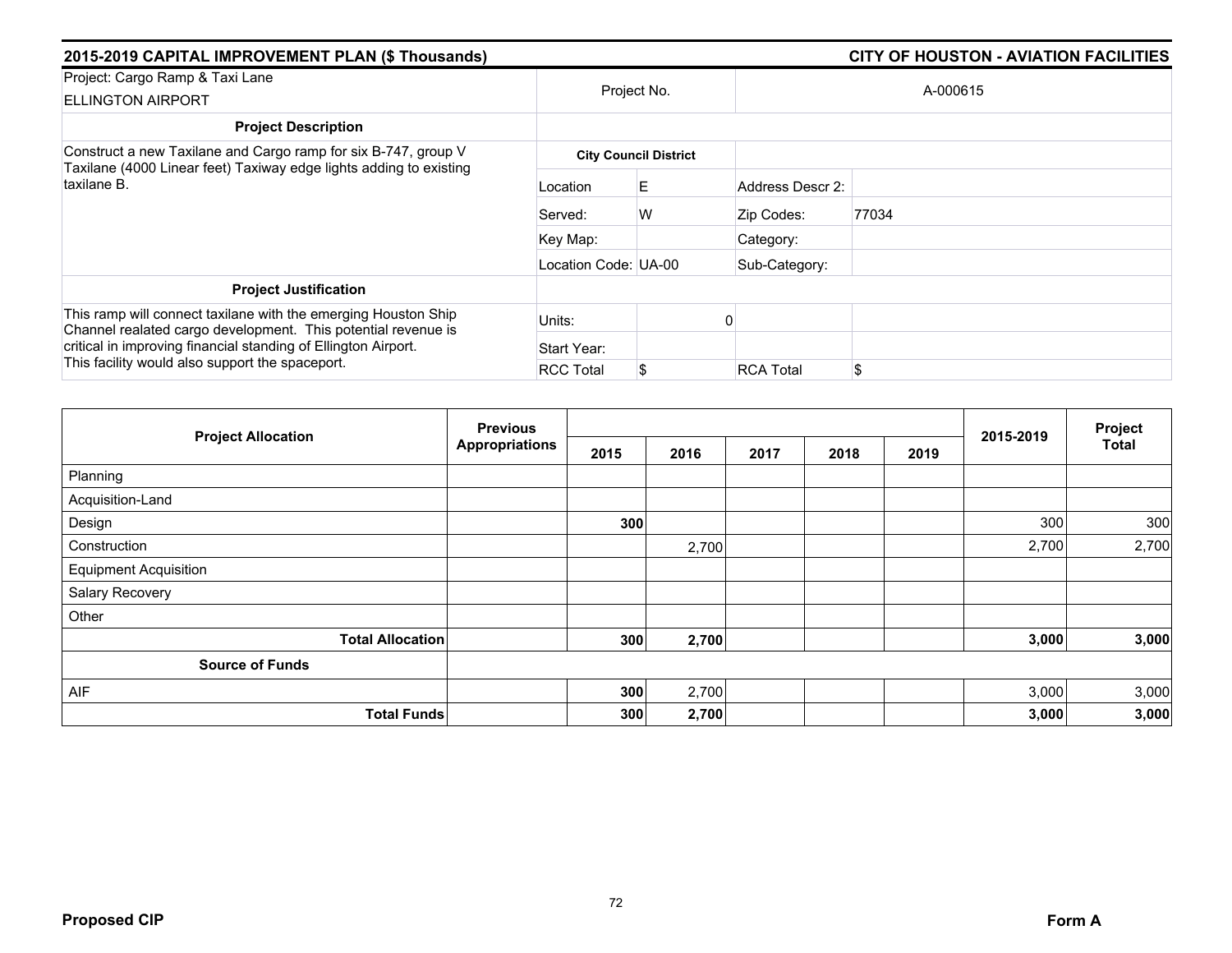| 2015-2019 CAPITAL IMPROVEMENT PLAN (\$ Thousands)                                                                                     |                      |                              |                  | <b>CITY OF HOUSTON - AVIATION FACILITIES</b> |  |  |
|---------------------------------------------------------------------------------------------------------------------------------------|----------------------|------------------------------|------------------|----------------------------------------------|--|--|
| Project: Install Category IIIA ILS<br><b>ELLINGTON AIRPORT</b>                                                                        | Project No.          |                              | A-000616         |                                              |  |  |
| <b>Project Description</b>                                                                                                            |                      |                              |                  |                                              |  |  |
| Install Category IIIA ILS equipment including approach lighting                                                                       |                      | <b>City Council District</b> |                  |                                              |  |  |
| system and SMGCS equipment.                                                                                                           | Location             | E                            | Address Descr 2: |                                              |  |  |
|                                                                                                                                       | Served:              | W                            | Zip Codes:       | 77034                                        |  |  |
|                                                                                                                                       | Key Map:             |                              | Category:        |                                              |  |  |
|                                                                                                                                       | Location Code: UA-00 |                              | Sub-Category:    |                                              |  |  |
| <b>Project Justification</b>                                                                                                          |                      |                              |                  |                                              |  |  |
| Anticipated cargo activity requires an airport to offer appropriate<br>navigational equipment for operators arriving in low visibilty | Units:               |                              |                  |                                              |  |  |
| conditions. Approval of category III ILS by FAA requires to have a                                                                    | Start Year:          |                              |                  |                                              |  |  |
| SMGCS Plan.                                                                                                                           | <b>RCC Total</b>     | \$                           | <b>RCA Total</b> | \$                                           |  |  |

|                              | <b>Previous</b>       |      |      |       |      |      |           | Project      |
|------------------------------|-----------------------|------|------|-------|------|------|-----------|--------------|
| <b>Project Allocation</b>    | <b>Appropriations</b> | 2015 | 2016 | 2017  | 2018 | 2019 | 2015-2019 | <b>Total</b> |
| Planning                     |                       |      |      |       |      |      |           |              |
| Acquisition-Land             |                       |      |      |       |      |      |           |              |
| Design                       |                       |      | 645  |       |      |      | 645       | 645          |
| Construction                 |                       |      |      | 5,805 |      |      | 5,805     | 5,805        |
| <b>Equipment Acquisition</b> |                       |      |      |       |      |      |           |              |
| Salary Recovery              |                       |      |      |       |      |      |           |              |
| Other                        |                       |      |      |       |      |      |           |              |
| <b>Total Allocation</b>      |                       |      | 645  | 5,805 |      |      | 6,450     | 6,450        |
| <b>Source of Funds</b>       |                       |      |      |       |      |      |           |              |
| AIF                          |                       |      | 645  | 5,805 |      |      | 6,450     | 6,450        |
| <b>Total Funds</b>           |                       |      | 645  | 5,805 |      |      | 6,450     | 6,450        |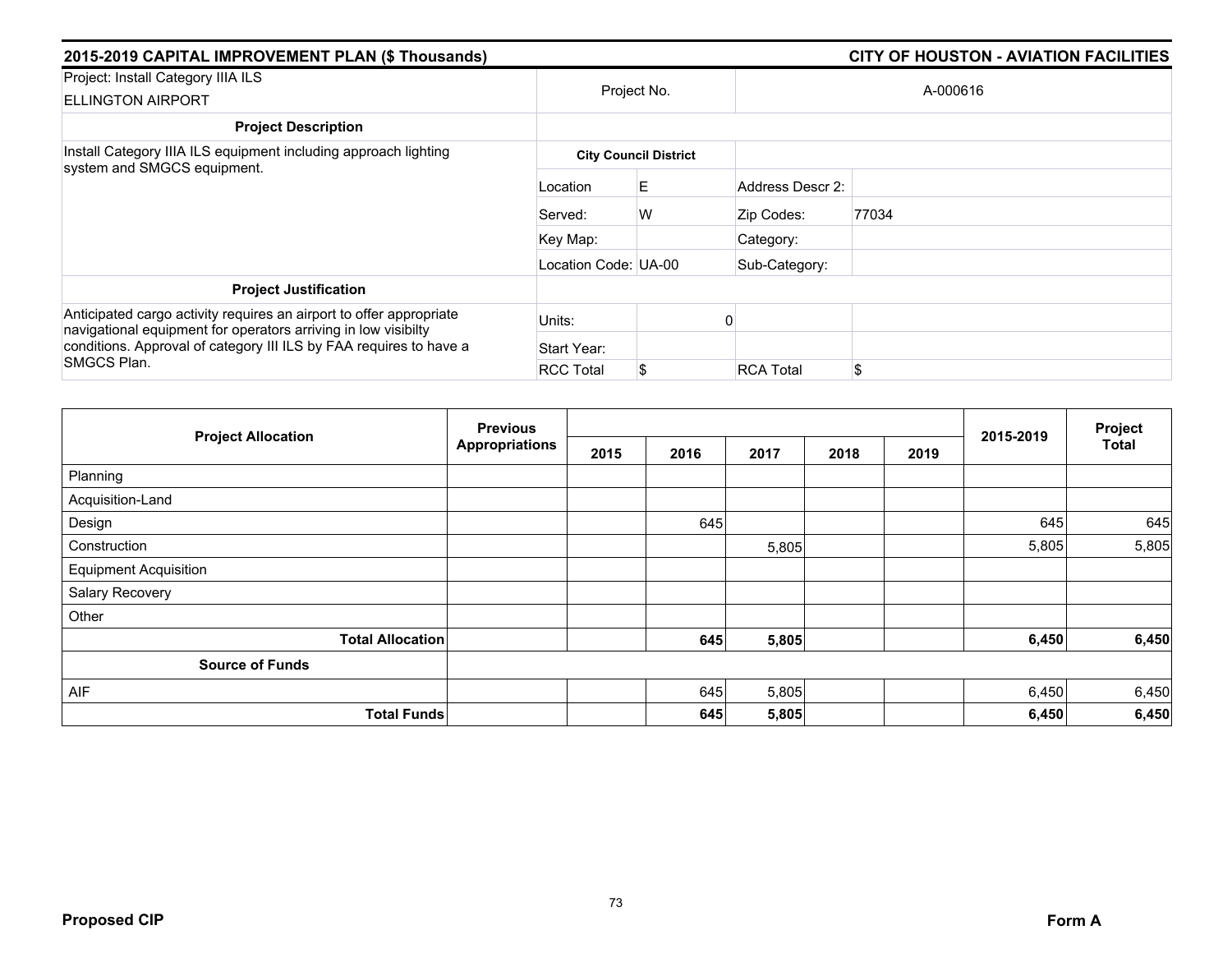| 2015-2019 CAPITAL IMPROVEMENT PLAN (\$ Thousands)                                                                                 |                      |                              |                  | <b>CITY OF HOUSTON - AVIATION FACILITIES</b> |  |  |
|-----------------------------------------------------------------------------------------------------------------------------------|----------------------|------------------------------|------------------|----------------------------------------------|--|--|
| Project: Extend Runway 17R-35L<br><b>ELLINGTON AIRPORT</b>                                                                        | Project No.          |                              | A-000617         |                                              |  |  |
| <b>Project Description</b>                                                                                                        |                      |                              |                  |                                              |  |  |
| Extension of Runway 17R-35L, 200 - 1000 feet(North side).                                                                         |                      | <b>City Council District</b> |                  |                                              |  |  |
|                                                                                                                                   | Location             | E.                           | Address Descr 2: |                                              |  |  |
|                                                                                                                                   | Served:              | W                            | Zip Codes:       | 77034                                        |  |  |
|                                                                                                                                   | Key Map:             |                              | Category:        |                                              |  |  |
|                                                                                                                                   | Location Code: UA-00 |                              | Sub-Category:    |                                              |  |  |
| <b>Project Justification</b>                                                                                                      |                      |                              |                  |                                              |  |  |
| Initial studies have recommended that Runway 17R-35L will need to be<br>extended 200 - 1000 feet to support spaceport operations. | Units:               |                              |                  |                                              |  |  |
|                                                                                                                                   | Start Year:          |                              |                  |                                              |  |  |
|                                                                                                                                   | <b>RCC Total</b>     | S                            | <b>RCA Total</b> | \$                                           |  |  |

|                              | <b>Previous</b> |      |      |      |      | Project |           |              |
|------------------------------|-----------------|------|------|------|------|---------|-----------|--------------|
| <b>Project Allocation</b>    | Appropriations  | 2015 | 2016 | 2017 | 2018 | 2019    | 2015-2019 | <b>Total</b> |
| Planning                     |                 |      |      |      |      |         |           |              |
| Acquisition-Land             |                 |      |      |      |      |         |           |              |
| Design                       |                 |      |      |      |      | 545     | 545       | 545          |
| Construction                 |                 |      |      |      |      |         |           |              |
| <b>Equipment Acquisition</b> |                 |      |      |      |      |         |           |              |
| Salary Recovery              |                 |      |      |      |      |         |           |              |
| Other                        |                 |      |      |      |      |         |           |              |
| <b>Total Allocation</b>      |                 |      |      |      |      | 545     | 545       | 545          |
| <b>Source of Funds</b>       |                 |      |      |      |      |         |           |              |
| AIF                          |                 |      |      |      |      | 545     | 545       | 545          |
| <b>Total Funds</b>           |                 |      |      |      |      | 545     | 545       | 545          |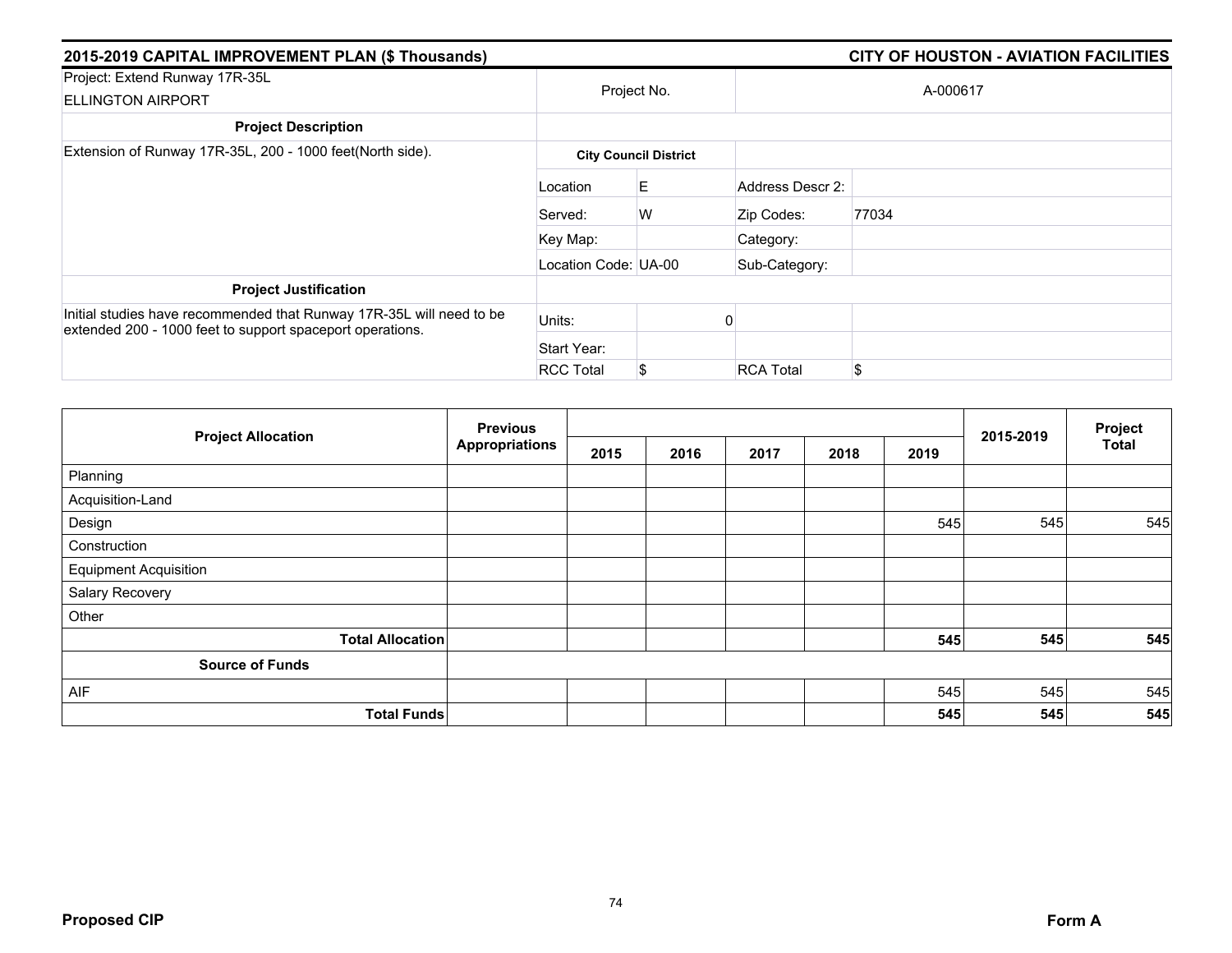| 2015-2019 CAPITAL IMPROVEMENT PLAN (\$ Thousands)                                                                                                                                  |                      |                              |                  | <b>CITY OF HOUSTON - AVIATION FACILITIES</b> |
|------------------------------------------------------------------------------------------------------------------------------------------------------------------------------------|----------------------|------------------------------|------------------|----------------------------------------------|
| Project: R/W 17R-35L IMPROVEMENTS-ASPHALT SHOULER<br><b>ELLINGTON AIRPORT</b>                                                                                                      | Project No.          |                              |                  | A-000618                                     |
| <b>Project Description</b>                                                                                                                                                         |                      |                              |                  |                                              |
| Add asphalt shoulders to Runway 17R-35L and 4-22 to meet aircraft<br>design group (ADG) IV requirements. Add shoulders to Taxiways<br>A,B,C,E,F,G,H for ADG group IV requirements. |                      | <b>City Council District</b> |                  |                                              |
|                                                                                                                                                                                    | Location             | E                            | Address Descr 2: |                                              |
|                                                                                                                                                                                    | Served:              | W                            | Zip Codes:       | 77034                                        |
|                                                                                                                                                                                    | Key Map:             |                              | Category:        |                                              |
|                                                                                                                                                                                    | Location Code: UA-00 |                              | Sub-Category:    |                                              |
| <b>Project Justification</b>                                                                                                                                                       |                      |                              |                  |                                              |
| Bringing Ellington Airport into FAA compliance for ADG IV<br>requirements.                                                                                                         | Units:               |                              |                  |                                              |
|                                                                                                                                                                                    | Start Year:          |                              |                  |                                              |
|                                                                                                                                                                                    | <b>RCC Total</b>     | \$                           | <b>RCA Total</b> | \$.                                          |

| <b>Project Allocation</b>    | <b>Previous</b>       |      |      |      |      |       |           | Project |
|------------------------------|-----------------------|------|------|------|------|-------|-----------|---------|
|                              | <b>Appropriations</b> | 2015 | 2016 | 2017 | 2018 | 2019  | 2015-2019 | Total   |
| Planning                     |                       |      |      |      |      |       |           |         |
| Acquisition-Land             |                       |      |      |      |      |       |           |         |
| Design                       |                       |      |      |      |      | 1,745 | 1,745     | 1,745   |
| Construction                 |                       |      |      |      |      |       |           |         |
| <b>Equipment Acquisition</b> |                       |      |      |      |      |       |           |         |
| Salary Recovery              |                       |      |      |      |      |       |           |         |
| Other                        |                       |      |      |      |      |       |           |         |
| <b>Total Allocation</b>      |                       |      |      |      |      | 1,745 | 1,745     | 1,745   |
| <b>Source of Funds</b>       |                       |      |      |      |      |       |           |         |
| AIF                          |                       |      |      |      |      | 1,745 | 1,745     | 1,745   |
| <b>Total Funds</b>           |                       |      |      |      |      | 1,745 | 1,745     | 1,745   |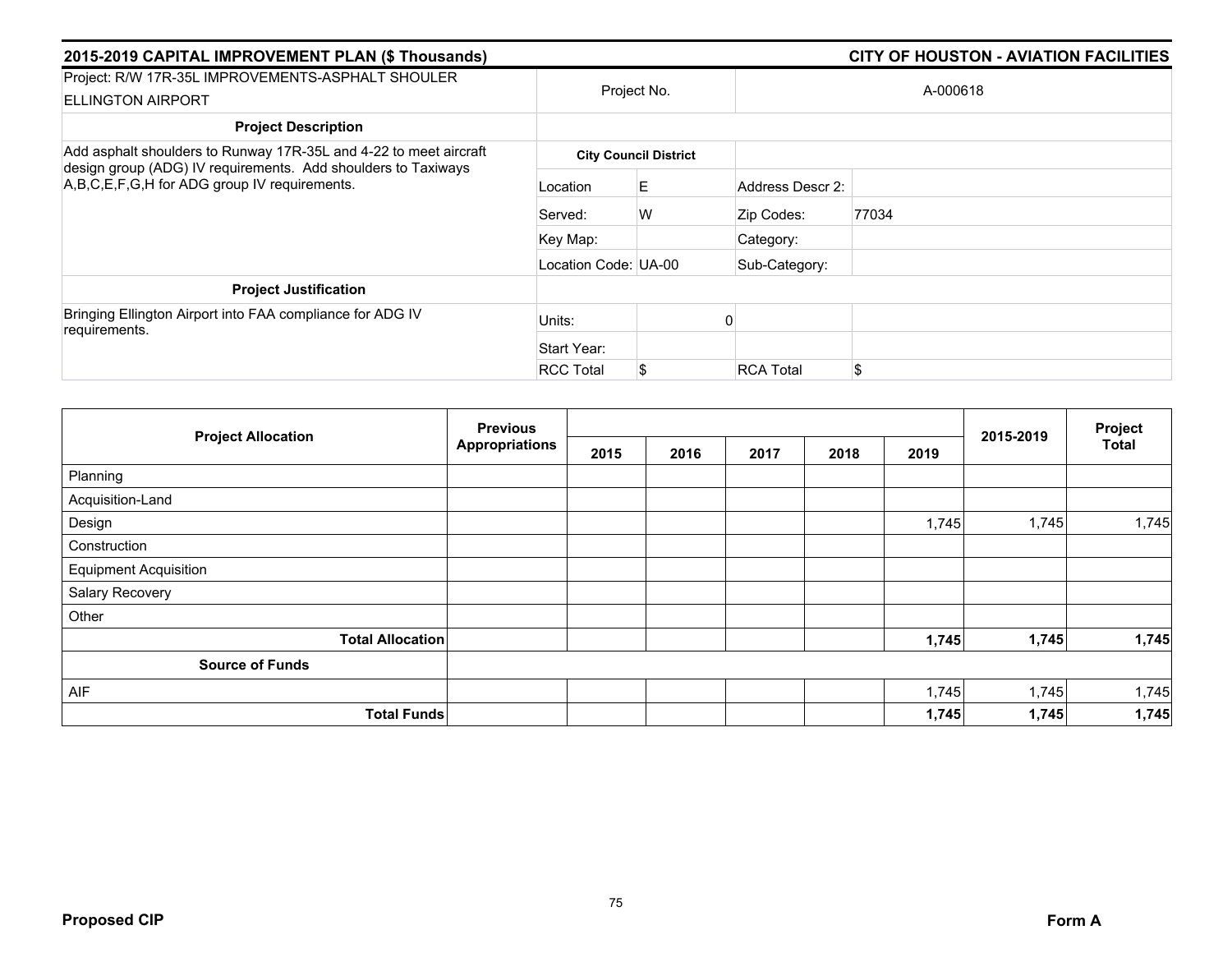| 2015-2019 CAPITAL IMPROVEMENT PLAN (\$ Thousands)                                                                                        | <b>CITY OF HOUSTON - AVIATION FACILITIES</b> |                              |                  |       |  |  |
|------------------------------------------------------------------------------------------------------------------------------------------|----------------------------------------------|------------------------------|------------------|-------|--|--|
| Project: Rehabilitation of Airfield Service Road<br><b>ELLINGTON AIRPORT</b>                                                             | Project No.                                  |                              | A-000619         |       |  |  |
| <b>Project Description</b>                                                                                                               |                                              |                              |                  |       |  |  |
| Rehabilitate and upgrade portions of asphalt service road at<br>Ellington.                                                               |                                              | <b>City Council District</b> |                  |       |  |  |
|                                                                                                                                          | Location                                     | E.                           | Address Descr 2: |       |  |  |
|                                                                                                                                          | Served:                                      | W                            | Zip Codes:       | 77034 |  |  |
|                                                                                                                                          | Key Map:                                     |                              | Category:        |       |  |  |
|                                                                                                                                          | Location Code: UA-00                         |                              | Sub-Category:    |       |  |  |
| <b>Project Justification</b>                                                                                                             |                                              |                              |                  |       |  |  |
| Portion of airfield perimeter service road (10,000 linear feet) is<br>in need of repair and resurfacing asphalt. Portion of center field | Units:                                       |                              |                  |       |  |  |
| service road is in need of upgrade from gravel to asphalt. Service                                                                       | Start Year:                                  |                              |                  |       |  |  |
| roads are critical to support maintenance of airfield to help limit<br>vehicle crossings on active runways.                              | <b>RCC Total</b>                             |                              | <b>RCA Total</b> | S     |  |  |

|                              | <b>Previous</b>       |      |      |      | 2015-2019 | Project |     |       |
|------------------------------|-----------------------|------|------|------|-----------|---------|-----|-------|
| <b>Project Allocation</b>    | <b>Appropriations</b> | 2015 | 2016 | 2017 | 2018      | 2019    |     | Total |
| Planning                     |                       |      |      |      |           |         |     |       |
| Acquisition-Land             |                       |      |      |      |           |         |     |       |
| Design                       |                       |      |      |      |           |         |     |       |
| Construction                 |                       |      | 547  |      |           |         | 547 | 547   |
| <b>Equipment Acquisition</b> |                       |      |      |      |           |         |     |       |
| Salary Recovery              |                       |      |      |      |           |         |     |       |
| Other                        |                       |      |      |      |           |         |     |       |
| <b>Total Allocation</b>      |                       |      | 547  |      |           |         | 547 | 547   |
| <b>Source of Funds</b>       |                       |      |      |      |           |         |     |       |
| AIF                          |                       |      | 547  |      |           |         | 547 | 547   |
| <b>Total Funds</b>           |                       |      | 547  |      |           |         | 547 | 547   |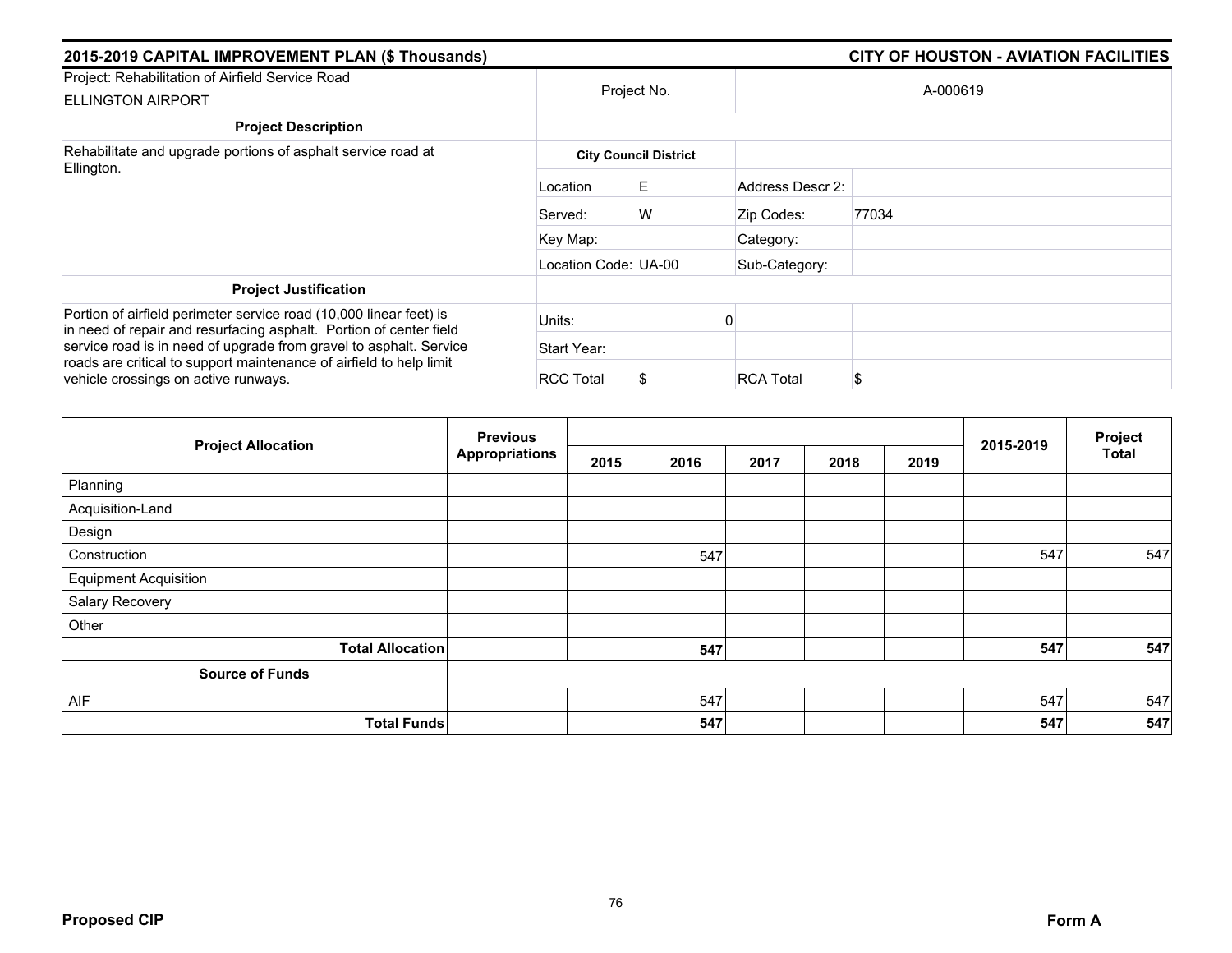| 2015-2019 CAPITAL IMPROVEMENT PLAN (\$ Thousands)                       |                      |                              |                  | <b>CITY OF HOUSTON - AVIATION FACILITIES</b> |  |  |  |
|-------------------------------------------------------------------------|----------------------|------------------------------|------------------|----------------------------------------------|--|--|--|
| Project: T-Hanger Ramp & Taxiway D Pavement<br><b>ELLINGTON AIRPORT</b> | Project No.          |                              | A-000620         |                                              |  |  |  |
| <b>Project Description</b>                                              |                      |                              |                  |                                              |  |  |  |
| Asphalt pavement needs to be rejuvenated and                            |                      | <b>City Council District</b> |                  |                                              |  |  |  |
| resealed on the T-Hanger ramp and add<br>shoulders to the Taxiway D.    | Location             | E                            | Address Descr 2: |                                              |  |  |  |
|                                                                         | Served:              | <b>ALL</b>                   | Zip Codes:       | 77034                                        |  |  |  |
|                                                                         | Key Map:             |                              | Category:        |                                              |  |  |  |
|                                                                         | Location Code: UA-00 |                              | Sub-Category:    |                                              |  |  |  |
| <b>Project Justification</b>                                            |                      |                              |                  |                                              |  |  |  |
| Airfield must be maintained in accordance with<br>FAA guidelines.       | Units:               |                              |                  |                                              |  |  |  |
|                                                                         | Start Year:          |                              |                  |                                              |  |  |  |
|                                                                         | <b>RCC Total</b>     | \$                           | <b>RCA Total</b> | \$                                           |  |  |  |

|                              | <b>Previous</b>       |      |      |      |      |      |           | Project<br><b>Total</b> |
|------------------------------|-----------------------|------|------|------|------|------|-----------|-------------------------|
| <b>Project Allocation</b>    | <b>Appropriations</b> | 2015 | 2016 | 2017 | 2018 | 2019 | 2015-2019 |                         |
| Planning                     |                       |      |      |      |      |      |           |                         |
| Acquisition-Land             |                       |      |      |      |      |      |           |                         |
| Design                       |                       |      |      |      |      |      |           | 0                       |
| Construction                 |                       |      | 859  |      |      |      | 859       | 859                     |
| <b>Equipment Acquisition</b> |                       |      |      |      |      |      |           |                         |
| Salary Recovery              |                       |      |      |      |      |      |           |                         |
| Other                        |                       |      |      |      |      |      |           |                         |
| <b>Total Allocation</b>      |                       |      | 859  |      |      |      | 859       | 859                     |
| <b>Source of Funds</b>       |                       |      |      |      |      |      |           |                         |
| AIF                          |                       |      | 859  |      |      |      | 859       | 859                     |
| <b>Total Funds</b>           |                       |      | 859  |      |      |      | 859       | 859                     |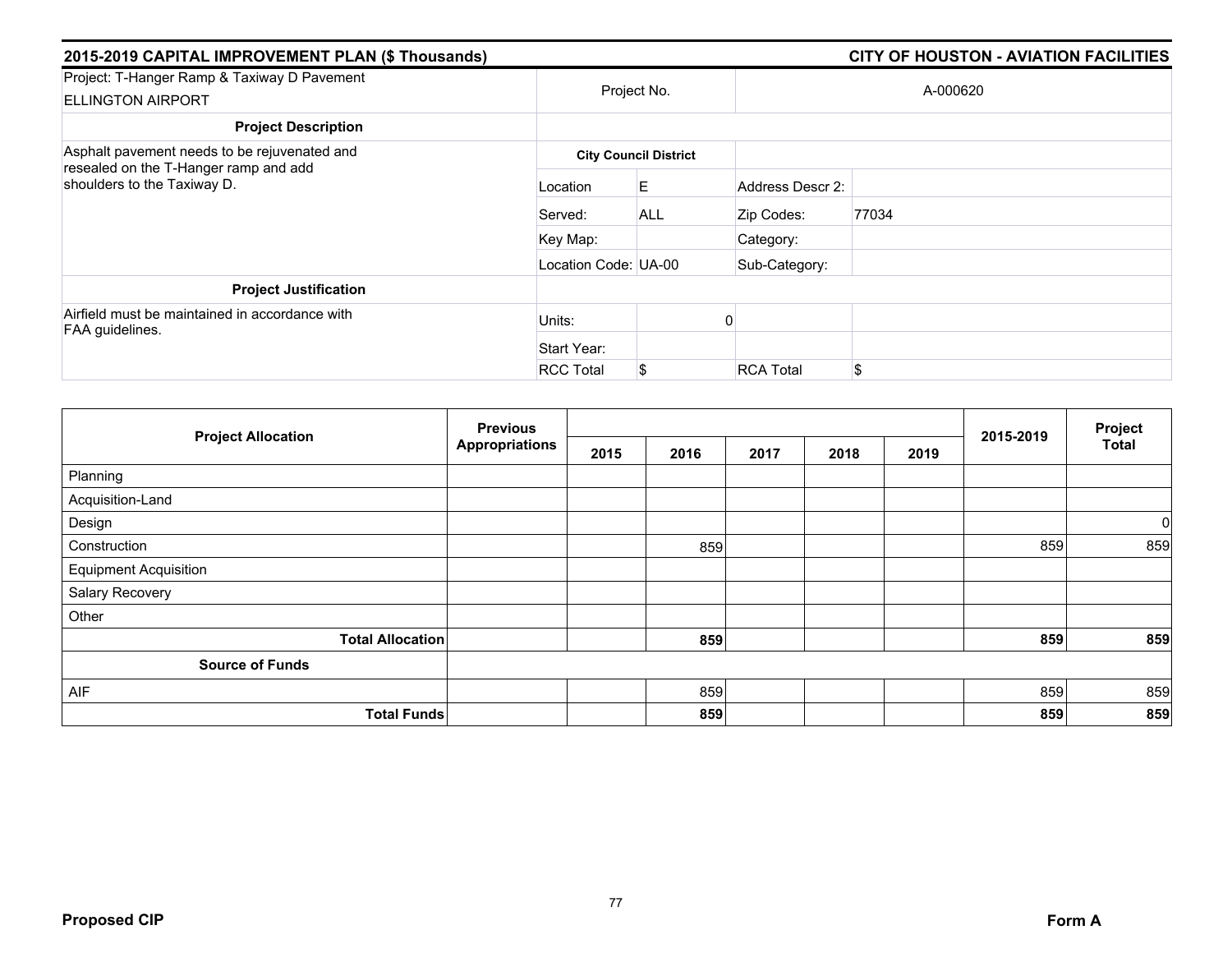| 2015-2019 CAPITAL IMPROVEMENT PLAN (\$ Thousands)                                                                             |                      | <b>CITY OF HOUSTON - AVIATION FACILITIES</b> |                  |          |  |  |  |  |
|-------------------------------------------------------------------------------------------------------------------------------|----------------------|----------------------------------------------|------------------|----------|--|--|--|--|
| Project: Public Addressing (PA) System<br>HOUSTON AIRPORT SYSTEM (IAH-HOU-EFD)                                                |                      | Project No.                                  |                  | A-000621 |  |  |  |  |
| <b>Project Description</b>                                                                                                    |                      |                                              |                  |          |  |  |  |  |
| Project is to replace the core components of ourcurrent PA system.                                                            |                      | <b>City Council District</b>                 |                  |          |  |  |  |  |
|                                                                                                                               | Location             | B, E, I                                      | Address Descr 2: |          |  |  |  |  |
|                                                                                                                               | Served:              | W                                            | Zip Codes:       |          |  |  |  |  |
|                                                                                                                               | Key Map:             |                                              | Category:        |          |  |  |  |  |
|                                                                                                                               | Location Code: UA-00 |                                              | Sub-Category:    |          |  |  |  |  |
| <b>Project Justification</b>                                                                                                  |                      |                                              |                  |          |  |  |  |  |
| The current core components are over 7 yearsold. The current system<br>is Cobra-Net based, which is layer-2 and non-routable. | Units:               |                                              |                  |          |  |  |  |  |
|                                                                                                                               | Start Year:          |                                              |                  |          |  |  |  |  |
|                                                                                                                               | <b>RCC Total</b>     | S                                            | <b>RCA Total</b> | \$       |  |  |  |  |

|                              | <b>Previous</b>       |       |      |      | Project |      |           |              |
|------------------------------|-----------------------|-------|------|------|---------|------|-----------|--------------|
| <b>Project Allocation</b>    | <b>Appropriations</b> | 2015  | 2016 | 2017 | 2018    | 2019 | 2015-2019 | <b>Total</b> |
| Planning                     |                       |       |      |      |         |      |           |              |
| Acquisition-Land             |                       |       |      |      |         |      |           |              |
| Design                       |                       |       |      |      |         |      |           |              |
| Construction                 |                       |       |      |      |         |      |           |              |
| <b>Equipment Acquisition</b> |                       |       |      |      |         |      |           |              |
| Salary Recovery              |                       |       |      |      |         |      |           |              |
| Other                        |                       | 4,700 |      |      |         |      | 4,700     | 4,700        |
| <b>Total Allocation</b>      |                       | 4,700 |      |      |         |      | 4,700     | 4,700        |
| <b>Source of Funds</b>       |                       |       |      |      |         |      |           |              |
| AIF                          |                       | 4,700 |      |      |         |      | 4,700     | 4,700        |
| <b>Total Funds</b>           |                       | 4,700 |      |      |         |      | 4,700     | 4,700        |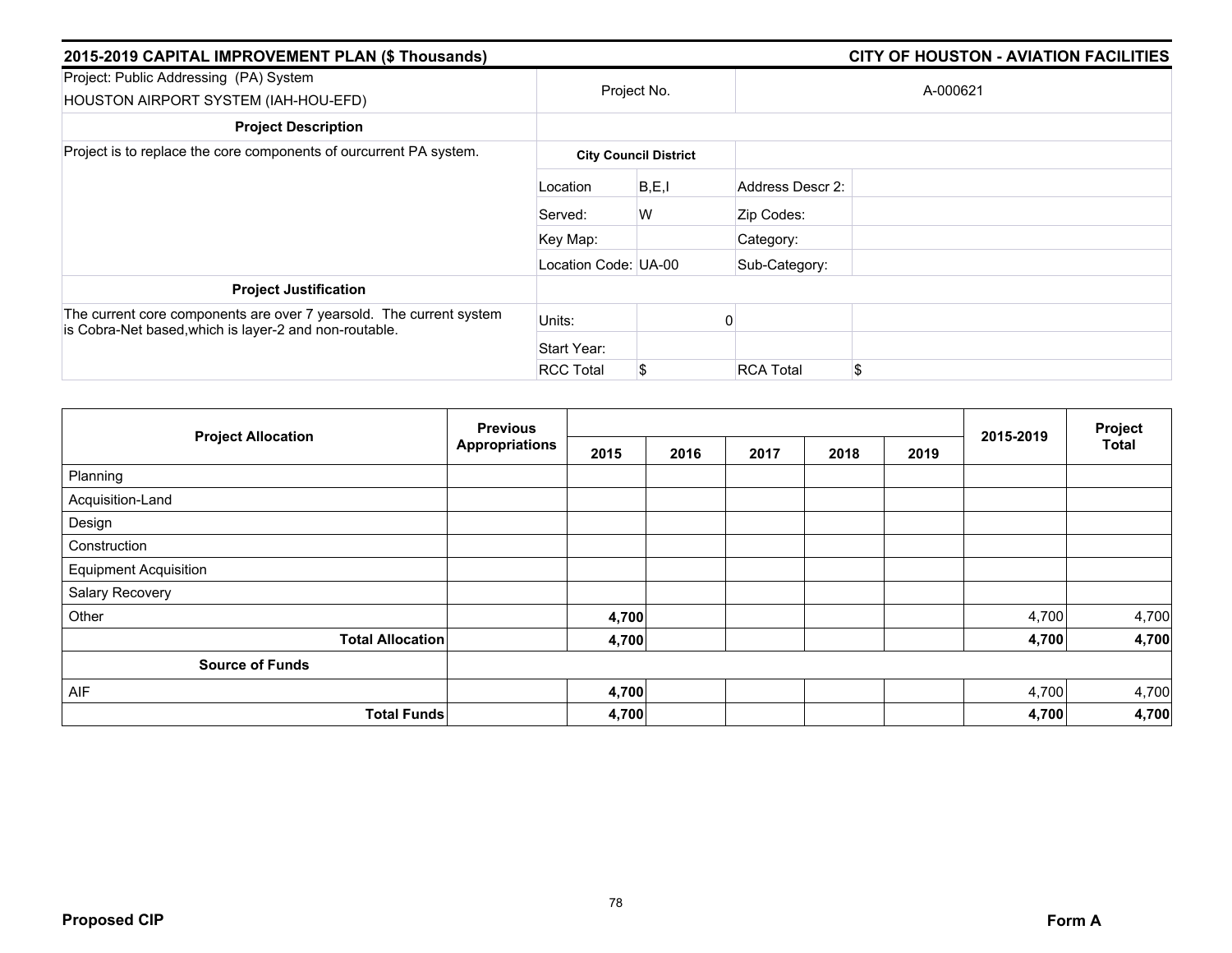| 2015-2019 CAPITAL IMPROVEMENT PLAN (\$ Thousands)                                                                               |                      |                              |                       | <b>CITY OF HOUSTON - AVIATION FACILITIES</b> |
|---------------------------------------------------------------------------------------------------------------------------------|----------------------|------------------------------|-----------------------|----------------------------------------------|
| Project: Reworking Constr Taxiway WA/WB<br><b>GEORGE BUSH INTERCONTINENTAL</b>                                                  |                      | Project No.                  |                       | A-000622                                     |
| <b>Project Description</b>                                                                                                      |                      |                              |                       |                                              |
| Reconstruct the pavement on Taxiways in thewest complex (mainly<br>taxiway WA, WB, and theattached taxiways to Runway 15L-33R). |                      | <b>City Council District</b> |                       |                                              |
|                                                                                                                                 | Location             | B                            | Address Descr 2: 373E |                                              |
|                                                                                                                                 | Served:              | W                            | Zip Codes:            | 77032                                        |
|                                                                                                                                 | Key Map:             | 373E                         | Category:             |                                              |
|                                                                                                                                 | Location Code: UA-00 |                              | Sub-Category:         |                                              |
| <b>Project Justification</b>                                                                                                    |                      |                              |                       |                                              |
| Pavement is cracking.                                                                                                           | Units:               |                              |                       |                                              |
|                                                                                                                                 | Start Year:          |                              |                       |                                              |
|                                                                                                                                 | <b>RCC Total</b>     | S                            | <b>RCA Total</b>      | \$                                           |

|                              | <b>Previous</b>       |        |      |      |      | Project |           |        |
|------------------------------|-----------------------|--------|------|------|------|---------|-----------|--------|
| <b>Project Allocation</b>    | <b>Appropriations</b> | 2015   | 2016 | 2017 | 2018 | 2019    | 2015-2019 | Total  |
| Planning                     |                       |        |      |      |      |         |           |        |
| Acquisition-Land             |                       |        |      |      |      |         |           |        |
| Design                       |                       |        |      |      |      |         |           |        |
| Construction                 |                       | 30,000 |      |      |      |         | 30,000    | 30,000 |
| <b>Equipment Acquisition</b> |                       |        |      |      |      |         |           |        |
| Salary Recovery              |                       |        |      |      |      |         |           |        |
| Other                        |                       |        |      |      |      |         |           |        |
| <b>Total Allocation</b>      |                       | 30,000 |      |      |      |         | 30,000    | 30,000 |
| <b>Source of Funds</b>       |                       |        |      |      |      |         |           |        |
| AIF                          |                       | 30,000 |      |      |      |         | 30,000    | 30,000 |
| <b>Total Funds</b>           |                       | 30,000 |      |      |      |         | 30,000    | 30,000 |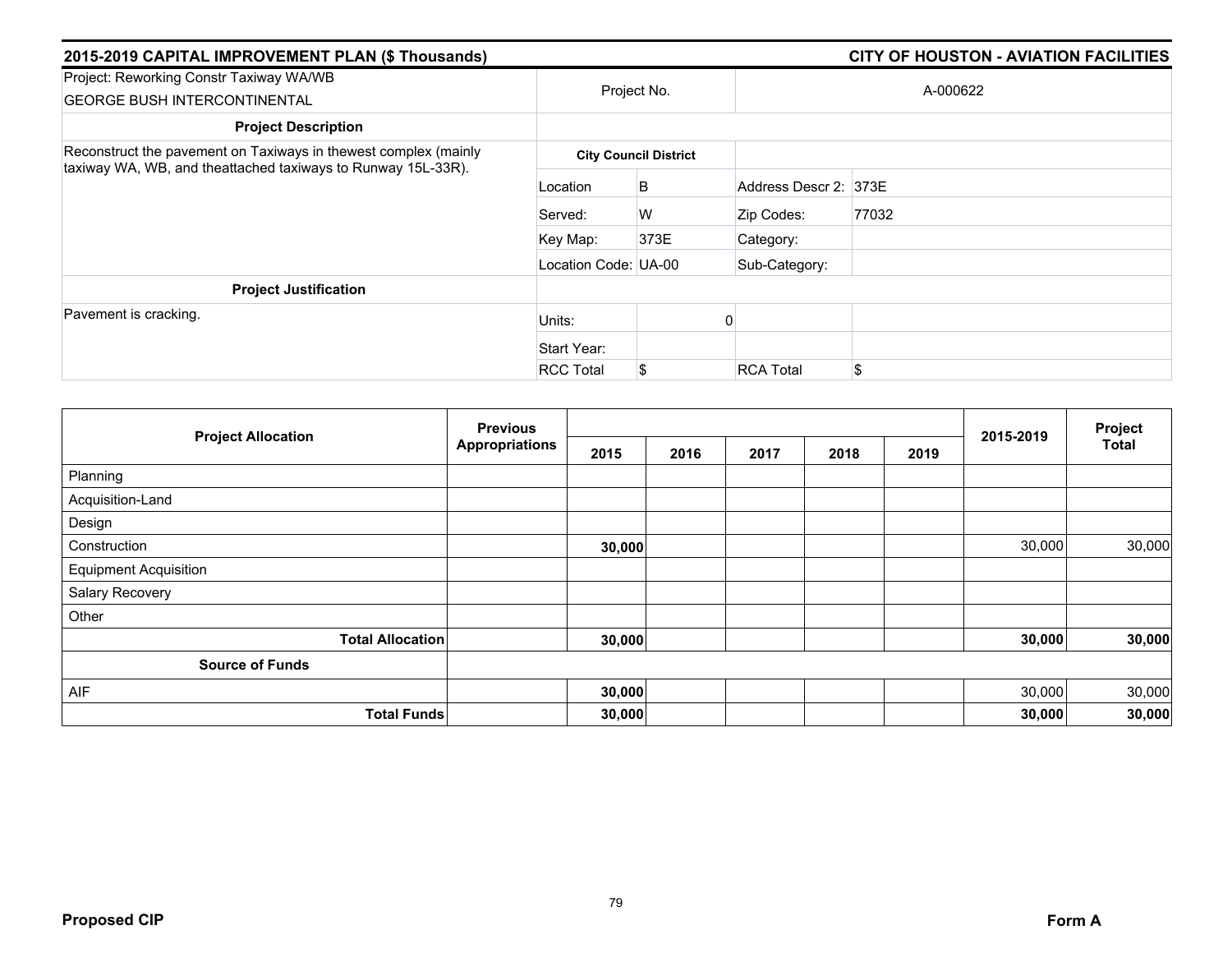| 2015-2019 CAPITAL IMPROVEMENT PLAN (\$ Thousands)                                                                                                                                                                                                                                             |                      |                              |                  | <b>CITY OF HOUSTON - AVIATION FACILITIES</b> |
|-----------------------------------------------------------------------------------------------------------------------------------------------------------------------------------------------------------------------------------------------------------------------------------------------|----------------------|------------------------------|------------------|----------------------------------------------|
| Project: DEMOLITION OF TOWER @ IAH (REIMB by FAA)<br><b>GEORGE BUSH INTERCONTINENTAL</b>                                                                                                                                                                                                      |                      | Project No.                  |                  | A-000623                                     |
| <b>Project Description</b>                                                                                                                                                                                                                                                                    |                      |                              |                  |                                              |
| HAS plans to enter into an "Other Transaction Agreement" (OTA)                                                                                                                                                                                                                                |                      | <b>City Council District</b> |                  |                                              |
| with the FAA, to provide grant funding to demolish the old<br>Airport Traffic Control Tower at IAH. The project will include<br>environmental remediation of the tower and base building, the<br>complete demolition and removal of the structure and restoring the<br>site to a green field. | Location             | B                            | Address Descr 2: |                                              |
|                                                                                                                                                                                                                                                                                               | Served:              | W                            | Zip Codes:       | 77032                                        |
|                                                                                                                                                                                                                                                                                               | Key Map:             |                              | Category:        |                                              |
|                                                                                                                                                                                                                                                                                               | Location Code: UA-00 |                              | Sub-Category:    |                                              |
| <b>Project Justification</b>                                                                                                                                                                                                                                                                  |                      |                              |                  |                                              |
| The Federal Aviation Administration abandoned the existing tower and<br>relocated its staff to a new tower on the East side of the IAH.                                                                                                                                                       | Units:               |                              |                  |                                              |
| FAA desires to demolish the facility and return the ground back to                                                                                                                                                                                                                            | Start Year:          |                              |                  |                                              |
| COH/HAS.                                                                                                                                                                                                                                                                                      | <b>RCC Total</b>     | S                            | <b>RCA Total</b> | \$                                           |

|                              | <b>Previous</b><br><b>Appropriations</b> |      |       |      |      | Project |           |              |
|------------------------------|------------------------------------------|------|-------|------|------|---------|-----------|--------------|
| <b>Project Allocation</b>    |                                          | 2015 | 2016  | 2017 | 2018 | 2019    | 2015-2019 | <b>Total</b> |
| Planning                     |                                          |      |       |      |      |         |           |              |
| Acquisition-Land             |                                          |      |       |      |      |         |           |              |
| Design                       |                                          | 300  |       |      |      |         | 300       | 300          |
| Construction                 |                                          |      | 1,400 |      |      |         | 1,400     | 1,400        |
| <b>Equipment Acquisition</b> |                                          |      |       |      |      |         |           |              |
| Salary Recovery              |                                          |      |       |      |      |         |           |              |
| Other                        |                                          |      |       |      |      |         |           |              |
| <b>Total Allocation</b>      |                                          | 300  | 1,400 |      |      |         | 1,700     | 1,700        |
| <b>Source of Funds</b>       |                                          |      |       |      |      |         |           |              |
| <b>FAA/AIP</b>               |                                          | 300  | 1,400 |      |      |         | 1,700     | 1,700        |
| <b>Total Funds</b>           |                                          | 300  | 1,400 |      |      |         | 1,700     | 1,700        |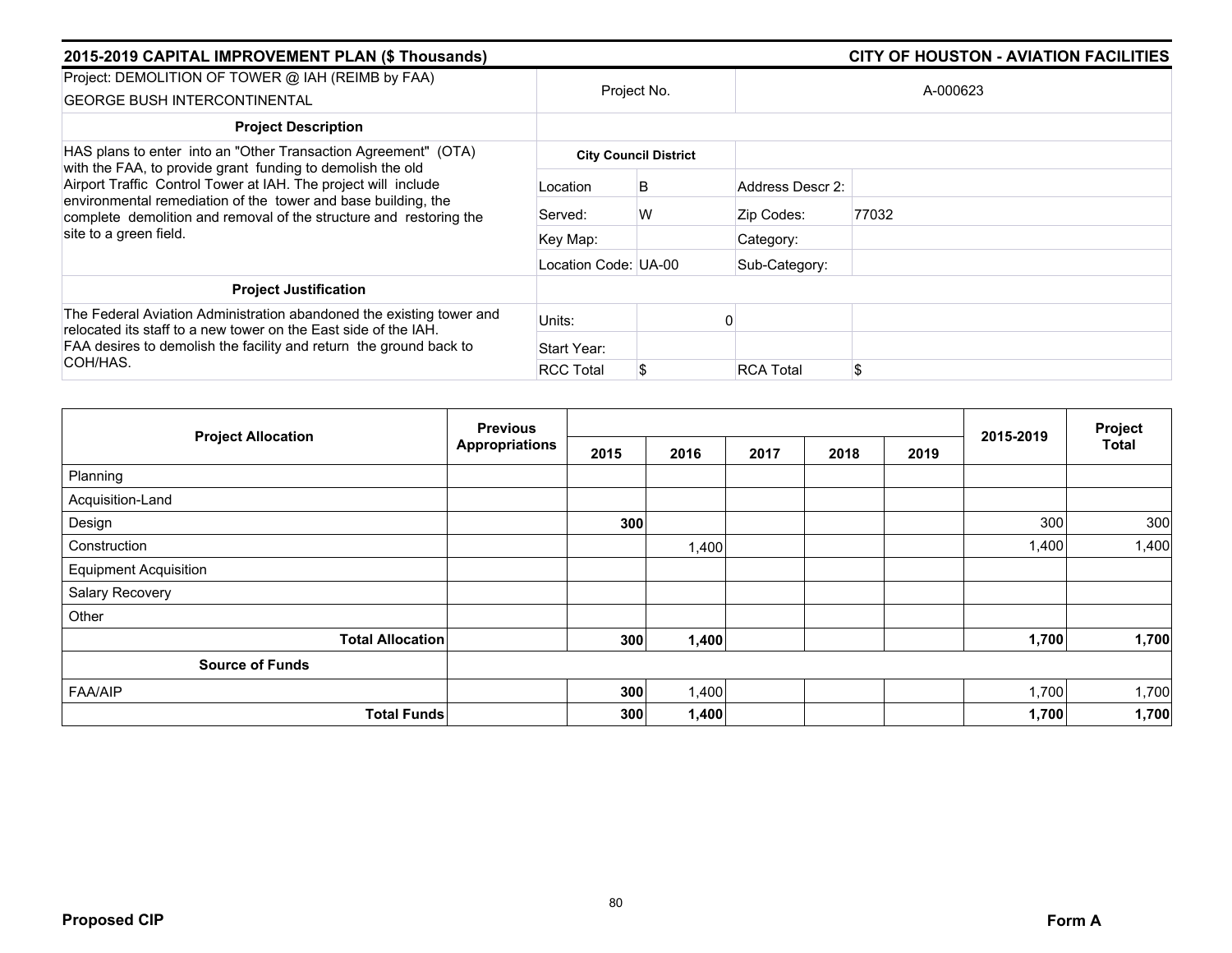| 2015-2019 CAPITAL IMPROVEMENT PLAN (\$ Thousands)                                                                                                                                                            |                      |                              | <b>CITY OF HOUSTON - AVIATION FACILITIES</b> |          |  |  |  |
|--------------------------------------------------------------------------------------------------------------------------------------------------------------------------------------------------------------|----------------------|------------------------------|----------------------------------------------|----------|--|--|--|
| Project: TERM B CORE & NO 480-VOLT DISTRIB SYS<br><b>GEORGE BUSH INTERCONTINENTAL</b>                                                                                                                        |                      | Project No.                  |                                              | A-000624 |  |  |  |
| <b>Project Description</b>                                                                                                                                                                                   |                      |                              |                                              |          |  |  |  |
| The existing electrical service vault switchgear and 480-volt                                                                                                                                                |                      | <b>City Council District</b> |                                              |          |  |  |  |
| distribution systems serving the Terminal B Core and North<br>concourses are operating well beyond anticipated service life. The<br>equipment is obsolete with repair parts no longer being<br>manufactured. | Location             | B                            | Address Descr 2: 334W                        |          |  |  |  |
|                                                                                                                                                                                                              | Served:              | W                            | Zip Codes:                                   | 77032    |  |  |  |
|                                                                                                                                                                                                              | Key Map:             |                              | Category:                                    |          |  |  |  |
|                                                                                                                                                                                                              | Location Code: UA-00 |                              | Sub-Category:                                |          |  |  |  |
| <b>Project Justification</b>                                                                                                                                                                                 |                      |                              |                                              |          |  |  |  |
| This project funds the replacement of the service entrance<br>switchgear and the 480-volt distribution systems within Terminal A<br>North and South terminal concourses to maintain service                  | Units:               |                              |                                              |          |  |  |  |
|                                                                                                                                                                                                              | Start Year:          |                              |                                              |          |  |  |  |
| reliability and adequate customer service.                                                                                                                                                                   | <b>RCC Total</b>     |                              | <b>RCA Total</b>                             | \$       |  |  |  |

|                              | <b>Previous</b>       |        |      |      |      |      | 2015-2019 | Project<br>Total |
|------------------------------|-----------------------|--------|------|------|------|------|-----------|------------------|
| <b>Project Allocation</b>    | <b>Appropriations</b> | 2015   | 2016 | 2017 | 2018 | 2019 |           |                  |
| Planning                     |                       |        |      |      |      |      |           |                  |
| Acquisition-Land             |                       |        |      |      |      |      |           |                  |
| Design                       |                       | 2,000  |      |      |      |      | 2,000     | 2,000            |
| Construction                 |                       | 18,000 |      |      |      |      | 18,000    | 18,000           |
| <b>Equipment Acquisition</b> |                       |        |      |      |      |      |           |                  |
| Salary Recovery              |                       |        |      |      |      |      |           |                  |
| Other                        |                       |        |      |      |      |      |           |                  |
| <b>Total Allocation</b>      |                       | 20,000 |      |      |      |      | 20,000    | 20,000           |
| <b>Source of Funds</b>       |                       |        |      |      |      |      |           |                  |
| AIF                          |                       | 20,000 |      |      |      |      | 20,000    | 20,000           |
| <b>Total Funds</b>           |                       | 20,000 |      |      |      |      | 20,000    | 20,000           |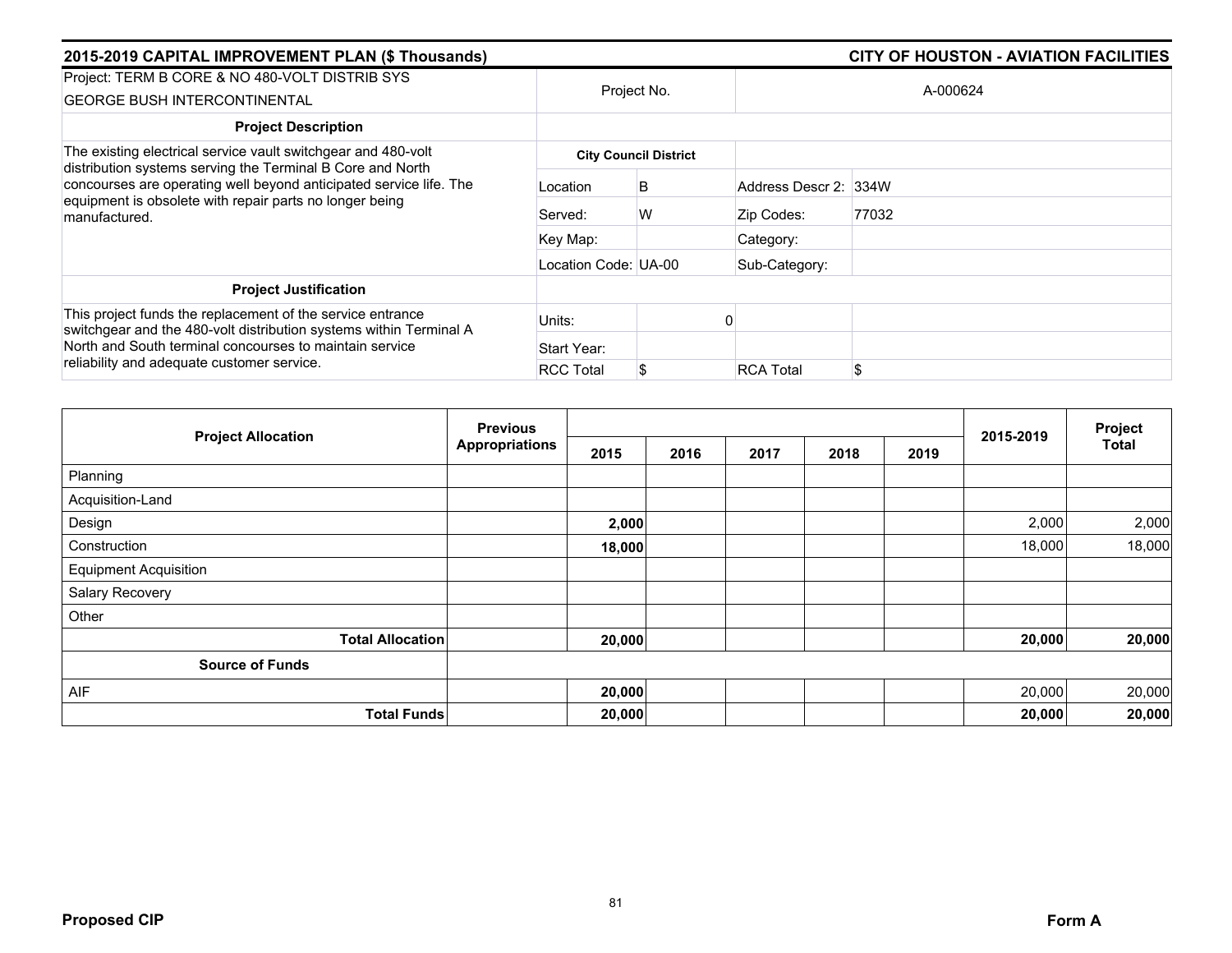| 2015-2019 CAPITAL IMPROVEMENT PLAN (\$ Thousands)                                                                   |                      |                              |                  | <b>CITY OF HOUSTON - AVIATION FACILITIES</b> |
|---------------------------------------------------------------------------------------------------------------------|----------------------|------------------------------|------------------|----------------------------------------------|
| Project: IAH FLEET MAINTENANCE BUILDING<br><b>GEORGE BUSH INTERCONTINENTAL</b>                                      |                      | Project No.                  |                  | A-000625                                     |
| <b>Project Description</b>                                                                                          |                      |                              |                  |                                              |
| To build a new maintenance building fully air conditioned with<br>efficient layout in addition to proper equipment. |                      | <b>City Council District</b> |                  |                                              |
|                                                                                                                     | Location             | B                            | Address Descr 2: |                                              |
|                                                                                                                     | Served:              | W                            | Zip Codes:       | 77032                                        |
|                                                                                                                     | Key Map:             |                              | Category:        |                                              |
|                                                                                                                     | Location Code: UA-00 |                              | Sub-Category:    |                                              |
| <b>Project Justification</b>                                                                                        |                      |                              |                  |                                              |
| This initiative is to insure a safe working environment for Fleet<br>Mgt Department and HAS employees.              | Units:               |                              |                  |                                              |
|                                                                                                                     | Start Year:          |                              |                  |                                              |
|                                                                                                                     | <b>RCC Total</b>     | S                            | <b>RCA Total</b> | \$                                           |

| <b>Project Allocation</b>    | <b>Previous</b><br><b>Appropriations</b> |       |      |      | 2015-2019 | Project |       |              |
|------------------------------|------------------------------------------|-------|------|------|-----------|---------|-------|--------------|
|                              |                                          | 2015  | 2016 | 2017 | 2018      | 2019    |       | <b>Total</b> |
| Planning                     |                                          |       |      |      |           |         |       |              |
| Acquisition-Land             |                                          |       |      |      |           |         |       |              |
| Design                       |                                          | 440   |      |      |           |         | 440   | 440          |
| Construction                 |                                          | 3,931 |      |      |           |         | 3,931 | 3,931        |
| <b>Equipment Acquisition</b> |                                          |       |      |      |           |         |       |              |
| Salary Recovery              |                                          |       |      |      |           |         |       |              |
| Other                        |                                          |       |      |      |           |         |       |              |
| <b>Total Allocation</b>      |                                          | 4,371 |      |      |           |         | 4,371 | 4,371        |
| <b>Source of Funds</b>       |                                          |       |      |      |           |         |       |              |
| AIF                          |                                          | 4,371 |      |      |           |         | 4,371 | 4,371        |
| <b>Total Funds</b>           |                                          | 4,371 |      |      |           |         | 4,371 | 4,371        |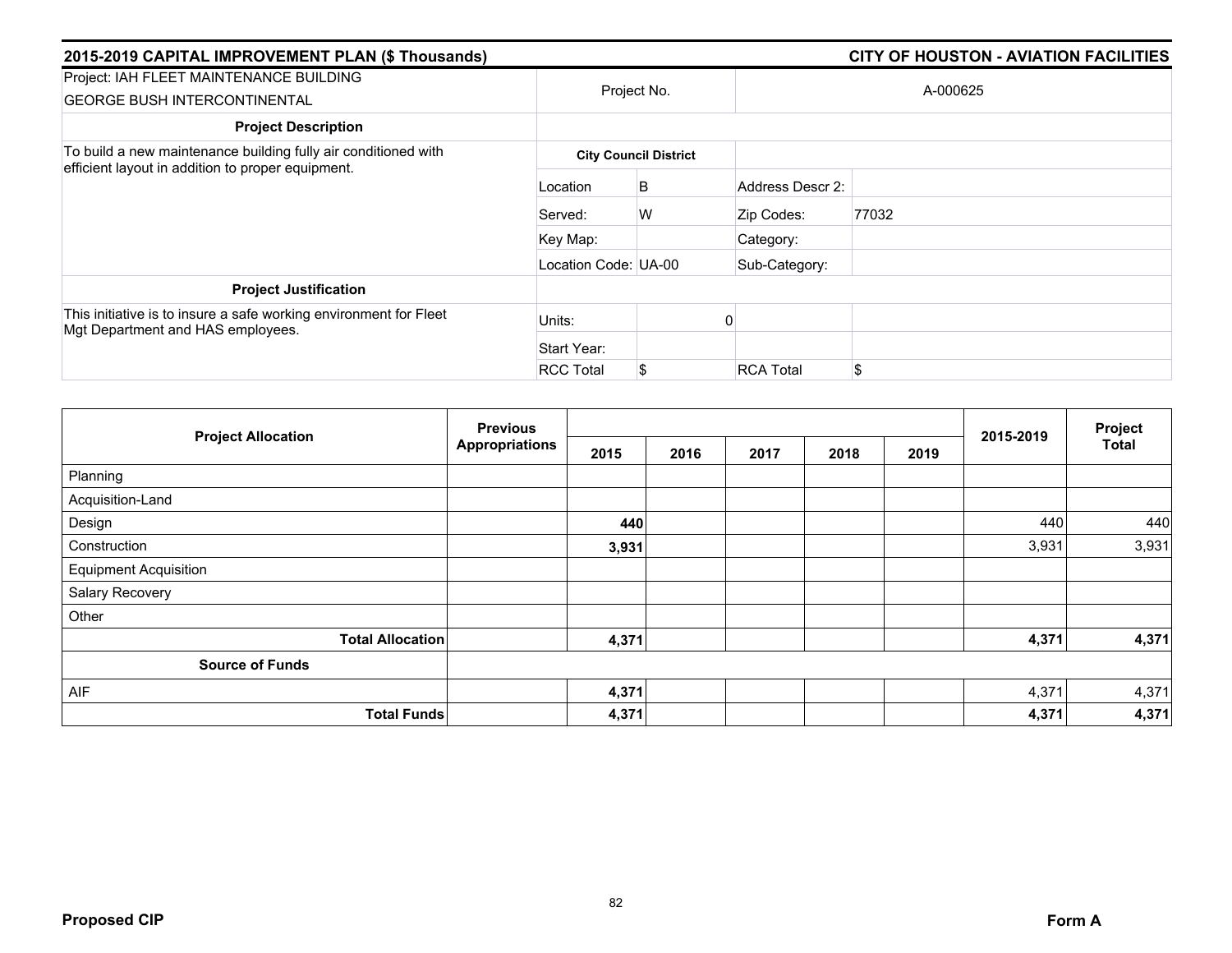| 2015-2019 CAPITAL IMPROVEMENT PLAN (\$ Thousands)                                                                                                                                   |                      |                              |                  | <b>CITY OF HOUSTON - AVIATION FACILITIES</b> |
|-------------------------------------------------------------------------------------------------------------------------------------------------------------------------------------|----------------------|------------------------------|------------------|----------------------------------------------|
| Project: TERM-A NO & SO RESTROOM REMODEL<br><b>GEORGE BUSH INTERCONTINENTAL</b>                                                                                                     |                      | Project No.                  |                  | A-000626                                     |
| <b>Project Description</b>                                                                                                                                                          |                      |                              |                  |                                              |
| Remodel and upgrade restrooms to improve theoverall appearance of<br>facilities and to bringrestrooms up to current codes and<br>ADArequirements                                    |                      | <b>City Council District</b> |                  |                                              |
|                                                                                                                                                                                     | Location             | B                            | Address Descr 2: |                                              |
|                                                                                                                                                                                     | Served:              | W                            | Zip Codes:       | 77032                                        |
|                                                                                                                                                                                     | Key Map:             |                              | Category:        |                                              |
|                                                                                                                                                                                     | Location Code: UA-00 |                              | Sub-Category:    |                                              |
| <b>Project Justification</b>                                                                                                                                                        |                      |                              |                  |                                              |
| To improve customer service, reduce customerand airline complaints<br>and improve overallappearance of the airport. Bring all restrooms<br>upto current codes and ADA requirements. | Units:               |                              |                  |                                              |
|                                                                                                                                                                                     | Start Year:          |                              |                  |                                              |
|                                                                                                                                                                                     | <b>RCC Total</b>     | S                            | <b>RCA Total</b> | \$                                           |

|                              | <b>Previous</b>       |      |       |      | 2015-2019 | Project |       |              |
|------------------------------|-----------------------|------|-------|------|-----------|---------|-------|--------------|
| <b>Project Allocation</b>    | <b>Appropriations</b> | 2015 | 2016  | 2017 | 2018      | 2019    |       | <b>Total</b> |
| Planning                     |                       |      |       |      |           |         |       |              |
| Acquisition-Land             |                       |      |       |      |           |         |       |              |
| Design                       |                       | 500  |       |      |           |         | 500   | 500          |
| Construction                 |                       |      | 4,500 |      |           |         | 4,500 | 4,500        |
| <b>Equipment Acquisition</b> |                       |      |       |      |           |         |       |              |
| Salary Recovery              |                       |      |       |      |           |         |       |              |
| Other                        |                       |      |       |      |           |         |       |              |
| <b>Total Allocation</b>      |                       | 500  | 4,500 |      |           |         | 5,000 | 5,000        |
| <b>Source of Funds</b>       |                       |      |       |      |           |         |       |              |
| AIF                          |                       | 500  | 4,500 |      |           |         | 5,000 | 5,000        |
| <b>Total Funds</b>           |                       | 500  | 4,500 |      |           |         | 5,000 | 5,000        |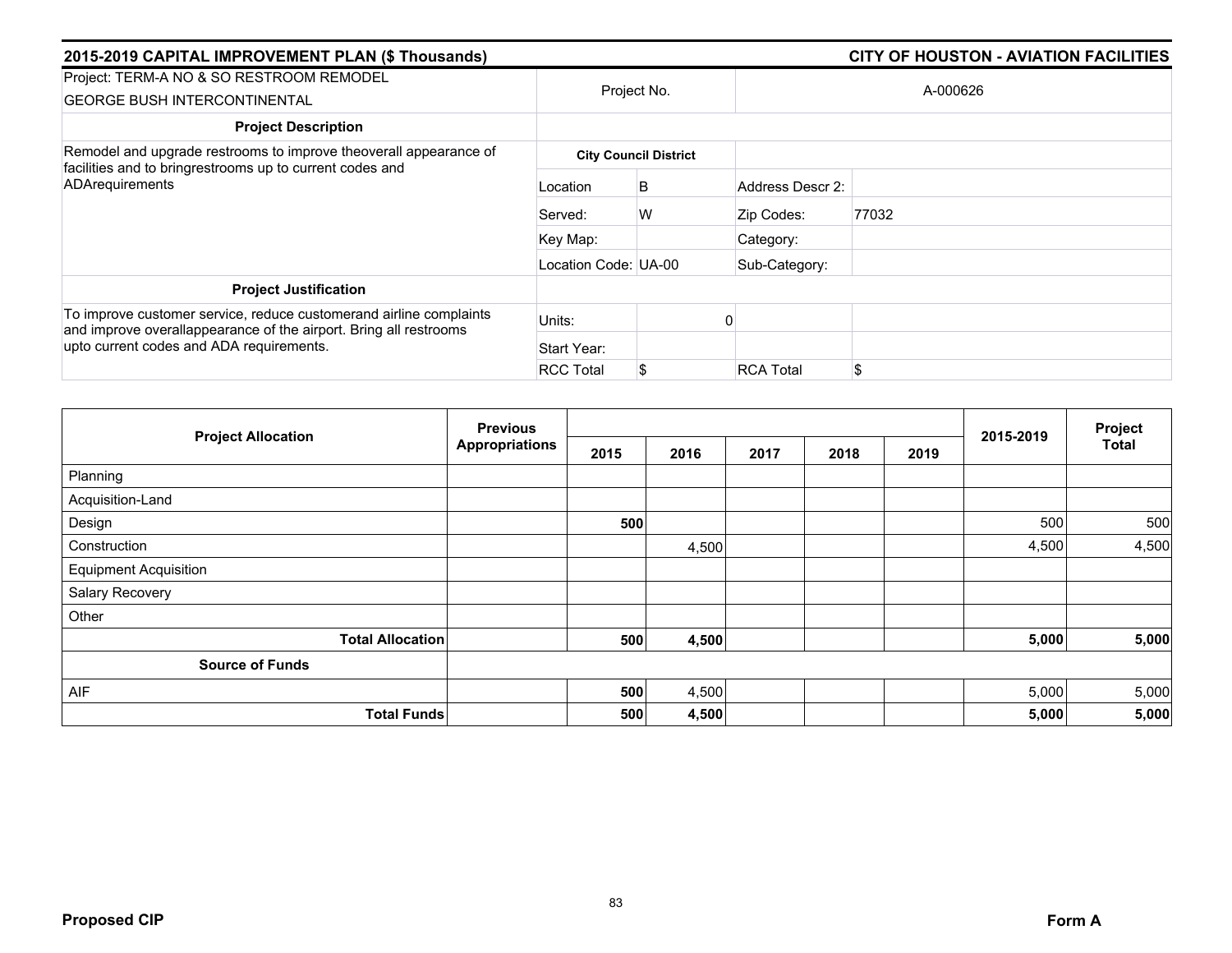| 2015-2019 CAPITAL IMPROVEMENT PLAN (\$ Thousands)                                                                                                                            |                      |                              | <b>CITY OF HOUSTON - AVIATION FACILITIES</b> |          |  |  |  |
|------------------------------------------------------------------------------------------------------------------------------------------------------------------------------|----------------------|------------------------------|----------------------------------------------|----------|--|--|--|
| Project: TERMINAL D TICKET COUNTER REFRESH<br><b>GEORGE BUSH INTERCONTINENTAL</b>                                                                                            |                      | Project No.                  |                                              | A-000627 |  |  |  |
| <b>Project Description</b>                                                                                                                                                   |                      |                              |                                              |          |  |  |  |
| Put in new seating as well as appropriate fixtures (area rugs,                                                                                                               |                      | <b>City Council District</b> |                                              |          |  |  |  |
| tables and planters) and replace the inappropriate furniture<br>currently at the ticketing level of terminal D.                                                              | Location             | B                            | Address Descr 2:                             |          |  |  |  |
|                                                                                                                                                                              | Served:              | W                            | Zip Codes:                                   | 77032    |  |  |  |
|                                                                                                                                                                              | Key Map:             |                              | Category:                                    |          |  |  |  |
|                                                                                                                                                                              | Location Code: UA-00 |                              | Sub-Category:                                |          |  |  |  |
| <b>Project Justification</b>                                                                                                                                                 |                      |                              |                                              |          |  |  |  |
| Enhance customer service as well as uphold the strategy of opening<br>day fresh. The seating condition in this area right now is not<br>consistant with our strategic goals. | Units:               |                              |                                              |          |  |  |  |
|                                                                                                                                                                              | Start Year:          |                              |                                              |          |  |  |  |
|                                                                                                                                                                              | <b>RCC Total</b>     | S.                           | <b>RCA Total</b>                             | \$       |  |  |  |

|                              | <b>Previous</b><br><b>Appropriations</b> |       |      |      | 2015-2019 | Project |       |              |
|------------------------------|------------------------------------------|-------|------|------|-----------|---------|-------|--------------|
| <b>Project Allocation</b>    |                                          | 2015  | 2016 | 2017 | 2018      | 2019    |       | <b>Total</b> |
| Planning                     |                                          |       |      |      |           |         |       |              |
| Acquisition-Land             |                                          |       |      |      |           |         |       |              |
| Design                       |                                          | 300   |      |      |           |         | 300   | 300          |
| Construction                 |                                          | 2,700 |      |      |           |         | 2,700 | 2,700        |
| <b>Equipment Acquisition</b> |                                          |       |      |      |           |         |       |              |
| Salary Recovery              |                                          |       |      |      |           |         |       |              |
| Other                        |                                          |       |      |      |           |         |       |              |
| <b>Total Allocation</b>      |                                          | 3,000 |      |      |           |         | 3,000 | 3,000        |
| <b>Source of Funds</b>       |                                          |       |      |      |           |         |       |              |
| AIF                          |                                          | 3,000 |      |      |           |         | 3,000 | 3,000        |
| <b>Total Funds</b>           |                                          | 3,000 |      |      |           |         | 3,000 | 3,000        |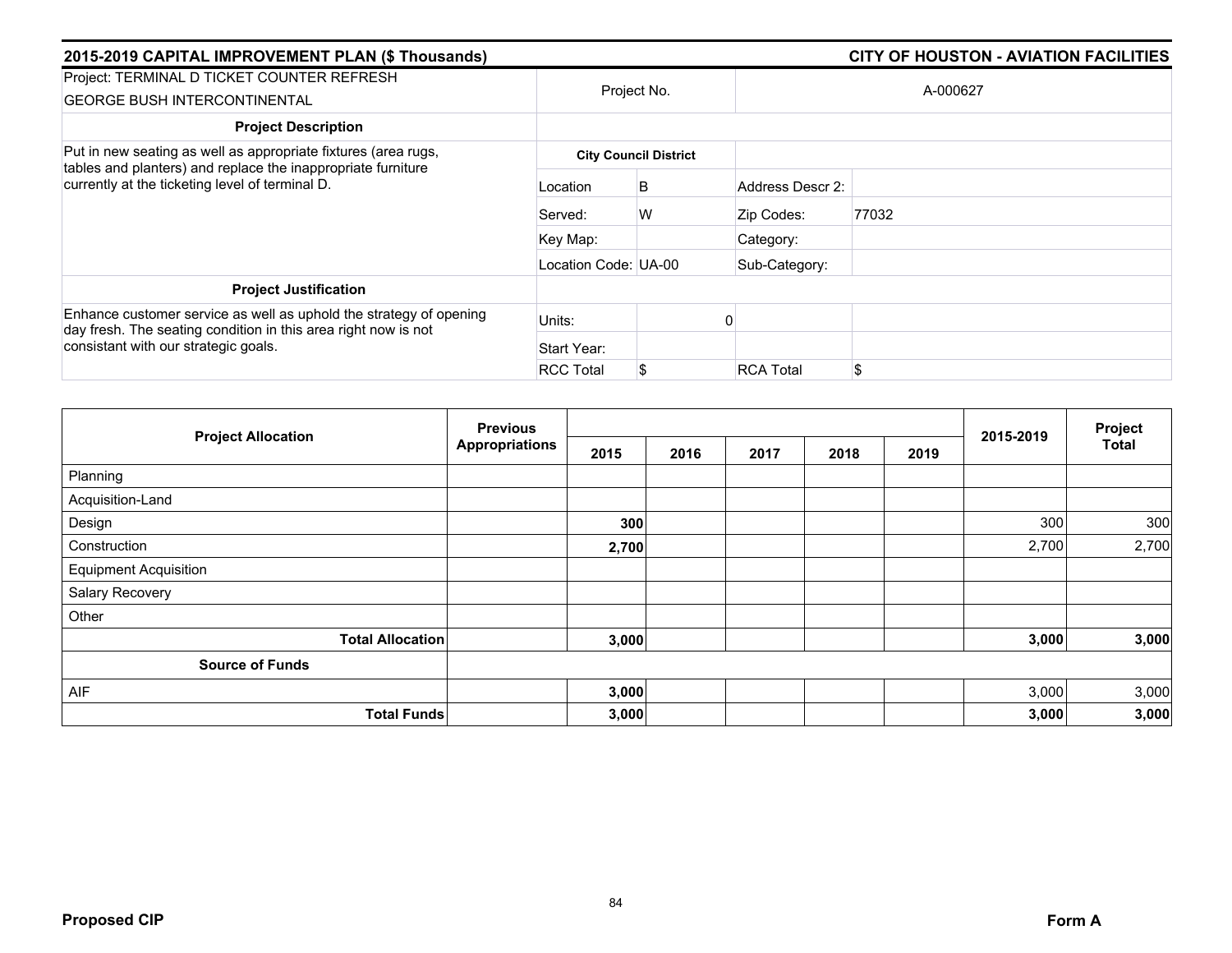| 2015-2019 CAPITAL IMPROVEMENT PLAN (\$ Thousands)                                                                                                                                                                         |                      |                              |                  | <b>CITY OF HOUSTON - AVIATION FACILITIES</b> |  |  |
|---------------------------------------------------------------------------------------------------------------------------------------------------------------------------------------------------------------------------|----------------------|------------------------------|------------------|----------------------------------------------|--|--|
| Project: SECURITY LANE BACKFLOW PREVENTION<br><b>GEORGE BUSH INTERCONTINENTAL</b>                                                                                                                                         | Project No.          |                              | A-000628         |                                              |  |  |
| <b>Project Description</b>                                                                                                                                                                                                |                      |                              |                  |                                              |  |  |
| Development of Security Exit Backflow Prevention at the terminal<br>exit lanes at IAH.                                                                                                                                    |                      | <b>City Council District</b> |                  |                                              |  |  |
|                                                                                                                                                                                                                           | Location             | B                            | Address Descr 2: |                                              |  |  |
|                                                                                                                                                                                                                           | Served:              | W                            | Zip Codes:       | 77032                                        |  |  |
|                                                                                                                                                                                                                           | Key Map:             |                              | Category:        |                                              |  |  |
|                                                                                                                                                                                                                           | Location Code: UA-00 |                              | Sub-Category:    |                                              |  |  |
| <b>Project Justification</b>                                                                                                                                                                                              |                      |                              |                  |                                              |  |  |
| IAH Management has put forth an initiative to proceed with<br>installing Security Exit Backflow Prevention systems, to save on<br>costs of HAS paid staff at the exit lanes after the security<br>checkpoints are closed. | Units:               |                              |                  |                                              |  |  |
|                                                                                                                                                                                                                           | Start Year:          |                              |                  |                                              |  |  |
|                                                                                                                                                                                                                           | <b>RCC Total</b>     | \$                           | <b>RCA Total</b> | \$                                           |  |  |

| <b>Project Allocation</b>    | <b>Previous</b><br><b>Appropriations</b> |      |      |      | Project |      |           |              |
|------------------------------|------------------------------------------|------|------|------|---------|------|-----------|--------------|
|                              |                                          | 2015 | 2016 | 2017 | 2018    | 2019 | 2015-2019 | <b>Total</b> |
| Planning                     |                                          |      |      |      |         |      |           |              |
| Acquisition-Land             |                                          |      |      |      |         |      |           |              |
| Design                       |                                          |      |      |      |         |      |           |              |
| Construction                 |                                          | 900  |      |      |         |      | 900       | 900          |
| <b>Equipment Acquisition</b> |                                          |      |      |      |         |      |           |              |
| Salary Recovery              |                                          |      |      |      |         |      |           |              |
| Other                        |                                          |      |      |      |         |      |           |              |
| <b>Total Allocation</b>      |                                          | 900  |      |      |         |      | 900       | 900          |
| <b>Source of Funds</b>       |                                          |      |      |      |         |      |           |              |
| AIF                          |                                          | 900  |      |      |         |      | 900       | 900          |
| <b>Total Funds</b>           |                                          | 900  |      |      |         |      | 900       | 900          |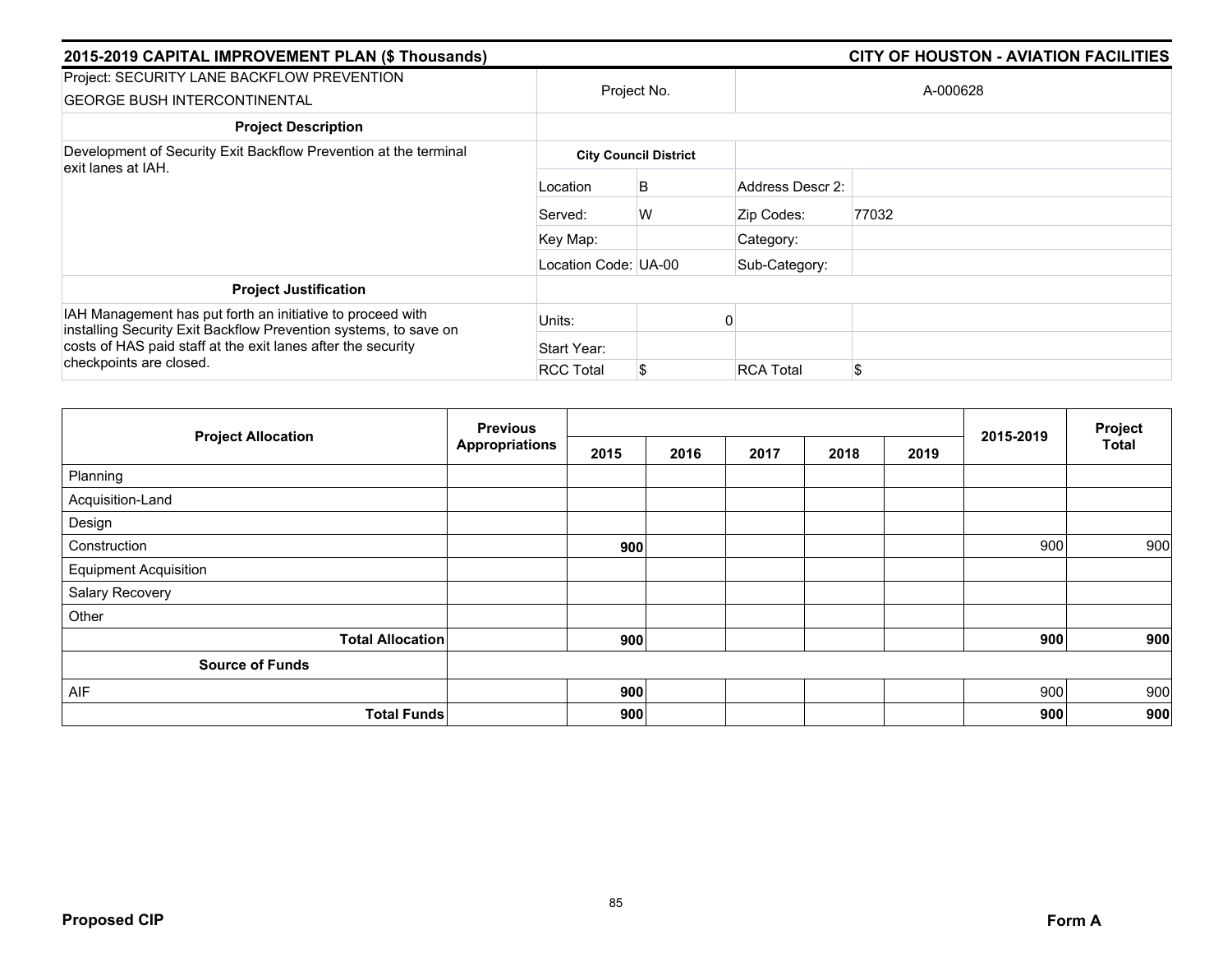| 2015-2019 CAPITAL IMPROVEMENT PLAN (\$ Thousands)                                                                                                                              |                      |                              |                  | <b>CITY OF HOUSTON - AVIATION FACILITIES</b> |  |  |
|--------------------------------------------------------------------------------------------------------------------------------------------------------------------------------|----------------------|------------------------------|------------------|----------------------------------------------|--|--|
| Project: EFO SELF-FUELING SYS (EQUIP PURCHASE)<br><b>ELLINGTON AIRPORT</b>                                                                                                     | Project No.          |                              | A-000629         |                                              |  |  |
| <b>Project Description</b>                                                                                                                                                     |                      |                              |                  |                                              |  |  |
| Design, build, and erect (including all site work) a 100LL aviation<br>gasoline self-serve fuel facility that meets all City of Houston,<br>State of Texas, and federal codes. |                      | <b>City Council District</b> |                  |                                              |  |  |
|                                                                                                                                                                                | Location             | E                            | Address Descr 2: |                                              |  |  |
|                                                                                                                                                                                | Served:              | W                            | Zip Codes:       | 77034                                        |  |  |
|                                                                                                                                                                                | Key Map:             |                              | Category:        |                                              |  |  |
|                                                                                                                                                                                | Location Code: UA-00 |                              | Sub-Category:    |                                              |  |  |
| <b>Project Justification</b>                                                                                                                                                   |                      |                              |                  |                                              |  |  |
| In an effort to become more financially self-sufficient, Ellington<br>must realize as many revenue opportunities as possible.                                                  | Units:               |                              |                  |                                              |  |  |
|                                                                                                                                                                                | Start Year:          |                              |                  |                                              |  |  |
|                                                                                                                                                                                | <b>RCC Total</b>     | \$                           | <b>RCA Total</b> | \$                                           |  |  |

| <b>Project Allocation</b>    | <b>Previous</b><br><b>Appropriations</b> |      |      |      | Project |      |           |              |
|------------------------------|------------------------------------------|------|------|------|---------|------|-----------|--------------|
|                              |                                          | 2015 | 2016 | 2017 | 2018    | 2019 | 2015-2019 | <b>Total</b> |
| Planning                     |                                          |      |      |      |         |      |           |              |
| Acquisition-Land             |                                          |      |      |      |         |      |           |              |
| Design                       |                                          |      |      |      |         |      |           |              |
| Construction                 |                                          |      |      |      |         |      |           |              |
| <b>Equipment Acquisition</b> |                                          |      |      |      |         |      |           |              |
| Salary Recovery              |                                          |      |      |      |         |      |           |              |
| Other                        |                                          | 295  |      |      |         |      | 295       | 295          |
| <b>Total Allocation</b>      |                                          | 295  |      |      |         |      | 295       | 295          |
| <b>Source of Funds</b>       |                                          |      |      |      |         |      |           |              |
| AIF                          |                                          | 295  |      |      |         |      | 295       | 295          |
| <b>Total Funds</b>           |                                          | 295  |      |      |         |      | 295       | 295          |